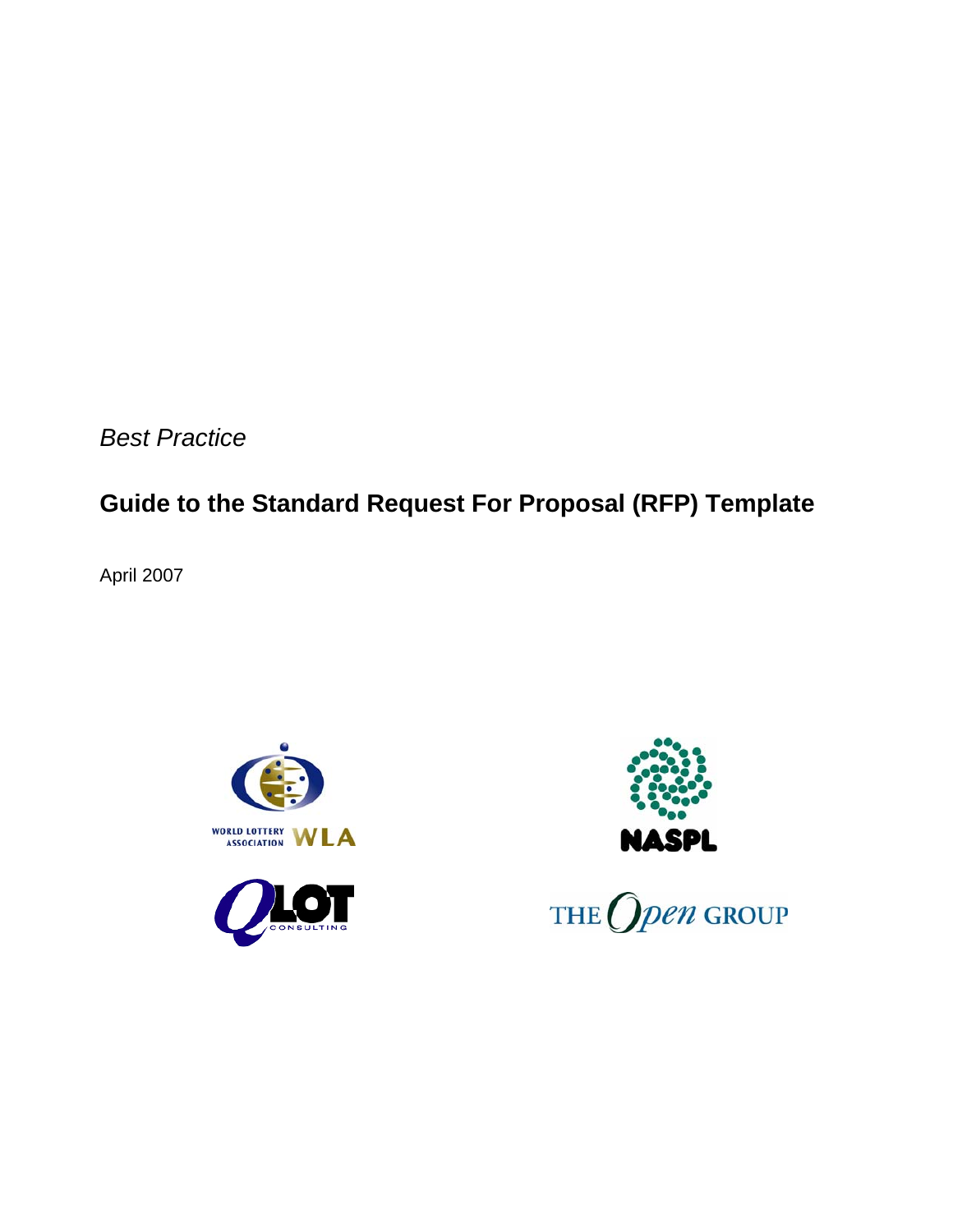Copyright © 2007, The Open Group and QLot Consulting AB

All rights reserved.

No part of this publication may be reproduced, stored in a retrieval system, or transmitted, in any form or by any means, electronic, mechanical, photocopying, recording, or otherwise, without the prior permission of the copyright owner.

The Open Group<sup>®</sup> is a registered trademark of The Open Group in the United States and other countries.

Microsoft<sup>®</sup> is a registered trademark of Microsoft Corporation in the US and/or other countries.

Best Practice

Guide to the Standard Request For Proposal (RFP) Template

Document Number: BP0501a

Published by The Open Group, April 2007.

Any comments related to this document are welcome [via](mailto:WLA@QLot.com) [rfp\\_template@naspl.org](mailto:rfp_template@naspl.org). Feedback and suggestions for improvement are encouraged and appreciated. All comments will be reviewed by the Global RFP Standards Task Group and the submitter will be notified of the Task Group's resolution.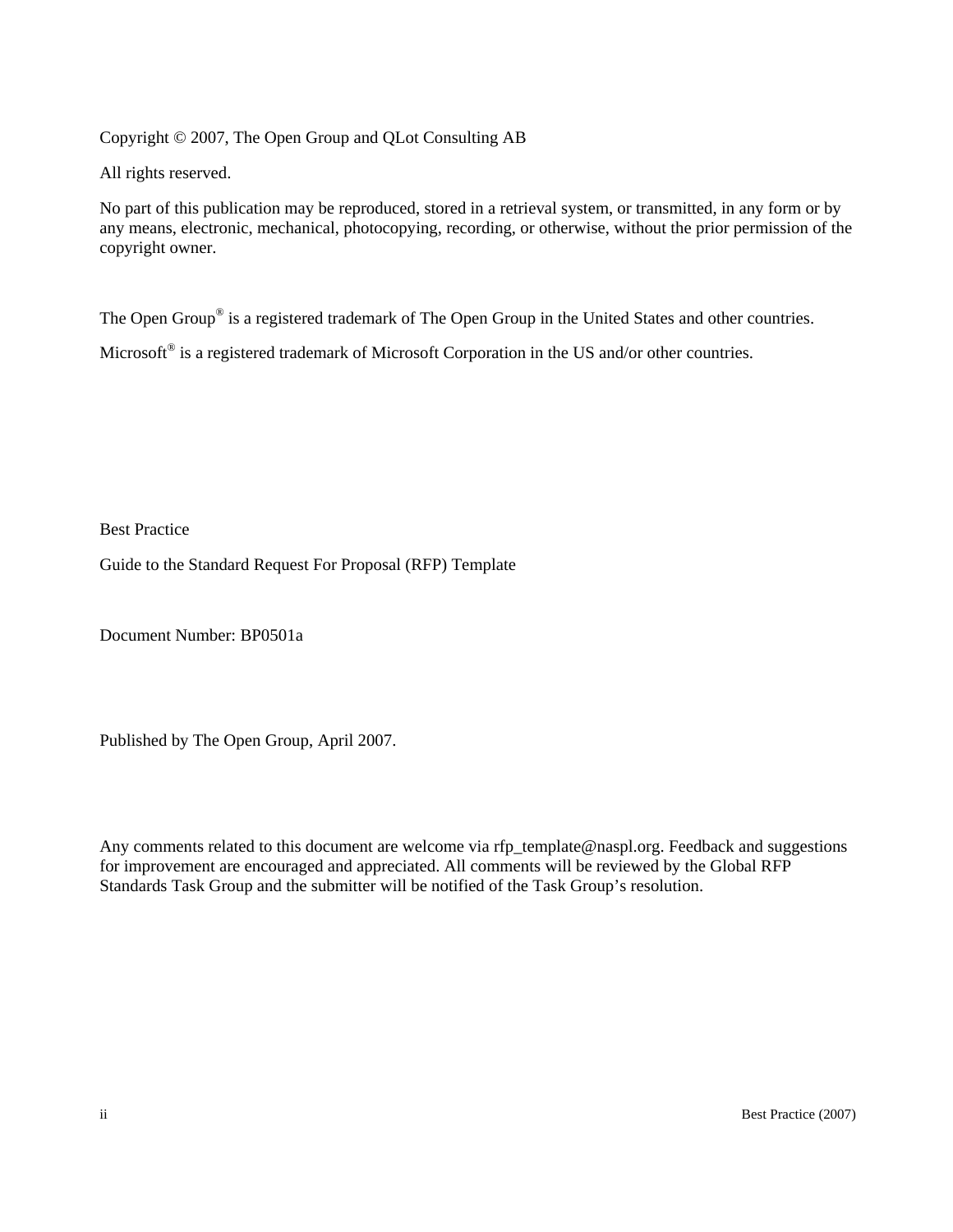# <span id="page-2-0"></span>**Contents**

| 1 |       |  |  |  |  |
|---|-------|--|--|--|--|
|   | 1.1   |  |  |  |  |
|   | 1.2   |  |  |  |  |
|   | 1.2.1 |  |  |  |  |
|   | 1.2.2 |  |  |  |  |
|   | 1.3   |  |  |  |  |
| 2 |       |  |  |  |  |
|   | 2.1   |  |  |  |  |
|   | 2.1.1 |  |  |  |  |
|   | 2.1.2 |  |  |  |  |
|   | 2.2   |  |  |  |  |
|   | 2.2.1 |  |  |  |  |
| 3 |       |  |  |  |  |
|   | 3.1   |  |  |  |  |
|   | 3.2   |  |  |  |  |
|   | 3.3   |  |  |  |  |
| 4 |       |  |  |  |  |
|   | 4.1   |  |  |  |  |
|   | 4.2   |  |  |  |  |
|   | 4.2.1 |  |  |  |  |
| 5 |       |  |  |  |  |
|   |       |  |  |  |  |
| 6 |       |  |  |  |  |
| 7 |       |  |  |  |  |
|   |       |  |  |  |  |
| A |       |  |  |  |  |
|   |       |  |  |  |  |
| 1 |       |  |  |  |  |
|   | 1.1   |  |  |  |  |
|   | 1.2   |  |  |  |  |
|   |       |  |  |  |  |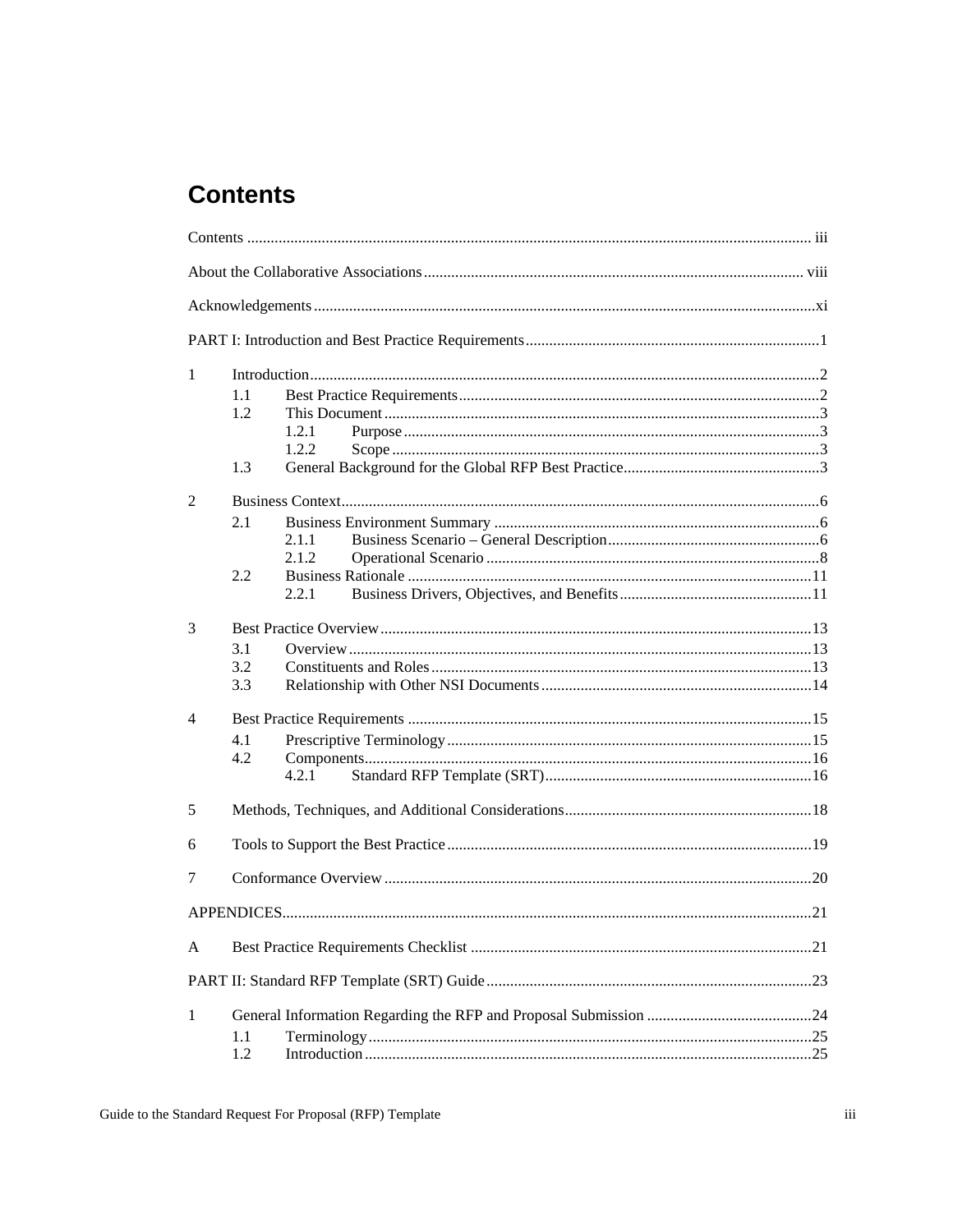| 1.3  |                                                                  |  |
|------|------------------------------------------------------------------|--|
| 1.4  |                                                                  |  |
| 1.5  |                                                                  |  |
| 1.6  |                                                                  |  |
| 1.7  |                                                                  |  |
| 1.8  |                                                                  |  |
| 1.9  |                                                                  |  |
| 1.10 |                                                                  |  |
| 1.11 |                                                                  |  |
|      | 1.11.1                                                           |  |
|      | 1.11.2                                                           |  |
| 1.12 |                                                                  |  |
| 1.13 |                                                                  |  |
| 1.14 |                                                                  |  |
|      | 1.14.1                                                           |  |
|      | 1.14.2                                                           |  |
|      | 1.14.3                                                           |  |
|      | 1.14.4                                                           |  |
|      | 1.14.5                                                           |  |
| 1.15 |                                                                  |  |
| 1.16 |                                                                  |  |
| 1.17 |                                                                  |  |
| 1.18 |                                                                  |  |
| 1.19 |                                                                  |  |
| 1.20 |                                                                  |  |
| 1.21 |                                                                  |  |
| 1.22 |                                                                  |  |
|      | 1.22.1                                                           |  |
| 1.23 |                                                                  |  |
| 1.24 |                                                                  |  |
| 1.25 |                                                                  |  |
| 1.26 |                                                                  |  |
| 1.27 |                                                                  |  |
| 1.28 |                                                                  |  |
| 1.29 |                                                                  |  |
| 1.30 |                                                                  |  |
| 1.31 |                                                                  |  |
| 1.32 |                                                                  |  |
| 1.33 |                                                                  |  |
| 1.34 |                                                                  |  |
| 1.35 |                                                                  |  |
| 1.36 |                                                                  |  |
| 1.37 |                                                                  |  |
| 1.38 |                                                                  |  |
| 1.39 |                                                                  |  |
| 1.40 |                                                                  |  |
| 1.41 |                                                                  |  |
|      | Statement of Non-Collusion (Jurisdictional Variance)47<br>1.41.1 |  |
|      | 1.41.2                                                           |  |
|      |                                                                  |  |
|      |                                                                  |  |
| 2.1  |                                                                  |  |
| 2.2  |                                                                  |  |
|      |                                                                  |  |

 $\overline{2}$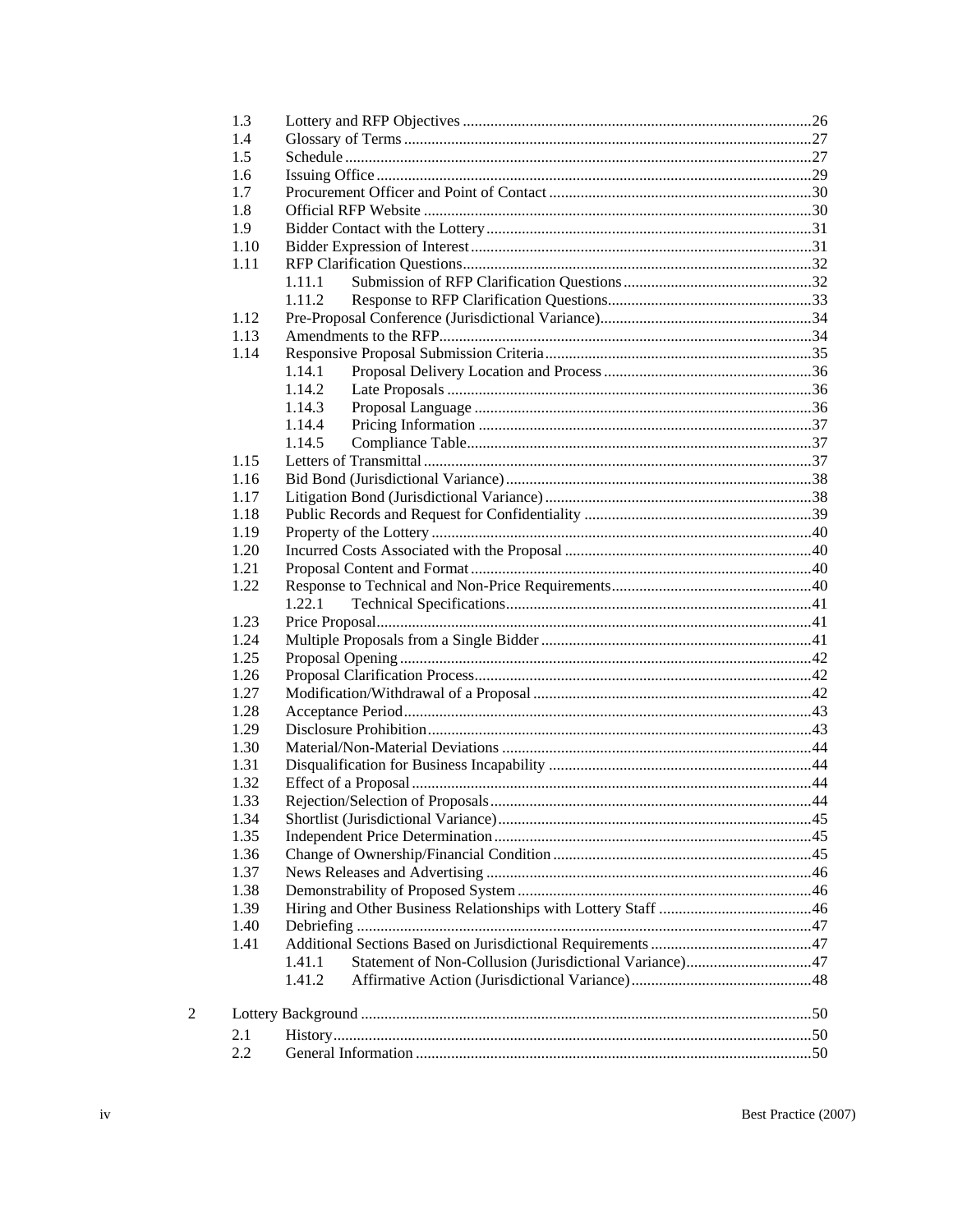|      | Lottery Organization (including Organization Chart(s)) 51<br>2.2.1 |  |
|------|--------------------------------------------------------------------|--|
|      | 2.2.2                                                              |  |
|      | 2.2.3                                                              |  |
| 2.3  |                                                                    |  |
|      | 2.3.1                                                              |  |
|      | 2.3.2                                                              |  |
|      | 2.3.3                                                              |  |
| 2.4  |                                                                    |  |
|      | 2.4.1                                                              |  |
|      | 2.4.2                                                              |  |
|      | 2.4.3                                                              |  |
|      | 2.4.4                                                              |  |
|      | 2.4.5                                                              |  |
|      | 2.4.6                                                              |  |
|      | 2.4.7                                                              |  |
| 2.5  |                                                                    |  |
|      |                                                                    |  |
| 2.6  |                                                                    |  |
|      | 2.61                                                               |  |
| 2.7  |                                                                    |  |
| 2.8  |                                                                    |  |
| 2.9  |                                                                    |  |
| 2.10 |                                                                    |  |
| 2.11 |                                                                    |  |
| 2.12 |                                                                    |  |
| 2.13 |                                                                    |  |
| 2.14 |                                                                    |  |
|      |                                                                    |  |
|      |                                                                    |  |
| 3.1  |                                                                    |  |
| 3.2  |                                                                    |  |
| 3.3  |                                                                    |  |
| 3.4  |                                                                    |  |
| 3.5  |                                                                    |  |
|      | 3.5.1                                                              |  |
| 3.6  |                                                                    |  |
|      | 3.6.1                                                              |  |
|      | 3.6.2                                                              |  |
|      | 3.6.3                                                              |  |
| 3.7  |                                                                    |  |
| 3.8  |                                                                    |  |
| 3.9  |                                                                    |  |
| 3.10 |                                                                    |  |
| 3.11 |                                                                    |  |
| 3.12 |                                                                    |  |
| 3.13 |                                                                    |  |
| 3.14 |                                                                    |  |
| 3.15 |                                                                    |  |
| 3.16 |                                                                    |  |
| 3.17 |                                                                    |  |
| 3.18 |                                                                    |  |
| 3.19 |                                                                    |  |
| 3.20 |                                                                    |  |
| 3.21 |                                                                    |  |
|      |                                                                    |  |

 $\overline{3}$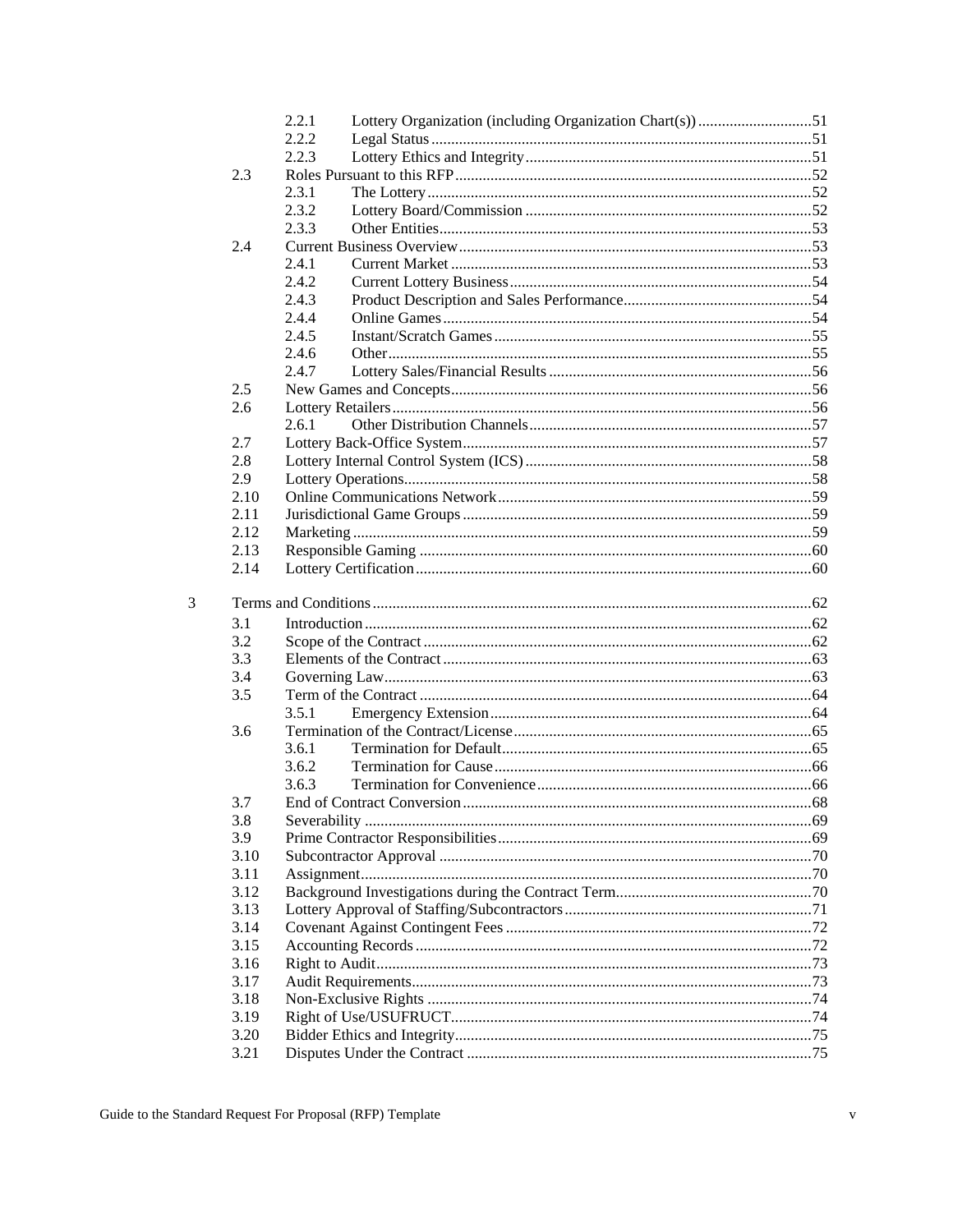|   | 3.22 |         |                                                                             |  |
|---|------|---------|-----------------------------------------------------------------------------|--|
|   | 3.23 |         | Equipment and Software Corrections, Changes, Upgrades, and Expansion 76     |  |
|   |      | 3.23.1  |                                                                             |  |
|   |      | 3.23.2  |                                                                             |  |
|   | 3.24 |         |                                                                             |  |
|   | 3.25 |         |                                                                             |  |
|   | 3.26 |         |                                                                             |  |
|   | 3.27 |         | Title to, and Use of, Third-Party and Bidder Intellectual Property Rights82 |  |
|   | 3.28 |         |                                                                             |  |
|   | 3.29 |         |                                                                             |  |
|   | 3.30 |         |                                                                             |  |
|   | 3.31 |         |                                                                             |  |
|   | 3.32 |         |                                                                             |  |
|   | 3.33 |         |                                                                             |  |
|   | 3.34 |         |                                                                             |  |
|   | 3.35 |         |                                                                             |  |
|   | 3.36 |         |                                                                             |  |
|   | 3.37 |         | Compensation Procedures and Mechanisms for Use During the Contract91        |  |
|   | 3.38 |         |                                                                             |  |
|   | 3.39 |         |                                                                             |  |
|   | 3.40 |         |                                                                             |  |
|   |      | 3.40.1  |                                                                             |  |
|   |      | 3.40.2  |                                                                             |  |
|   |      | 3.40.3  |                                                                             |  |
|   |      | 3.40.4  |                                                                             |  |
|   |      | 3.40.5  |                                                                             |  |
|   |      | 3.40.6  |                                                                             |  |
|   |      | 3.40.7  |                                                                             |  |
|   |      | 3.40.8  | Attachment of Third-Party Systems, Terminals, or Products98                 |  |
|   |      | 3.40.9  |                                                                             |  |
|   |      | 3.40.10 |                                                                             |  |
| 4 |      |         |                                                                             |  |
|   | 4.1  |         |                                                                             |  |
|   |      | 4.1.1   |                                                                             |  |
|   |      | 4.1.2   |                                                                             |  |
|   |      | 4.1.3   |                                                                             |  |
|   |      | 4.1.4   | Capability to Provide Proposed Equipment and Technical Infrastructure.102   |  |
|   |      | 4.1.5   |                                                                             |  |
|   |      | 4.1.6   |                                                                             |  |
|   | 4.2  |         |                                                                             |  |
|   | 4.3  |         |                                                                             |  |
|   |      | 4.3.1   |                                                                             |  |
|   |      | 4.3.2   |                                                                             |  |
|   |      | 4.3.3   |                                                                             |  |
|   | 4.4  |         |                                                                             |  |
|   | 4.5  |         |                                                                             |  |
|   | 4.6  |         |                                                                             |  |
|   | 4.7  |         |                                                                             |  |
|   |      | 4.7.1   |                                                                             |  |
|   |      | 4.7.2   |                                                                             |  |
|   |      |         |                                                                             |  |
| 5 |      |         |                                                                             |  |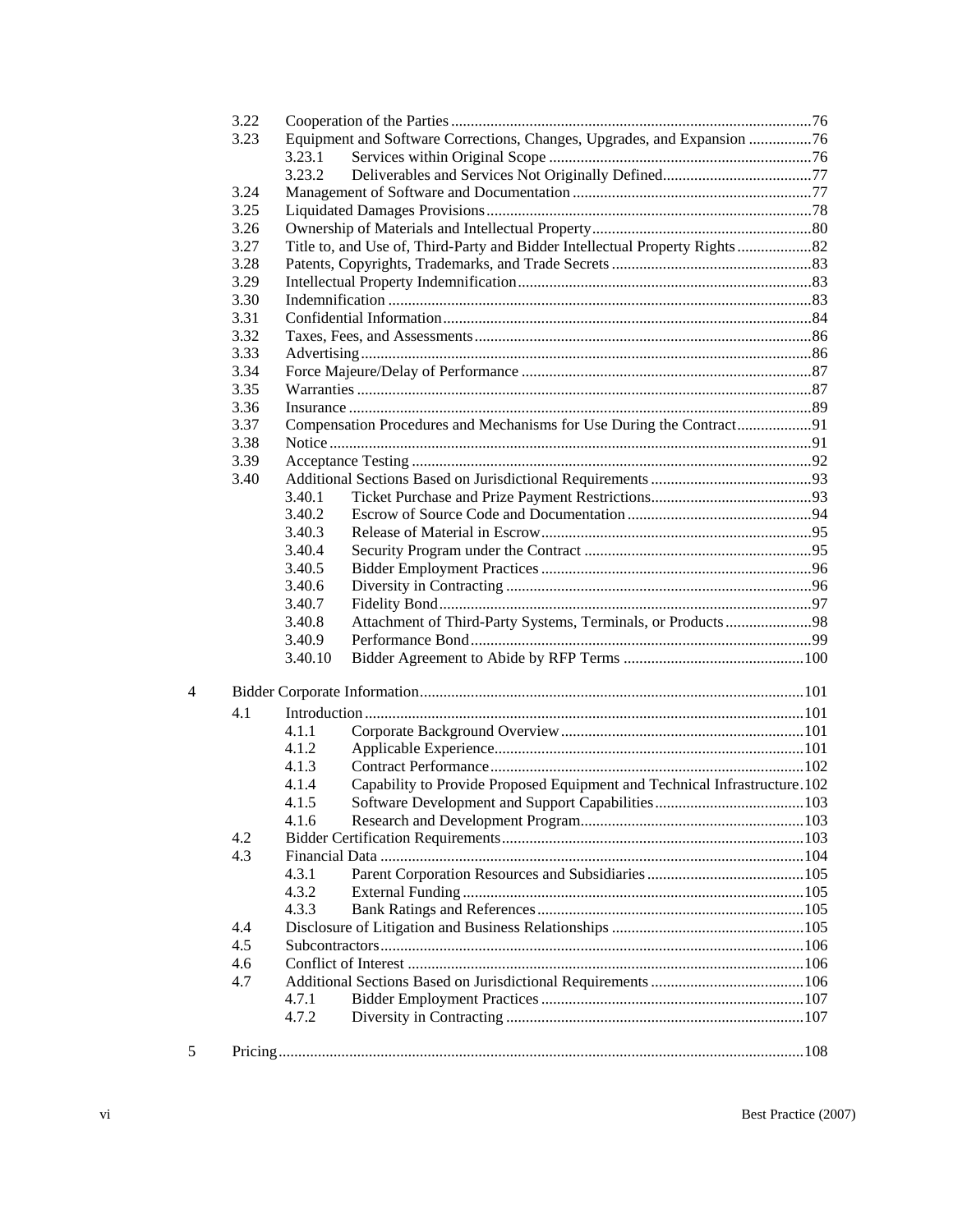|               | 5.1  |                                                                               |  |
|---------------|------|-------------------------------------------------------------------------------|--|
|               | 5.2  |                                                                               |  |
|               |      | 5.2.1                                                                         |  |
|               |      | 5.2.2                                                                         |  |
|               | 5.3  |                                                                               |  |
|               |      | 5.3.1                                                                         |  |
|               |      | 5.3.2                                                                         |  |
|               |      | 5.3.3                                                                         |  |
| 6             |      |                                                                               |  |
|               | 6.1  |                                                                               |  |
|               | 6.2  |                                                                               |  |
|               | 6.3  |                                                                               |  |
|               | 6.4  |                                                                               |  |
|               | 6.5  |                                                                               |  |
|               | 6.6  | Evaluation of Technical Proposals (or Evaluation Categories)114               |  |
|               |      | Possible Evaluation and Scoring Methods (Jurisdictional Variance)114<br>6.6.1 |  |
|               | 6.7  |                                                                               |  |
|               |      | 6.7.1                                                                         |  |
|               |      | 6.7.2                                                                         |  |
|               |      | 6.7.3                                                                         |  |
|               | 6.8  |                                                                               |  |
|               | 6.9  |                                                                               |  |
|               | 6.10 |                                                                               |  |
| A             |      |                                                                               |  |
|               | A.1  |                                                                               |  |
|               |      | A.1.1                                                                         |  |
|               |      | A.1.2                                                                         |  |
|               |      | A.1.3                                                                         |  |
|               |      | A.1.4                                                                         |  |
|               |      | A.1.5                                                                         |  |
|               |      | A.1.6                                                                         |  |
|               | A.2  |                                                                               |  |
|               |      |                                                                               |  |
| B             |      |                                                                               |  |
| $\mathcal{C}$ |      |                                                                               |  |
| ${\bf D}$     |      |                                                                               |  |
| E             |      |                                                                               |  |
| F             |      |                                                                               |  |
|               |      |                                                                               |  |
| G             |      |                                                                               |  |
| H             |      |                                                                               |  |
| I             |      |                                                                               |  |
| J             |      |                                                                               |  |
|               |      |                                                                               |  |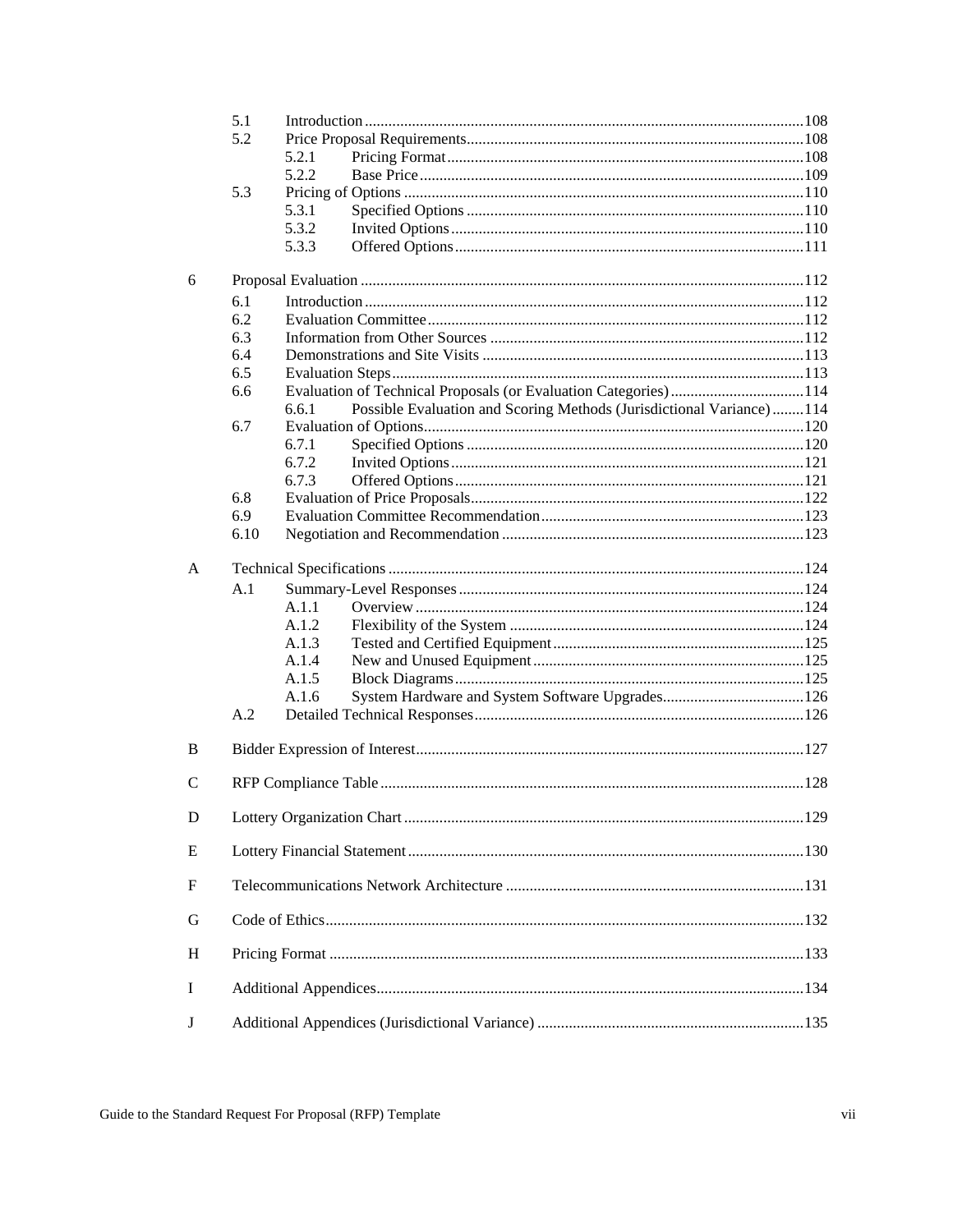# <span id="page-7-0"></span>**About the Collaborative Associations**

#### **World Lottery Association**

The World Lottery Association (WLA) is an international member organization representing 144 lotteries from 74 countries on all five continents, with combined annual revenues in excess of US\$120 billion.

The aims and objectives of the WLA are to advance the collective interests of its members and to enhance the capability, common knowledge, and status of individual members by:

- Providing forums for the exchange of experience and information
- The establishment of codes of conduct and certification of standards for lottery operations in order to establish norms to which members may wish to aspire
- The establishment of programs to assist in technical and educational areas to be made available to member organizations who request such assistance
- The establishment of services in educational, statistical, informational, or administrative matters
- The convening of seminars, conventions, conferences, general meetings, special meetings, and working groups to further the aims of the WLA
- If so requested, to provide stimuli and organizational assistance in the establishment of working groups seeking to form multi-jurisdictional lotteries, national or international in scope
- Representing several or all members in conveying positions or opinions to authorities, private or public, wherever such members have authorized the WLA to speak on their behalf

The WLA shall promote alignment and harmonization of its aims and objectives with those of the five Regional Associations – AALE (Africa), APLA (Asia Pacific), CIBELAE (South America), EL (Europe), and NASPL (North America).

The WLA also represents 63 lottery industry suppliers as Associate Members.

In carrying out its aims and objectives, the WLA shall strive for territorial integrity, public order, and morality.

The WLA launched an initiative to standardize lottery procurements, in particular major technology procurements, aiming at lowering the cost of developing RFPs, lowering the cost of developing responses, and increasing transparency of the procurement process. This is to be achieved by establishing recommended formats, languages, and requirements for routine aspects of an RFP and the procurement process, allowing the lotteries and the bidders to focus resources on the products and services sought and offered, respectively.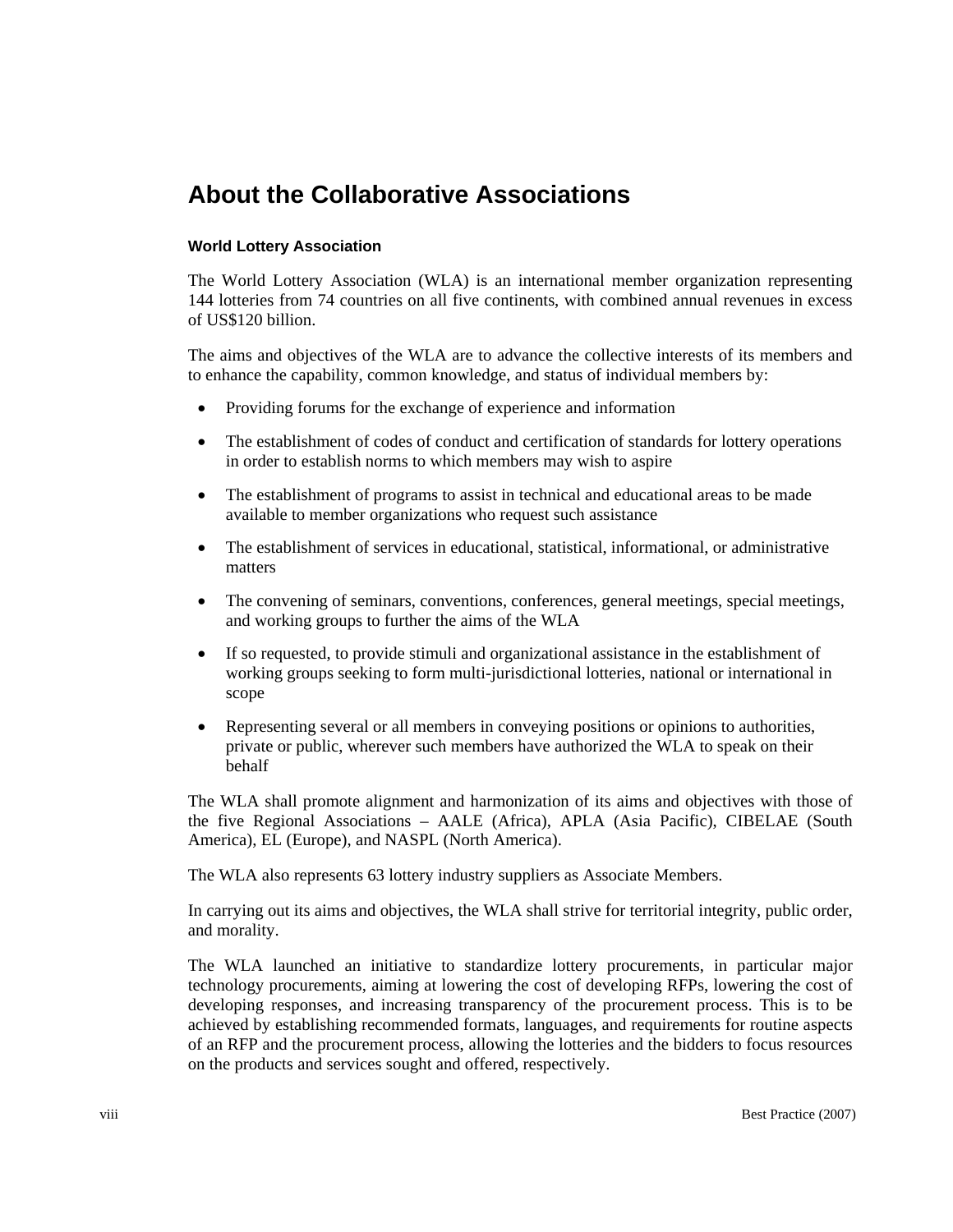The WLA vision is to provide the international lottery community with a recommended standard RFP according to which each relevant procurement should be conducted.

More information can be found at www.world-lotteries.org.

#### **North American Association of State and Provincial Lotteries (NASPL)**

NASPL has approved the creation of a standards initiative, which is dedicated to the adoption or creation of Technical Standards, Best Practices, and Certification Programs that will further the lottery objectives of integrity, security, interoperability, and profitability.

The NASPL Standards Initiative (NSI) was approved and funded by NASPL and the vendor community as a collaborative development effort with participation from the lotteries, gaming vendors, and retail associations. Project management and facilitation services for standards development and certification are provided by The Open Group in conjunction with NASPL.

The NSI Vision is to provide an interoperable lottery environment that is based on a set of open Technical Standards, approved Best Practices, and Certification Programs that, when implemented, will improve the quality and integrity of the lottery environment, and will provide increased efficiencies, resulting in reduced costs and increased profit margins for lotteries, vendors, and lottery retailers.

The NSI mission is to establish a resilient organizational structure, set of processes, and procedures that will engage all constituents (lotteries, vendors, and retail representatives) in an environment of open discussion and cooperative development.

Further information about NASPL is available at www.naspl.org.

#### **The Open Group**

The Open Group is a vendor-neutral and technology-neutral consortium, whose vision of Boundaryless Information Flow will enable access to integrated information within and between enterprises based on open standards and global interoperability. The Open Group works with customers, suppliers, consortia, and other standards bodies. Its role is to capture, understand, and address current and emerging requirements, establish policies, and share best practices; to facilitate interoperability, develop consensus, and evolve and integrate specifications and Open Source technologies; to offer a comprehensive set of services to enhance the operational efficiency of consortia; and to operate the industry's premier certification service, including UNIX certification. Further information on The Open Group is available at www.opengroup.org.

The Open Group publishes a wide range of technical documentation, the main part of which is focused on development of Technical and Product Standards, Best Practices, and Guides. Full details and a catalog are available at www.opengroup.org/bookstore.

Readers should note that updates – in the form of Corrigenda – may apply to any publication. For NASPL published documents, this information is available at www.opengroup.org/naspl/published.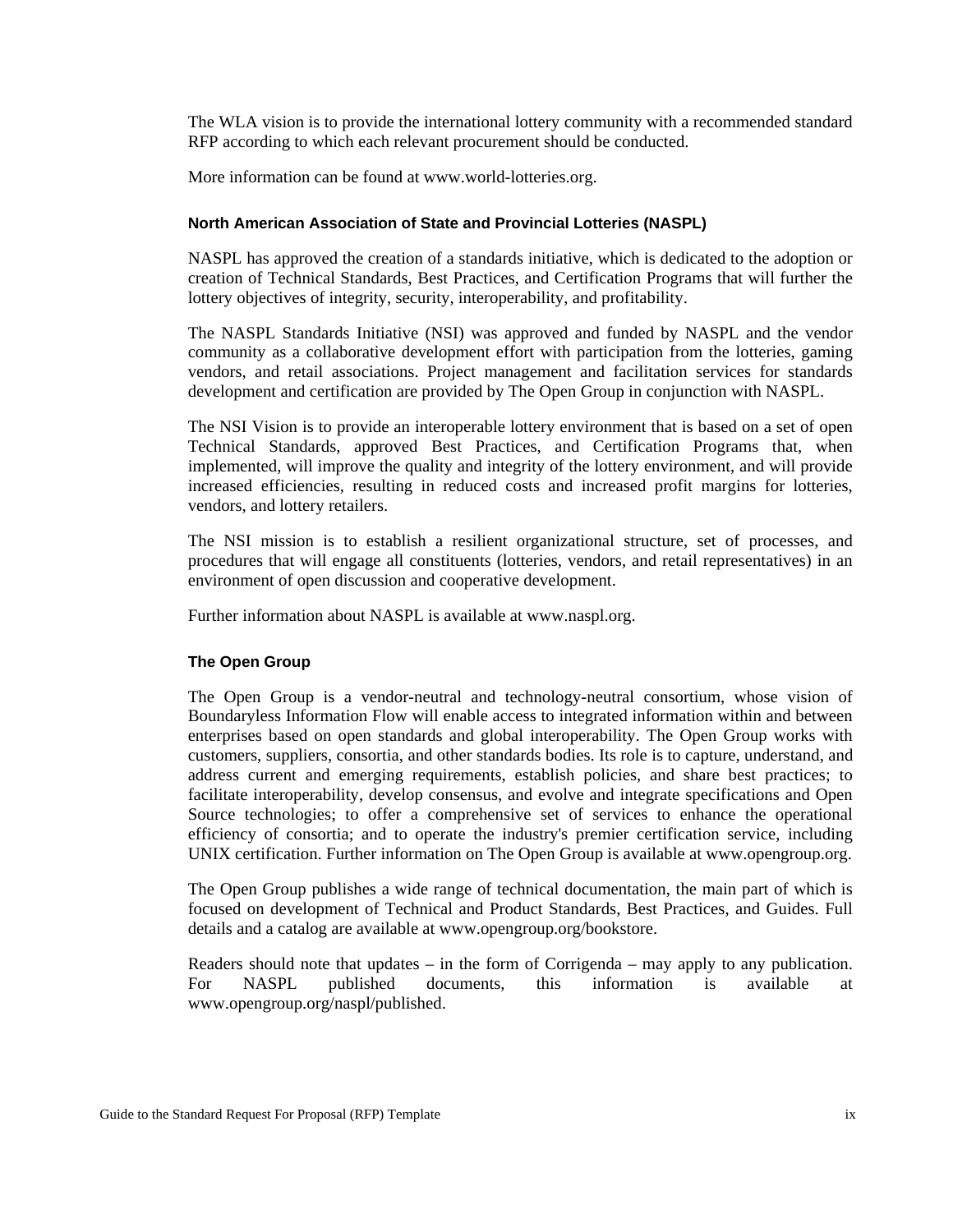#### **QLot Consulting Group**

QLot Consulting Group was established in 1998 and its exclusive focus is within the lottery industry. All of QLot's Principal Consultants have prior working experience with various lotteries and/or lottery suppliers. This brings detailed knowledge of literally all major processes, suppliers, technologies, and products applicable to the lottery industry.

QLot provides its clients – whether lotteries, governments, or suppliers – with well-informed, unbiased, and independent consulting and support services in all legislative/regulatory as well as technical and commercial areas, especially where computerized systems and/or agent networks are used.

QLot is strictly supplier-independent. Neither the company nor any of its consultants has any affiliations to any supplier of any products to the lottery industry or elsewhere.

QLot has consultants in Sweden, Germany, Czech Republic, Austria, Switzerland, and in the US. More information about QLot can be found at www.qlot.com.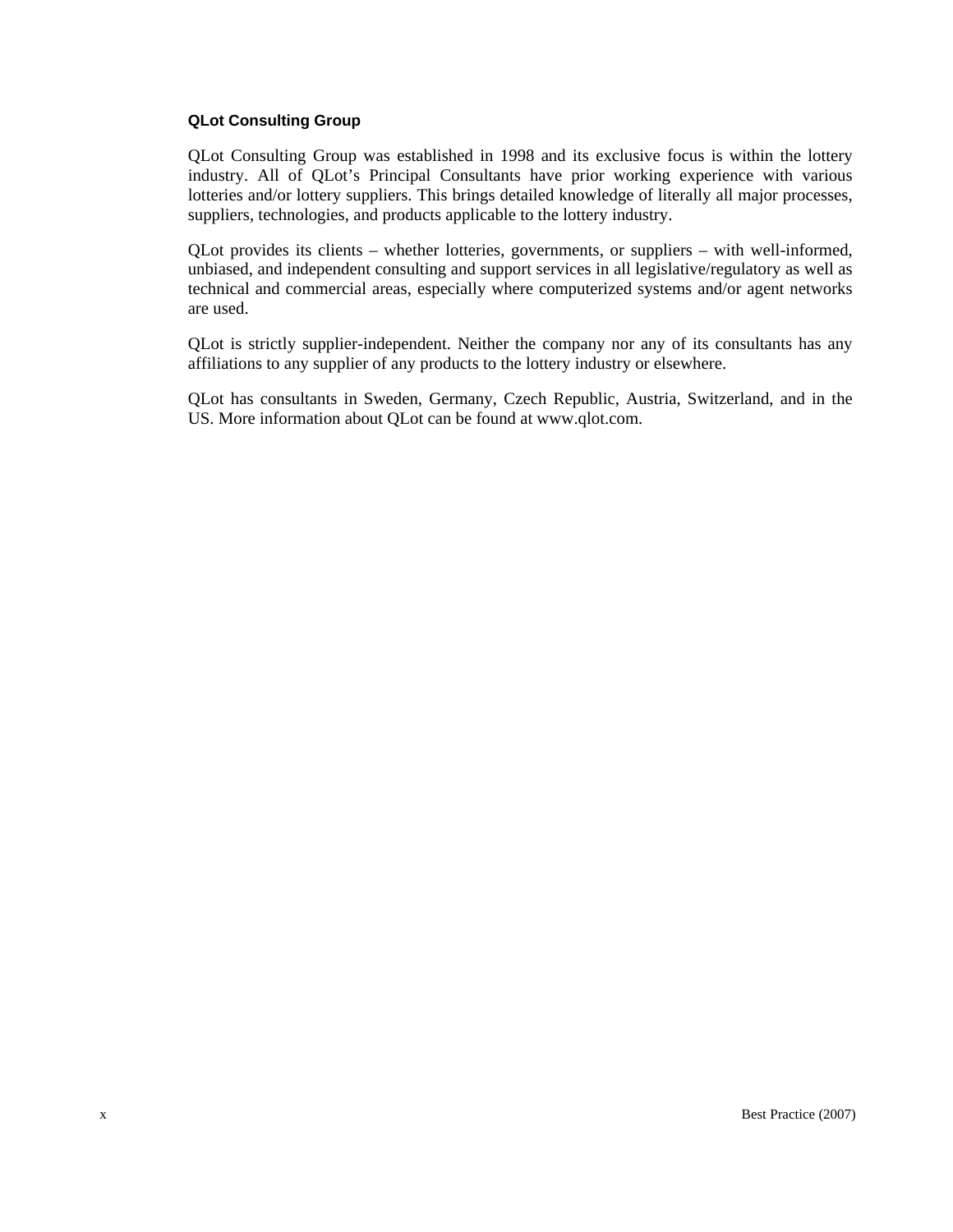# <span id="page-10-0"></span>**Acknowledgements**

NASPL, the WLA, QLot, and The Open Group gratefully acknowledge the contribution of the following people in the development of this Best Practice:

| Chris Caietti          | California Lottery                            |
|------------------------|-----------------------------------------------|
| Norm Day               | The Open Group                                |
| <b>Phil Elliott</b>    | <b>Atlantic Lottery Corporation</b>           |
| Sam Fera               | <b>Ontario Lottery and Gaming Corporation</b> |
| Cathy Fox              | The Open Group                                |
| <b>Patrick Frament</b> | New York Lottery                              |
| Kimberly Fritch        | California Lottery                            |
| John Gaffey            | Intralot, Inc.                                |
| Simone Harrison        | <b>Scientific Games International</b>         |
| Gina Joiner            | Scientific Games International                |
| Ales Kulich            | <b>QLot Consulting</b>                        |
| Sally Long             | The Open Group                                |
| Daniel Mareschal       | Loterie Nationale – Belgium                   |
| Dale McDonnell         | Minnesota State Lottery                       |
| Lou Mucci              | California Lottery                            |
| <b>Bart Musgrave</b>   | <b>Atlantic Lottery Corporation</b>           |
| <b>Brian Peters</b>    | Deleware State Lottery                        |
| Peter Rae              | <b>Scientific Games International</b>         |
| Robert Riggs           | <b>GTECH</b> Corporation                      |
| Tony Steinegger        | <b>QLot Consulting</b>                        |
| Andy White             | <b>NASPL</b>                                  |
| Nathanael Worley       | <b>GTECH</b> Consulting                       |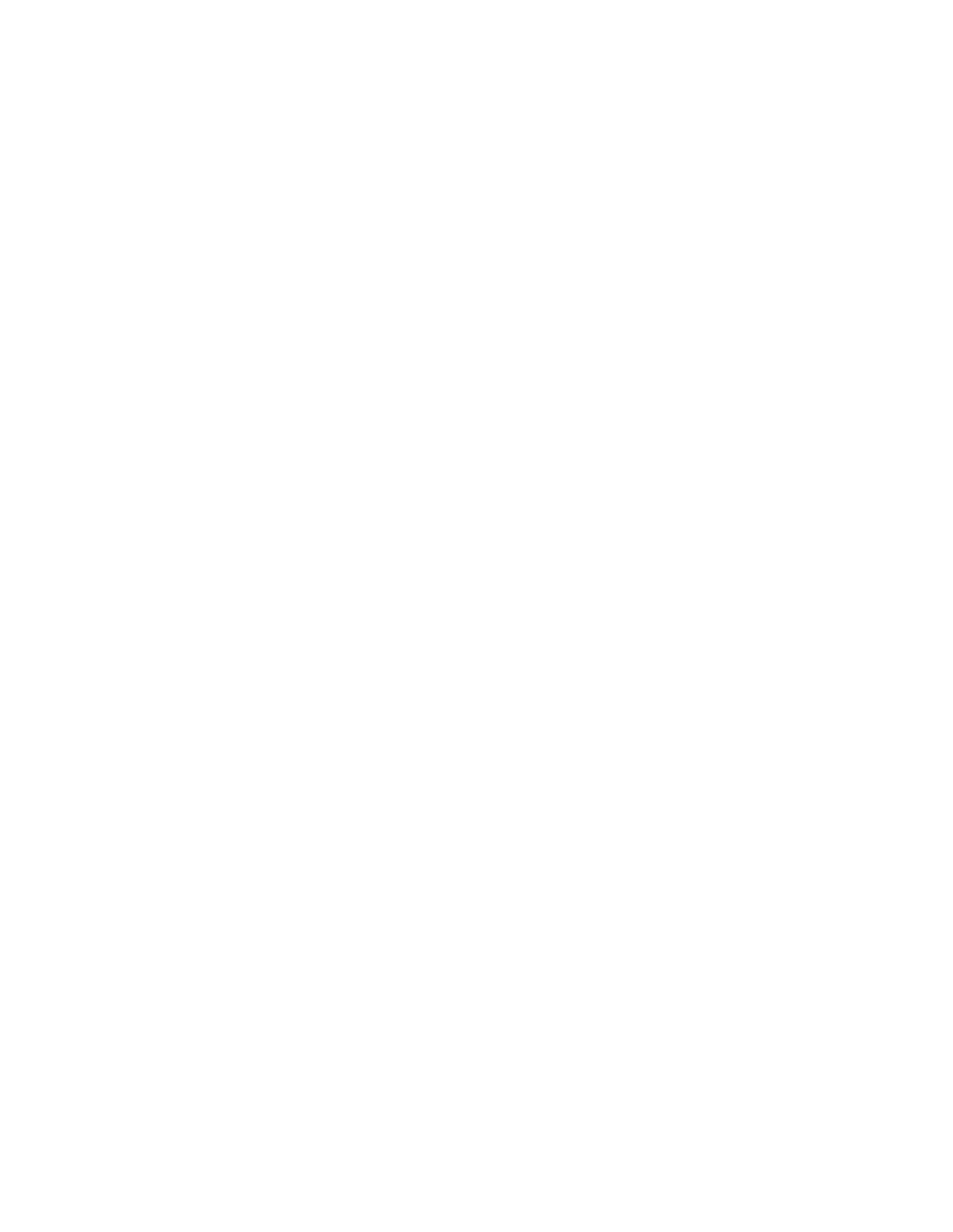<span id="page-12-0"></span>**PART I: Introduction and Best Practice Requirements**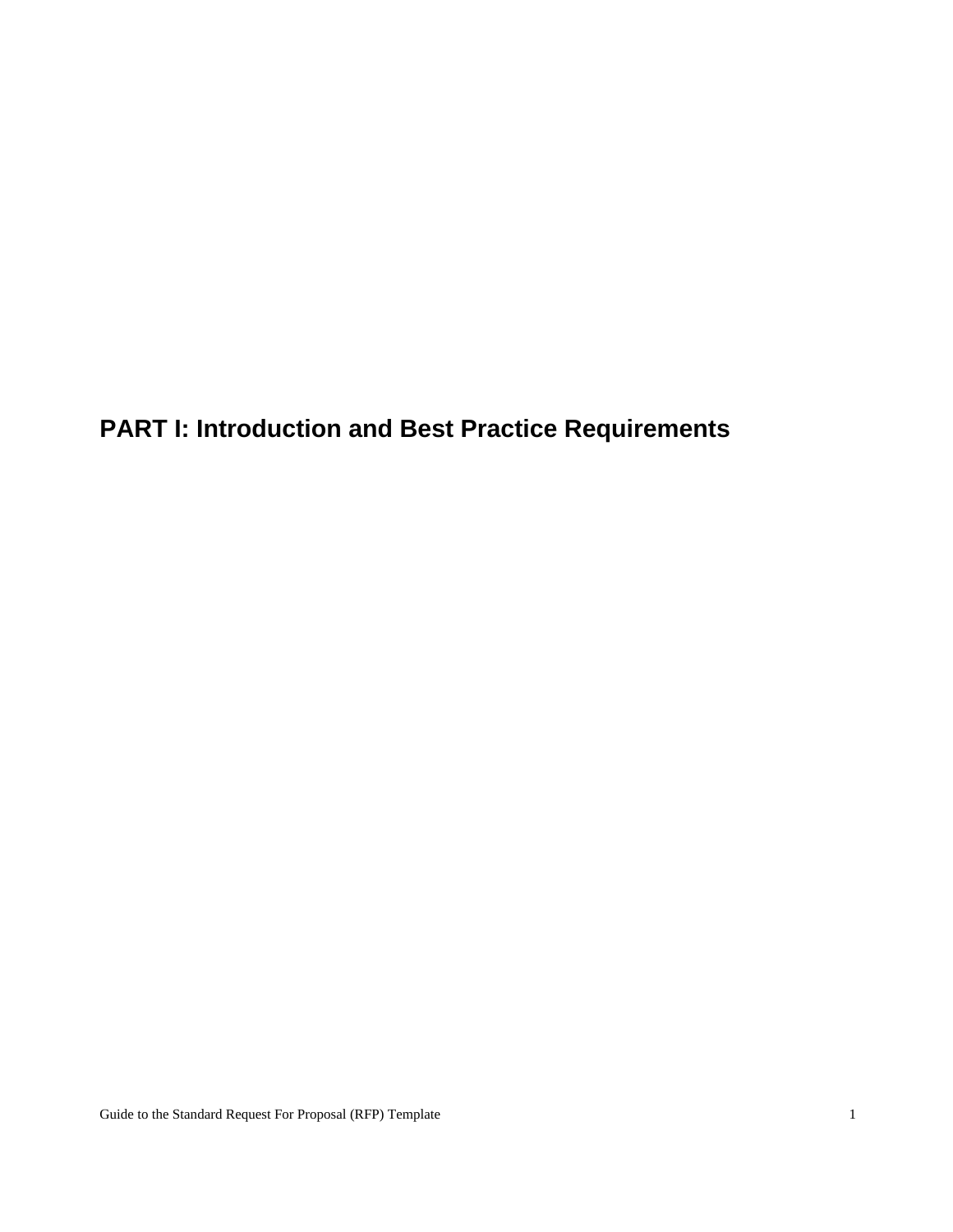### <span id="page-13-0"></span>**1 Introduction**

The Global RFP consists of two Best Practices, as follows:

- 1. First, the Best Practice for the RFP Process recommends the practices that take place in the lottery environment, and around which the RFP is developed and published, Proposals are evaluated, and a Contract awarded.
- 2. Second, the Best Practice for the Standard RFP Template (SRT) recommends the content, format, and policies that should be part of the published RFP. This Best Practice itself consists of two separate documents, as follows:
	- -Standard RFP Template (SRT)
	- Guide to the Standard RFP Template (SRT Guide) (this document)

The SRT establishes the order in which the RFP should be structured and establishes the use of the compliance box to denote variations from the SRT standard text. The SRT does not dictate the language that must be used; rather it defines recommended standard text, but each jurisdiction is free to add or change requirements in the standard text. When changing text, the compliance box alerts the vendor to changes from the standard text. At points within the SRT, references are made to the options available in the RFP Process Best Practice document.

The Best Practice for the Global RFP has been developed and approved by NASPL and the WLA in association with The Open Group and QLot Consulting.

#### **1.1 Best Practice Requirements**

The best practice requirements for use of the SRT are defined Part I, Chapter 4 (Best Practice Requirements) and reiterated in Part I, Appendix A (Best Practice Requirements Checklist). It is imperative that lotteries intending to use the SRT consult those sections prior to utilization, so that all of the required elements of the Best Practice are understood and can be followed correctly.

Since each jurisdiction has laws, rules, regulations, and orders ("laws") that control what the Lottery is required to do in that jurisdiction, instances will occur where these laws do not provide the Lottery with an option in handling the process of the procurement and will take precedence over these recommended best practices.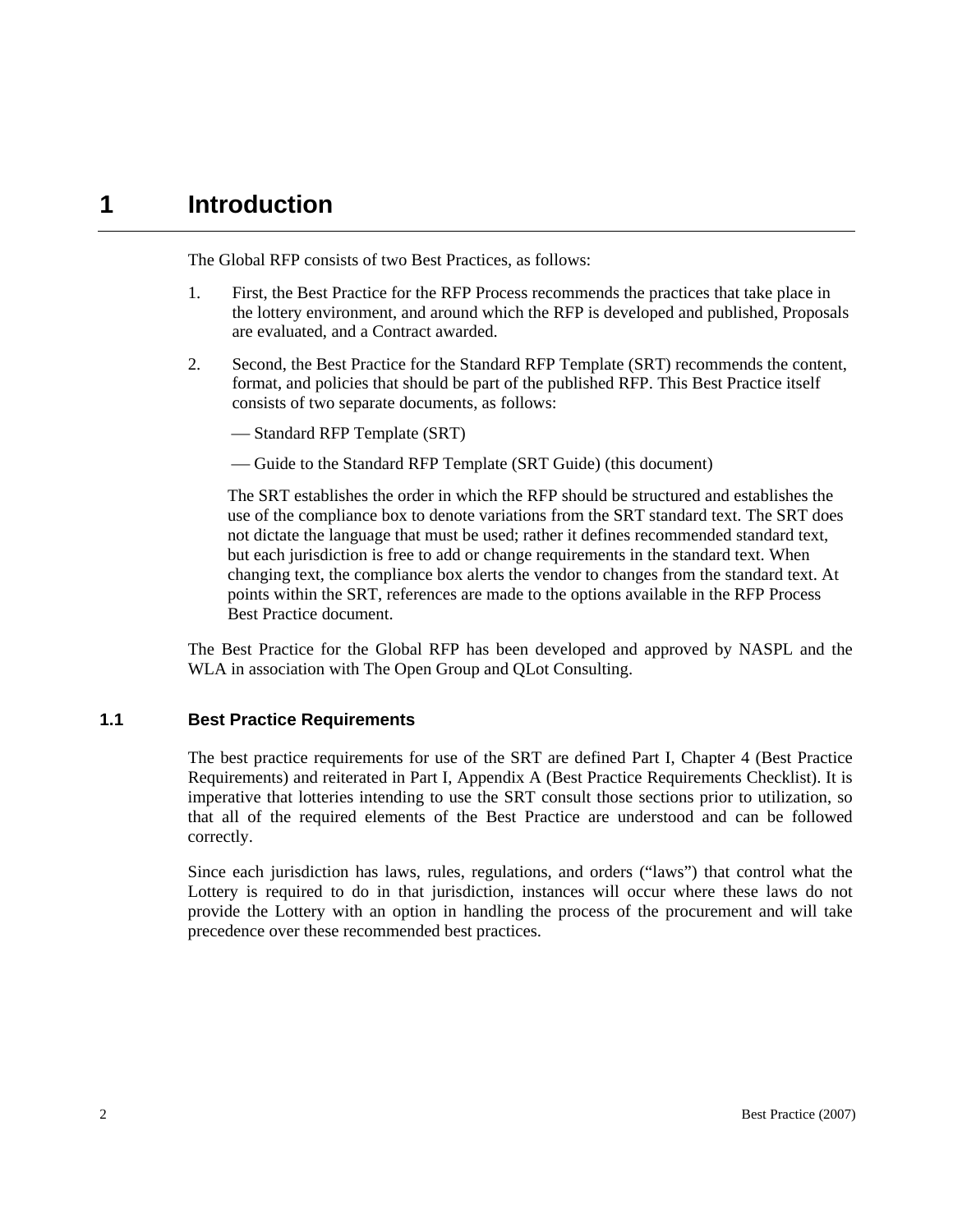#### <span id="page-14-0"></span>**1.2 This Document**

This document is the Guide to the Standard RFP Template (SRT Guide). It consists of two parts, as follows:

- Part 1: Introduction and Best Practice Requirements provides an introduction to the Best Practice, the best practice requirements for the use of the SRT and the SRT Guide, and a Best Practice Requirements Checklist (see Appendix A) that is intended to assist Lotteries in tracking the requirements of the Best Practice.
- Part 2: SRT Guide provides the requirements for RFP content for each chapter, section, and subsection of the RFP, includes best practice recommendations for policy and processes associated with the content recommendations, indicates known jurisdictional variances, and provides additional guidelines or sample text that should be considered for those cases where recommended standard text is not appropriate and so has not been provided in the SRT.

#### **1.2.1 Purpose**

Lack of approved best practices for RFP format and content, and lack of a standard RFP template, all impose a cost burden on lotteries when creating an RFP, and more significantly on vendors who are regularly responding to RFPs on an ongoing basis. Through the creation of a global Standard RFP Template, with standard text where appropriate, and a Guide to assist in the creation of those elements where standard text is not appropriate, the lottery industry – worldwide - will be able to reduce the risk and the investment involved in creating and responding to RFPs.

#### **1.2.2 Scope**

This Guide to the Standard RFP Template (SRT) provides a set of best practice requirements and recommendations for the content and format of any lottery-issued RFP associated with the procurement of gaming technology, products, or services.

There are several areas in the SRT where, due to the uniqueness of each procurement and lottery jurisdiction, recommended standard text is not appropriate and so not included. In those instances, this SRT Guide provides general recommendations for content and additional specific guidelines or suggested text where appropriate.

#### **1.3 General Background for the Global RFP Best Practice**

A Best Practice provides a clear description of a set of processes, procedures, and guidelines that when practically applied to an operation brings a business advantage. A Best Practice has a record of success in providing significant advantage in cost, schedule, quality, integrity, performance, safety, environment, or other measurable factors that impact an organization. Various organizations identify and publicize Best Practices so that others – particularly internal business units, external business partners, or otherwise affiliated external organizations – can benefit from implementing the Best Practice and improving the operation of their business.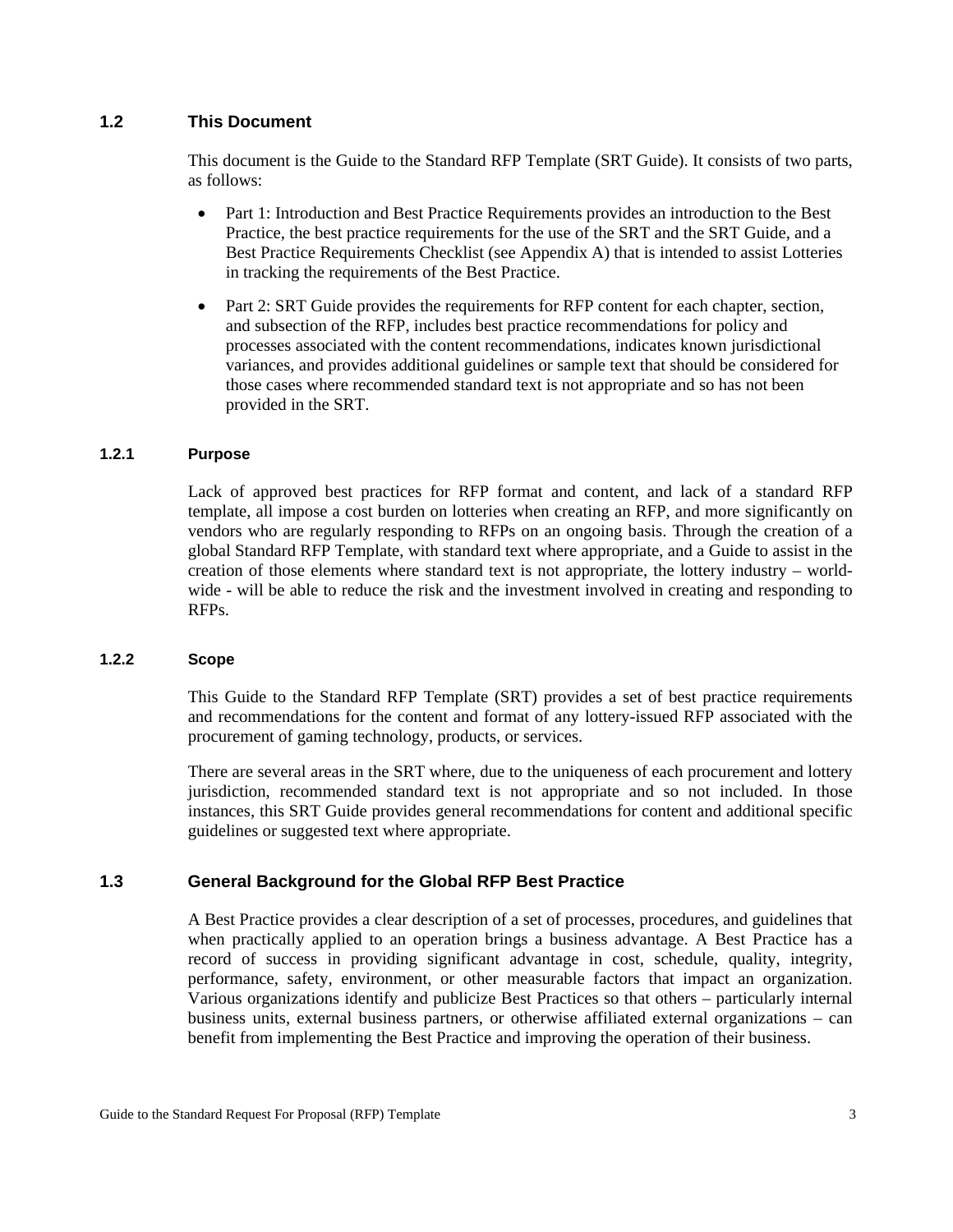Best Practices can be applied to particular subject areas (such as new technologies or management theories), product sectors (such as software and hardware development), and vertical markets (such as the lottery industry). Best Practices are used frequently in the fields of healthcare, government administration, education, project management, hardware and software product development, and elsewhere. A commitment to using the Best Practice in any field is a commitment to using a prescribed method to ensure success.

This Best Practice represents a joint effort with the World Lottery Assocation (WLA) and NASPL, and applies to the lottery industry on a global scale. It has been approved by the NASPL and the WLA, and serves as a recommendation for adoption by the lottery industry. This Best Practice is a practice that when implemented is intended to improve the quality and integrity of the lottery environment, and to provide increased efficiencies, resulting in reduced costs and increased profit margins for lotteries, vendors, and lottery retailers.

This proposed Best Practice is not intended to increase the cost to the lottery and is not intended to be used by an oversight entity in a jurisdiction to require an additional layer of justification for changes in the text.

Typically, a NASPL Best Practice is described in terms of its:

- Purpose
- **Components**
- Constituents and their roles
- Prescriptive requirements
- Methods and techniques
- Tools
- Relationship to other Best Practices

The development of this Global RFP Best Practice involves the following stages:

- 1. In this case, the NSI and the WLA select a candidate practice to be developed through a joint initiative involving both organizations.
- 2. The Best Practices Working Group or the underlying Task Group in this case the Global RFP Standards Task Group – develops a Best Practice document.
- 3. The Best Practice document is subject to a formal review process by members of a Review Board, which is typically composed of the NSI Steering Committee, the Best Practices Working Group, the NSI Retail Council (if appropriate), a subject area expert from the industry (if appropriate), and the NASPL membership. In this case it will also include WLA designated reviewers.
- 4. Final voting on review comments is open to the NSI Steering Committee and in this case the WLA designated reviewers.
- 5. The NASPL Executive Committee together with the WLA Executive Committee will act as an "Approvals Board" in that they determine whether the review and approvals process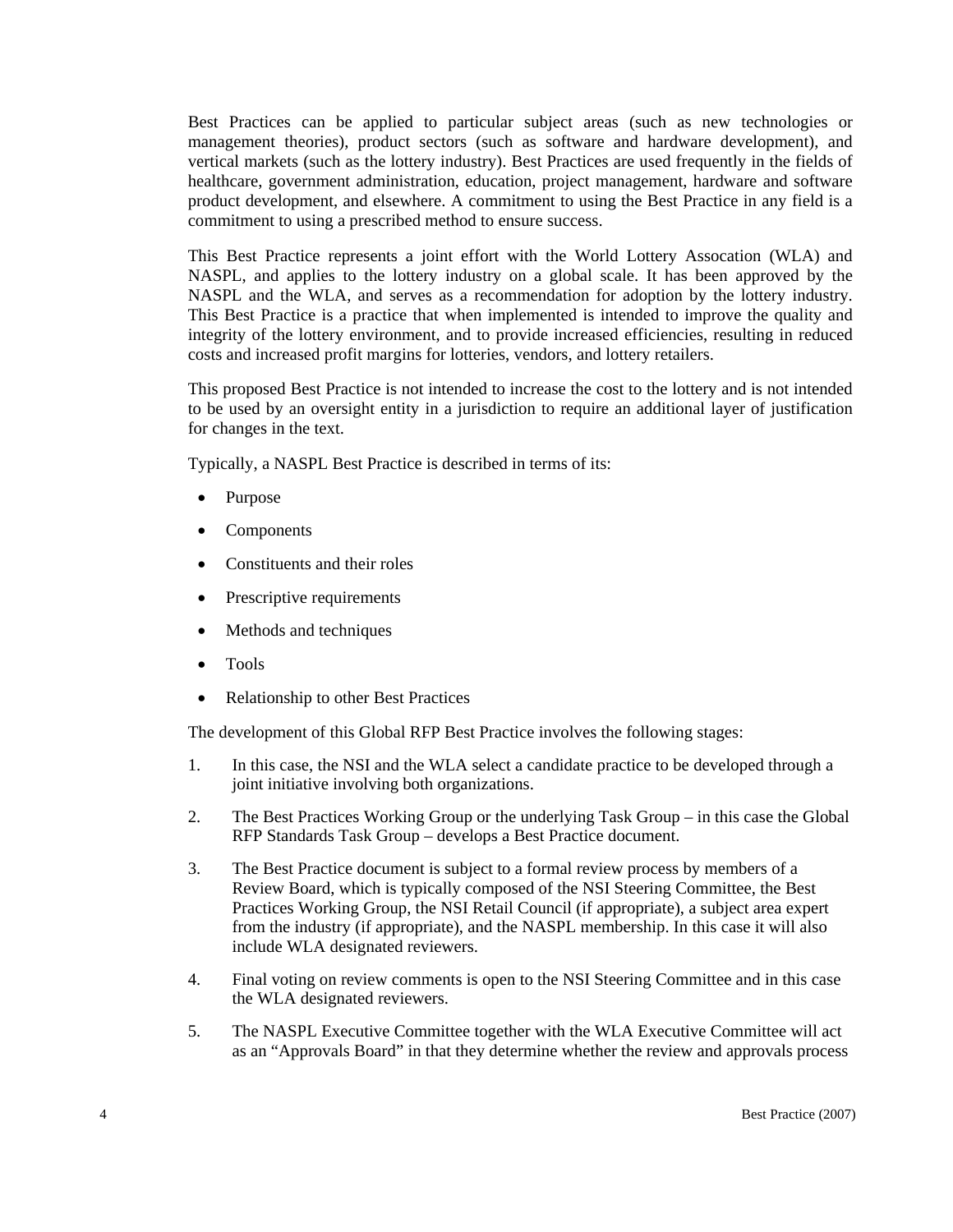was carried out according to the documented procedures, which is the final step in "approving" the Best Practice for publication.

6. A set of conformance criteria and a conformance policy for the Best Practice are defined.

The approved Best Practice describes the practice in enough detail to enable it to be readily deployed by other organizations, assuming the availability of the necessary resources.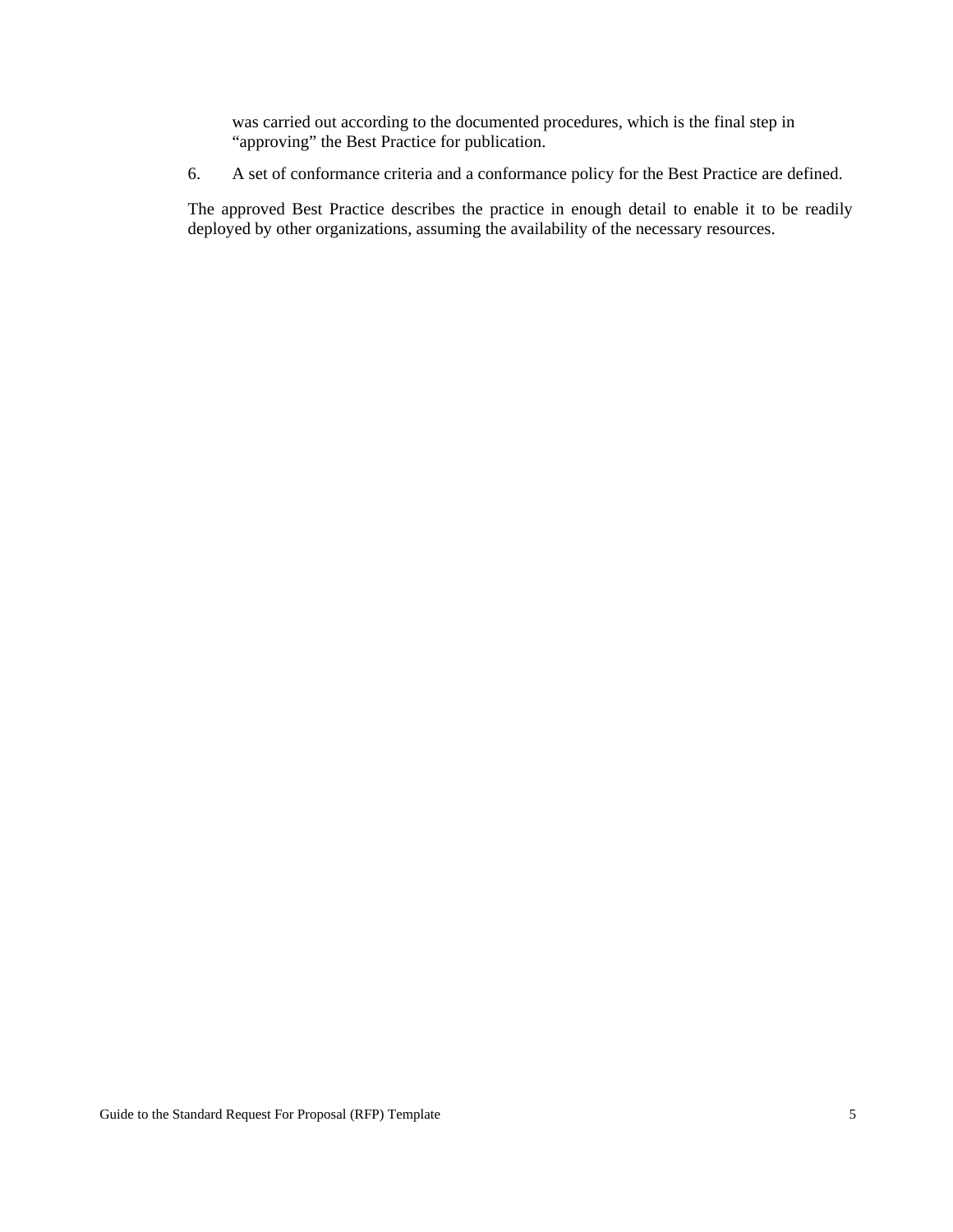### <span id="page-17-0"></span>**2 Business Context**

This chapter describes the typical business environment, the business drivers, and the objectives driving this Best Practice as context.

#### **2.1 Business Environment Summary**

#### **2.1.1 Business Scenario – General Description**

This section describes the constituents in a typical lottery operation. The roles played by the constituents are not necessarily the same for every lottery. The constituents may take on different roles during the execution of business processes based upon local practice, how the lottery is organized, the budget allocated to the Lottery Organization, or any number of other factors. Therefore, in one jurisdiction a constituent may take a role that is taken by another constituent in another jurisdiction; for example, developing software or hardware for a lottery may be done by a vendor or by a Lottery Organization. These roles may actually change over time.

The key organizations and entities in the typical lottery business environment are illustrated in the following figure.



**Figure 1: The Lottery Business Environment**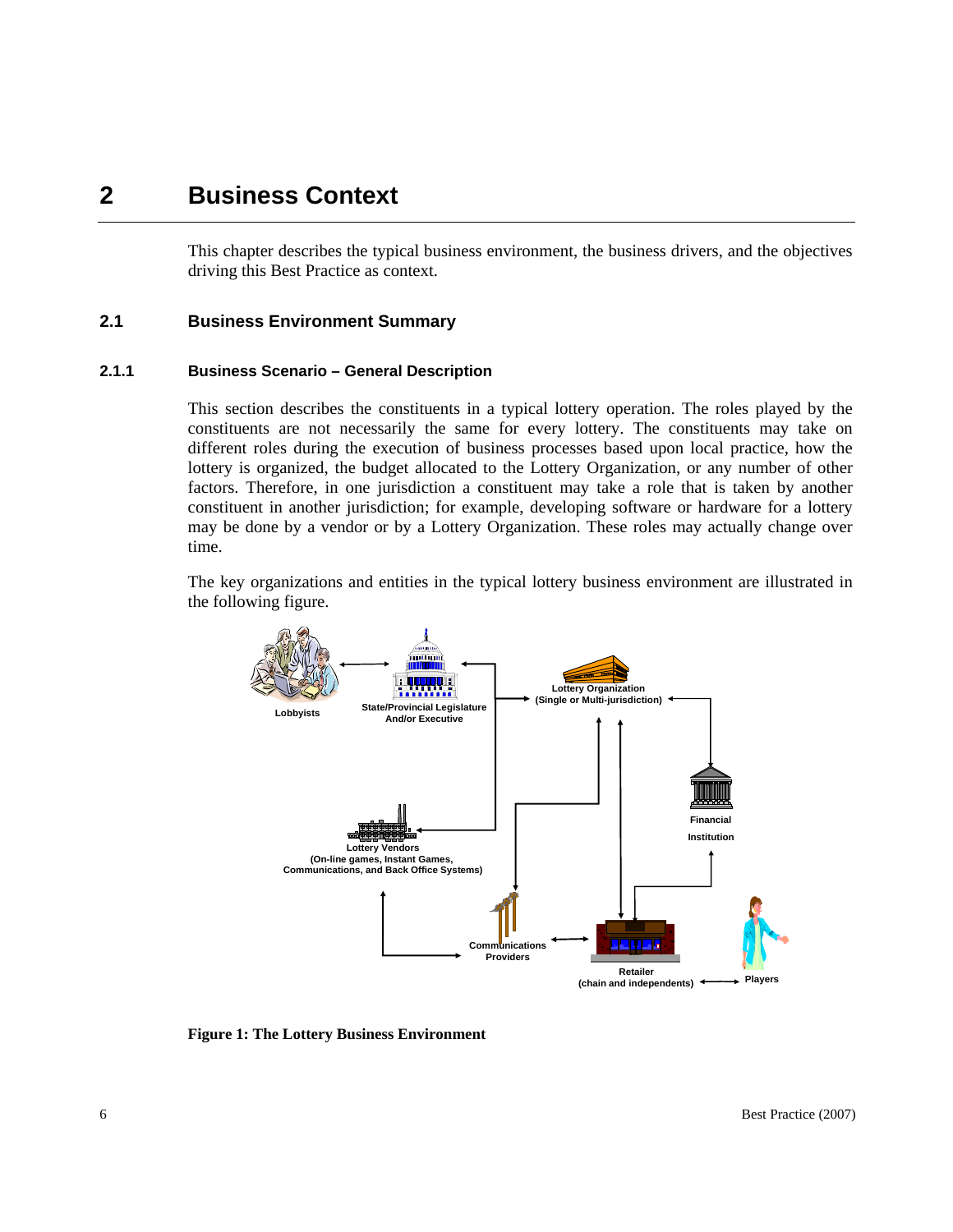Not all organizations will have all of these components and relationships. However, the figure illustrates a number of points typical of lottery enterprises, each of which has particular implications for the benefits of standards for the lottery industry.

The following list of constituents and the roles they play in the larger lottery environment is provided here to give a big picture view. The constituents involved in the RFP process and the roles they play are a subset of those in the larger lottery environment and are identified in more detail in subsequent sections.

| <b>Constituent</b>                           | <b>Role Played</b>                                                                                                                                                                                              |  |  |  |  |
|----------------------------------------------|-----------------------------------------------------------------------------------------------------------------------------------------------------------------------------------------------------------------|--|--|--|--|
| Jurisdictional                               | Authorize lottery operation under jurisdictional law.                                                                                                                                                           |  |  |  |  |
| Executive or                                 | Direct use of lottery revenues (and by implication, lottery operating budgets).                                                                                                                                 |  |  |  |  |
| Legislature                                  | Monitor and audit lottery operations, sometimes impacting lottery development.                                                                                                                                  |  |  |  |  |
|                                              | May appoint Lottery Executive.                                                                                                                                                                                  |  |  |  |  |
| Lottery Oversight                            | Oversee the Lottery Organization and their policies and procedures.                                                                                                                                             |  |  |  |  |
| Organization<br>(e.g., Board of              | Hire lottery executives.                                                                                                                                                                                        |  |  |  |  |
| Directors, Lottery<br>Commissioners)         | Approve major lottery contracts.                                                                                                                                                                                |  |  |  |  |
| Lottery Organization                         | Conduct overall operation of the lottery.                                                                                                                                                                       |  |  |  |  |
|                                              | May operate lottery IT infrastructure.                                                                                                                                                                          |  |  |  |  |
|                                              | May develop games.                                                                                                                                                                                              |  |  |  |  |
|                                              | Oversee lottery integrity and security, including validation of winners.                                                                                                                                        |  |  |  |  |
|                                              | Optimize profitability from games (current and future), selecting new games,<br>stopping old games, developing new games, and managing the selection and<br>implementation of game infrastructure through RFPs. |  |  |  |  |
|                                              | Manage lottery retailers; including licensing, accounting, and game material<br>inventory; e.g., instant game books.                                                                                            |  |  |  |  |
|                                              | Manage vendors, including possible outsourcing of lottery operations.                                                                                                                                           |  |  |  |  |
|                                              | Develop marketing campaign.                                                                                                                                                                                     |  |  |  |  |
|                                              | Manage large prize payouts individually or in conjunction with multi-jurisdictional<br>organizations.                                                                                                           |  |  |  |  |
| Lottery Retailer/Agent                       | Sell lottery tickets and games at retail location.                                                                                                                                                              |  |  |  |  |
|                                              | Market lottery products.                                                                                                                                                                                        |  |  |  |  |
|                                              | Validate and redeem tickets.                                                                                                                                                                                    |  |  |  |  |
|                                              | Manage and account to lottery for sales including ticket books, report sales to<br>lottery commission, redemption of unsold game books.                                                                         |  |  |  |  |
|                                              | Manage accounting of lottery contribution to store profit and loss.                                                                                                                                             |  |  |  |  |
|                                              | Optimize contribution of lottery sales (within lottery regulations) to store.                                                                                                                                   |  |  |  |  |
| <b>Financial Institution</b><br>(e.g., bank) | Provide "sweep accounts" to facilitate transfers of funds from online and instant<br>ticket purchases between the retailer/agent and the lottery.                                                               |  |  |  |  |
|                                              | May provide interface between State Treasury and lottery.                                                                                                                                                       |  |  |  |  |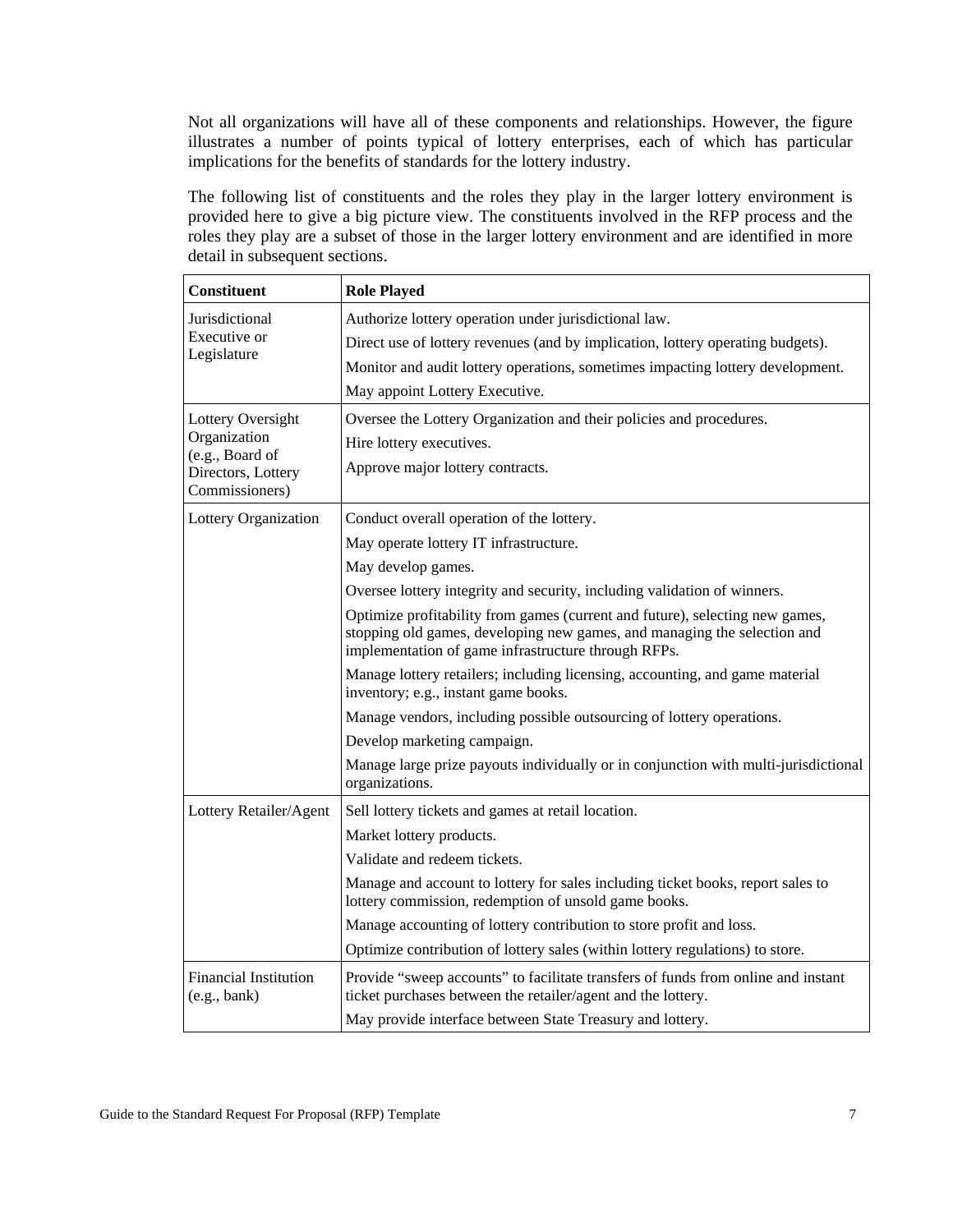<span id="page-19-0"></span>

| <b>Constituent</b>             | <b>Role Played</b>                                                                                                                           |
|--------------------------------|----------------------------------------------------------------------------------------------------------------------------------------------|
| Player                         | In some jurisdictions where allowed, play online, instant, and video games, self-<br>validate tickets, redeem tickets, and receive winnings. |
| <b>Lottery System</b>          | Provide lottery systems, components, games, and/or products.                                                                                 |
| Vendor/Bidder                  | Deliver game design, marketing, retail support, and related services in many<br>jurisdictions.                                               |
|                                | May provide the networking component (possibly customized) of a lottery system.                                                              |
|                                | Operate lottery IT systems (under subcontract from Lottery Organization) in many<br>jurisdictions.                                           |
|                                | Provide maintenance, field, and technical service in some jurisdictions.                                                                     |
|                                | Respond to Requests For Information (RFI), Requests For Proposals (RFP), and<br>Requests For Software Changes (RFS).                         |
| Telecommunications<br>Provider | Provide the networking component (possibly customized) of a lottery system.                                                                  |
| Lobbyist                       | Impact lottery responsibilities and limitations (through legislature) within a<br>jurisdiction, as permitted by jurisdictional law.          |

#### **2.1.2 Operational Scenario**

This section depicts a typical operational scenario, highlights the major processes, and illustrates the associated need for the Best Practice. It also identifies the constituents who will be carrying out the Best Practice.

Procurement is required for: new lottery gaming systems, the creation of new software and/or hardware for an existing system, the updating or enhancement of an existing system, or the provision of services related to the operation of a lottery.

The RFP process constitutes a set of processes and procedures where agreements based on the business requirements of a lottery for new products and on the capabilities of a vendor in delivering against those needs are established.

The constituents involved in this business environment and the operational scenarios that will be affected by this Best Practice are as follows:

- **Lotteries and other Lottery-related Agencies:** The Lottery identifies business requirements and uses them to develop an RFP. The Lottery publishes the RFP. Bidders submit Proposals in response to the RFP. The Lottery then evaluates the Proposals, selects a Proposal for contract award, and notifies all vendors who have submitted a Proposal of the outcome of the evaluation. The Lottery then negotiates a Contract with the Successful Bidder(s).
- **Bidders:** Once the RFP is published, the Bidders may submit questions through an optional Pre-Proposal Conference or individually to the Lottery to clarify RFP information and/or requirements. The Bidders then prepare a Proposal and submit it to the Lottery in accordance with the rules for Proposal Submission contained in the RFP. The Bidders will demonstrate their systems and services as requested by the Lottery. After Bidder selection, the Bidder may, if permitted by the Lottery, then solicit and receive feedback from the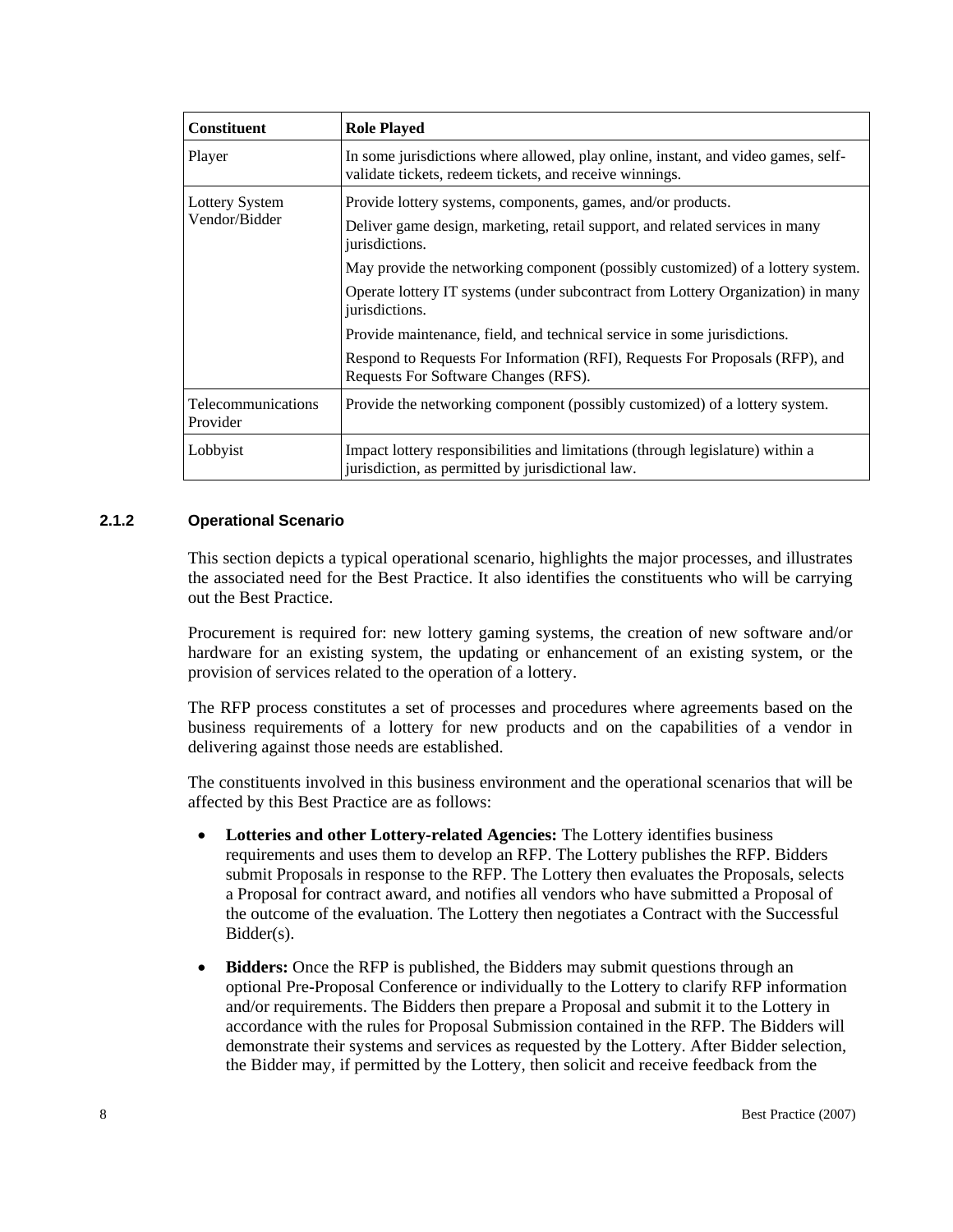Lottery on the reasons why their Proposal was/was not selected for contract award; they may use this feedback to improve their response processes for future RFPs. If selected, the Successful Bidder will then negotiate a Contract with the procuring lottery.

Vendors provide solutions for many lotteries; therefore, standardization of the RFP format and content, including common response requirements, results in a reduction of the need for perlottery customizations and improves the efficiency of the Bidder's Proposal response, as well as their delivery mechanisms if they are awarded a Contract.

Lotteries may buy different systems or components from different vendors over time. Standardization of the RFP format and content where appropriate eliminates the need to "reinvent the wheel" for each separate procurement.

Many Lottery Organizations outsource portions of their operations to vendors. Thus, these vendors play a dual role of both supplier of equipment and consumables and also of operator. While some vendor-lottery relationships are simplified – e.g., maintenance – the vendor may also take on some of the integration and operational burdens of the Lottery Organization; e.g., integration with third-party back-office systems. Thus, generalizing the SRT so that it can be utilized for any procurement request – operational services, development and installation of full gaming systems, instant tickets, marketing services, equipment, or product solutions – will reduce the time and investment required by lotteries to develop a brand new RFP for every procurement request.

Lotteries are not ordinarily competitive, so agreeing upon an SRT with standard text as a starting point is of benefit to all lotteries in terms of reduced RFP development costs.

Specific RFP content and processes are controlled by the lottery issuing the RFP, and vendors should not have influence over these issues, other than to work with the NSI or WLA in the standards efforts to agree common requirements and best practices; see Chapter 7 (Conformance Overview). Bidders compete on the technical and fiscal content of their responses; there should be no competitive advantage for any vendor in the RFP content and processes themselves. Thus, standardization should reduce the cost to vendors of responding to RFPs while leveling the playing field for all.

There are important practical business factors that will necessarily affect any procurement activity in the lottery industry. The business environment for the RFP process is:

- **Competitive** Bidders compete for business based on their response to the RFP.
- **Diverse** Since there is no enforcement of a common method among lotteries, every jurisdiction's operation executes slightly differently and according to its own method of choice and interpretation. This Best Practice will provide commonality between jurisdictions where possible.
- **Time, Cost, Innovation, and Quality-sensitive** The Successful Bidder's Proposal will be selected on delivery date, price, innovation, quality, and ability to meet the requirements stated in the RFP.
- **Local and Culturally-specific** Geographical differences contribute to diversity within different jurisdictions. This includes diversity in participants, methodologies, languages, legal frameworks, modes of operation, and cultural protocols.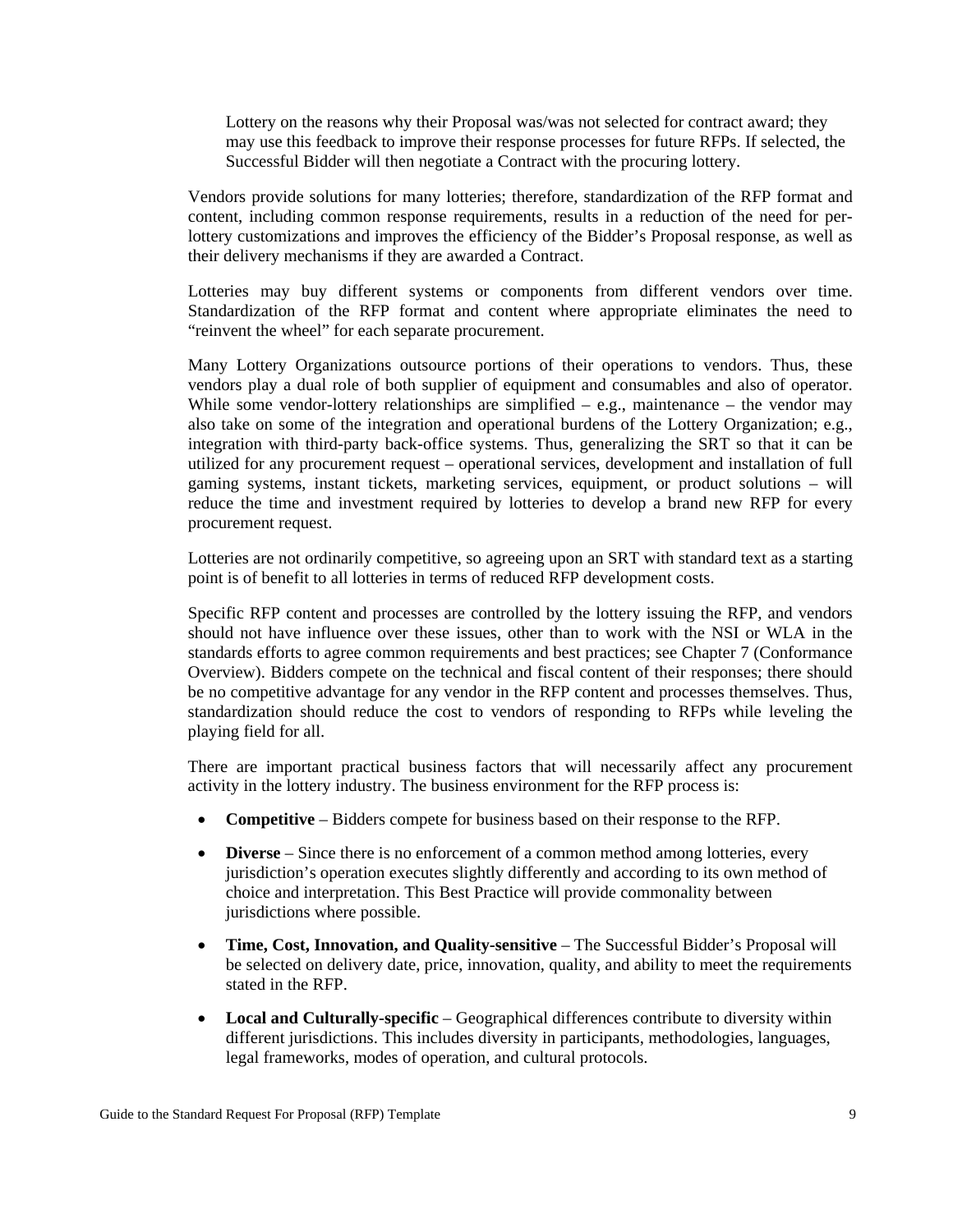• **Resource-heavy** – Considerable resources are required from both the Lottery publishing the RFP and evaluating the Proposals, and the Bidder preparing a Proposal.

It is imperative that the Best Practice supports this business environment.

#### *2.1.2.1 Operational Functions and Processes*

The key functions and processes that require best practice support are further identified in the table below. The specific needs within each business function or process requiring best practice support are also described.

| <b>Function/Process Name</b>              | <b>Best Practice Needs</b>                                                                                                                                     |
|-------------------------------------------|----------------------------------------------------------------------------------------------------------------------------------------------------------------|
| Creating and Publishing the<br><b>RFP</b> | Need to standardize on the format, content, and policy requirements, and<br>on standard text where appropriate, when drafting and publishing the<br><b>RFP</b> |
| <b>RFP</b> Response                       | Need to standardize on the format of the response.                                                                                                             |

#### *2.1.2.2 Operational Topology*

The topology of the environment to which this Best Practice applies typically represents distributed and separate locations with variable overlap, and sometimes complete overlap, between some of these entities:

- Lottery Organization
- Regulatory Authority
- Procurement Office
- Bidder Organization
- Standards Initiative

#### *2.1.2.3 Operational Location Information*

The following matrix shows the *primary* constituents participating in each of the functions or processes related to this Best Practice. This demonstrates the need for integration of different requirements when creating and adopting this Best Practice.

| <b>Constituents Identified by Locations</b> |                        |                          |                      |               |                                     |
|---------------------------------------------|------------------------|--------------------------|----------------------|---------------|-------------------------------------|
| <b>Functions/</b><br><b>Processes</b>       | Regulator<br>Authority | ation<br>rgani<br>otter; | Procuremen<br>Office | <b>Bidder</b> | <b>Initiative</b><br><b>Standar</b> |
| Creating and Publishing the RFP             | X                      | X                        | X                    |               | Χ                                   |
| <b>RFP</b> Response                         | X                      | X                        | X                    | X             | X                                   |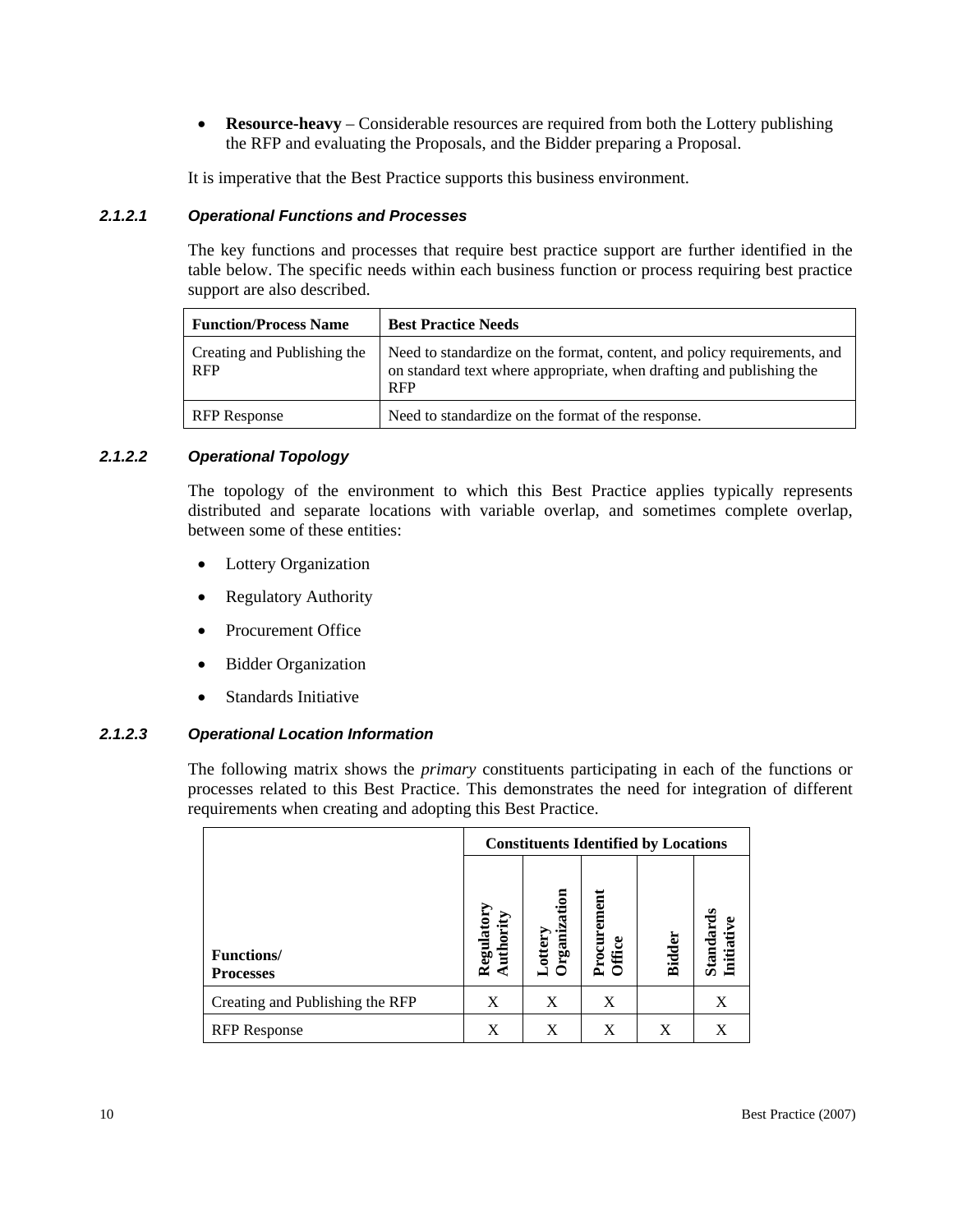#### <span id="page-22-0"></span>**2.2 Business Rationale**

The above provides some context for the business environment and requirements for this Best Practice and illustrates the variety of requirements and points of implementation that need to be considered to reach full business value. This section describes the business drivers, objectives, and benefits of implementing this Best Practice.

#### **2.2.1 Business Drivers, Objectives, and Benefits**

This section outlines some of the business objectives for introducing the Best Practice and some of the benefits that could be attained once the Best Practice has been adopted.

Lack of approved best practices for RFP format and content, and lack of standard RFP templates, all impose a cost burden on lotteries when creating an RFP and more significantly on vendors who are regularly responding to RFPs on an ongoing basis.

#### *2.2.1.1 Reduced Costs to Lotteries in Developing RFPs*

Developing an RFP is very costly to all constituents. There is a significant amount of time and resources spent in creating and publishing the RFP. Cost and resources involved in the creation of the RFP are reduced significantly through the use of a common template, standard terminology, standard RFP text where appropriate, a common set of best practices to be followed when creating the RFP, and where appropriate a common and standard set of requirements to be included in the RFP itself (e.g., requirements for proposal submission, bidder certification, communication during the RFP process, etc.).

#### *2.2.1.2 Reduced Vendor Cost in Responding to RFPs*

Responding to an RFP, as vendors do on a regular basis, is a risky financial investment for vendors. If a vendor wins the Contract, that investment can be recouped; if not, it is extremely costly. RFPs based on a standard template with standard text where applicable reduce the time and resources spent by vendors on understanding the RFP and interpreting its requirements. This also enables vendors to more easily convert the RFP for one jurisdiction to another and allows the vendor instead to focus on understanding and responding to the portion of the RFP that deals with the new functionality, innovation, and value-add.

#### *2.2.1.3 Reduced Cost to Lotteries in Evaluation of Proposals*

Currently, lotteries spend a great deal of time, resources, and a significant investment in independent third-party consultants for the interpretation and evaluation of Bidder Proposals. Requiring the vendors to use the prescribed standard response method defined within the standard RFP template reduces the time spent by lotteries in interpreting the response components, and instead allows them to focus on evaluating the merits of the proposed technology and related services (if applicable), and the proposed price of each Bidder's Proposal.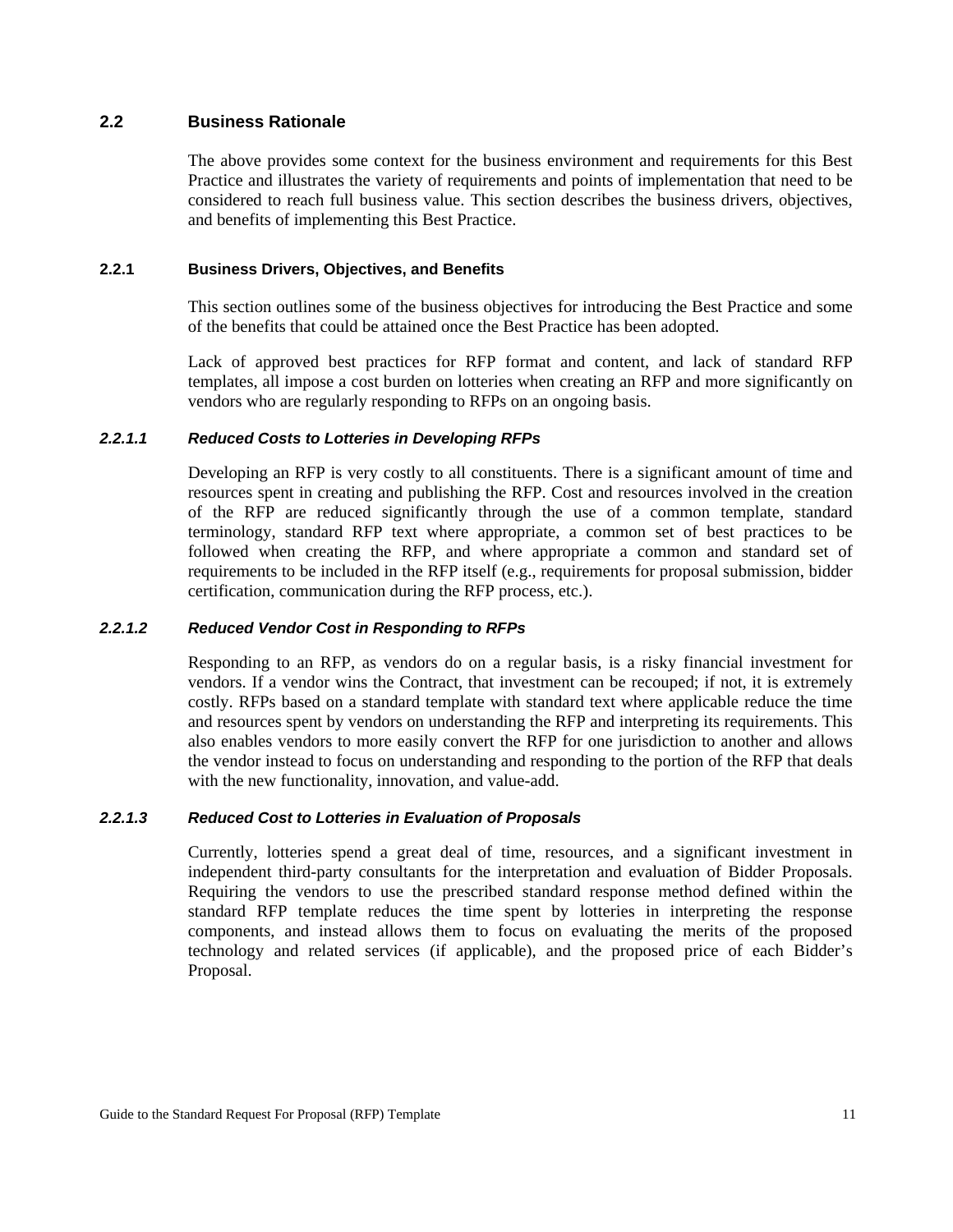#### *2.2.1.4 Reduced Investment Risk through Establishment of Standards and Certification as RFP Requirements*

There are many business benefits for establishing RFP criteria that promote common standards and best practices. By agreeing through a standards organization – such as the NSI or the WLA – on which certifications, Technical Standards, or Best Practices should be part of the standard RFP requirements, the lotteries are able to reduce their risk of procuring solutions that do not conform to certification requirements associated with the use of approved Technical Standards and Best Practices.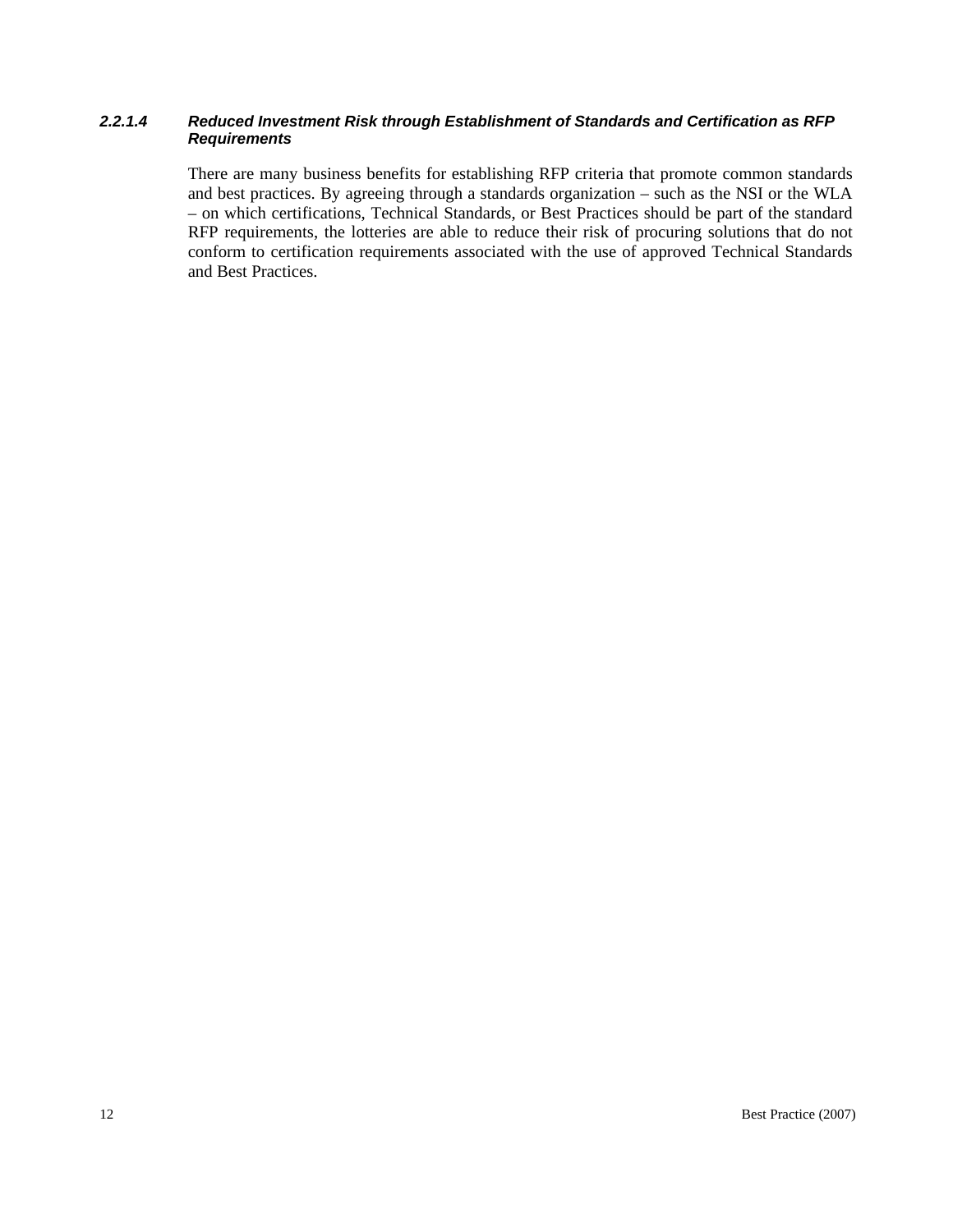### <span id="page-24-0"></span>**3 Best Practice Overview**

This section provides an overview of the Best Practice.

#### **3.1 Overview**

This Best Practice for the Standard RFP Template is designed to be used as the basis for any lottery procurement and offers a common approach and benefit in the following major areas:

- The Standard RFP Template (SRT) is designed to provide lotteries with an approved standard template, which includes standard text where appropriate, and provides a specific format to be followed along with a standard set of chapters, sections, and subsections to be included in the sequence specified.
- The SRT Guide provides lotteries with a set of guidelines and requirements that should be followed when deriving RFP text for those instances where either standard text does not exist or when deviation from the standard text is necessary due to jurisdictional variances or legislative requirements.
- The inclusion of Standard Compliance Boxes in each section and subsection of the RFP is an integral part of the Best Practice. These boxes indicate to the Bidder:
	- The significance of the section or subsection
	- The type of response that is required from the Bidder
	- Whether the text in the section or subsection is standard text from the SRT or whether it has been altered when issuing the actual RFP
- Inherent in the SRT is a standard response mechanism for Bidders to follow when submitting their response to the RFP (the Proposal). Bidders are required to respond using the same format as the RFP, including responding with similar Compliance Boxes in each section and subsection of the Proposal. The Proposal Compliance Boxes indicate whether the Bidder has responded to the requirements of those sections and subsections and whether they have met them fully or not.

#### **3.2 Constituents and Roles**

This Best Practice applies only to lotteries and can be used whenever a lottery-issued RFP is required.

Although this Best Practice does not explicitly apply to Bidders, if lotteries use the Standard RFP Template and meet the Best Practice Requirements when issuing their RFPs, then Bidders will be required (via the RFP) to respond in a standard way with a standard format to those RFPs.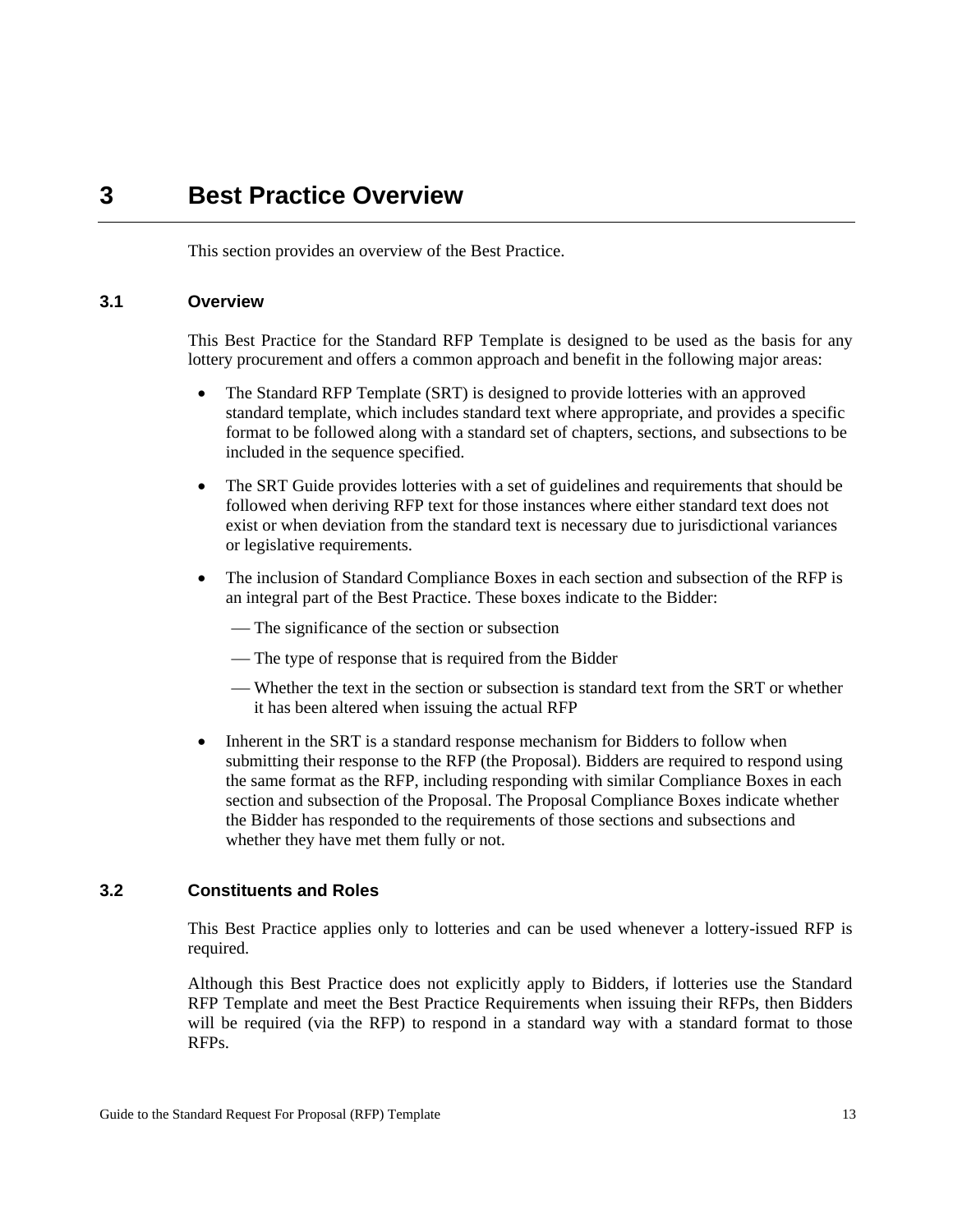#### <span id="page-25-0"></span>**3.3 Relationship with Other NSI Documents**

In addition to this Best Practice for the Standard RFP Template, there is another Best Practice related to the RFP – the Best Practice for the RFP Process – which addresses the best practices for some of the major processes that take place at the Lottery and which are associated with the RFP:

- RFP Development
- Communication during the RFP Process (including RFP Publication)
- Proposal Evaluation (including Site Visits/Demonstrations)
- Notification of Successful Bidder and Contract Award
- Establishing Common RFP Requirements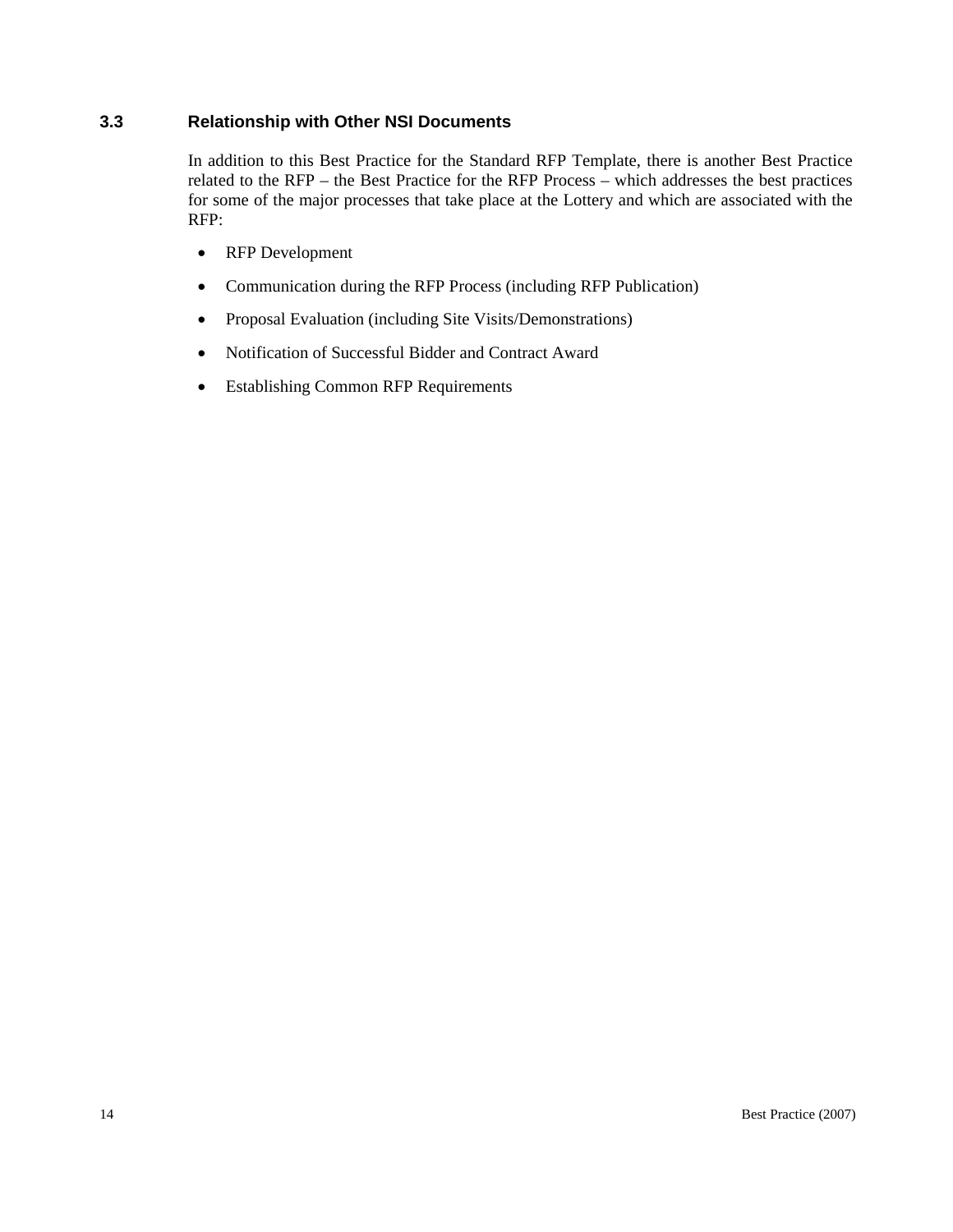### <span id="page-26-0"></span>**4 Best Practice Requirements**

This section defines the best practice requirements for the Standard RFP Template (SRT) and the Standard RFP Template Guide, which must be adhered to as part of conformance to the Best Practice. The best practice requirements for each component are contained within the component subsections. It is important to note that all of the prescriptive terms found in this chapter must be interpreted according to the definitions in Section 4.1 (Prescriptive Terminology).

#### **4.1 Prescriptive Terminology**

This section provides the meaning of the prescriptive terms "must", "should", "may", "must not", and "should not" which must be used when describing and interpreting the best practice requirements specified in this chapter.

**These definitions apply only to the best practice requirements contained in this chapter (Chapter 4). Where these terms are used in the SRT and SRT Guide, the generallyaccepted definitions of the terms apply.** 

**It is important to note that jurisdictional policy and legislation take precedence over the best practice requirements set out in this document.**

- Must Indicates an absolute, mandatory requirement of the Best Practice that has to be implemented in order to conform to the Best Practice.
- Should Indicates a recommendation that ordinarily must be implemented. To conform to the Best Practice, an acceptable justification must be presented if the requirement is not satisfied.
- May Indicates an optional requirement to be implemented at the discretion of the practitioner, and which has no impact on conformance to the Best Practice.
- Must not Indicates an absolute preclusion of the Best Practice, and if implemented would represent a non-conformity with the Best Practice.
- Should not Indicates a practice explicitly recommended not to be implemented. To conform to the Best Practice, an acceptable justification must be presented if the requirement is implemented.

It is particularly worth noting that the term "should" is sometimes used in cases where there may be jurisdictional requirements that preclude the best practice from being classified as a "must" for everyone.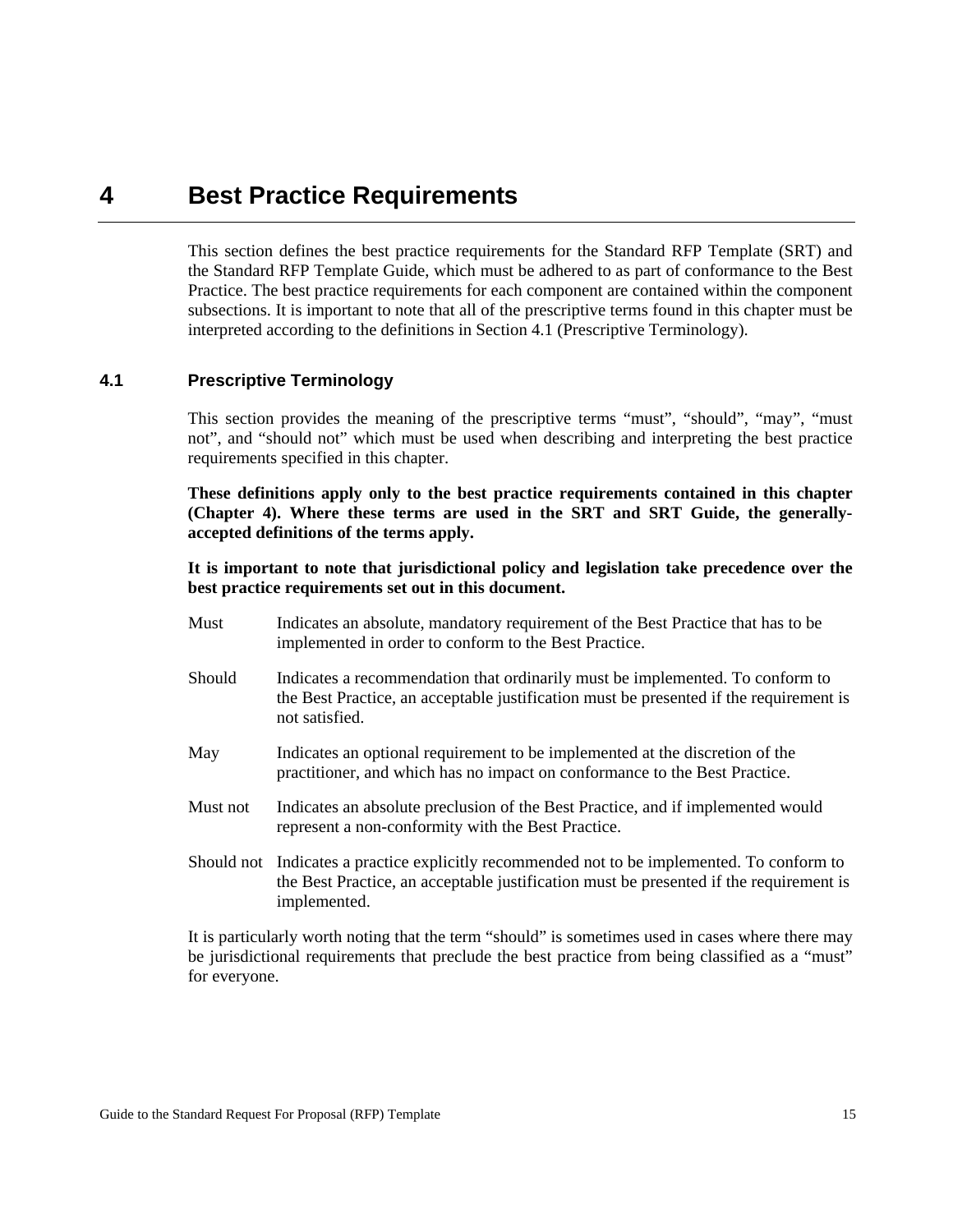#### <span id="page-27-0"></span>**4.2 Components**

The components that make up this best practice are:

- Use of the Standard RFP Template (SRT)
- Use of the Standard RFP Template Guide (SRT Guide)

#### **4.2.1 Standard RFP Template (SRT)**

This section defines the best practice requirements that pertain to use of the Standard RFP Template (SRT).

#### *4.2.1.1 Best Practice Requirements*

The Lottery must:

- Use Chapters 1 through 6 and all applicable appendices of the SRT as the base document when developing an RFP
- Use Appendix A of the SRT for all technical requirements of the RFP
- Include an RFP Standard Compliance Box in each section and subsection of the RFP as described in Section 1.1 (Terminology) of the SRT
- Inform Bidders whether or not the language used in the RFP is standard text by indicating YES or NO in the box marked "Standard Text" of the RFP Standard Compliance Box
- Include every chapter, section, and subsection specified in the SRT and in the sequence specified in the SRT
- Validate that the standard definitions found in the Glossary of Terms in Section 1.4 (Glossary of Terms) of the SRT apply in their jurisdiction and, for those terms that do not apply, insert the applicable definition in the Glossary and mark the definition or term NEW.
- Provide a Compliance Table in Appendix C containing all section and subsection numbers and their respective Significance as described in Section 1.14.5 (Compliance Table) of the **SRT**

The Lottery must not:

• Change the content of Section 1.1 (Terminology) of the SRT in any way

For every section or subsection of the SRT that is not applicable to the RFP being issued, or that does not apply in the Lottery's jurisdiction, the Lottery must not remove this section or subsection, but instead should:

- Assign the following values to the RFP Standard Compliance Box: Significance: NOT APPLICABLE; Response Type: NONE; Standard Text: NO
- Include the following text: "This section is not applicable to this RFP."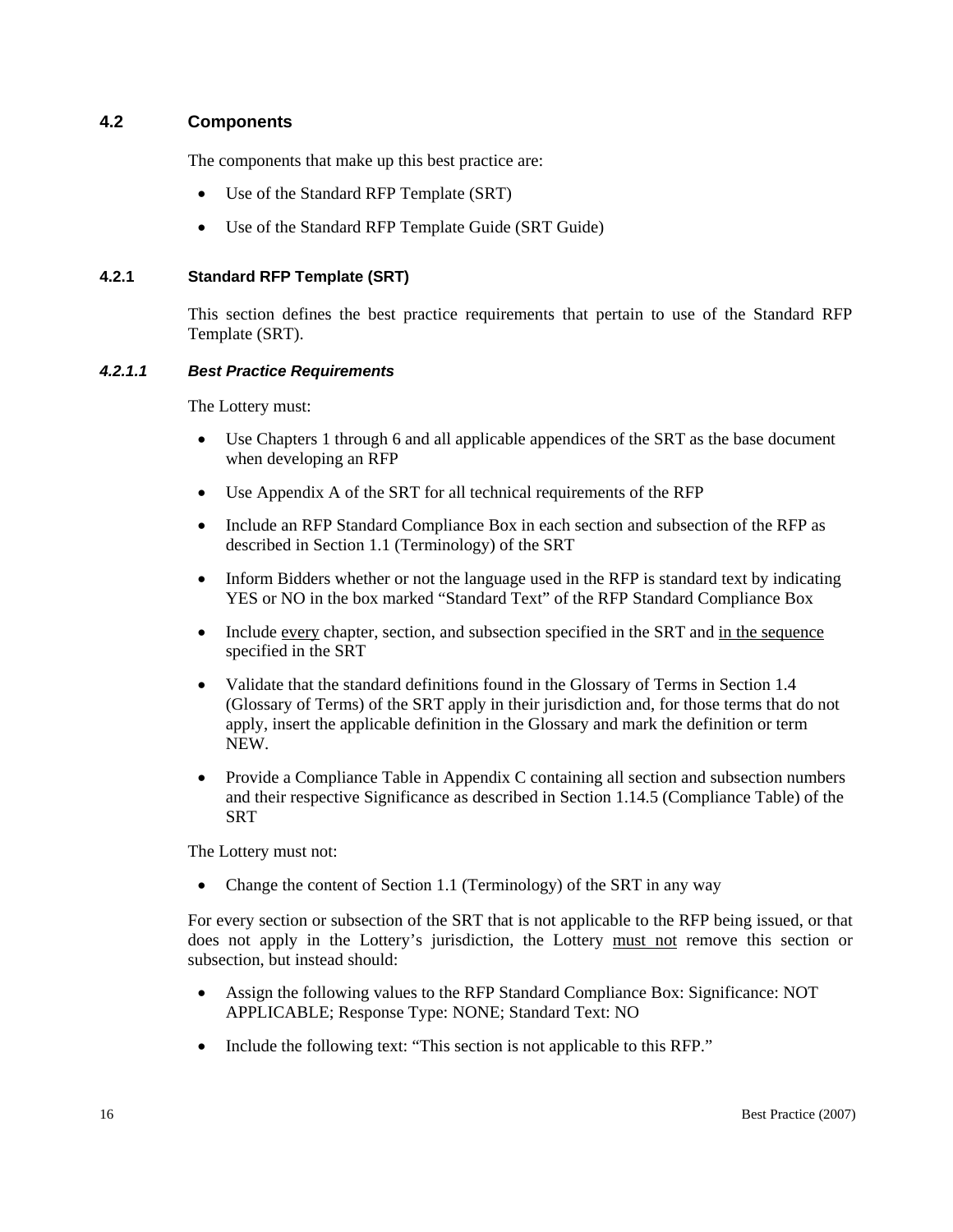If there are additional sections or subsections that are not included in the SRT, but which the Lottery wants to add to their actual RFP, the Lottery must:

• Add the section or subsection at the end of the appropriate sections, subsection, or chapter, thereby preserving the existing outline numbering scheme of the SRT

Where standard text exists in the SRT, the Lottery should:

- Use standard text if appropriate wherever it exists in the SRT
- Add specific information to the actual RFP wherever the notation <*variable*> or <*variable: lottery to add specific text*> is included in the SRT

As needed, the Lottery should consult the SRT Guide for recommendations on RFP content which may include, but are not limited to, the following situations:

- Guidance on what is recommended to be contained in the sections or subsections where standard text is not provided
- Guidance when deleting and/or replacing standard text in the actual RFP, to ensure that the replacement text aligns with the recommendations
- Guidelines and/or sample text for consideration when replacing variable tags that say <*variable: refer to SRT Guide*> in the SRT
- Guidance on any jurisdictional variances that may apply to their jurisdiction to incorporate sample text or the guideline suggestions into the corresponding section of the RFP
- Guidance on jurisdictional variances sections which do not appear in the SRT, but may be required in a particular jurisdiction (e.g., Affirmative Action)

If English is not the local language, the Lottery should issue the RFP in English in addition to the version issued in the local language.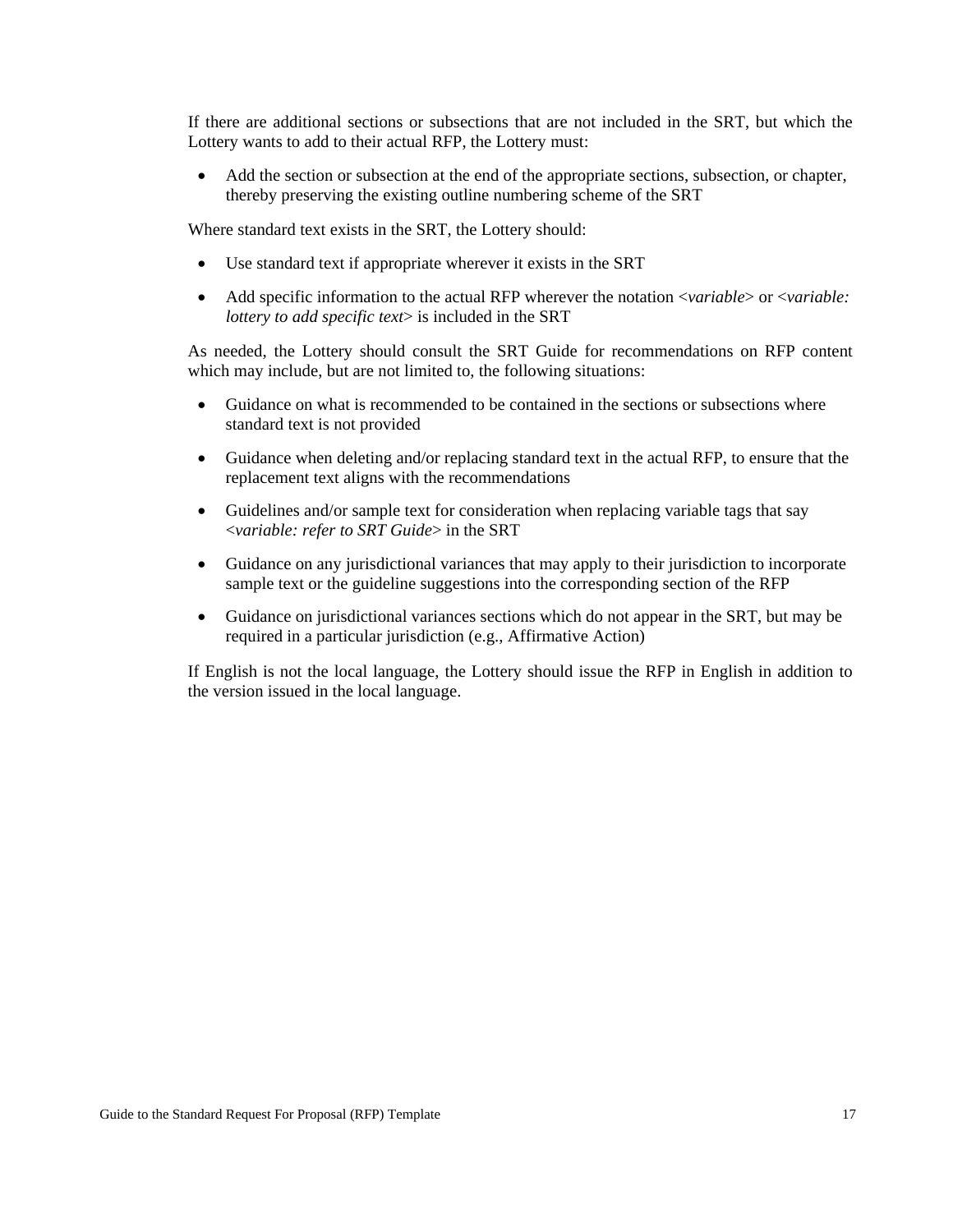## <span id="page-29-0"></span>**5 Methods, Techniques, and Additional Considerations**

This section describes in detail the methods and techniques that support the Best Practice. These methods and techniques are provided as guidance for adoption of the Best Practice. The use of any of the specific methods, techniques, or additional considerations described within this section is not required for a business practice to be considered conformant with this Best Practice, unless such use is specified in the requirements in Chapter 4.

There are no methods, techniques or additional considerations defined in this version of the Best Practice.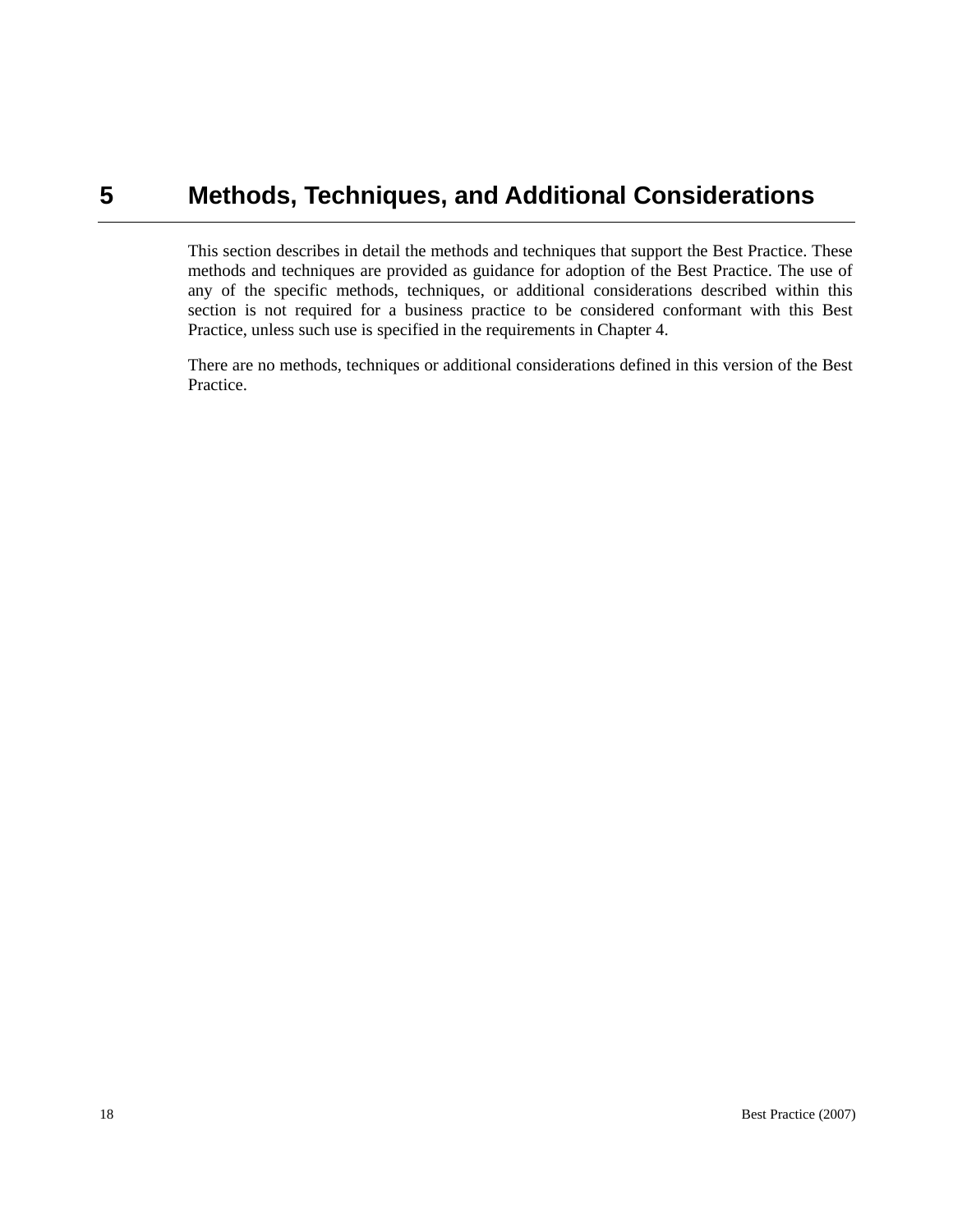### <span id="page-30-0"></span>**6 Tools to Support the Best Practice**

This section describes the tools that support execution of this Best Practice. These tools are provided as guidance for adoption of the Best Practice. The use of any of the specific tools described within this section is not required for a business practice to be considered conformant with this Best Practice, unless such use is specified in the requirements in Chapter 4.

There are no tools defined in this version of the Best Practice.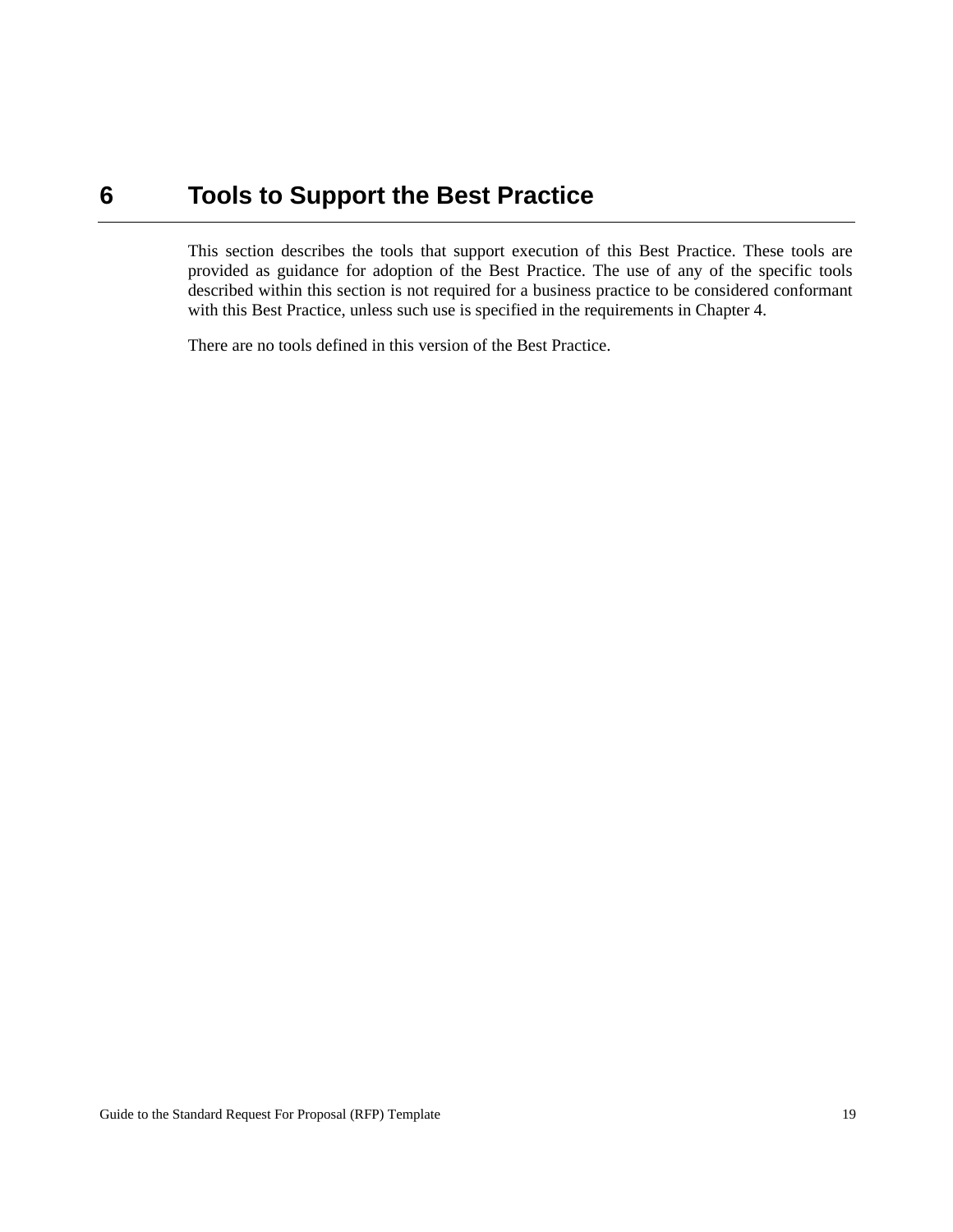## <span id="page-31-0"></span>**7 Conformance Overview**

Defining conformance and creating a certification policy and program for this Best Practice is the next step in establishing an effective Best Practice. Without the associated conformance criteria and certification processes, there is no assurance that a practitioner has implemented practices according to the approved Best Practice.

Certification provides formal recognition of conformance to an industry Best Practice or Technical Standard specification, which allows:

- Suppliers and practitioners to make and substantiate clear claims of conformance to a Technical Standard or Best Practice
- Buyers to specify and successfully procure from vendors who conform to a Best Practice or provide solutions that conform to a Technical Standard

Following the approval of this Best Practice, the Global RFP Standards Task Group will work with The Open Group to establish conformance criteria and define an associated Certification Program for this Best Practice. Conformance assessment is the act of determining the conformance of an implementation to a specification, or the adherence of a business operation to a best practice or process definition. There are many techniques for assessing such conformance, including the use of a standardized test method, quality assessment by industry experts, and vendors' claims of conformance made within a defined legal framework. The techniques to be used will be chosen during the process of defining the Certification Program.

Following implementation of the Certification Program, practitioners wishing to have their business practices certified as conformant to the Best Practice will be able to apply for certification of their business practices, at which time a conformance assessment will be performed.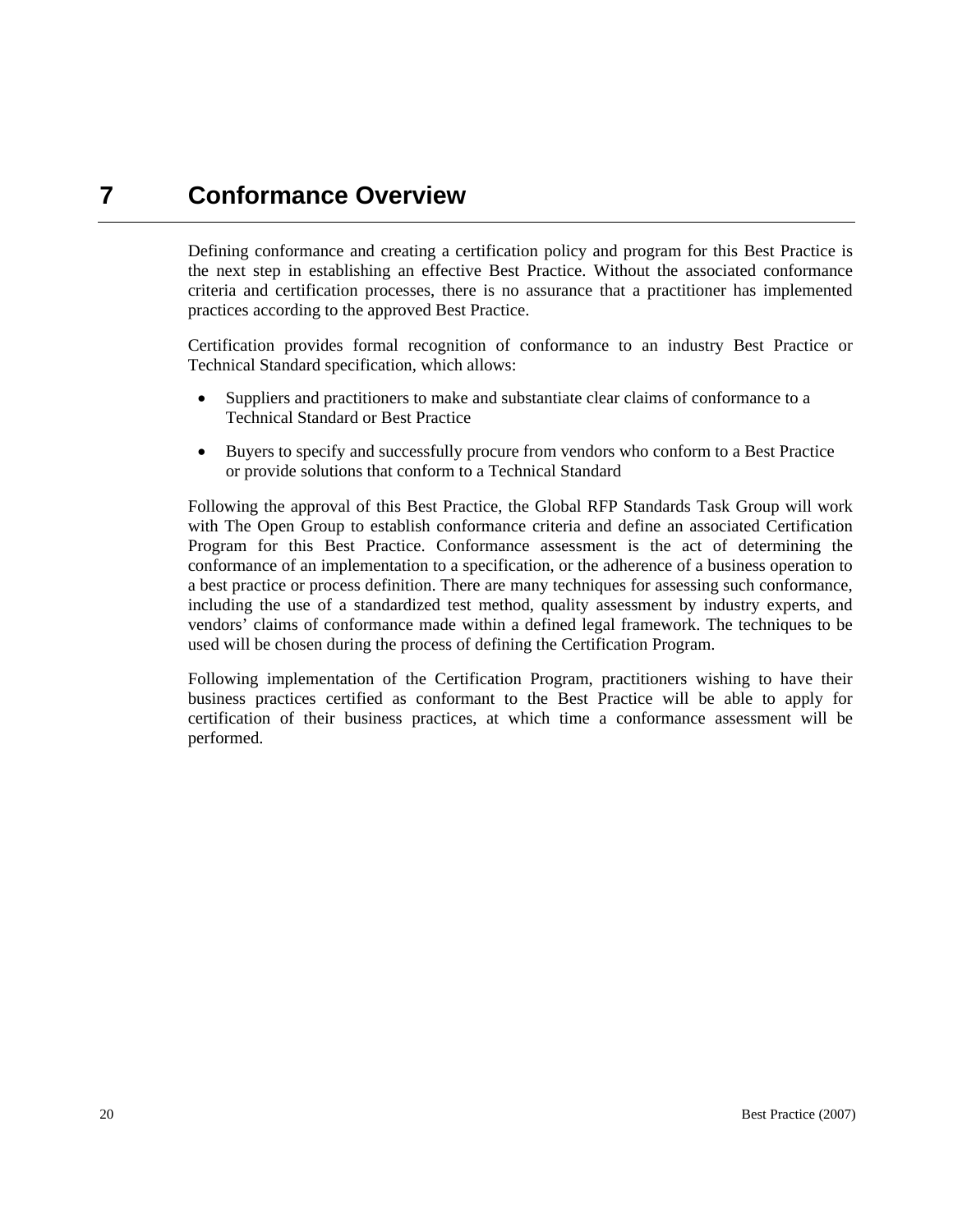# <span id="page-32-0"></span>**APPENDICES**

# **A Best Practice Requirements Checklist**

|                | Requirement                                                                                                                                                                                                                                                                                                | Level       | <b>Practitioner</b> | Reference |  |  |
|----------------|------------------------------------------------------------------------------------------------------------------------------------------------------------------------------------------------------------------------------------------------------------------------------------------------------------|-------------|---------------------|-----------|--|--|
|                | <b>Standard RFP Template (SRT)</b>                                                                                                                                                                                                                                                                         |             |                     |           |  |  |
| $\mathbf{1}$   | The Lottery must use Chapters 1 through 6 and all applicable<br>appendices of the SRT as the base document when developing<br>an RFP.                                                                                                                                                                      | Must        | Lottery             | 4.2.1.1   |  |  |
| $\overline{2}$ | The Lottery must use Appendix A of the SRT for all technical<br>requirements of the RFP.                                                                                                                                                                                                                   | Must        | Lottery             | 4.2.1.1   |  |  |
| 3              | The Lottery must include an RFP Standard Compliance Box<br>in each section and subsection of the RFP as described in<br>Section 1.1 (Terminology) of the SRT.                                                                                                                                              | Must        | Lottery             | 4.2.1.1   |  |  |
| $\overline{4}$ | The Lottery must inform Bidders whether or not the language<br>used in the RFP is standard text by indicating YES or NO in<br>the box marked "Standard Text" of the RFP Standard<br>Compliance Box.                                                                                                        | Must        | Lottery             | 4.2.1.1   |  |  |
| 5              | The Lottery must include every chapter, section, and<br>subsection specified in the SRT and in the sequence specified<br>in the SRT.                                                                                                                                                                       | Must        | Lottery             | 4.2.1.1   |  |  |
| 6              | The Lottery must validate that the standard definitions found<br>in the Glossary of Terms in Section 1.4 (Glossary of Terms)<br>of the SRT apply in their jurisdiction and, for those terms that<br>do not apply, insert the applicable definition in the Glossary<br>and mark the definition or term NEW. | Must        | Lottery             | 4.2.1.1   |  |  |
| $\tau$         | The Lottery must provide a Compliance Table in Appendix C<br>containing all section and subsection numbers and their<br>respective Significance as described in Section 1.14.5<br>(Compliance Table) of the SRT.                                                                                           | Must        | Lottery             | 4.2.1.1   |  |  |
| 8              | The Lottery must not change the content of Section 1.1<br>(Terminology) of the SRT in any way.                                                                                                                                                                                                             | Must<br>not | Lottery             | 4.2.1.1   |  |  |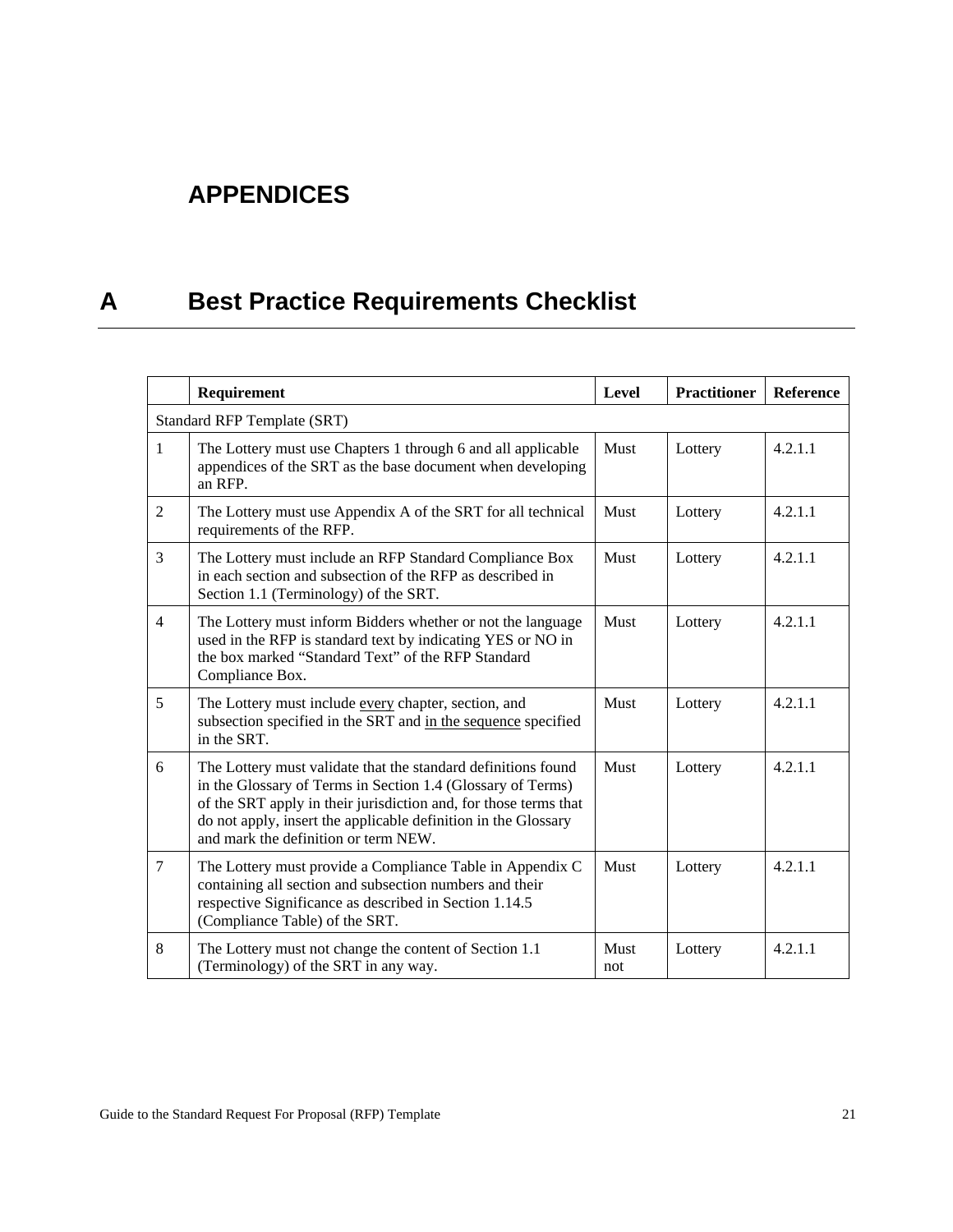|    | Requirement                                                                                                                                                                                                                                                                                                                                                                         | Level  | <b>Practitioner</b> | <b>Reference</b> |
|----|-------------------------------------------------------------------------------------------------------------------------------------------------------------------------------------------------------------------------------------------------------------------------------------------------------------------------------------------------------------------------------------|--------|---------------------|------------------|
| 9  | For every section or subsection of the SRT that is not<br>applicable to the RFP being issued, or that does not apply in<br>the Lottery's jurisdiction, the Lottery must not remove this<br>section or subsection, but instead should assign the following<br>values to the RFP Standard Compliance Box: Significance:<br>NOT APPLICABLE; Response Type: NONE; Standard Text:<br>NO. | Should | Lottery             | 4.2.1.1          |
| 10 | In addition to above, for every section or subsection of the<br>SRT that is not applicable to the RFP being issued, or that<br>does not apply in the Lottery's jurisdiction, the Lottery should<br>include the following text: "This section is not applicable to<br>this RFP."                                                                                                     | Should | Lottery             | 4.2.1.1          |
| 11 | If there are additional sections or subsections that are not<br>included in the SRT, but which the Lottery wants to add to<br>their actual RFP, the Lottery must add the section or<br>subsection at the end of the appropriate sections, subsection,<br>or chapter, thereby preserving the existing outline numbering<br>scheme of the SRT.                                        | Must   | Lottery             | 4.2.1.1          |
| 12 | Where standard text exists in the SRT, the Lottery should use<br>standard text if appropriate wherever it exists in the SRT.                                                                                                                                                                                                                                                        | Should | Lottery             | 4.2.1.1          |
| 13 | Where standard text exists in the SRT, the Lottery should add<br>specific information to the actual RFP wherever the notation<br><variable> or <variable: add="" lottery="" specific="" text="" to=""> is<br/>included in the SRT.</variable:></variable>                                                                                                                           | Should | Lottery             | 4.2.1.1          |
| 14 | Ad needed, the Lottery should consult the SRT Guide for<br>recommendations on RFP content.                                                                                                                                                                                                                                                                                          | Should | Lottery             | 4.2.1.1          |
| 15 | If English is not the local language, the Lottery should issue<br>the RFP in English in addition to the version issued in the<br>local language.                                                                                                                                                                                                                                    | Should | Lottery             | 4.2.1.1          |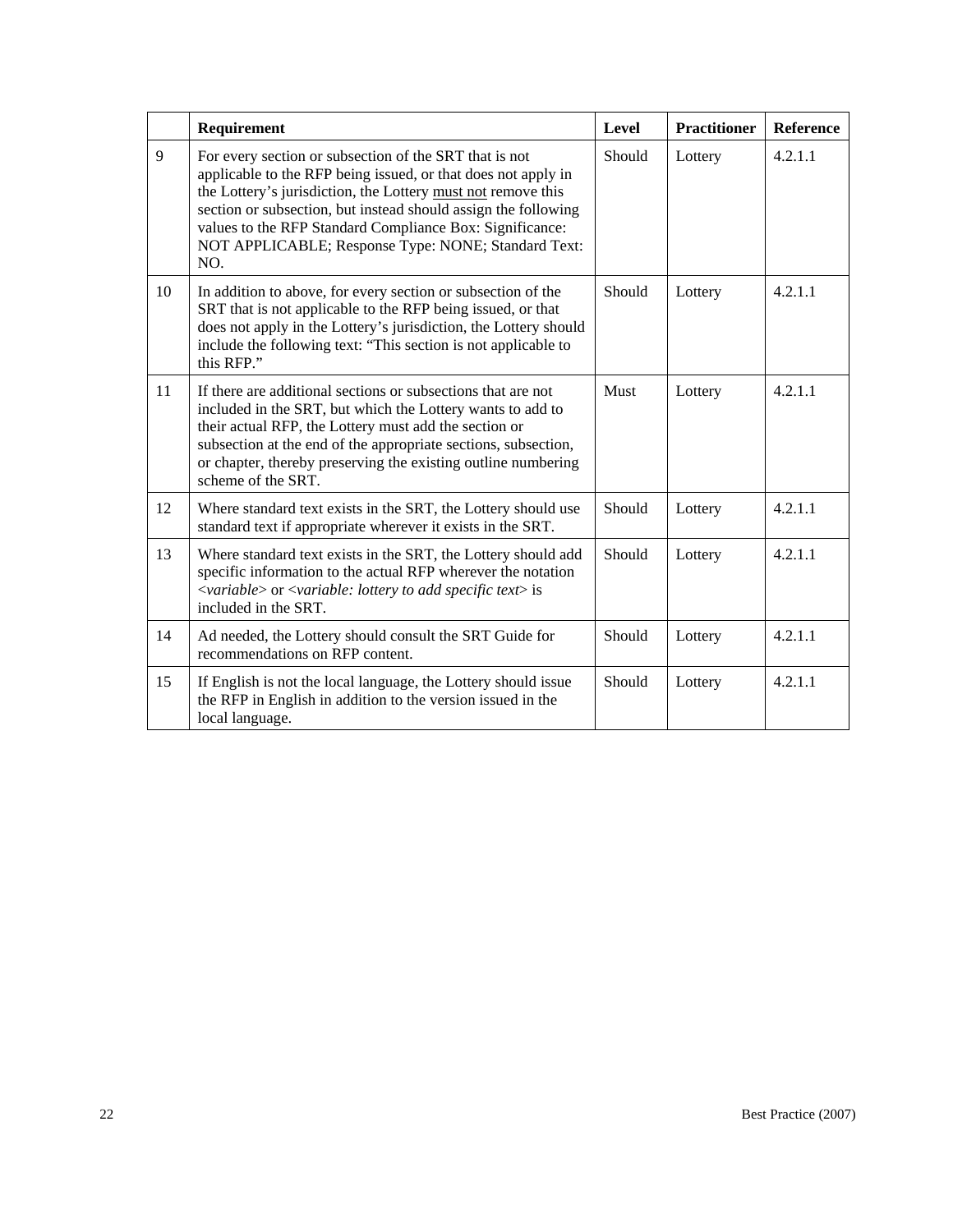<span id="page-34-0"></span>**PART II: Standard RFP Template (SRT) Guide**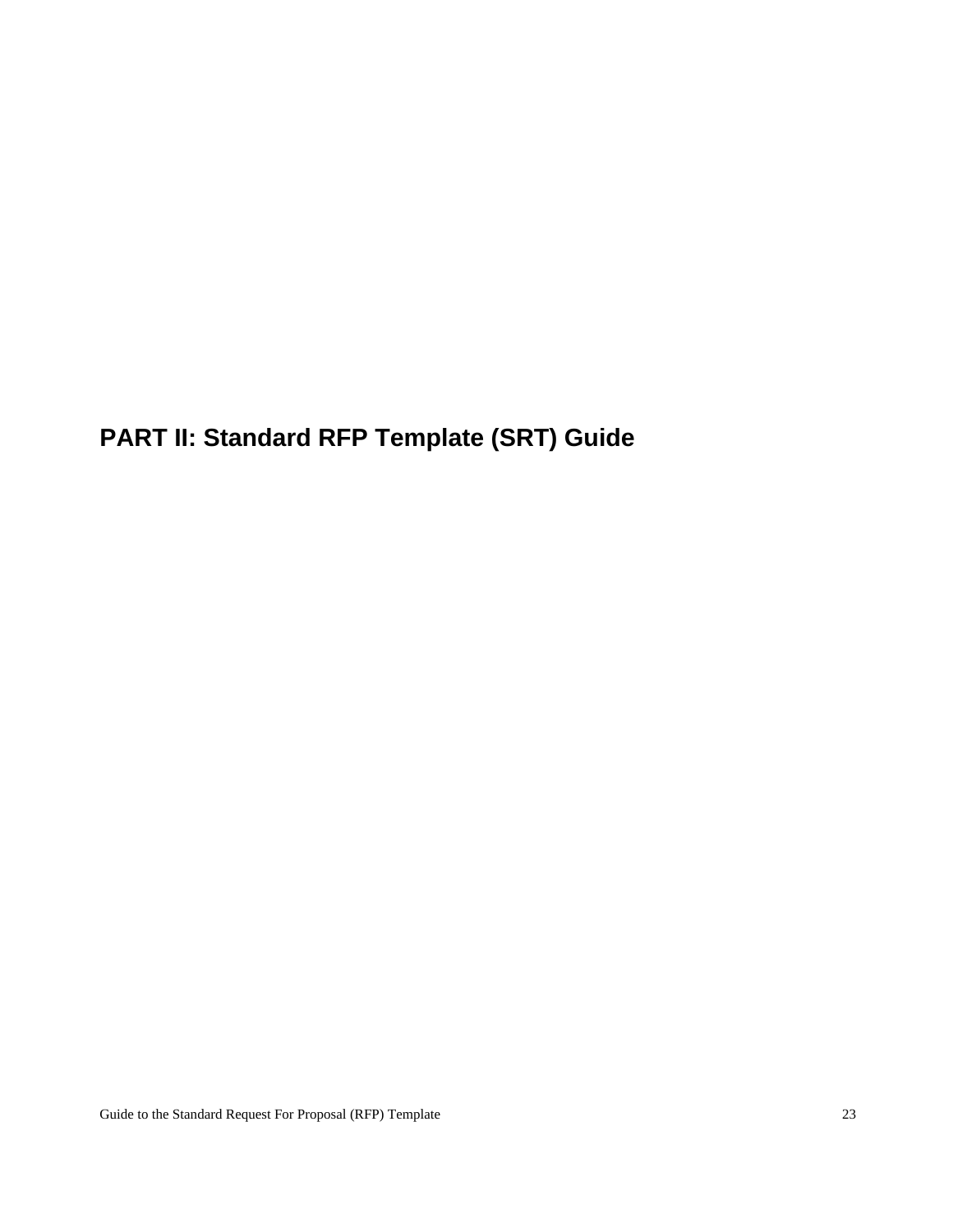# <span id="page-35-0"></span>**1 General Information Regarding the RFP and Proposal Submission**

#### **Introduction to Part 2, Standard RFP Template (SRT) Guide**

For every chapter, section, and subsection in the SRT there is a corresponding chapter, section, and subsection in the SRT Guide. Each section and subsection of the SRT Guide contains the following two areas:

- **Recommendations for RFP Content**: These recommendations specify in a general sense what should be included and/or addressed in the content of the corresponding section in a published RFP.
- **Recommendations for RFP Policy and Process**: Where Standard Text is provided in the SRT, these sections of the SRT Guide will specify that the Standard Text of the SRT is the recommended text to be used in the corresponding section of the published RFP. If there is no Standard Text provided in the SRT, these sections of the SRT Guide may provide a set of policy and processes associated with the subject of the section, which may be included in the published RFP, depending on jurisdictional requirements.

Each section and subsection of the SRT Guide may also contain the following areas, if applicable:

- **Jurisdictional Variances:** These sections of the SRT Guide address major jurisdictional variances in best practices, typically representing differences among countries. In some cases, these sections of the SRT Guide provide suggested Standard Text that may be applicable in those jurisdictions where the variance applies. In other cases, these sections offer additional guidance or clarification for terms or best practices that may only apply to a subset of jurisdictions. Since each jurisdiction has laws, rules, regulations, and orders that control what the Lottery is required to do in that jurisdiction, instances will occur where these laws do not provide the Lottery with an option in handling the process of the procurement and the text of the RFP.
- **Additional Best Practice Guidelines**: These sections of the SRT Guide identify other recommendations associated with the subject of the section and which in general contain examples of text or guidelines for the creation of text pertaining to this section. These sections may also contain references to related best practices from the RFP Process Best Practice document, as referenced in Part 1, Section 3.3 (Relationship with Other NSI Documents).

Refer to Part 1, Chapter 4 (Best Practice Requirements) for the best practice requirements associated with the use of the SRT and the SRT Guide.

All subsequent sections of Part 2 (the SRT Guide), beginning with Section 1.1 (Terminology) correspond directly to the SRT.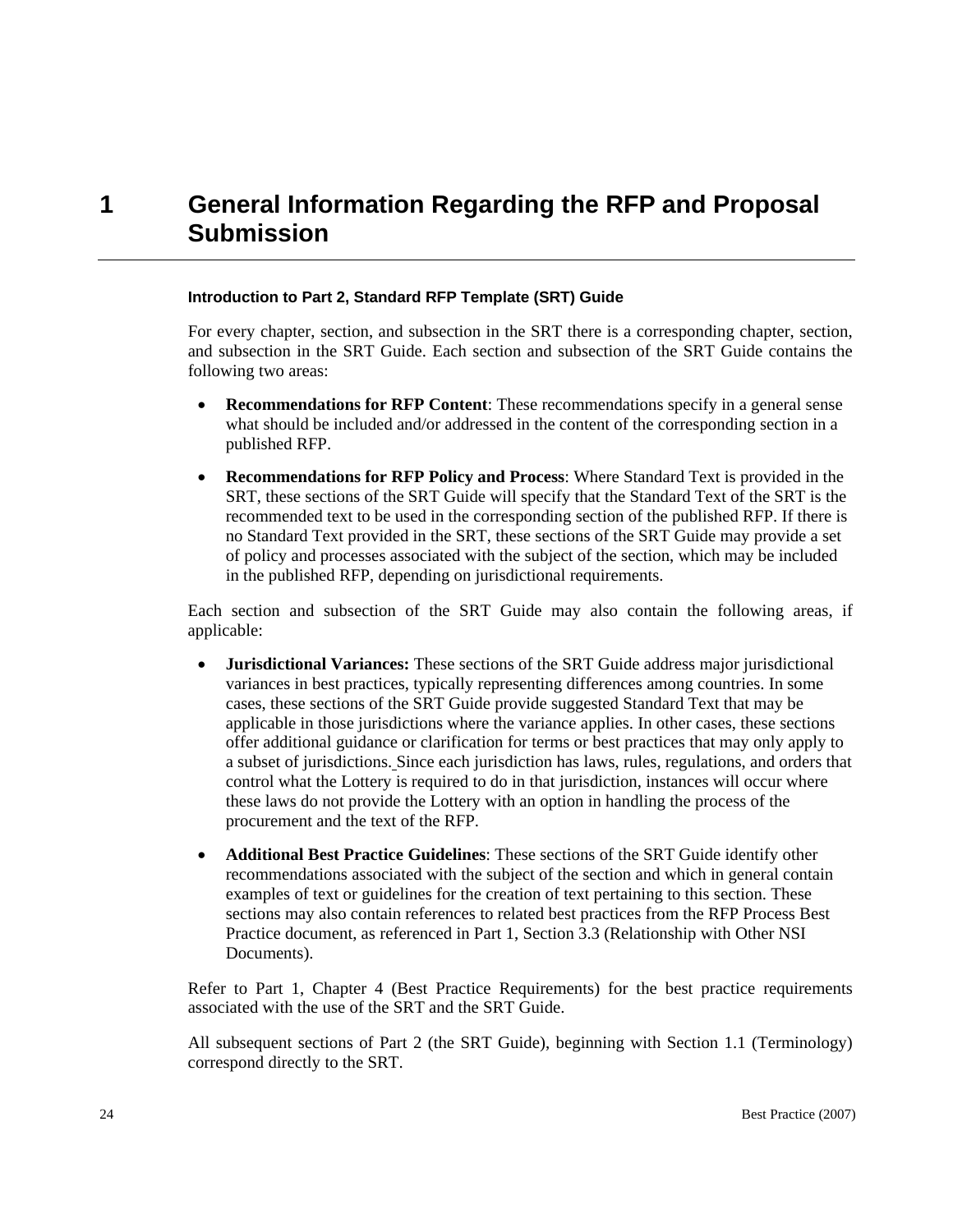# **1.1 Terminology**

### **Recommendations for RFP Content**

This section should contain definitions and policy for the terminology used in the RFP and Proposal Standard Compliance Boxes.

### **Recommendations for RFP Policy and Process**

The Lottery must use the Standard Text provided for this section.

The Standard Text must not be altered.

Refer to the best practice requirements defined in Part 1, Section 4.2.1 (Standard RFP Template (SRT)).

### **Additional Best Practice Guidelines**

It is important to reinforce – as indicated in the Standard Text of the equivalent SRT Terminology section – that the significance MANDATORY should not be used lightly. The Lottery will disqualify a Proposal if a mandatory requirement is not met.

The significance IMPORTANT can be used instead of MANDATORY in cases where the Lottery does not intend to disqualify a Proposal if the requirement is not met.

The definitions as specified in the equivalent SRT Terminology section take precedence over what is re-stated as additional guidelines in this section.

# **1.2 Introduction**

### **Recommendations for RFP Content**

This section should include:

- The official name of the Lottery
- A statement that the Lottery is issuing the RFP
- Where and how to access the text of the RFP

# **Recommendations for RFP Policy and Process**

The Lottery should use the Standard Text from the SRT for this section.

### **Jurisdictional Variances**

In some jurisdictions, the Lottery may be required to issue a copy of the entire RFP in hardcopy.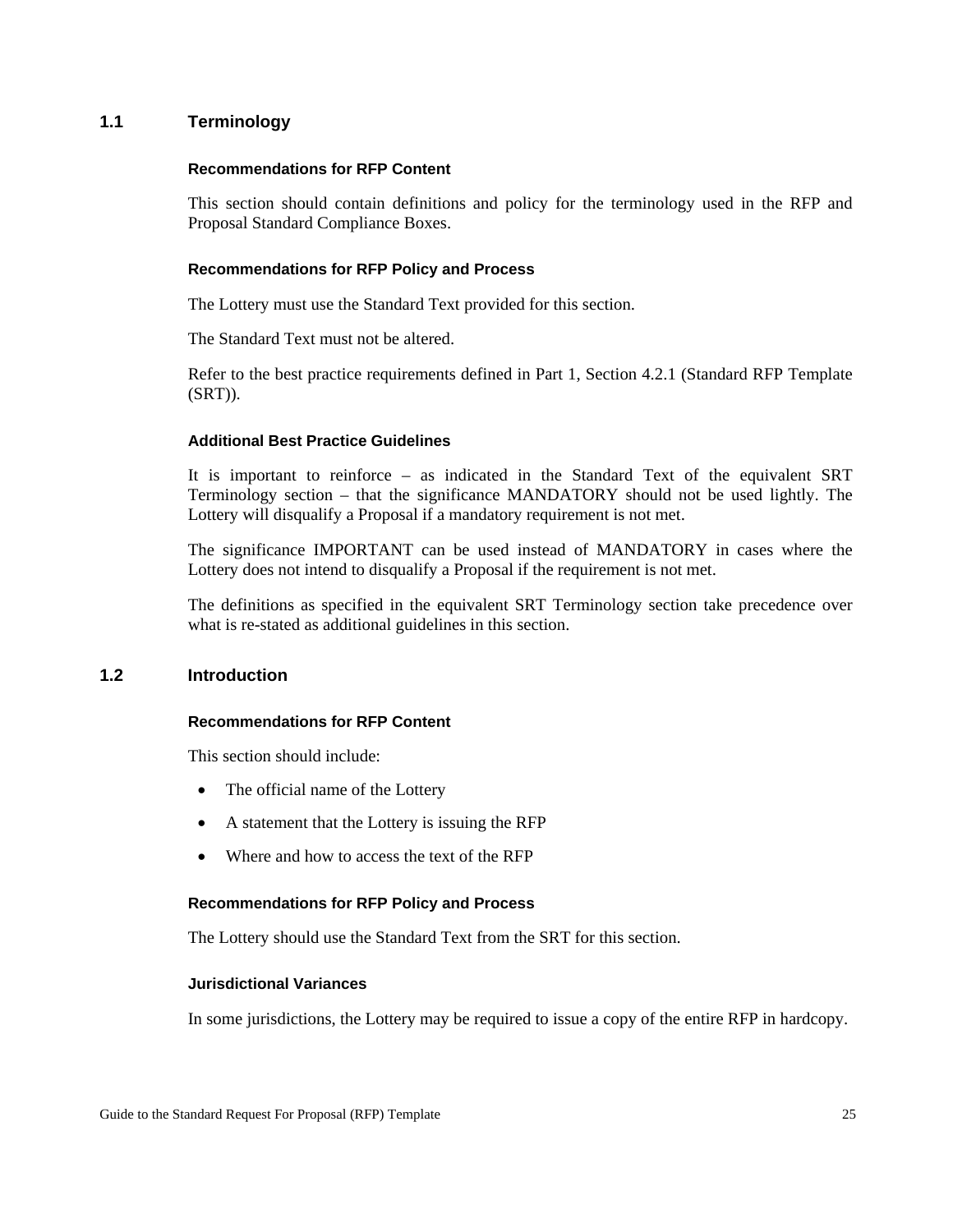### **Additional Best Practice Guidelines**

The Lottery must make a copy of the RFP available electronically in a read-only format, such as PDF. The Lottery should make a copy of the appendices that are to be completed by the Bidder (e.g., the Compliance Table) available in a read/write format, such as Microsoft Word.

# **1.3 Lottery and RFP Objectives**

### **Recommendations for RFP Content**

This section should state the Lottery objectives pertaining to the RFP, which should include:

- A general statement reflecting the extent of the product replacement/upgrade/new installation, etc. being requested from the Bidder
- A general statement reflecting the requirement that the Bidder must be capable of integrating with or supporting existing systems
- The projected date of product installation
- Business and operational requirements and constraints
- Legislation requirements and constraints

### **Recommendations for RFP Policy and Process**

The Lottery should compose text for this section according to the requirements above.

### **Additional Best Practice Guidelines**

The Lottery should be as specific as possible and clear about their interests in the RFP. The better this description is, the closer the Proposal can be to the interests and needs of the Lottery.

The Lottery should provide general objectives in this section; detailed objectives and constraints should be reserved for Chapter 2 (Lottery Background).

### **Example**

The Lottery has the following objectives for issuing this RFP and entering into a Contract for the implementation and operation of the system:

- 1. Install a fully integrated Gaming System, which will meet the Gaming System product needs of the Lottery for at least the next <variable: number> years.
- 2. Obtain Retailer Terminals, supporting systems, and services that are operationally sound, incorporate the highest level of integrity and security, and minimize risk for the Lottery.
- 3. Obtain terminals, which will lead to high retailer satisfaction for quality and performance.
- 4. Obtain a system that is sufficiently flexible to meet the Lottery's changing requirements and constraints (operational and legislative).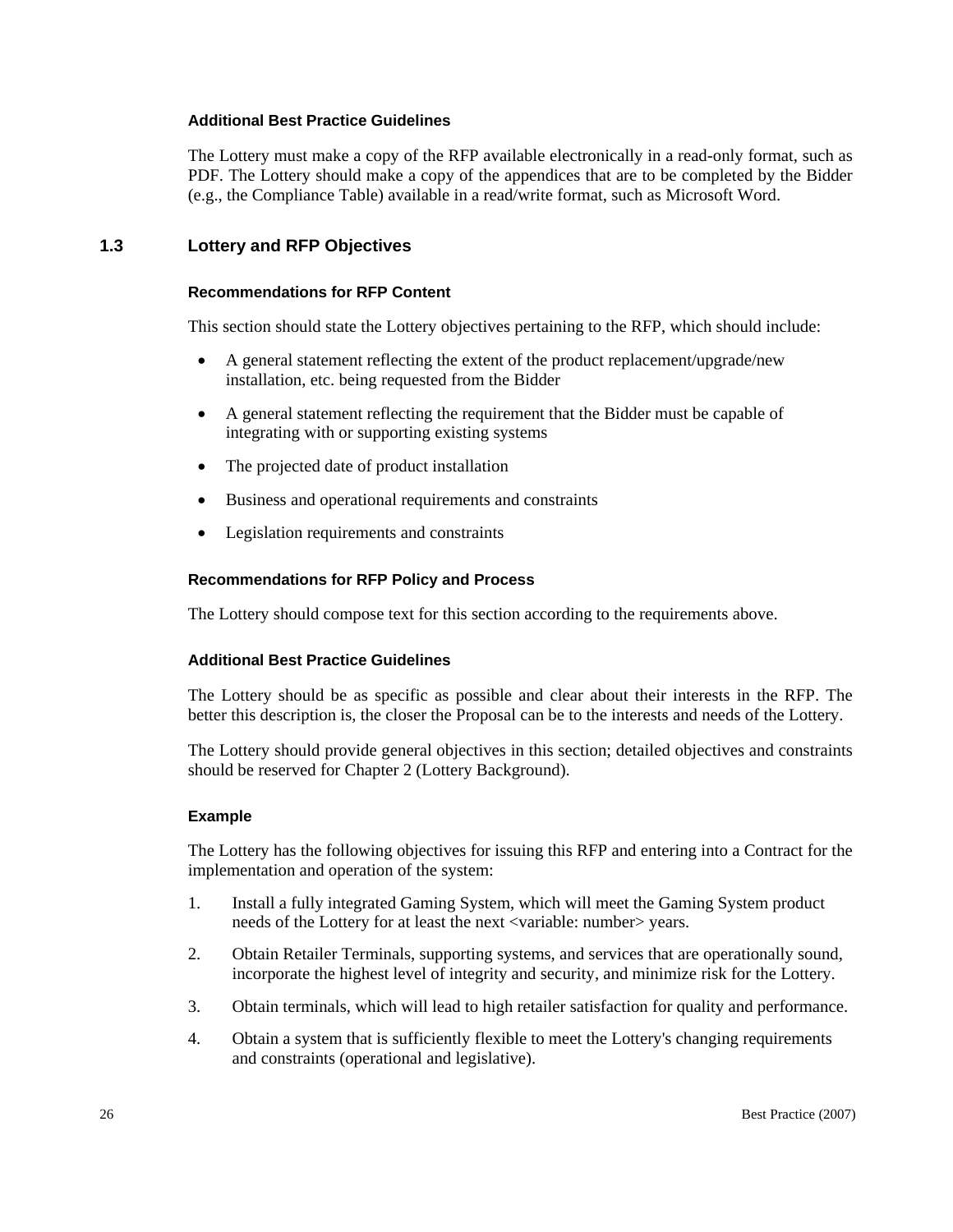- 5. Ensure that all proposed systems and services are in operation no later than <*variable: date*>.
- 6. Maximize the sales of Online (and Instant) Games tickets for the Lottery.
- 7. Maximize net Lottery proceeds for the State of <*variable: jurisdiction*>.

### **1.4 Glossary of Terms**

#### **Recommendations for RFP Content**

This section should include specific definitions applicable to the procurement if the following applies:

- The definition of the term(s) or its usage varies from common usage.
- The term(s) needs further clarification.

Definitions that are Standard Text from the SRT and are not modified in any way are marked STANDARD. All other definitions are marked NEW.

### **Recommendations for RFP Policy and Process**

The Lottery should use the Standard Text from the SRT for this section.

# **1.5 Schedule**

### **Recommendations for RFP Content**

This section must include significant RFP and Proposal milestones and dates.

### **Recommendations for RFP Policy and Process**

The SRT provides a standard schedule table. Guidelines for the durations to be used in deriving the schedule dates are given below.

Once the actual RFP is published the Lottery may change the dates in the Schedule – especially those dates that are associated with milestones that come after Proposal Submission – based on factors such as the number of responses, etc.

If these dates change, then the Lottery must issue an amendment to the RFP as described in Section 1.13 (Amendments to the RFP).

### **Additional Best Practice Guidelines**

The following durations are to be used as guidelines for lotteries and they may be altered as necessary. The durations provided assume a full gaming system installation or an otherwise complex RFP; however, durations will necessarily vary with the scope of the procurement. All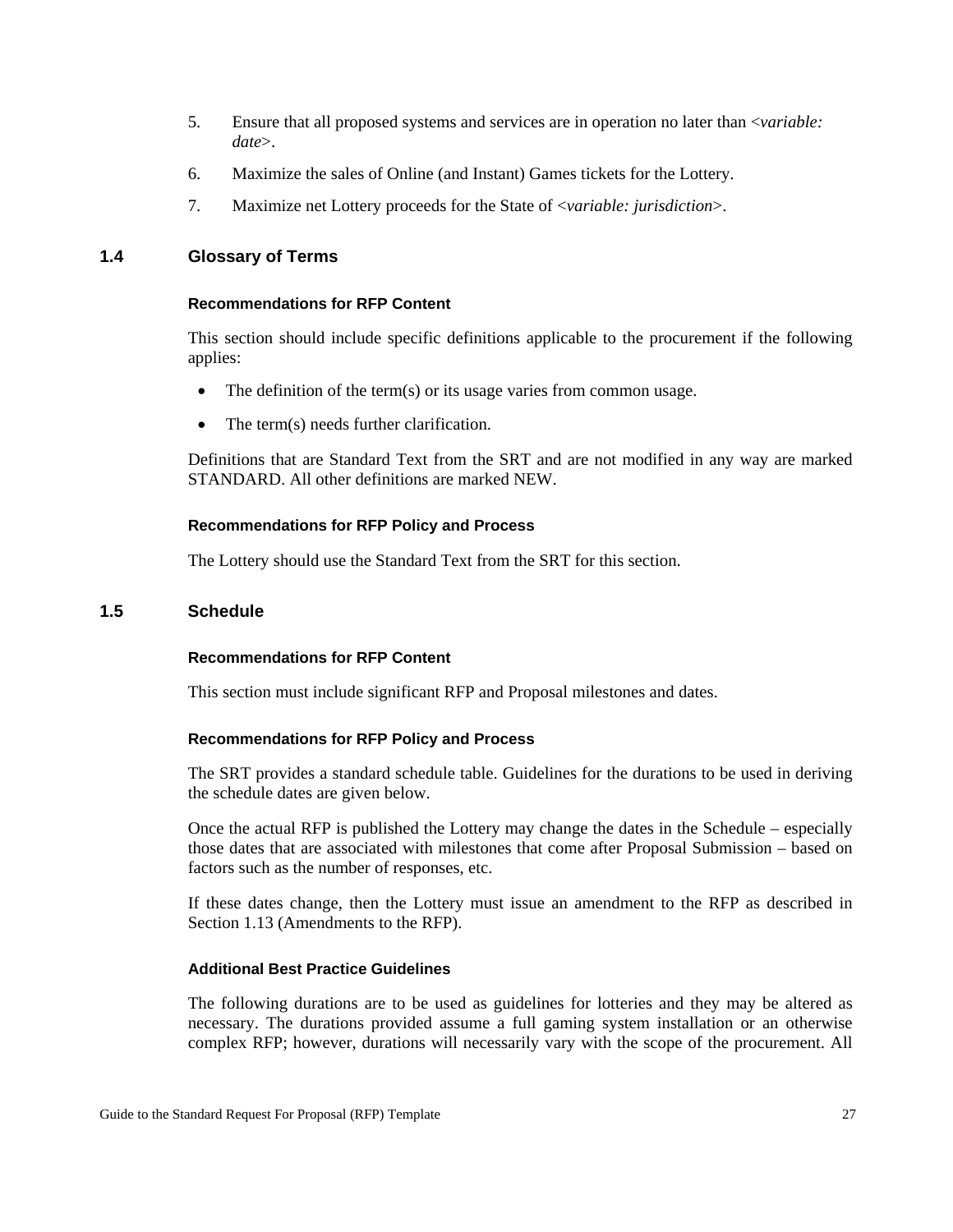days are to be considered as calendar days unless specified otherwise. The Lottery should take into account public holidays where applicable.

The Lottery will translate the durations included in the table below into dates and submit them as such in the actual RFP.

The third column (Required/Recommended) indicates whether the event must be included in the published schedule (Required) or should be included in the published schedule (Recommended).

| Event                                                                              | <b>Duration</b>                                                                                                                                                                         | Required/<br><b>Recommended</b> |
|------------------------------------------------------------------------------------|-----------------------------------------------------------------------------------------------------------------------------------------------------------------------------------------|---------------------------------|
| Notice of Intent to Issue an RFP                                                   | $30 - 90$ days                                                                                                                                                                          | Recommended                     |
| <b>RFP</b> Publication                                                             | 1 day                                                                                                                                                                                   | Required                        |
| <b>Bidder Expression of Interest</b>                                               | Within 4 days of receipt of RFP                                                                                                                                                         | Recommended                     |
| Bidder's Written Questions (First Round)                                           | Develop a reasonable scale<br>based on the time available<br>before the deadline for<br>Proposal Submission; e.g., 20<br>days for a 75-day period, 15<br>days for a 60-day period, etc. | Required                        |
| Lottery Written Responses (First Round)                                            | $10 - 15$ days, and no later than<br>20 days before the deadline for<br>Proposal Submission                                                                                             | Required                        |
| Pre-Proposal Conference, if applicable                                             | 1 day                                                                                                                                                                                   | Recommended                     |
| Lottery's Written Responses to Pre-Proposal<br>Conference Questions, if applicable | $10 - 15$ days and no later than<br>20 days before the deadline for<br>Proposal Submission                                                                                              | Recommended                     |
| Deadline for Proposal Submission                                                   | $30 - 60$ days                                                                                                                                                                          | Required                        |
| Proposal Opening                                                                   | 1 day                                                                                                                                                                                   | Required                        |
| Announcement of Proposal Received                                                  | 1 day                                                                                                                                                                                   | Recommended                     |
| <b>Evaluation Period</b>                                                           | $60 - 90$ days                                                                                                                                                                          | Required                        |
| <b>Announcement of Shortlist</b>                                                   | 1 day within Evaluation Period                                                                                                                                                          | Recommended                     |
| Notification for Bidder Demonstrations and/or<br><b>Site Visits</b>                | 14 days                                                                                                                                                                                 | Recommended                     |
| Bidder Demonstrations and/or Site Visits                                           | 20 days within Evaluation<br>Period                                                                                                                                                     | Recommended                     |
| <b>Evaluation Committee Recommendation</b>                                         | 1 day                                                                                                                                                                                   | Required                        |
| Notification of Successful Bidder                                                  | 1 day                                                                                                                                                                                   | Required                        |
| <b>Contract Negotiation</b>                                                        | 30 days                                                                                                                                                                                 | Required                        |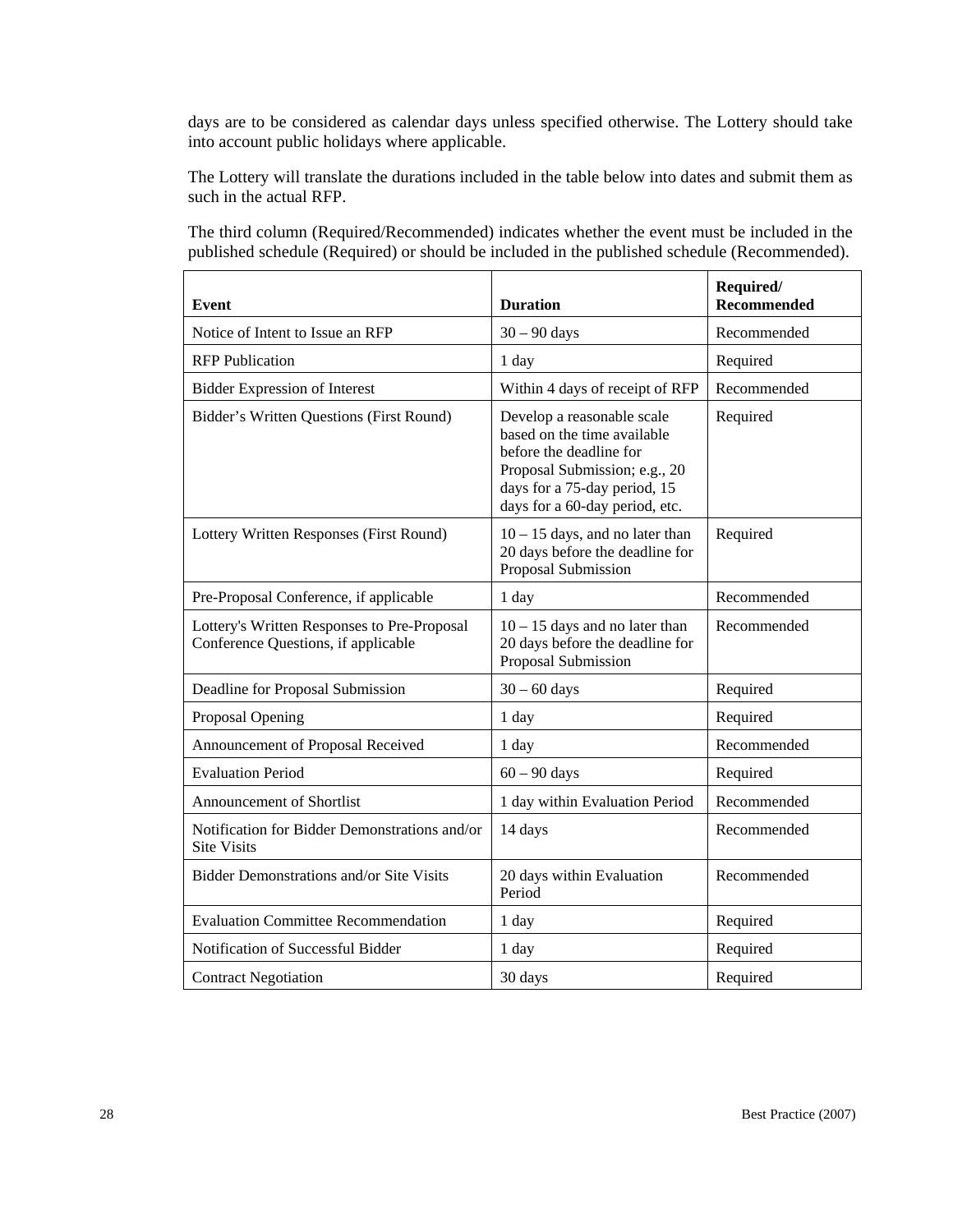| Event                              | <b>Duration</b>                                                                                                                                                                                                      | Required/<br><b>Recommended</b> |
|------------------------------------|----------------------------------------------------------------------------------------------------------------------------------------------------------------------------------------------------------------------|---------------------------------|
| <b>Contract Executed</b>           | 1 day                                                                                                                                                                                                                | Required                        |
| Projected Contract Conversion Date | Conversion dates vary widely<br>according to the level of<br>complexity of each<br>conversion.1 Typically, online<br>system conversions are 9-12<br>months for existing lotteries,<br>and 4-12 months for start-ups. | Recommended, if<br>applicable   |
| Debriefing                         | 2 hours during implementation<br>period                                                                                                                                                                              | Recommended                     |

The Lottery may include any additional events and dates that are significant.

There is a best practice requirement as specified in Part 1, Section 4.2.1 (Standard RFP Template (SRT)) that relates to issuing an English version of the RFP. However, if language translations of the RFP are required, the Lottery should add extra time to the schedule. An acceptable guideline is to add a minimum of four (4) weeks for instances when the RFP applies to a full gaming system installation or an otherwise complicated RFP.

# **Jurisdictional Variances**

The suggested schedule and durations do not preclude jurisdictions from including other common procedures or milestones such as, among others: discussions, clarifications, best and final offers, project scope in readiness for the Contract negotiation, and more than one round of written questions and responses. The Lottery should revise the Schedule table accordingly.

# **1.6 Issuing Office**

# **Recommendations for RFP Content**

This section must:

- Identify the Issuing Office for the RFP and the Proposals
- Provide an address for the Issuing Office
- Explain the relationship of the Issuing Office to the Lottery if the Issuing Office is *not* the Lottery or a component of the Lottery organization

- Size of retailer network (geographically and in terms of terminal count)
- Number of games and complexity of games
- Number of channels (internet, mobile phones, etc.)
- Number and complexity of back-office applications to integrate
- Volume and complexity of data to be converted to the new system

<sup>1</sup> <sup>1</sup> Complicating factors include the following: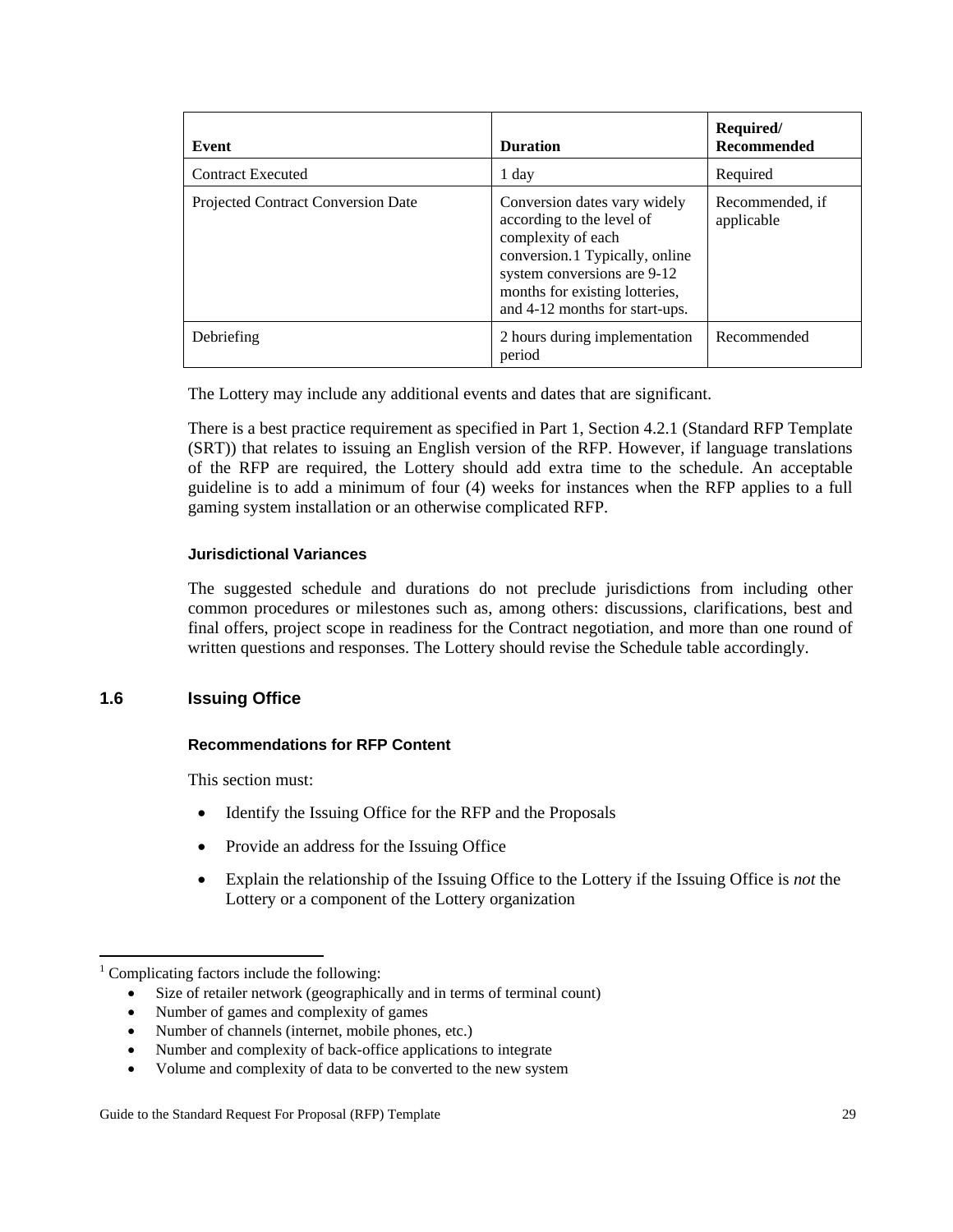The Lottery should use the Standard Text from the SRT for this section.

The Issuing Office may be the Lottery, a particular office within the Lottery such as its procurement office, or other government agency such as its Purchasing Department or the equivalent, as required by jurisdictional law.

# **Additional Best Practice Guidelines**

The point of contact should be provided in Section 1.7 (Procurement Officer and Point of Contact) of the RFP.

# **1.7 Procurement Officer and Point of Contact**

### **Recommendations for RFP Content**

This section must:

- Indicate the name of the person who will be the Procurement Officer or sole point of contact for all matters relating to the RFP, the Proposals, and any other issues relating to the procurement process and administration
- Provide contact information including name, title, telephone, fax, and email for the person designated as Procurement Officer (the address is the Issuing Office as defined in Section 1.6 (Issuing Office) of the RFP)

### **Recommendations for RFP Policy and Process**

The Lottery should use the Standard Text from the SRT for this section.

# **1.8 Official RFP Website**

### **Recommendations for RFP Content**

This section should provide the URL for the Lottery's official procurement website with respect to the RFP.

### **Recommendations for RFP Policy and Process**

The Lottery should use the Standard Text from the SRT for this section.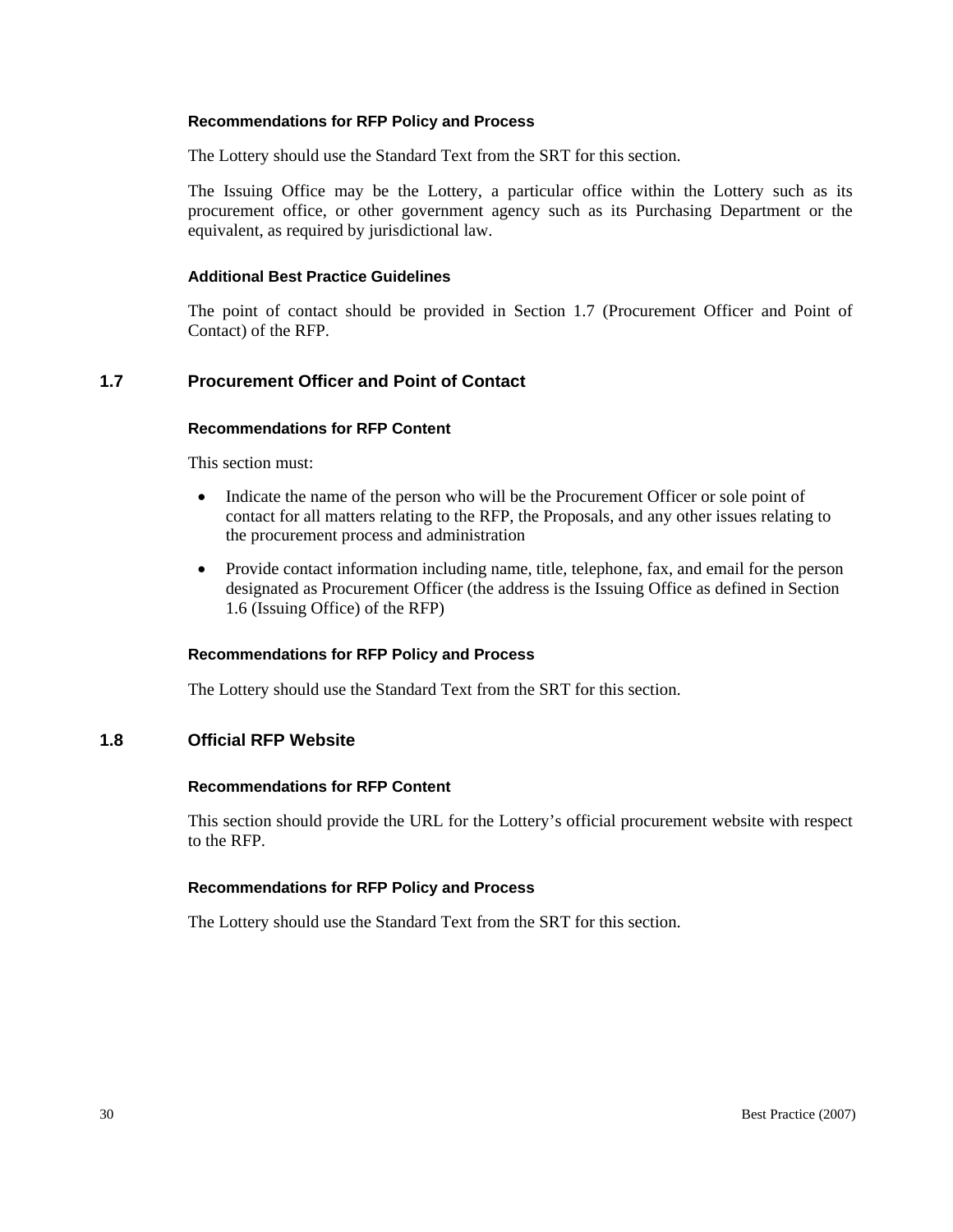# **1.9 Bidder Contact with the Lottery**

### **Recommendations for RFP Content**

This section should indicate the policy on Bidder communications as it relates to the RFP and the Proposal, including the policy for:

- Unsolicited contact with any Lottery personnel by Bidders or their agents
- False or misleading representation by Bidders to the Lottery or retailers
- Restrictions on communication for the Lottery's existing Bidders
- The consequences to a Bidder for violating the policy as it is written in the RFP

# **Recommendations for RFP Policy and Process**

The Lottery should use the Standard Text from the SRT for this section.

### **Additional Best Practice Guidelines**

The Lottery and Bidders are advised to refer to the best practice requirements for communication defined in Section 6.5 (General Communications Policies for the RFP Process) of the RFP Process Best Practice document as further guidelines in this area.

### **1.10 Bidder Expression of Interest**

### **Recommendations for RFP Content**

This section should indicate the following:

- The date by which the notification should be received by the Lottery
- The address of the Issuing Office to which the notification should be sent
- A request to provide the following information:
	- Name of prospective Bidder company
	- A contact person for all matters relating to the Expression of Interest including name, title, address, telephone, fax, and email

# **Recommendations for RFP Policy and Process**

The Lottery should use the Standard Text from the SRT for this section.

# **Jurisdictional Variances**

In some jurisdictions, the Lottery may be required by lottery policy or jurisdictional law to use another form of notification or process associated with notification – e.g., a Letter of Intent to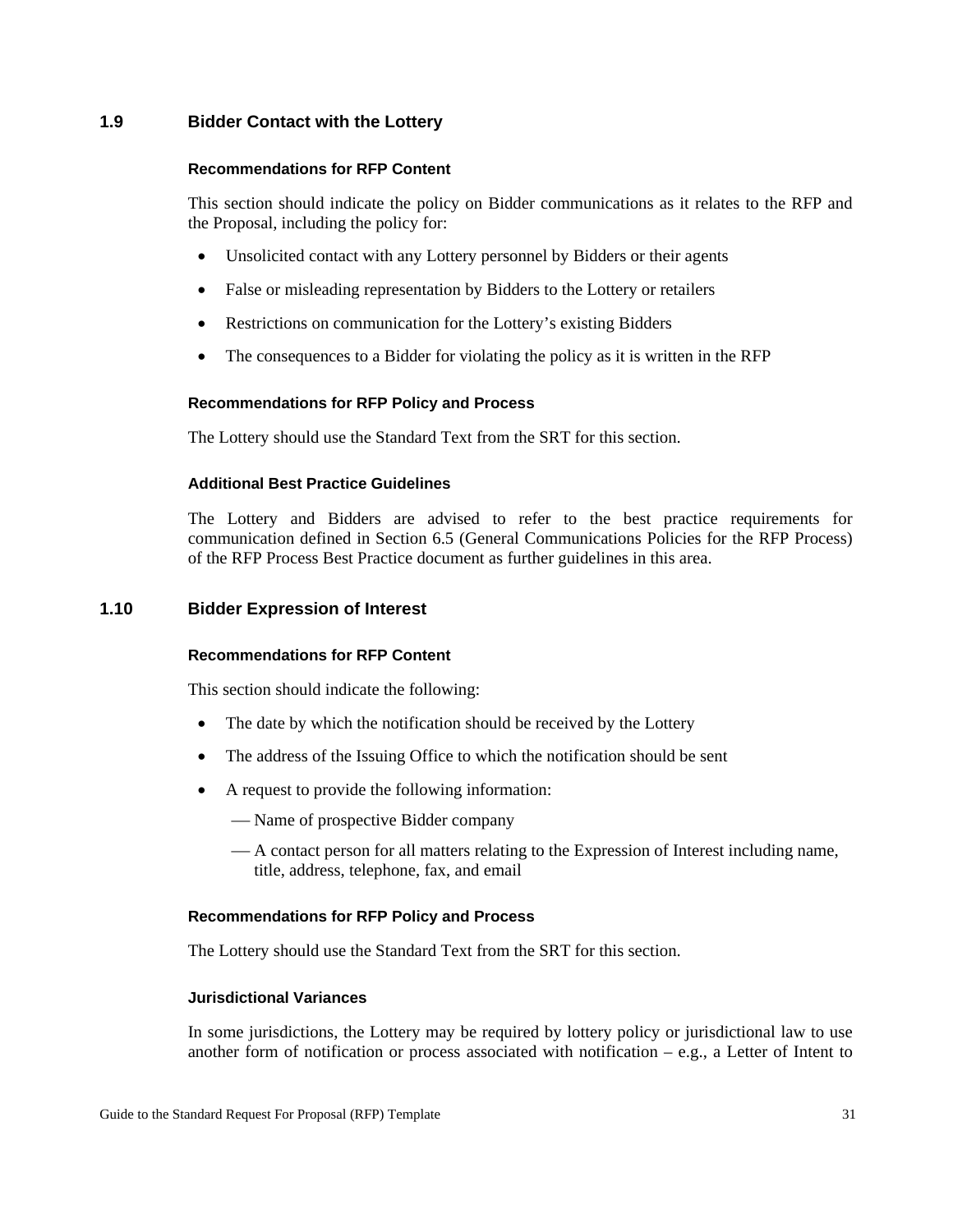Propose, or similar. In such cases, the Lottery should include its own text in this section of the RFP and insert NO in the box marked "Standard Text" in the RFP Standard Compliance Box.

In some jurisdictions, Bidders may be required to register in a procurement database maintained by the Lottery.

If necessary, the Lottery may add an appendix to the RFP to define the registration requirements.

In some jurisdictions the following Sample Text may be appropriate to address the content requirements listed above and may be included in the RFP if applicable.

### **Jurisdictional Sample Text**

Bidders are informed that notification under this section is not in any way a substitute for or in any other way related to the vendor registration required in <*variable: refer to appendix*>. Each Bidder must adhere to the requirements specified in <*variable: refer to appendix*>.

Bidders are informed that the requirements specified in this section are in addition to the general registration process described in <*variable: refer to appendix*>.

# **1.11 RFP Clarification Questions**

#### **Recommendations for RFP Content**

The Lottery should indicate how many rounds of written questions will be conducted and that the clarification procedure must be followed.

The Lottery should include a reference to Section 1.5 (Schedule) for the milestones and dates for submitting written questions.

### **Recommendations for RFP Policy and Process**

The Lottery should use the Standard Text from the SRT for this section.

### **Additional Best Practice Guidelines**

The RFP clarification procedure may involve one round of written questions, two rounds of written questions, and/or a Pre-Proposal Conference.

### **1.11.1 Submission of RFP Clarification Questions**

#### **Recommendations for RFP Content**

This section should indicate:

- The policy for Bidders when submitting questions regarding the RFP
- The deadline for the first round and second round (if applicable) of written questions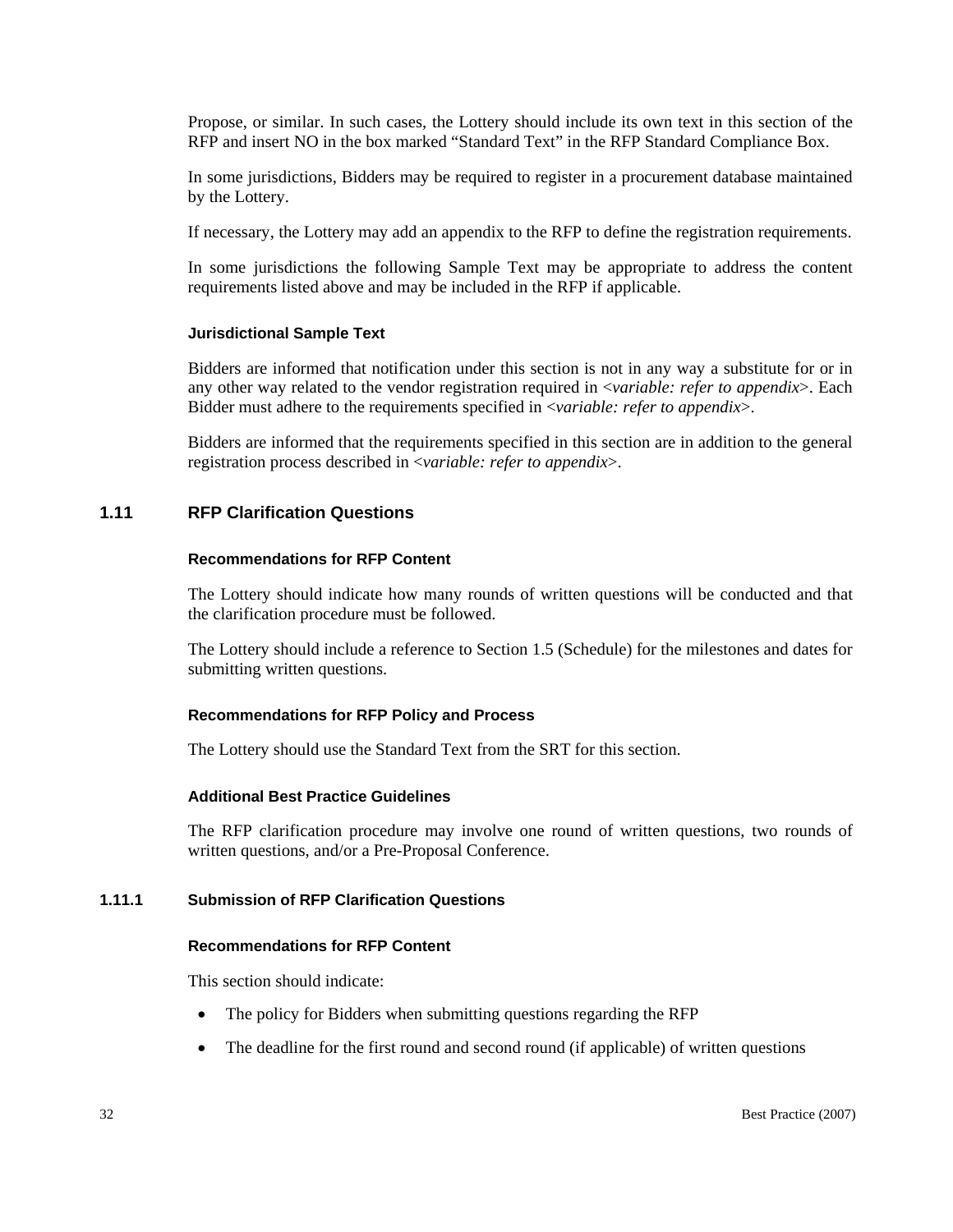- How the questions are to be submitted
- To whom the questions are to be submitted

The Lottery should use the Standard Text from the SRT for this section.

In addition to using email to submit written questions, the Lottery may also request additional forms of submission; e.g., fax, mail, overnight courier, or hand-delivered.

# **Additional Best Practice Guidelines**

Development of the events and dates in Section 1.5 (Schedule) for RFP clarification questions must allow adequate time for Lottery response to Bidder questions and Bidder incorporation of desired changes to Proposals prior to the deadline for Proposal Submission. Specific best practice guidelines can be found in this Section 1.5 (Schedule).

The Lottery is advised to refer to the best practice requirements for their internal processes related to submitted Proposals and the Proposal Evaluation process defined in Chapter 6 (Communication During the RFP Process) of the RFP Process Best Practice document as further guidelines in this area*.*

# **1.11.2 Response to RFP Clarification Questions**

### **Recommendations for RFP Content**

This section should indicate:

- The deadline for the Lottery to respond to the written questions
- The method used to provide to the Bidders the Lottery's response to written questions from the Bidders
- The location of the Official RFP Website where the questions and responses will be posted
- The policy for formalizing questions and answers as ammendments to the RFP

### **Recommendations for RFP Policy and Process**

The Lottery should use the Standard Text from the SRT for this section.

### **Jurisdictional Variances**

Some jurisdictions prefer to ensure that there is a mechanism (such as an acknowledgement form or email notification) for verification of receipt of all responses issued.

If such acknowledgement is required, then the Lottery must:

• Indicate what the mechanism is and that Bidders are required to use it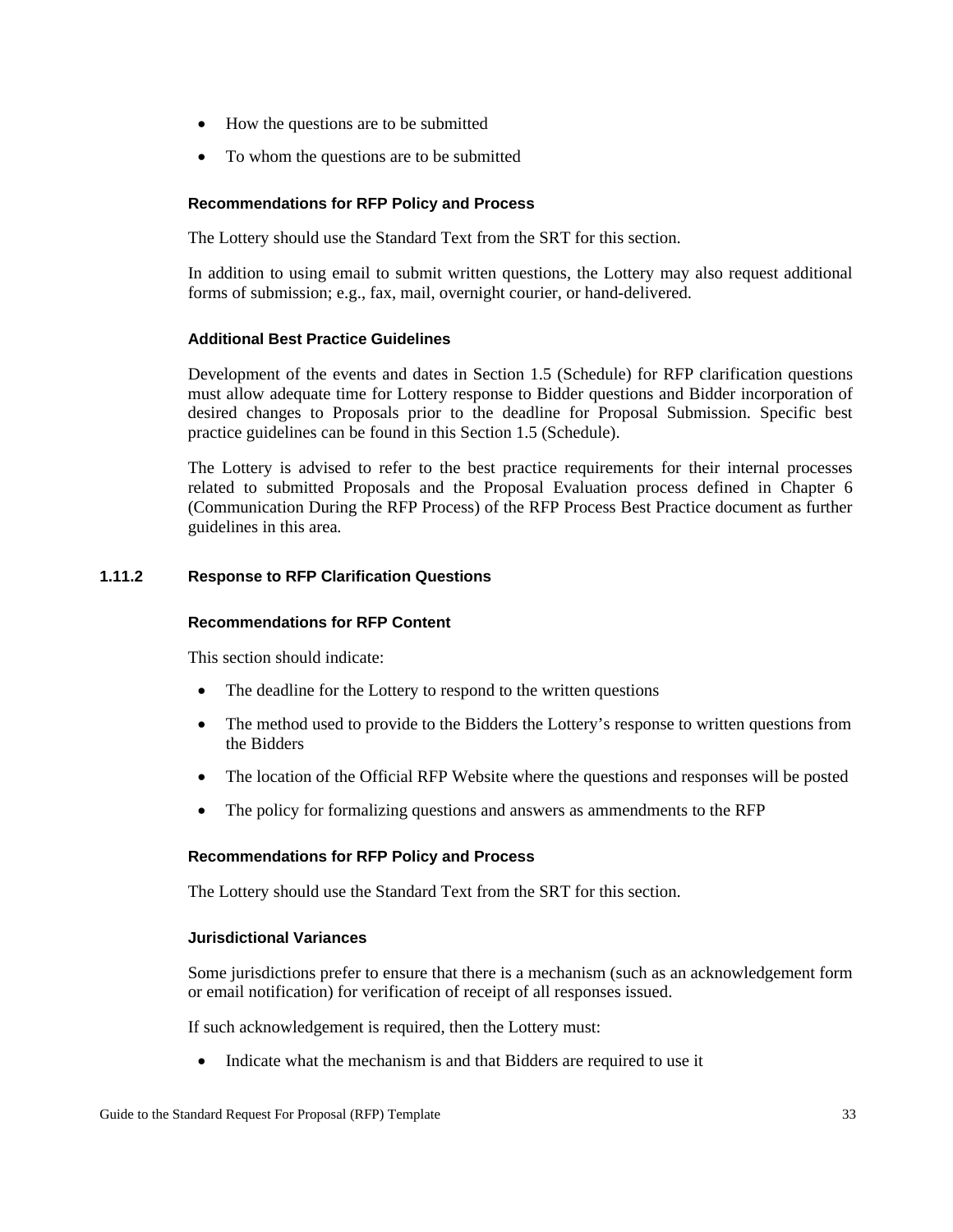• Change the box marked "Significance" in the RFP Standard Compliance Box from INFORMATION to MANDATORY

### **Additional Best Practice Guidelines**

Development of the events and dates in Section 1.5 (Schedule) for RFP clarification questions should allow adequate time for Lottery response to Bidder questions and Bidder incorporation of desired changes to Proposals prior to the deadline for Proposal Submission. Specific best practice guidelines can be found in this Section 1.5 (Schedule).

# **1.12 Pre-Proposal Conference (Jurisdictional Variance)**

The Pre-Proposal Conference is OPTIONAL; it may be required by the Lottery in accordance with lottery policy and jurisdictional law.

### **Recommendations for RFP Content**

The Lottery may hold a Pre-Proposal Conference. The Lottery must indicate using the box marked "Significance" in the RFP Standard Compliance Box whether the Pre-Proposal Conference is MANDATORY or NOT APPLICABLE for the Bidders.

If the Lottery does hold a Pre-Proposal Conference, the Lottery must state in the RFP whether the Pre-Proposal Conference is optional or mandatory for the Bidders.

If there is a Pre-Proposal Conference, this section of the RFP must indicate the following:

- Date, time, and location of the Pre-Proposal Conference
- The process and policy to be used at the Pre-Proposal Conference
- The process and policy to be used in addressing questions that are raised during the Pre-Proposal Conference

# **Recommendations for RFP Policy and Process**

If applicable, use the Lottery should use the Standard Text for this section.

# **1.13 Amendments to the RFP**

### **Recommendations for RFP Content**

This section should indicate:

- When an RFP amendment is required
- The policy for amending the RFP
- The process for distributing the amendment to all interested parties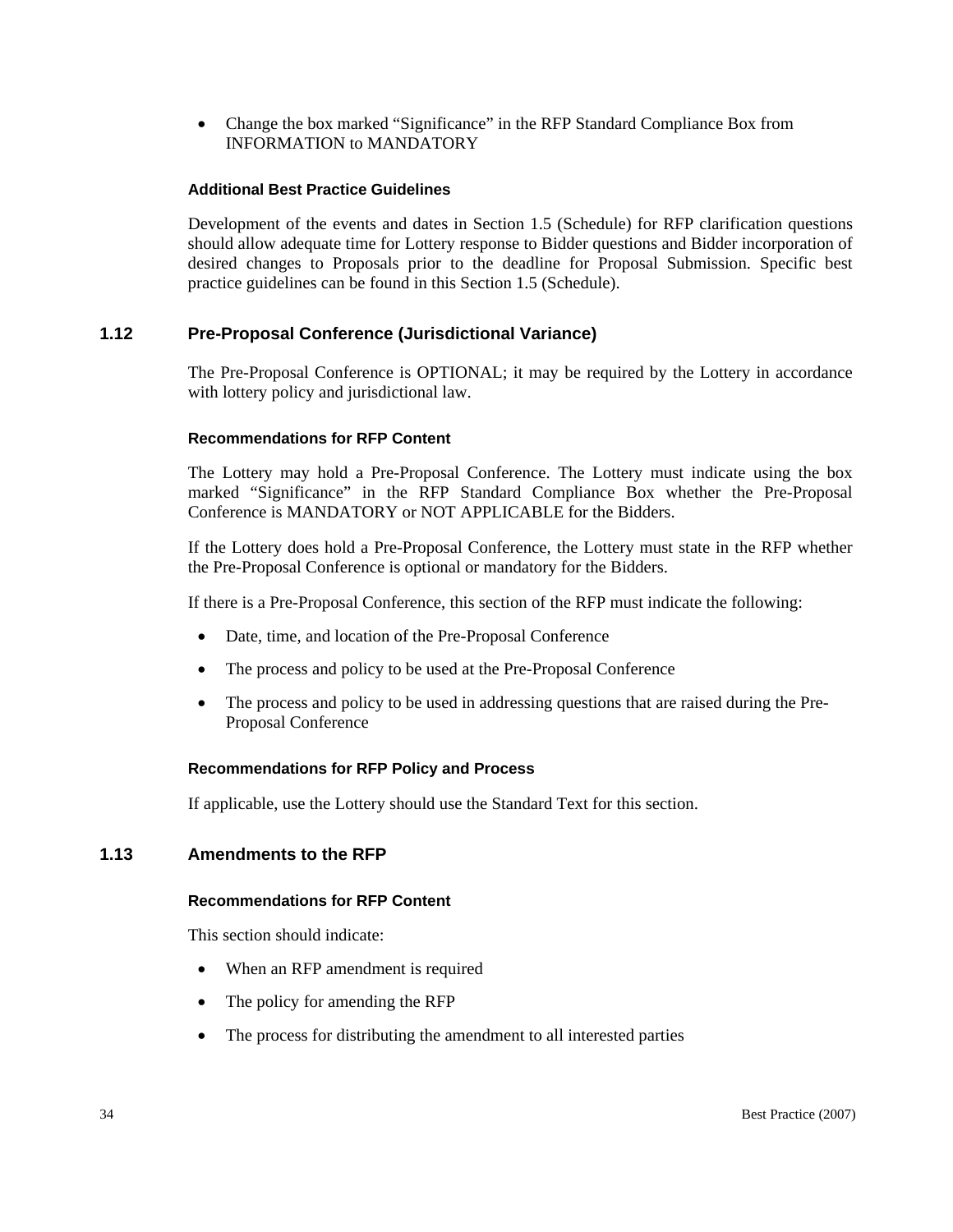The Lottery should use the Standard Text from the SRT for this section.

### **Jurisdictional Variances**

Amendments to the RFP must be made in accordance with jurisdictional law.

In some jurisdictions, the Lottery or its designated tendering system may be required to send amendments to the RFP in an expeditious manner (e.g., fax, email, or web posting) or in a format otherwise specified by the Bidder.

Some jurisdictions prefer to ensure that there is a mechanism (such as an acknowledgement form or email notification) for verification of receipt of all amendments issued.

If such acknowledgement is required, then the Lottery must:

- Indicate what the mechanism is and that Bidders are required to use it
- Change the box marked "Significance" in the RFP Standard Compliance Box from INFORMATION to MANDATORY

# **1.14 Responsive Proposal Submission Criteria**

### **Recommendations for RFP Content**

This section should include:

- General process and policy for Proposal Submission including: number of packages, components that should accompany each package, number of copies of components, and additional information required for Proposal Submission
- Requirements for format and media of Proposal Submission

#### **Best Practice Requirements for RFP Process and Policy**

The Lottery should use the Standard Text from the SRT for this section.

The Lottery should not discuss, confirm, or deny the receipt of any Proposals with any third party prior to the deadline for Proposal Submission.

#### **Jurisdictional Variances**

In some jurisdictions, the Lottery may require that all pages of the original of each document be signed in ink by an officer or agent of the Bidder with authority to contractually bind the Bidder.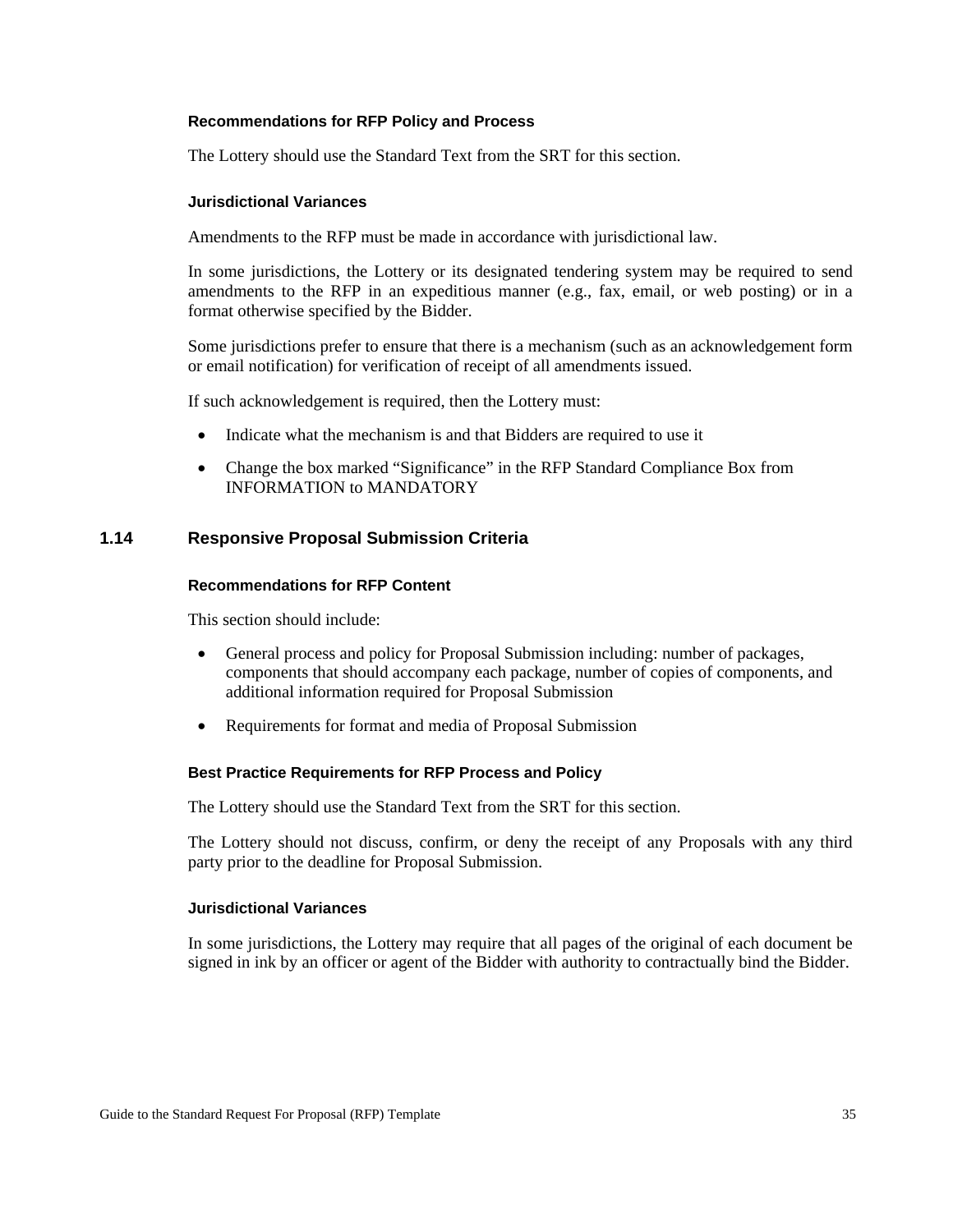### **Additional Best Practice Guidelines**

Bidders should adhere to the specific best practice requirements for Proposal format as specified in Section 1.22 (Response to Technical and Non-Price Requirements) and Section 1.23 (Price Proposal) of the RFP.

The Lottery is advised to refer to the best practice requirements for their internal processes related to submitted Proposals and the Proposal Evaluation process defined in Chapter 7 (Proposal Evaluation) of the RFP Process Best Practice document as further guidelines in this area*.* 

# **1.14.1 Proposal Delivery Location and Process**

### **Recommendations for RFP Content**

The Lottery should issue a receipt for all Proposals received, indicating the time and date received, as well as the type and quantity of material received. It is recommended that the receipt is signed both by the Procurement Officer as well as the submitting party (unless a courier), thus protecting the integrity of the Proposal submission.

When determining the Proposal Submission location and procedure, the Lottery should also be cognizant of the need for confidentiality; it should not be possible for non-authorized individuals to determine who has or has not submitted a Proposal.

The Lottery must handle and store all Proposals in such a way as to ensure the confidentiality and integrity of all Proposals throughout the Proposal Evaluation process.

### **Recommendations for RFP Policy and Process**

The Lottery should use the Standard Text from the SRT for this section.

### **1.14.2 Late Proposals**

### **Recommendations for RFP Content**

This section should contain the policy for Proposals that are received after the deadline for Proposal Submission.

### **Recommendations for RFP Policy and Process**

The Lottery should use the Standard Text from the SRT for this section.

### **1.14.3 Proposal Language**

#### **Recommendations for RFP Content**

This section must include the policy regarding language to be used in the Bidder's Proposal.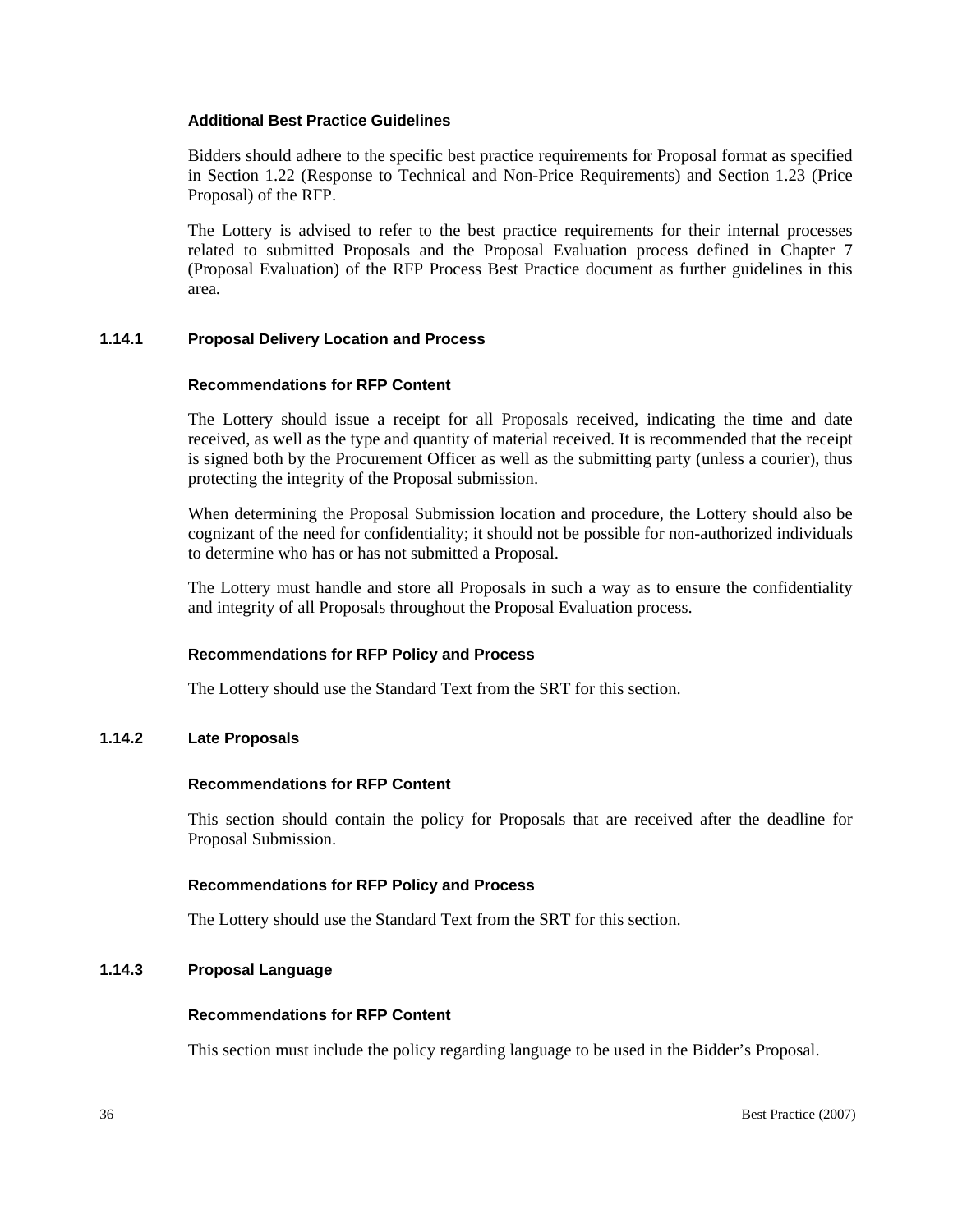The Lottery should use the Standard Text from the SRT for this section.

### **Additional Best Practice Guidelines**

If an additional language version of the Proposal is required by the Lottery, the Bidder must arrange translation of their Proposal at their own cost. The Lottery must also indicate which language version must prevail in the event of conflicting text.

### **1.14.4 Pricing Information**

### **Recommendations for RFP Content**

This section should clarify how the Bidder is to provide pricing information in their Proposal.

### **Recommendations for RFP Policy and Process**

The Lottery should use the Standard Text from the SRT for this section.

### **1.14.5 Compliance Table**

### **Recommendations for RFP Content**

This section should include:

- A reference to the Compliance Table in an appendix to the RFP
- The requirement for the Bidder to complete the Compliance Table

### **Recommendations for RFP Policy and Process**

The Lottery should use the Standard Text from the SRT for this section.

As indicated in Part 1, Section 4.2.1.1 (Best Practice Requirements), and re-iterated in this section of the SRT, the Lottery must provide a Compliance Table in Appendix C (RFP Compliance Table) of the RFP to be filled in by the Bidder.

# **1.15 Letters of Transmittal**

### **Recommendations for RFP Content**

This section should include the policy and procedures for submitting a Letter of Transmittal.

### **Recommendations for RFP Policy and Process**

The Lottery should use the Standard Text from the SRT for this section.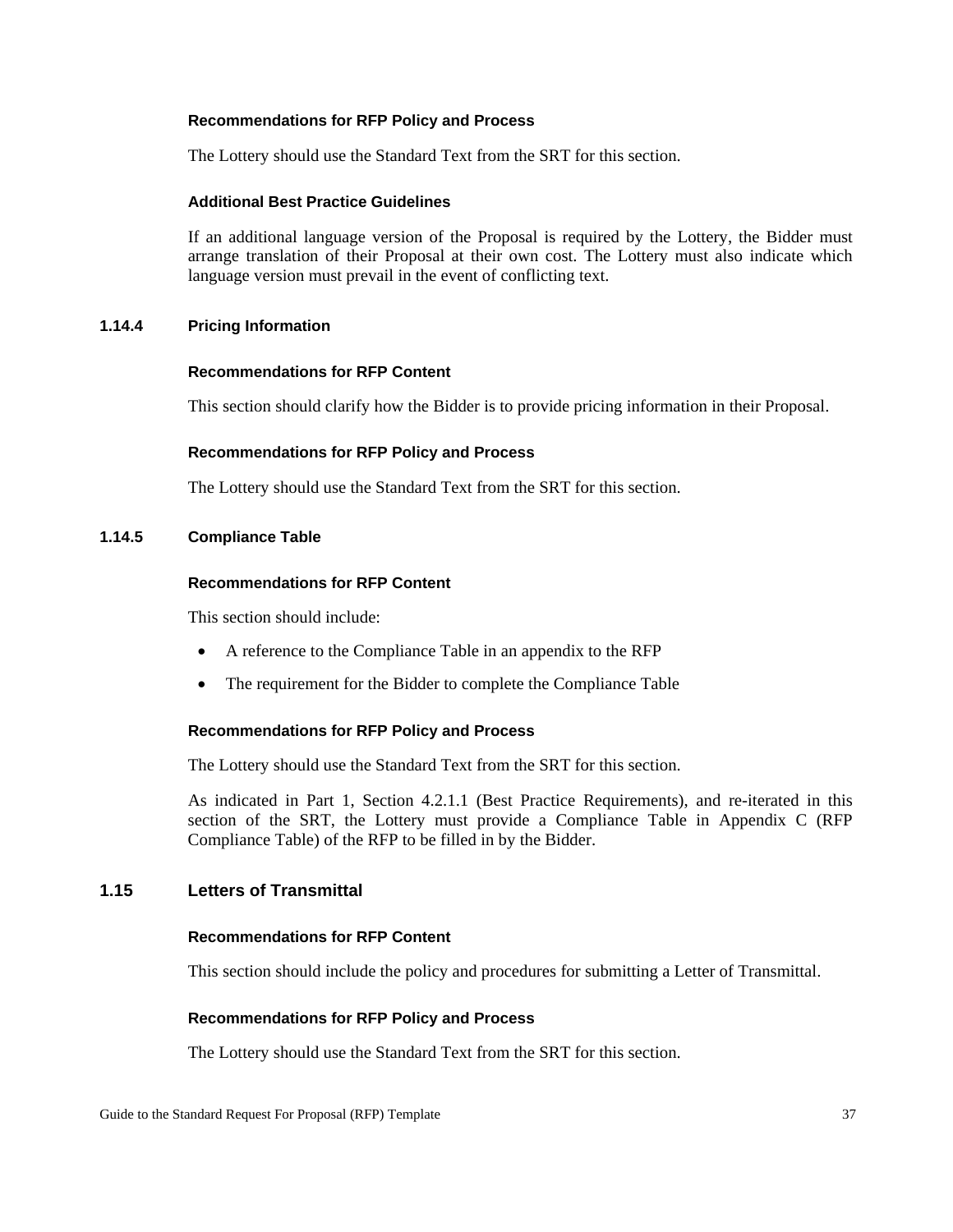### **Jurisdictional Variances**

Some jurisdictions may require a Statement of Non-Collusion; see Section 1.41.1 (Statement of Non-Collusion). If a Statement of Non-Collusion is required by the Lottery, it should be submitted with a Letter of Transmittal.

### **1.16 Bid Bond (Jurisdictional Variance)**

The Bid Bond is OPTIONAL; it may be required by the Lottery in accordance with lottery policy and jurisdictional law.

### **Recommendations for RFP Content**

The Lottery may require a Bid Bond. The Lottery must indicate using the box marked "Significance" in the RFP Standard Compliance Box whether the Bid Bond is MANDATORY or NOT APPLICABLE for the Bidders.

If a Bid Bond is required by the Lottery, this section must include the policy and procedures for submitting a Bid Bond.

The Lottery must determine an amount and an acceptable issuer for the Bid Bond.

The Lottery must include or reference any additional requirements related to the content of the Bid Bond.

The Bid Bond must guarantee the availability of the products and/or services offered for the duration of the Acceptance Period, identified in Section 1.28 (Acceptance Period).

### **Recommendations for RFP Policy and Process**

If applicable, the Lottery should use the Standard Text for this section.

# **1.17 Litigation Bond (Jurisdictional Variance)**

The Litigation Bond is OPTIONAL; it may be required by the Lottery in accordance with lottery policy and jurisdictional law.

The purpose of the Litigation Bond is to permit the Lottery or other defendants to recover damages, including reasonable attorneys' fees, expenses, and court costs resulting from such litigation.

### **Recommendations for RFP Content**

The Lottery may require a Litigation Bond. The Lottery must indicate using the box marked "Significance" in the RFP Standard Compliance Box whether the Litigation Bond is MANDATORY or NOT APPLICABLE for the Bidders.

If a Litigation Bond is required by the Lottery, this section must include the policy and procedures for submitting a Litigation Bond.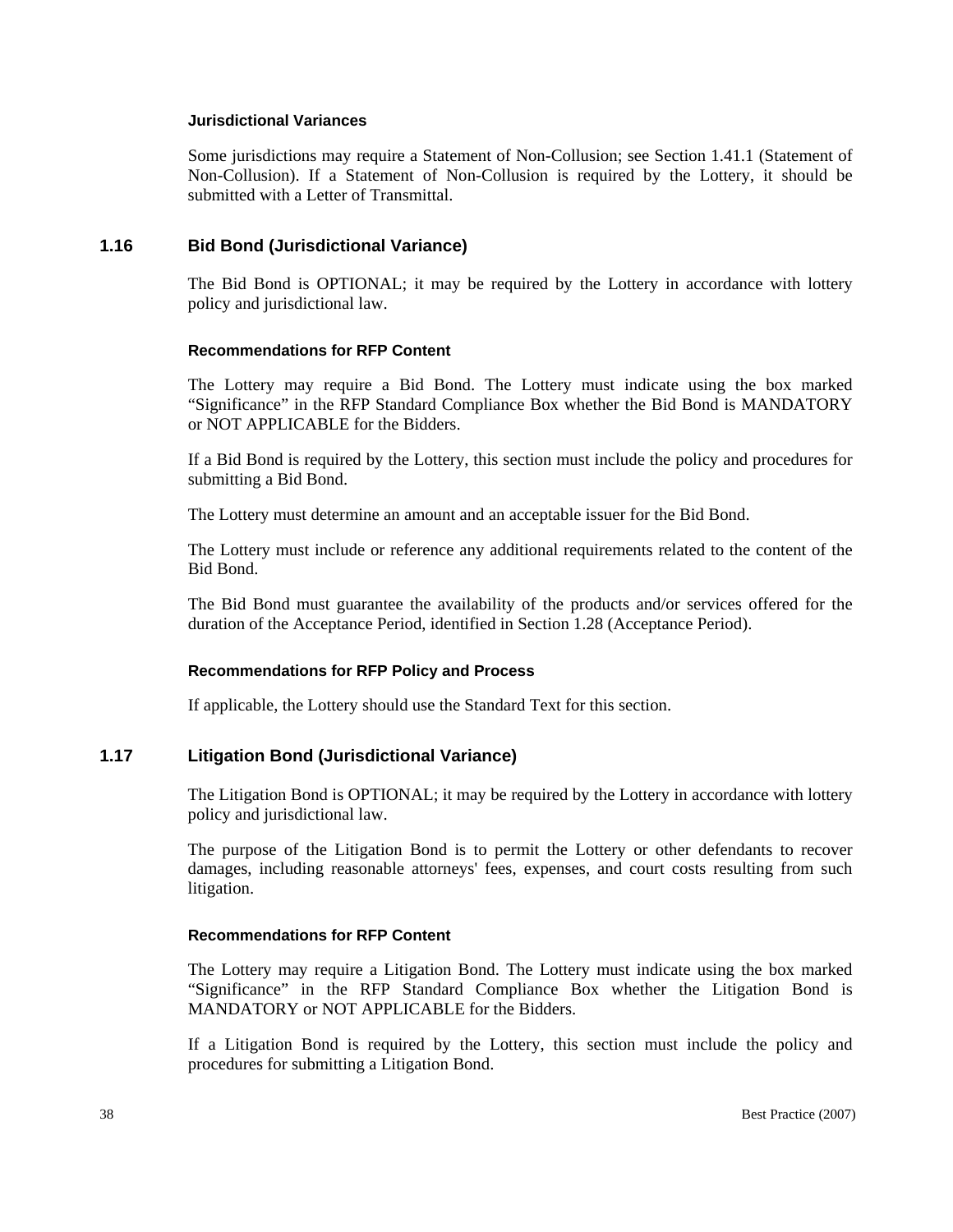The Lottery must include or reference any additional requirements related to the content of the Litigation Bond, including the amount, duration, and form (e.g., policy or certificate).

#### **Recommendations for RFP Policy and Process**

If applicable, the Lottery should use the Standard Text for this section.

### **Jurisdictional Variances**

In some jurisdictions the following Sample Text may be appropriate to address the content requirements listed above and may be included in the RFP if applicable.

#### **Jurisdictional Sample Text**

The Lottery reserves the right to make a claim upon the Litigation Bond if all of the following apply:

- The Bidder brings any legal action against the jurisdiction, the Lottery, any officer or employee of the Lottery, any consultant or employee of a consultant under contract with the Lottery, or any retailer, over the issuance of the RFP, the selection of the Successful Bidder, or execution of a Contract with the Successful Bidder.
- The jurisdiction, the Lottery, or such other party is the prevailing party at the conclusion of the legal action.
- A court determines that the action or any portion thereof was frivolous or was brought in bad faith, or was not brought upon reasonable grounds.

Following signing of a Contract with the Successful Bidder, the Litigation Bond of any Bidder may be released upon acceptance by the Lottery of a Bidder's covenant not to sue.

### **1.18 Public Records and Request for Confidentiality**

#### **Recommendations for RFP Content**

This section should indicate how confidential information should be handled in the Proposals.

#### **Recommendations for RFP Policy and Process**

The Lottery should use the Standard Text from the SRT for this section.

#### **Jurisdictional Variances**

In some jurisdictions, financial statements, tax returns, and other financial information submitted in connection with this RFP are public records and cannot be made confidential. If this is the case, the Lottery should indicate in this section of the RFP which types of information may not be marked confidential by the Bidder.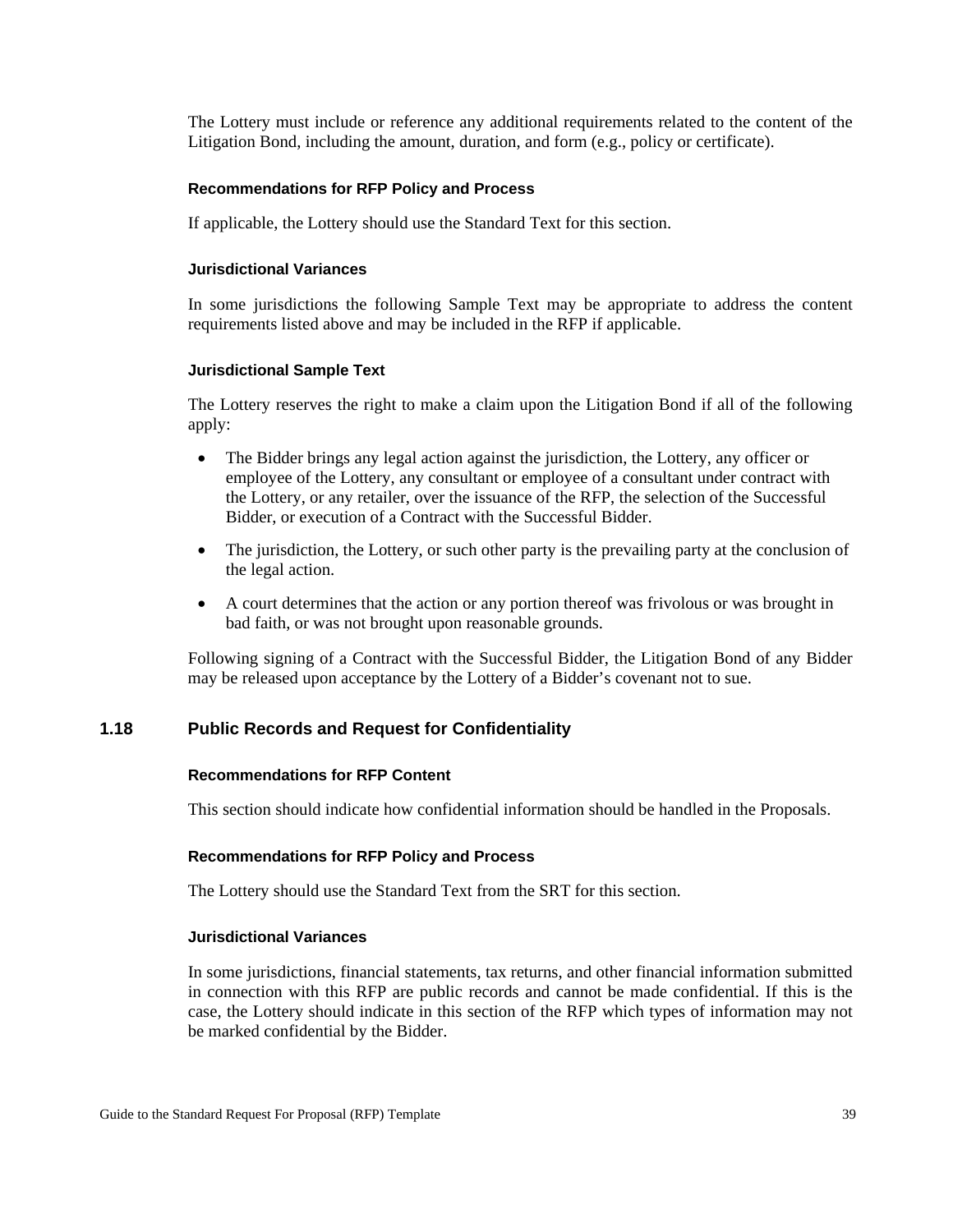# **1.19 Property of the Lottery**

### **Recommendations for RFP Content**

This section should include the Lottery's policy with respect to the property rights surrounding submitted Proposals.

### **Recommendations for RFP Policy and Process**

The Lottery should use the Standard Text from the SRT for this section.

### **1.20 Incurred Costs Associated with the Proposal**

### **Recommendations for RFP Content**

This section should address incurred cost policy as it relates to the Bidders' efforts in preparing and submitting Proposals and in providing Demonstrations and/or Presentations.

#### **Best Practice Requirements for RFP Process**

The Lottery should use the Standard Text from the SRT for this section.

### **1.21 Proposal Content and Format**

### **Recommendations for RFP Content**

This section should state general requirements about Proposal content that have not been stated elsewhere in the RFP.

### **Recommendations for RFP Policy and Process**

The Lottery should use the Standard Text from the SRT for this section.

### **1.22 Response to Technical and Non-Price Requirements**

#### **Recommendations for RFP Content**

This section should contain the general requirements for the Technical Proposal and may highlight the pertinent requirements from other related sections.

### **Recommendations for RFP Policy and Process**

The Lottery should use the Standard Text from the SRT for this section.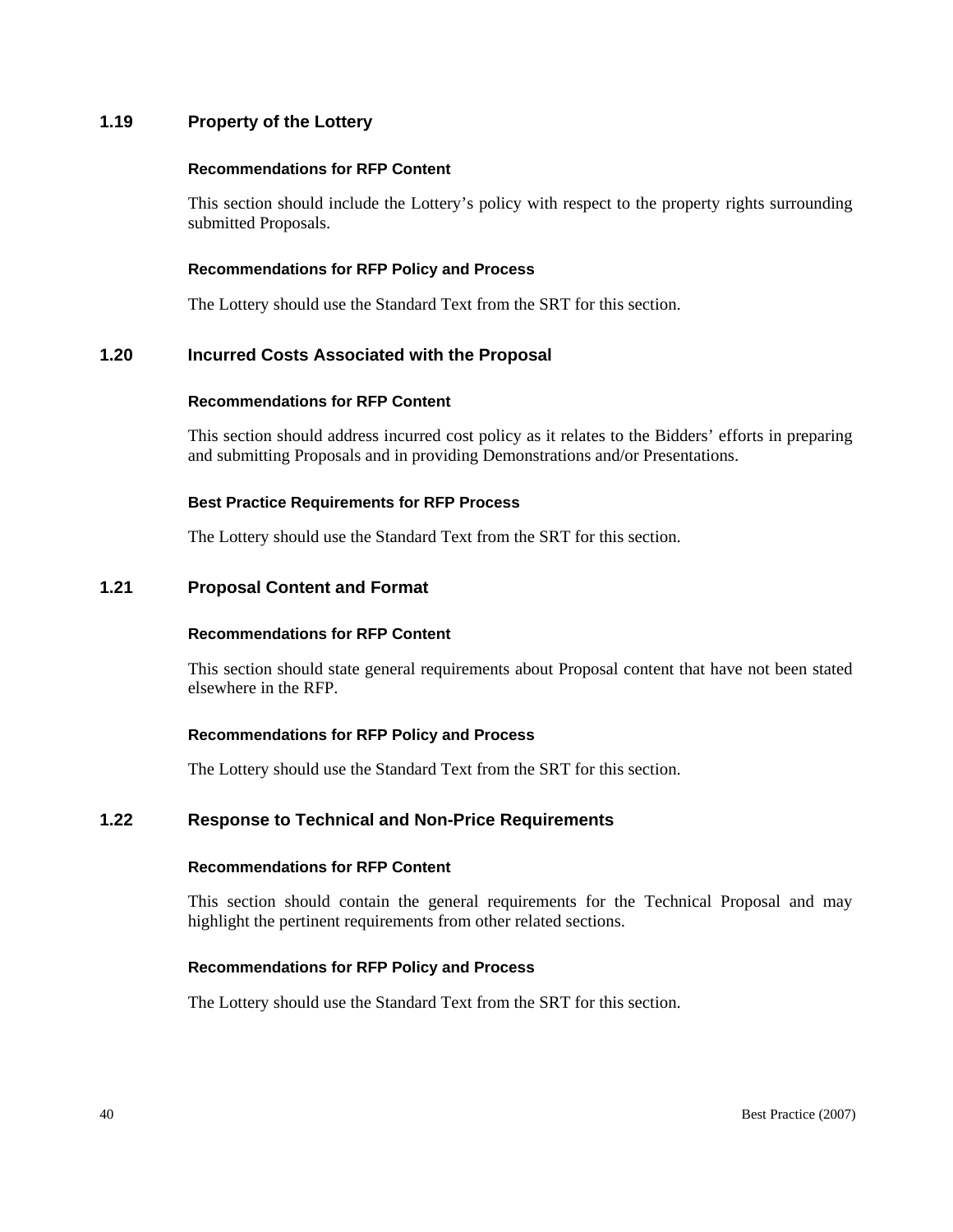### **1.22.1 Technical Specifications**

#### **Recommendations for RFP Content**

This section should contain general requirements for the Technical Specifications that do not appear in Appendix A (Technical Specifications) of the RFP as supplied by the Lottery.

#### **Recommendations for RFP Policy and Process**

The Lottery should use the Standard Text from the SRT for this section.

# **1.23 Price Proposal**

#### **Recommendations for RFP Content**

This section should refer to the more specific requirements in Chapter 5 (Pricing) of the RFP.

### **Recommendations for RFP Policy and Process**

The Lottery should use the Standard Text from the SRT for this section.

#### **Additional Best Practice Guidelines**

This section may also reference requirements related to pricing that are already stated in the RFP.

# **1.24 Multiple Proposals from a Single Bidder**

### **Recommendations for RFP Content**

This section should state the policy for submitting more than one Proposal.

### **Recommendations for RFP Policy and Process**

The Lottery should use the Standard Text from the SRT for this section.

#### **Jurisdictional Variances**

Some lottery jurisdictions may explicitly *allow* multiple Proposals. This should be clearly stated in the RFP.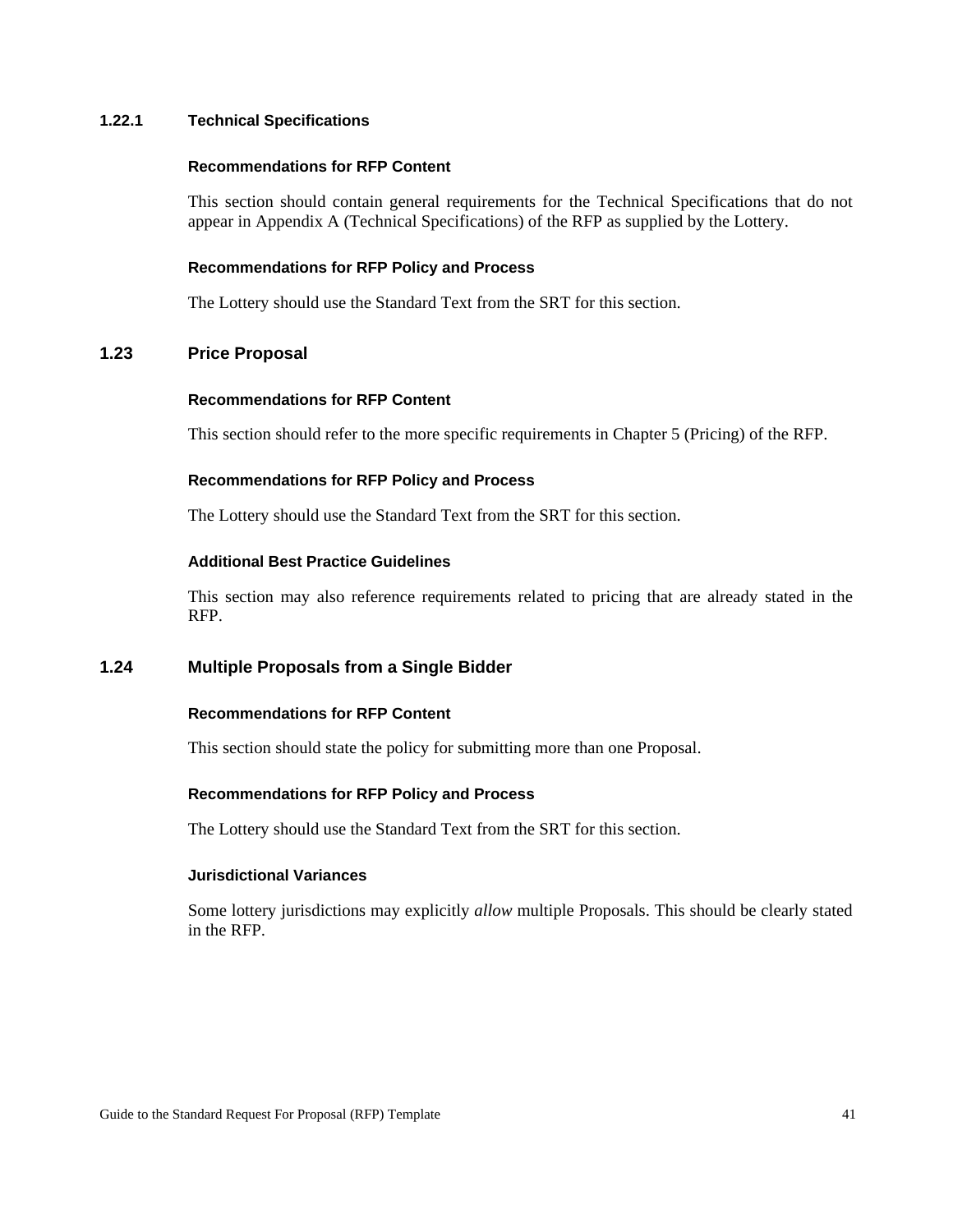# **1.25 Proposal Opening**

### **Recommendations for RFP Content**

This section contains the date and location of the Proposal opening, and whether the opening is public.

### **Recommendations for RFP Policy and Process**

The Lottery should use the Standard Text from the SRT for this section.

The Evaluation Committee must determine and state in the RFP whether the Proposal opening will be public or not public.

### **Jurisdictional Variances**

In some jurisdictions, the Technical Proposal (and sometimes the Price Proposal) opening is public. If the Proposal opening is public, the Lottery should describe the opening process in detail.

# **1.26 Proposal Clarification Process**

### **Recommendations for RFP Content**

This section should include:

- The policy for resolving ambiguities or questioning information in the Proposals
- The process to be used for clarification

### **Recommendations for RFP Policy and Process**

The Lottery should use the Standard Text from the SRT for this section.

Usually, no more than three (3) business days will be given for the Bidder to prepare and submit its response.

# **Additional Best Practice Guidelines**

The Lottery may also conduct Site Visits and/or require Bidders to make oral presentations; see Chapter 7 (Proposal Evaluation) of the RFP Process Best Practice document.

# **1.27 Modification/Withdrawal of a Proposal**

### **Recommendations for RFP Content**

This section should identify the policy for the Bidder to modify or withdraw a Proposal.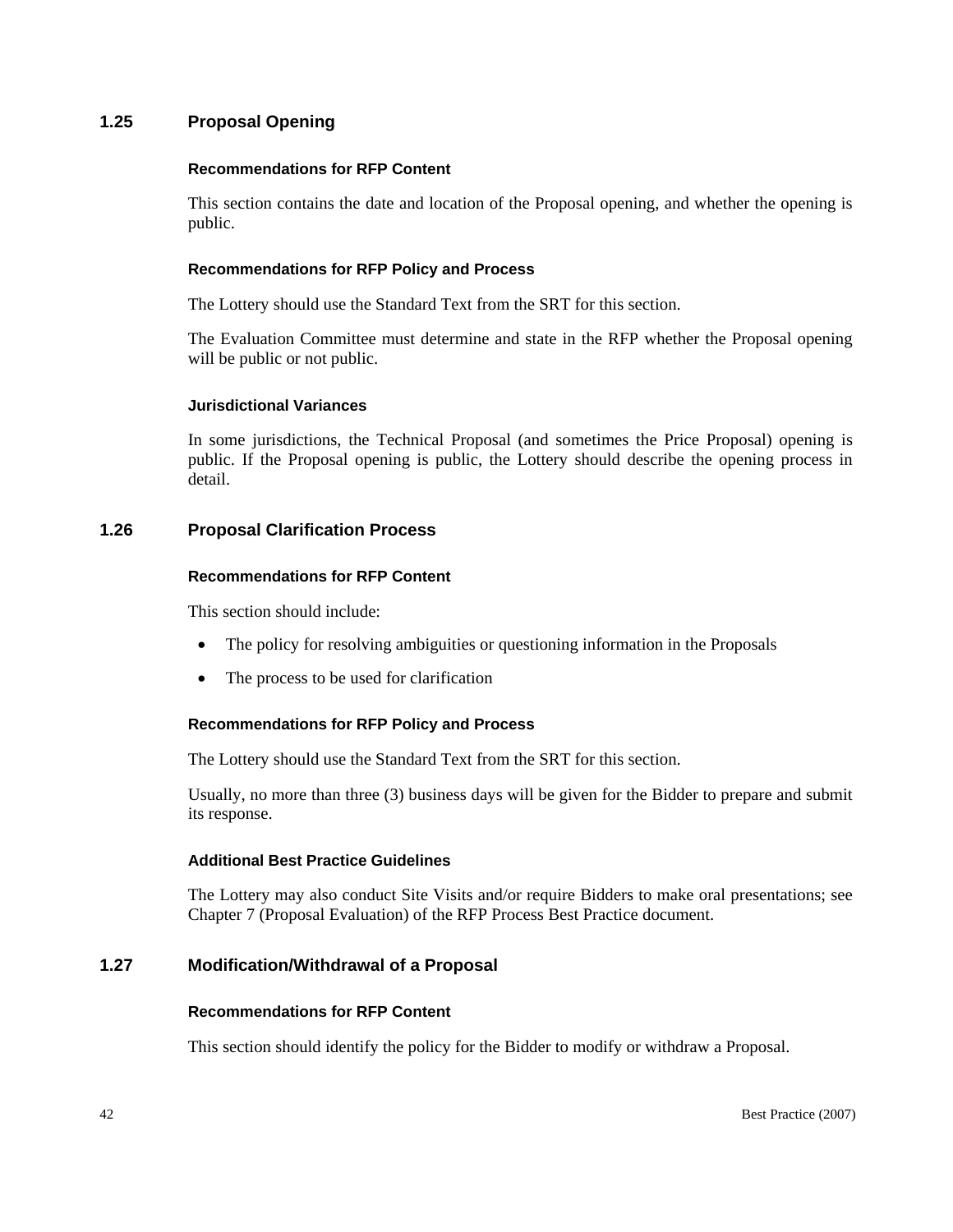The Lottery should use the Standard Text from the SRT for this section.

### **1.28 Acceptance Period**

### **Recommendations for RFP Content**

This section should specify the explicit length of time (i.e., a date) for which the Bidder's Proposal remains valid.

This section should also include the policy for failing to adhere to the terms in this section.

#### **Recommendations for RFP Policy and Process**

The Lottery should use the Standard Text from the SRT for this section.

### **Additional Best Practice Guidelines**

The Lottery must take into account jurisdictional law when determining the number of days required for the validity of the Proposals.

# **1.29 Disclosure Prohibition**

#### **Recommendations for RFP Content**

This section should contain the policy on disclosure of information about Proposal content.

#### **Recommendations for RFP Policy and Process**

The Lottery should use the Standard Text from the SRT for this section.

#### **Jurisdictional Variances**

In some jurisdictions, the Lottery may be required to prohibit the disclosure of the contents of the RFP. If so, the following text should be used:

"In some jurisdictions, the Proposals may be made available for inspection after the Notice of Intent to award a Contract is announced by the Lottery, unless marked confidential as defined in Section 1.18 (Public Records and Requests for Confidentiality)."

### **Additional Best Practice Guidelines**

The Lottery should adhere to the best practice requirements in Chapter 7 (Proposal Evaluation) of the RFP Process Best Practice document.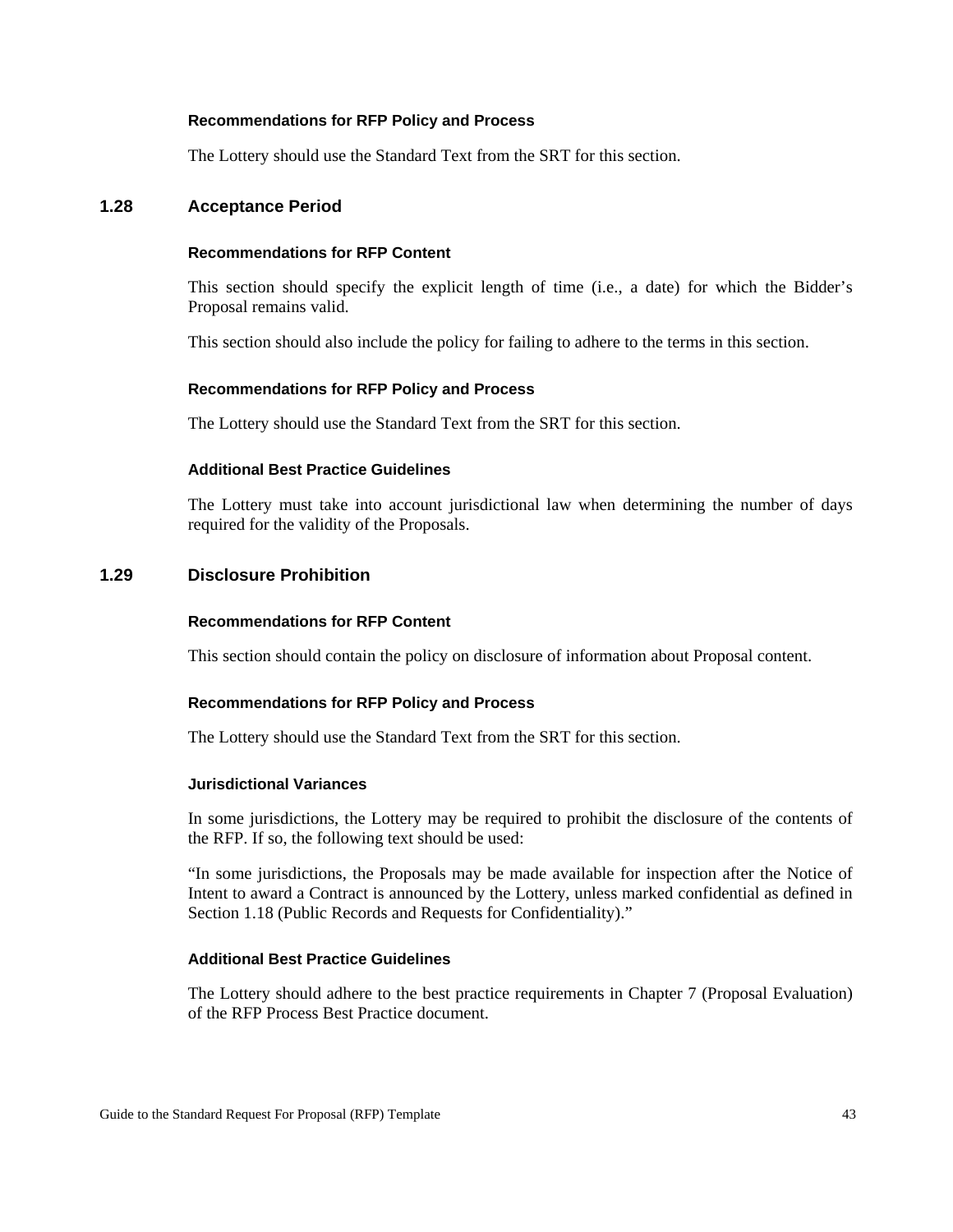# **1.30 Material/Non-Material Deviations**

### **Recommendations for RFP Content**

This section should contain the Lottery's policy regarding its right to waive or permit cure of Proposals, based on material and non-material deviations.

### **Recommendations for RFP Policy and Process**

The Lottery should use the Standard Text from the SRT for this section.

# **1.31 Disqualification for Business Incapability**

### **Recommendations for RFP Content**

This section should include the policy for disqualification of a Bidder for what the Lottery deems to be financial or business incapability.

### **Recommendations for RFP Policy and Process**

The Lottery should use the Standard Text from the SRT for this section.

# **1.32 Effect of a Proposal**

# **Recommendations for RFP Content**

This section should contain the Lottery's policy with respect to the effect of the Proposals submitted in response to the RFP.

# **Recommendations for RFP Policy and Process**

The Lottery should use the Standard Text from the SRT for this section.

# **1.33 Rejection/Selection of Proposals**

### **Recommendations for RFP Content**

This section should contain:

- The policy for notification of the Bidders of both the selected and rejected Proposals
- The policy for abandoning the RFP process by the Lottery
- A statement to the effect that issuance of the RFP in no way constitutes a commitment by the Lottery to award any Contract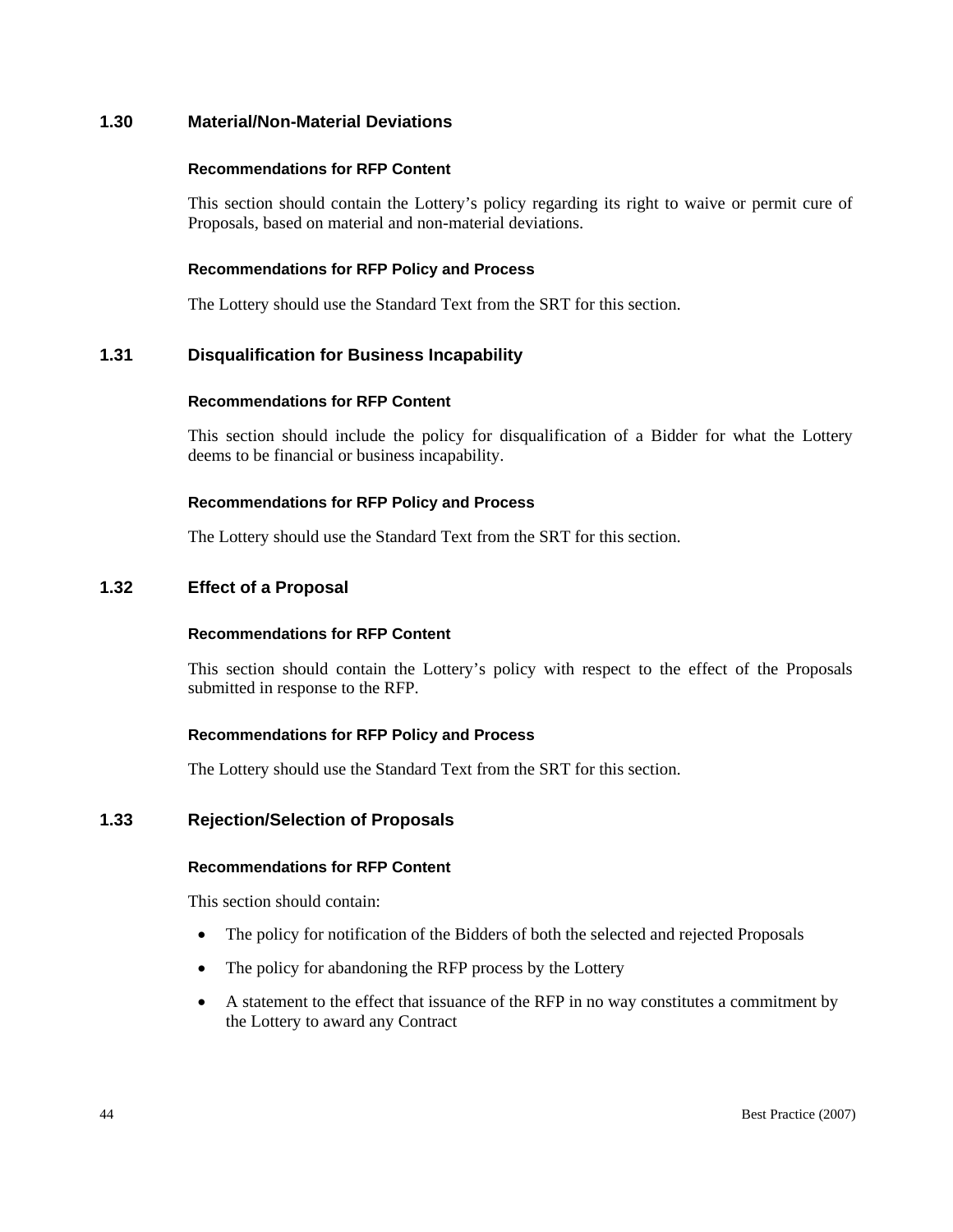The Lottery should use the Standard Text from the SRT for this section.

### **Jurisdictional Variances**

Some Lotteries apply a Best and Final Offer (BAFO) procedure. In such case, the following bullet is recommended to be inserted as the penultimate bullet in the corresponding section of the RFP:

• Conduct a Best and Final Offer process with all Bidders who are on the shortlist

# **1.34 Shortlist (Jurisdictional Variance)**

The shortlist is OPTIONAL; it may be required by the Lottery in accordance with lottery policy and jurisdictional law.

### **Recommendations for RFP Content**

The Lottery may require a shortlist. The Lottery must indicate using the box marked "Significance" in the RFP Standard Compliance Box whether the shortlist is MANDATORY or NOT APPLICABLE for the Bidders.

This section should contain the Lottery's policy for announcing a shortlist of Proposals for further evaluation by the Lottery.

### **Recommendations for RFP Policy and Process**

If applicable, the Lottery should use the Standard Text for this section.

### **1.35 Independent Price Determination**

### **Recommendations for RFP Content**

This section should contain the policy surrounding price determination as it relates to independent pricing, non-disclosure of pricing, and competition.

### **Recommendations for RFP Policy and Process**

The Lottery should use the Standard Text from the SRT for this section.

# **1.36 Change of Ownership/Financial Condition**

## **Recommendations for RFP Content**

This section should contain the policy for change of ownership or financial condition of the Bidder after Proposal Submission.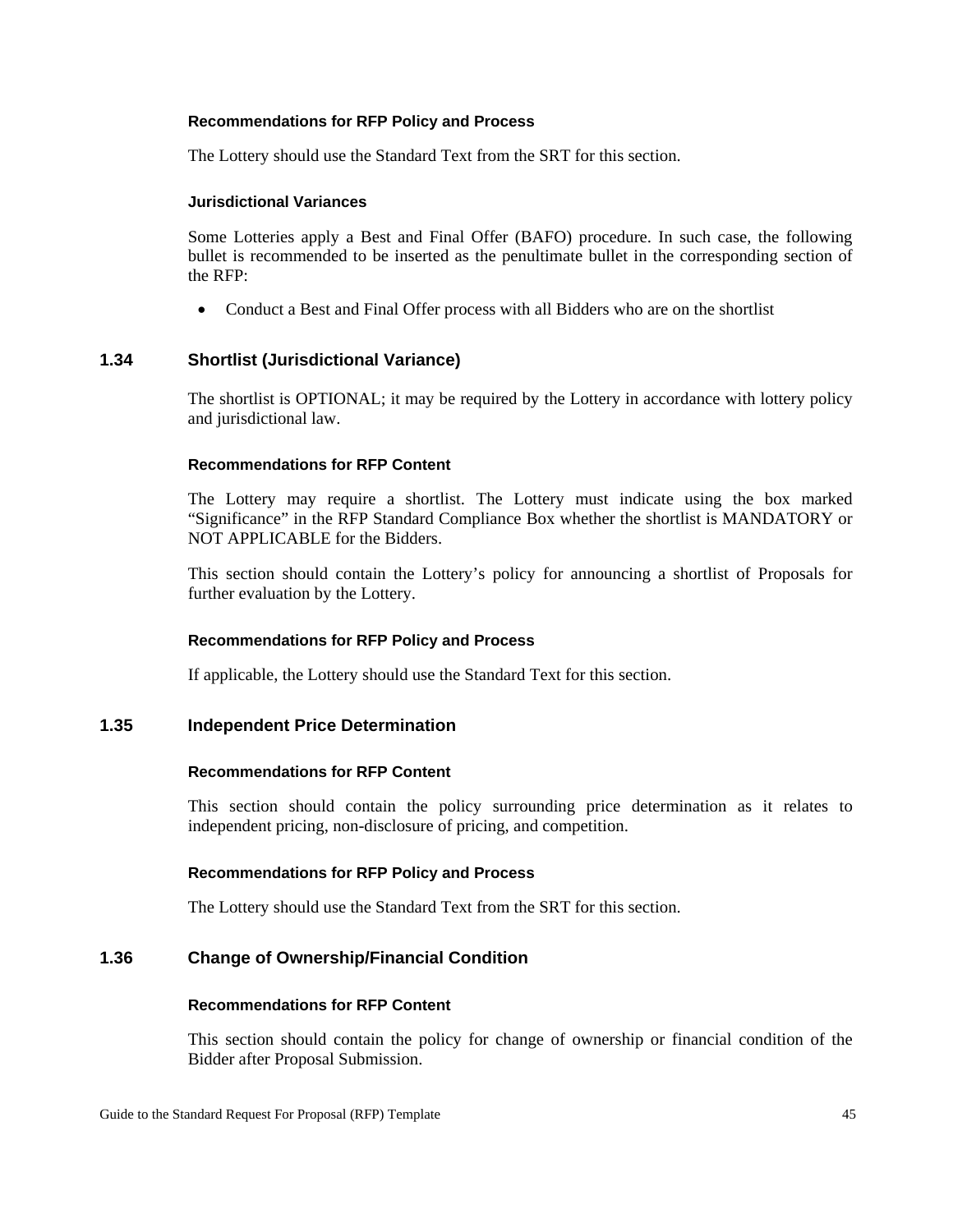The Lottery should use the Standard Text from the SRT for this section.

### **1.37 News Releases and Advertising**

### **Recommendations for RFP Content**

This section should contain the policy for news releases and advertising by Bidders.

### **Recommendations for RFP Policy and Process**

The Lottery should use the Standard Text from the SRT for this section.

### **1.38 Demonstrability of Proposed System**

### **Recommendations for RFP Content**

This section defines the process and policy for Demonstrations of the Bidder's proposed systems.

The Lottery must clearly state its policy for acceptance of discontinued, out-of-date, or unsupported products.

### **Recommendations for RFP Policy and Process**

The Lottery should use the Standard Text from the SRT for this section.

### **Additional Best Practice Guidelines**

Lotteries and Bidders must adhere to the best practice requirements for Demonstrations as defined in Section 7.4.2.2.4 (Phase 2/Step 4: Demonstrations) of the RFP Process Best Practice document.

# **1.39 Hiring and Other Business Relationships with Lottery Staff**

### **Recommendations for RFP Content**

This section should define the policy for making employment offers or hiring lottery employees.

### **Recommendations for RFP Policy and Process**

The Lottery should use the Standard Text from the SRT for this section.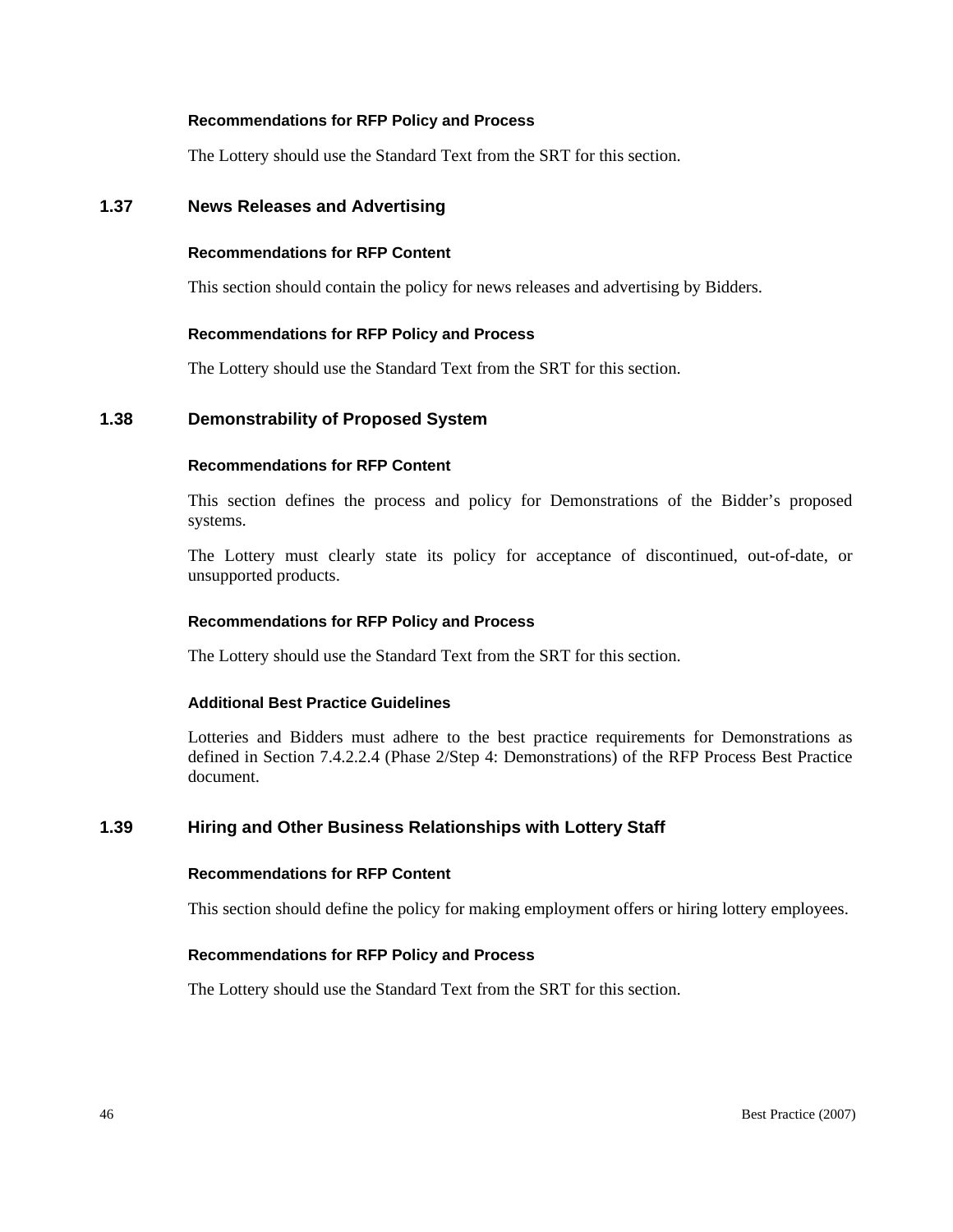# **1.40 Debriefing**

### **Recommendations for RFP Content**

This section should define the policy and process for conducting a Debriefing with the Unsuccessful Bidder(s).

### **Recommendations for RFP Policy and Process**

The Lottery should use the Standard Text from the SRT for this section.

# **1.41 Additional Sections Based on Jurisdictional Requirements**

The previous section represents the last section in this chapter that has a corresponding section in the SRT. All subsequent sections represent areas that have known requirements for certain jurisdictions, and are included here with suggested text and compliance boxes that may be included in the RFP by those jurisdictions where the requirements apply. If any of these additional sections are added, they must be added in a way that preserves the existing outline numbering scheme of the SRT as specified in Part 1, Section 4.2.1.1 (Best Practice Requirements).

### **1.41.1 Statement of Non-Collusion (Jurisdictional Variance)**

| <b>Significance</b> | <b>Response Type</b> | <b>Standard Text</b> |
|---------------------|----------------------|----------------------|
| l MANDATORY         | <b>FULL</b>          | <b>YES</b>           |

The Statement of Non-Collusion is OPTIONAL; it may be required by the Lottery in accordance with lottery policy and jurisdictional law.

A sample is included in Appendix J.

### **Recommendations for RFP Content**

The Lottery may require a Statement of Non-Collusion. The Lottery must indicate using the box marked "Significance" in the RFP Standard Compliance Box whether the Statement of Non-Collusion is MANDATORY or NOT APPLICABLE for the Bidders.

If a Statement of Non-Collusion is required by the Lottery, this section must include the policy and procedures for submitting a Statement of Non-Collusion.

The Lottery should define the form of the Statement of Non-Collusion in an appendix to the RFP.

### **Recommendations for RFP Policy and Process**

Each Bidder must submit a Statement of Non-Collusion addressed to the Issuing Office at the location given in Section 1.6 (Issuing Office).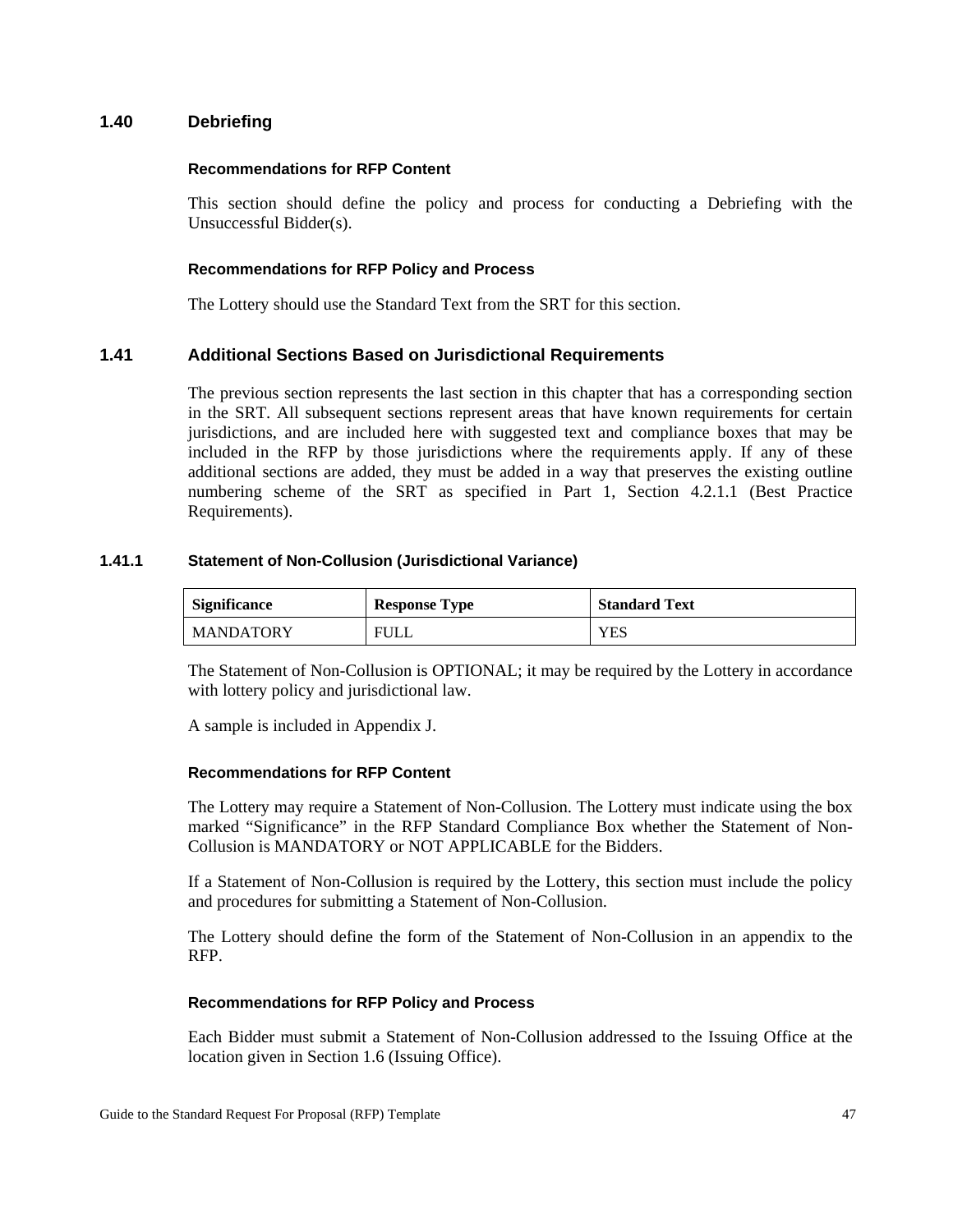Each Bidder must submit the Statement of Non-Collusion to the Issuing Office with the Letter of Transmittal; see Section 1.14 (Responsive Proposal Submission Criteria)

Fax or email transmissions must not be permitted to satisfy this requirement.

The Statement of Non-Collusion must be signed in ink by an authorized representative of the Bidder (see Jurisdictional Variances).

The Bidder must ensure that the Statement of Non-Collusion is received by the Issuing Office.

### **Jurisdictional Variances**

In some jurisdictions, the signing of the Statement of Non-Collusion may be required to be in the presence of a witness; e.g., a notary public.

### **1.41.2 Affirmative Action (Jurisdictional Variance)**

| <b>Significance</b> | <b>Response Type</b> | <b>Standard Text</b> |
|---------------------|----------------------|----------------------|
| <b>MANDATORY</b>    | FULL                 | YES                  |

Affirmative Action is OPTIONAL; it may be required by the Lottery in accordance with lottery policy and jurisdictional law.

### **Recommendations for RFP Content**

This section should indicate whether there are Affirmative Action requirements.

The Lottery may require Affirmative Action. The Lottery must indicate using the box marked "Significance" in the RFP Standard Compliance Box whether Affirmative Action is MANDATORY or NOT APPLICABLE for the Bidders.

If the Lottery does require Affirmative Action, this section must contain the requirements, or a reference to the requirements, of the Affirmative Action Plan that are unique to the jurisdiction and Lottery developing the RFP.

### **Recommendations for RFP Policy and Process**

If required by the Lottery, the Bidder must provide one of the following:

- 1. A copy of the Bidder's current Certificate of Compliance issued by the jurisdictional Commissioner of Human Rights
- 2. A statement certifying that the Bidder has a current Certificate of Compliance issued by the jurisdictional Commissioner of Human Rights
- 3. A statement certifying that the Bidder has submitted to the jurisdictional Commissioner of Human Rights for the Commissioner's approval an Affirmative Action Plan for the employment of minority persons, women, and qualified disabled persons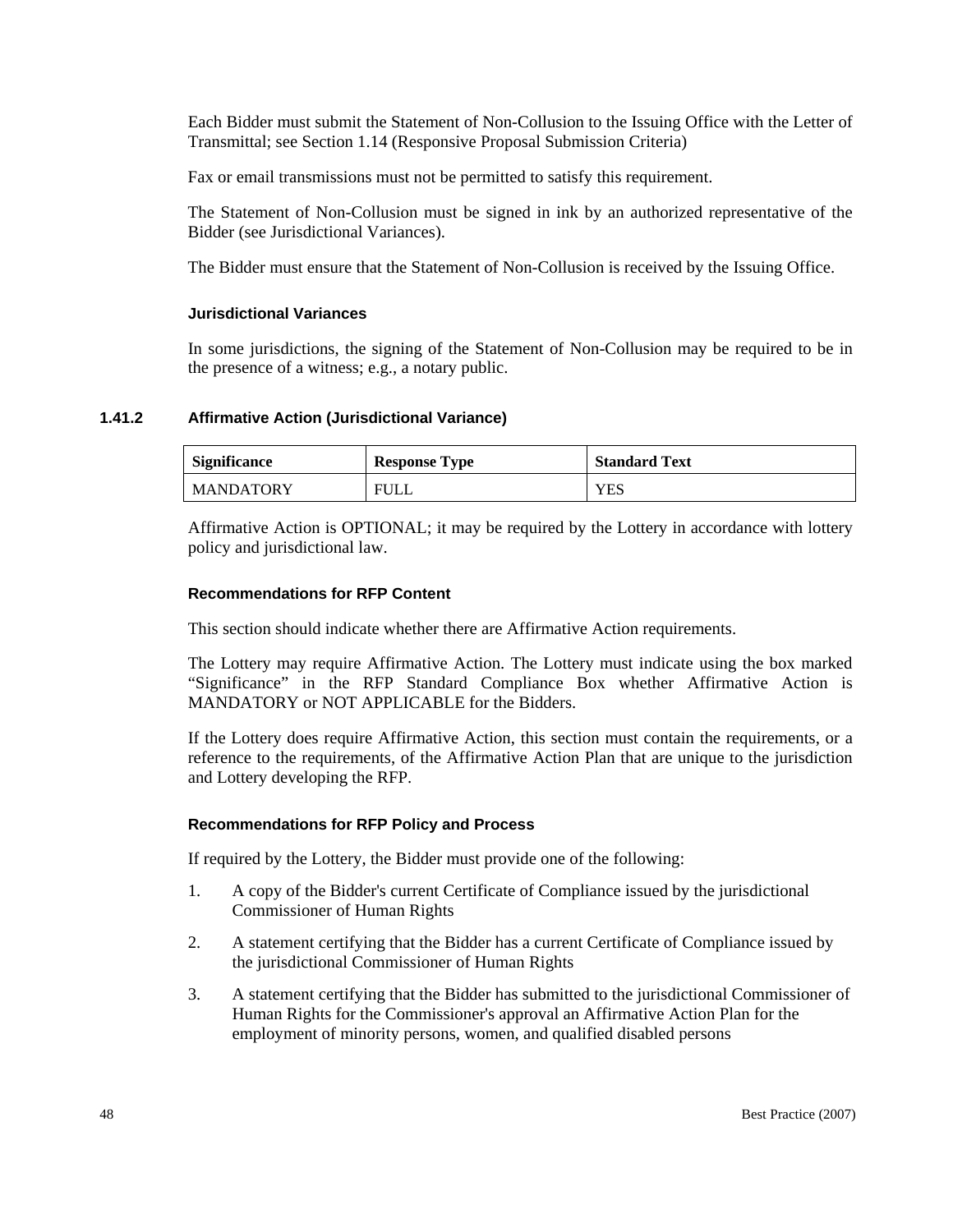4. A statement certifying that the Bidder has not had more than 40 full-time employees within the jurisdiction on a single working day during the previous 12 months

# **Jurisdictional Variances**

Affirmative Action requirements apply in accordance with US lottery policy and jurisdictional law. This may not be applicable in the international community.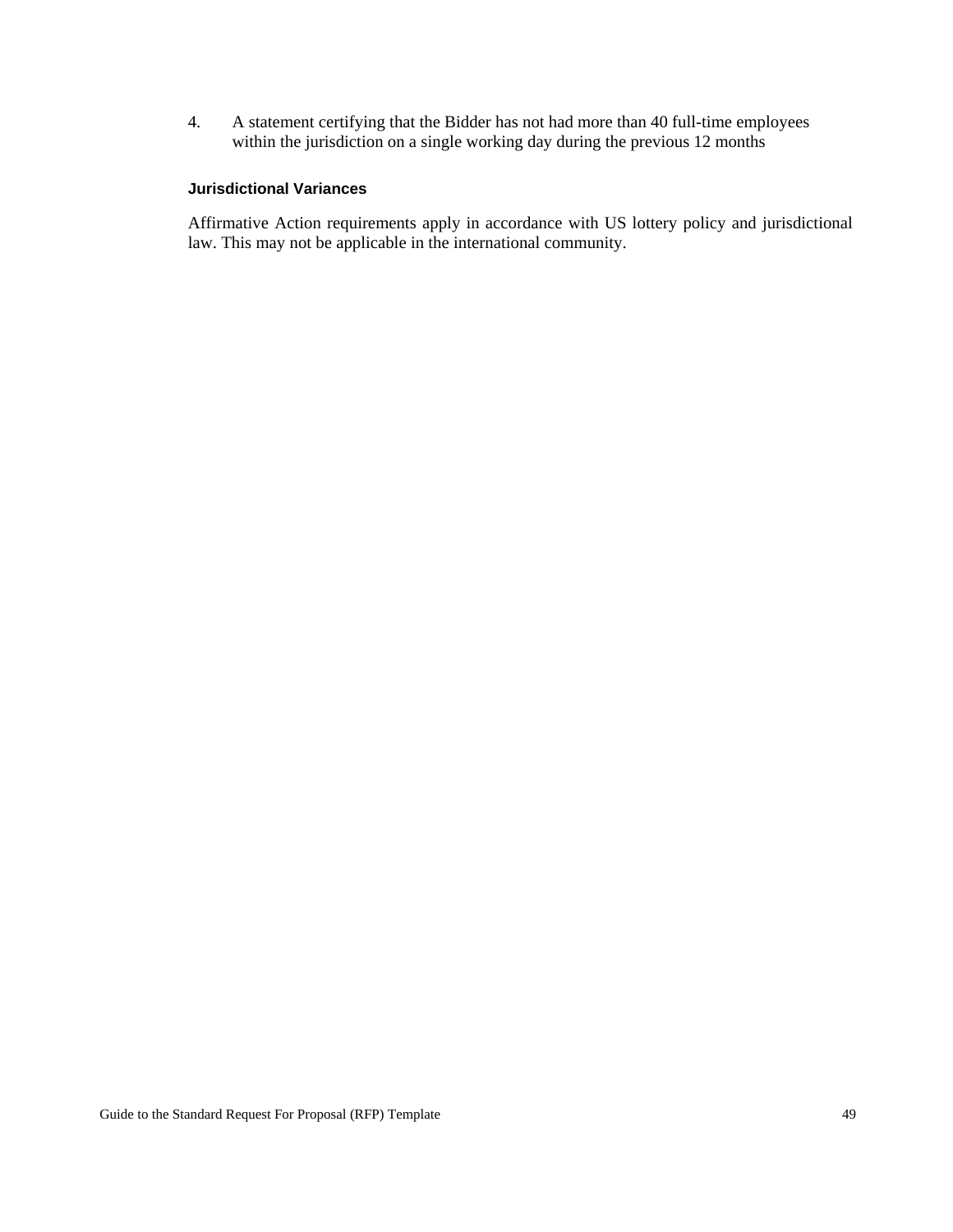# **2 Lottery Background**

This chapter provides guidelines for describing the history and current network and system configuration specific to the Lottery issuing the RFP. This should describe how the Lottery is currently designed so that the competing Bidders can have a better understanding of how the requesting Lottery is set up.

The content of this chapter is necessarily specific to each Lottery.

# **2.1 History**

### **Recommendations for RFP Content**

The Lottery should provide:

- A high-level overview of its reporting relationship with government
- Applicable statutes of incorporation
- How it is managed
- Date established
- Which entity(ies) is/are issuing the RFP

### **Recommendations for RFP Policy and Process**

The Lottery should compose text for this section according to the requirements above.

## **2.2 General Information**

#### **Recommendations for RFP Content**

The Lottery should provide general information regarding:

- Its mandate/vision
- Any directives/projects associated with the issuance of the RFP
- Its future direction
- The overall purpose and intent of the RFP
- The name of the documents containing the rules and statutes governing the Lottery and where they can be found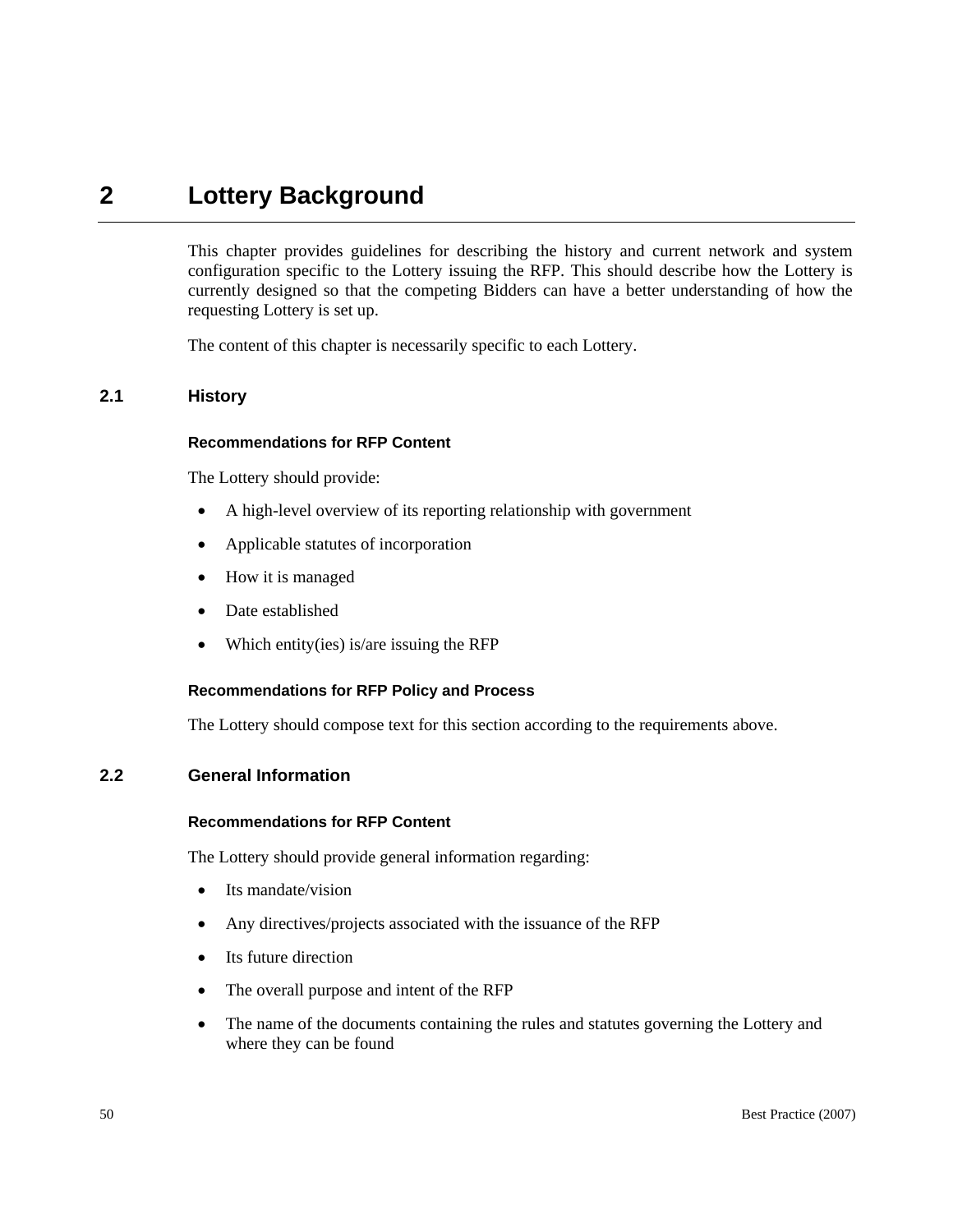The Lottery should compose text for this section according to the requirements above.

# **2.2.1 Lottery Organization (including Organization Chart(s))**

### **Recommendations for RFP Content**

The Lottery should:

- Provide a high-level overview of all business units associated with its operations, and affiliations to other lotteries, if any
- Indicate the number of employees in each of the offices
- Include an Organizational Chart as Appendix D to the RFP
- Indicate who is ultimately responsible for control of the Lottery

### **Recommendations for RFP Policy and Process**

The Lottery should compose text for this section according to the requirements above.

# **2.2.2 Legal Status**

### **Recommendations for RFP Content**

This section should include the legislative, regulatory, and policy requirements and constraints.

# **Recommendations for RFP Policy and Process**

The Lottery should compose text for this section according to the requirements above.

# **2.2.3 Lottery Ethics and Integrity**

### **Recommendations for RFP Content**

The Lottery should:

- Commit itself to a policy to ensure that the Lottery, its management, employees, partners, and contractors are adequately protected from illegal or damaging actions by organizations and/or individuals, either knowingly or unknowingly
- Be duty-bound not to tolerate any wrongdoing or impropriety at any time
- Take appropriate measures to correct the issue if the code of ethics is broken
- Publish its Code of Ethics as an appendix to the RFP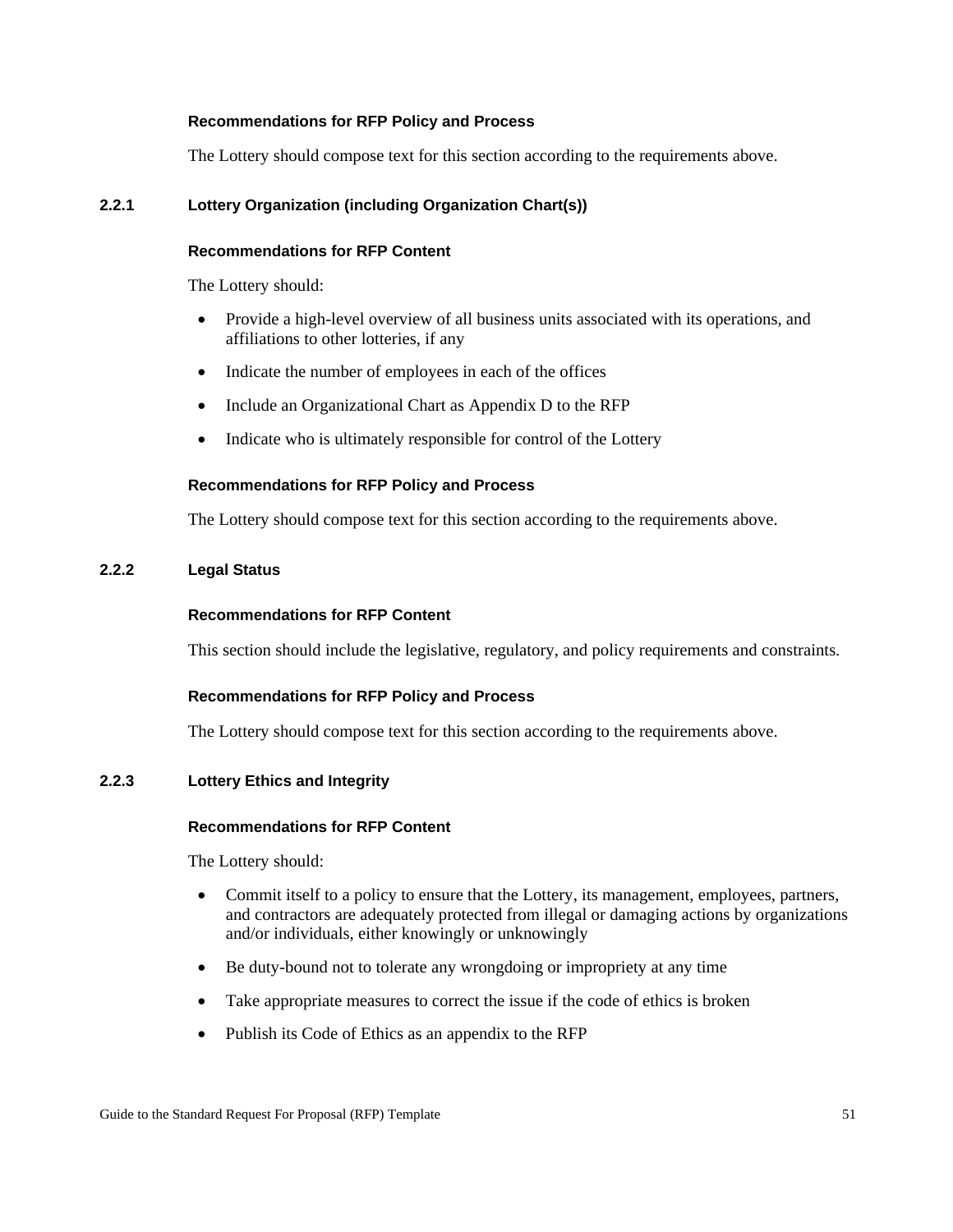The Lottery should use the Standard Text from the SRT for this section.

# **2.3 Roles Pursuant to this RFP**

#### **Recommendations for RFP Content**

This section should include a brief description of the individual roles pursuant to this RFP.

### **Recommendations for RFP Policy and Process**

The Lottery should compose text for this section according to the requirements above.

### **2.3.1 The Lottery**

### **Recommendations for RFP Content**

In this section, the Lottery should describe the organization of the Lottery, including parts of the organization directly involved in the RFP process as well as other, non-involved parts of the organization. In particular, the Lottery should describe the Lottery management responsible for the RFP process. This may include, as an example:

- Tender Board
- Board of Directors, etc.

#### **Recommendations for RFP Policy and Process**

The Lottery should compose text for this section according to the requirements above.

### **2.3.2 Lottery Board/Commission**

#### **Recommendations for RFP Content**

In this section, the Lottery should describe the various independent entities responsible for monitoring and regulating the Lottery operation. This may include, as an example:

- Lottery Board
- **Lottery Commision**
- Ministry of Finance, etc.

#### **Recommendations for RFP Policy and Process**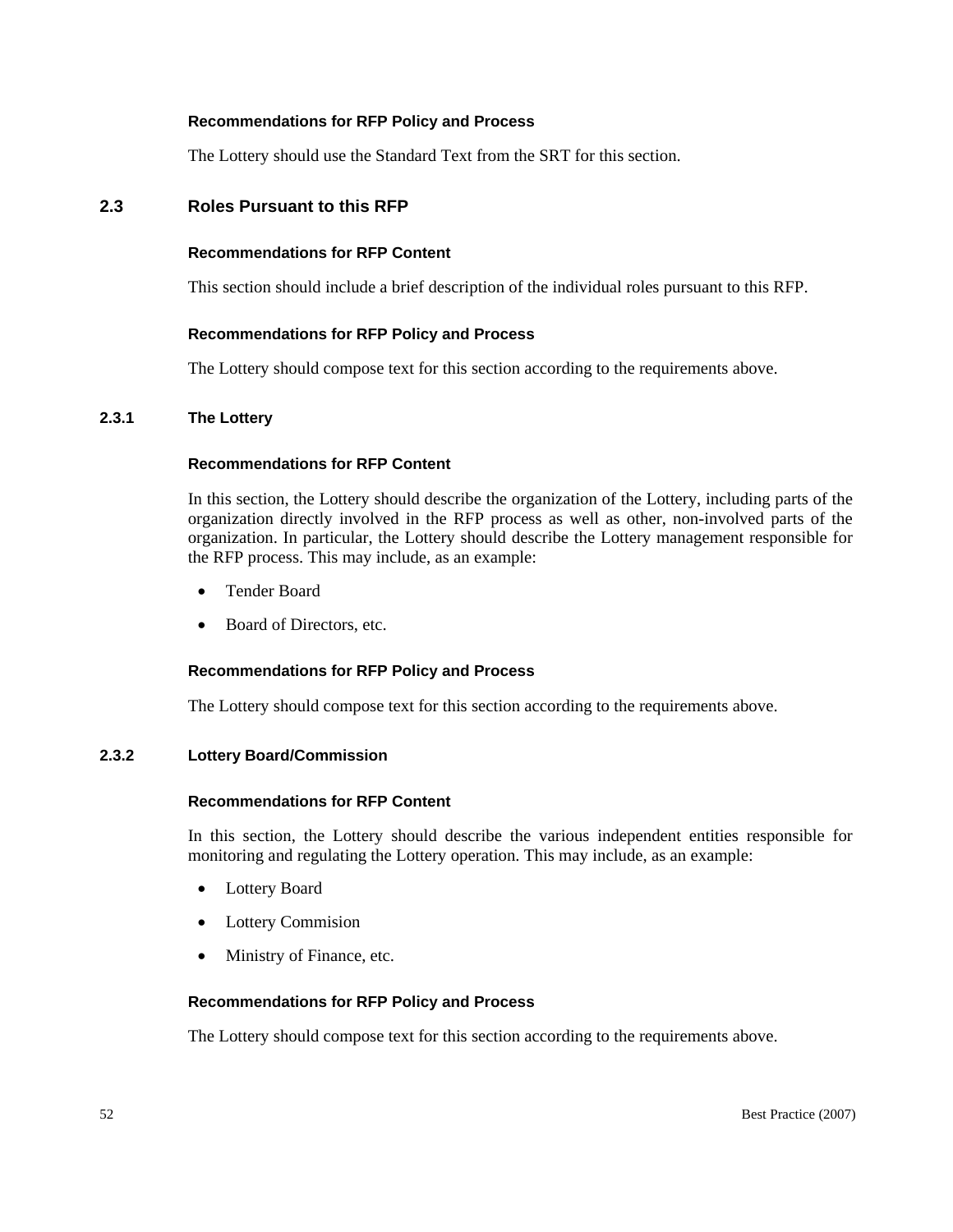### **2.3.3 Other Entities**

# **Recommendations for RFP Content**

In this section, the Lottery should describe the various entities involved in the RFP process. This may include, as an example:

- State Purchasing Office
- Privatization Authority
- Oversight Committees
- Other specific bodies, authorities, and organizations, etc. upon which the Lottery is dependent

The description should allow the Bidder to understand who is responsible for what in the process, although the Bidder is not allowed to actually communicate with any entity other than the Single Point of Contact specified in the SRT.

### **Recommendations for RFP Policy and Process**

The Lottery should compose text for this section according to the requirements above.

# **2.4 Current Business Overview**

### **2.4.1 Current Market**

### **Recommendations for RFP Content**

This section should include a description of the current market situation – which may include, for example, entertainment, gaming, retail, etc. – and the position of the Lottery in the market.

### **Recommendations for RFP Policy and Process**

The Lottery should compose text for this section according to the requirements above.

### *2.4.1.1 Competition*

### **Recommendations for RFP Content**

This section should include a description of the competition the Lottery is currently facing in the market, which may include, for example, gaming, entertainment, retail, etc.

### **Recommendations for RFP Policy and Process**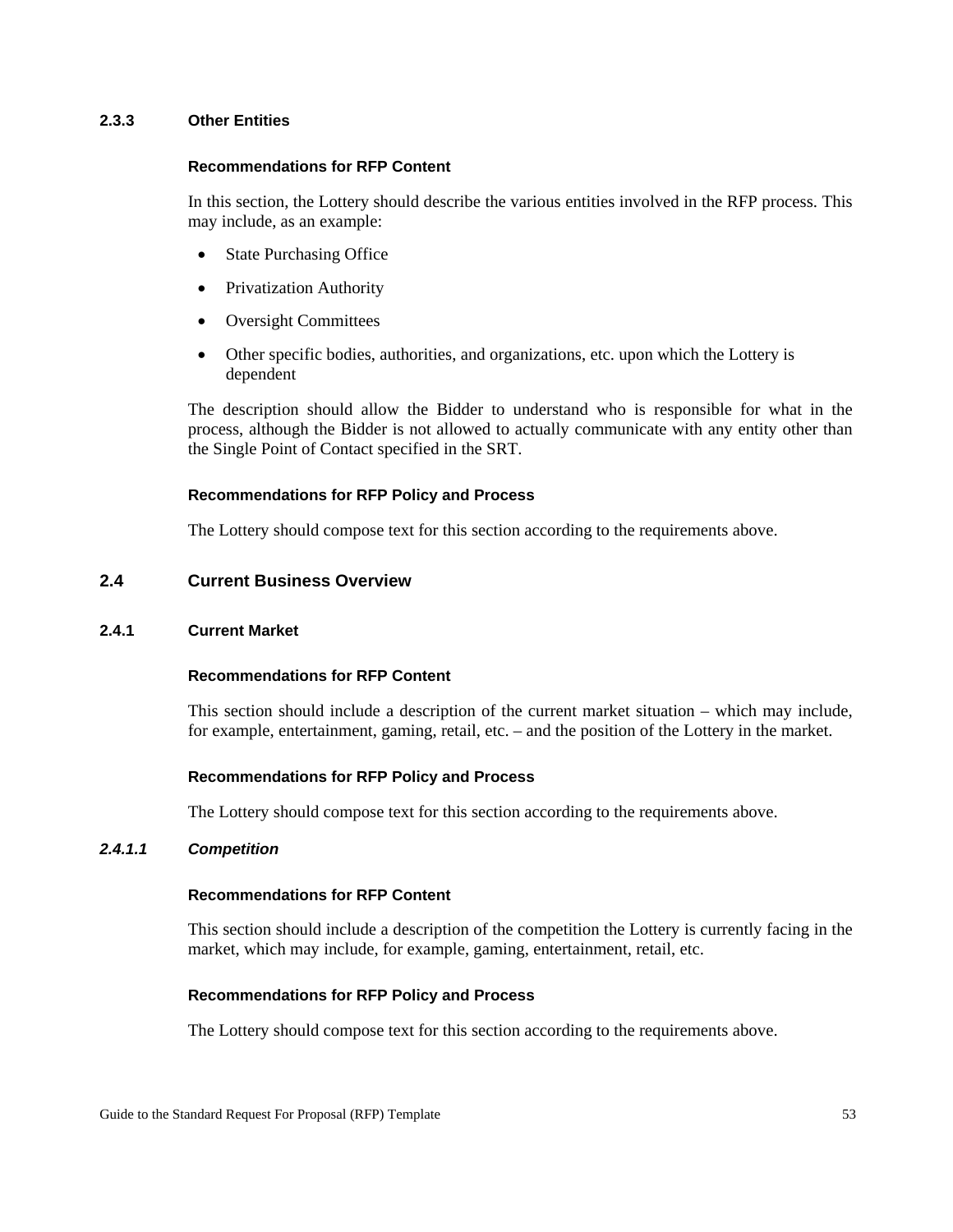### **2.4.2 Current Lottery Business**

#### **Recommendations for RFP Content**

This section should include a description of the current revenue-generating activities of the Lottery.

#### **Recommendations for RFP Policy and Process**

The Lottery should compose text for this section according to the requirements above.

### **2.4.3 Product Description and Sales Performance**

#### **Recommendations for RFP Content**

The Lottery should provide detailed information concerning current games and their performance, both from a financial and technical perspective. This may include, for example:

- Sales for each product (not just product category)
- Transaction volumes (number of transactions, statistics on games per play slip, peak loads, etc.)

#### **Recommendations for RFP Policy and Process**

The Lottery should compose text for this section according to the requirements above.

### **2.4.4 Online Games**

#### **Recommendations for RFP Content**

The Lottery should provide a list and short description of all online games solely and jointly within its jurisdiction.

Within the description of each game the Lottery should include:

- Name and layout of the game
- Frequency and time of drawings
- Wager and pay-out scheme

The Lottery should include a link or pointer to additional information on all of its online games.

#### **Recommendations for RFP Policy and Process**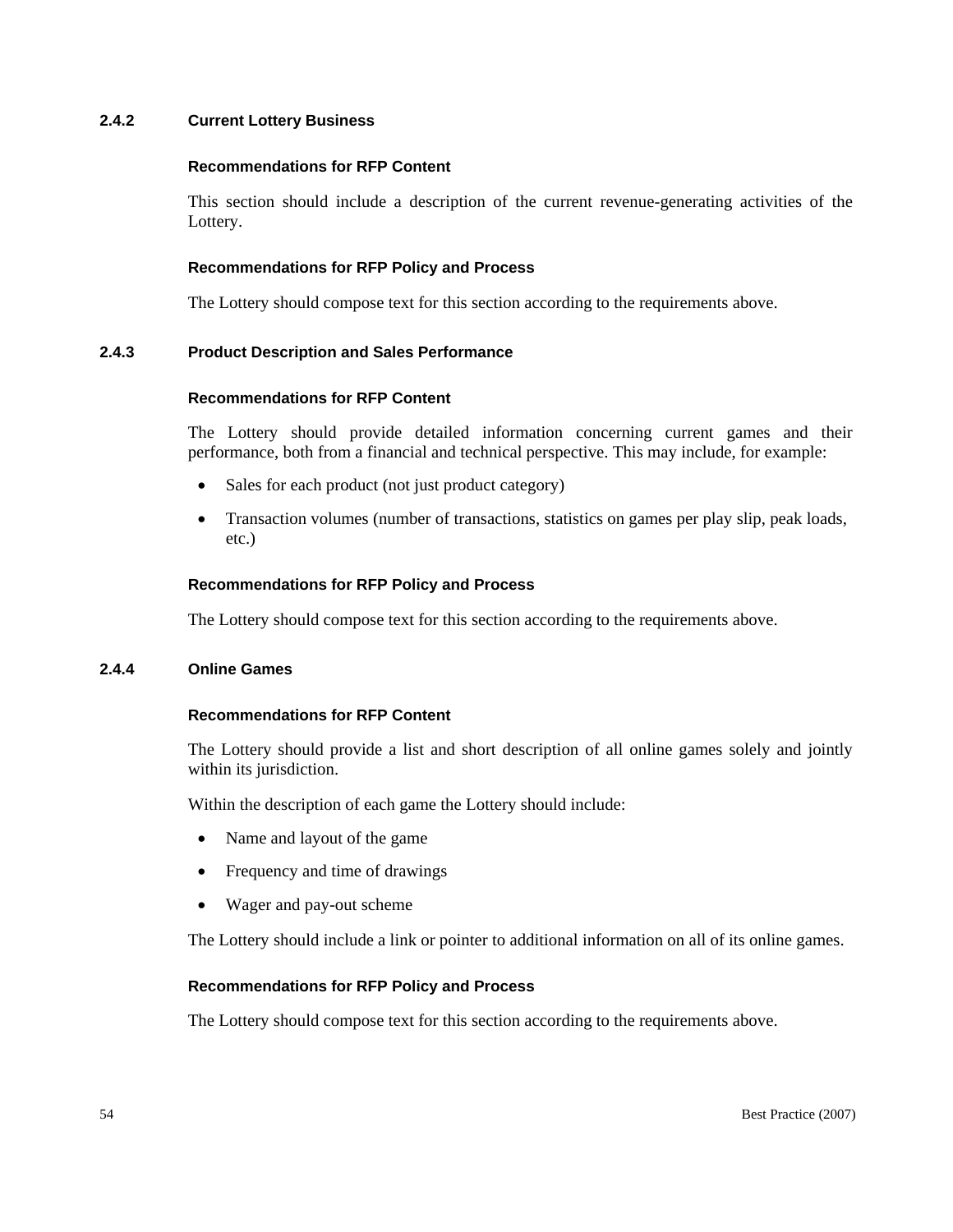### **2.4.5 Instant/Scratch Games**

### **Recommendations for RFP Content**

The Lottery should provide an overview of its portfolio of instant/scratch ticket games both solely and jointly with other lotteries, including:

- Price points
- Number of new games issued yearly
- Frequency of game release/issurance (e.g., number of games released weekly, bi-weekly, monthly, etc.)
- Highest number of games that have ever been on the system
- Average number of games available for sale simultaneously
- Method used for activation of packs and settlement of winning tickets
- Approximate number of daily instant/scratch game transactions processed by the Lottery's back-office system that are passed through the online gaming system

The Lottery should include a link or pointer to additional information on all of its instant/scratch ticket games.

# **Recommendations for RFP Policy and Process**

The Lottery should compose text for this section according to the requirements above.

# **2.4.6 Other**

# **Recommendations for RFP Content**

This section should include a description of any other game types in operation.

If the Lottery offers products other than those mentioned in Section 2.4.4 (Online Games) and Section 2.4.5 (Instant/Scratch Games), then those products should be described here. The description should include:

- Product description, including subcategories of the same product
- Description of marketing, distribution, and administration of the products, including the practical handling of the product throughout the sales process
- Total sales value, nominal as well as percentage of total Lottery sales
- Average number of sales outlets
- Any dependencies upon or relationships (technical or commercial) with other Lottery products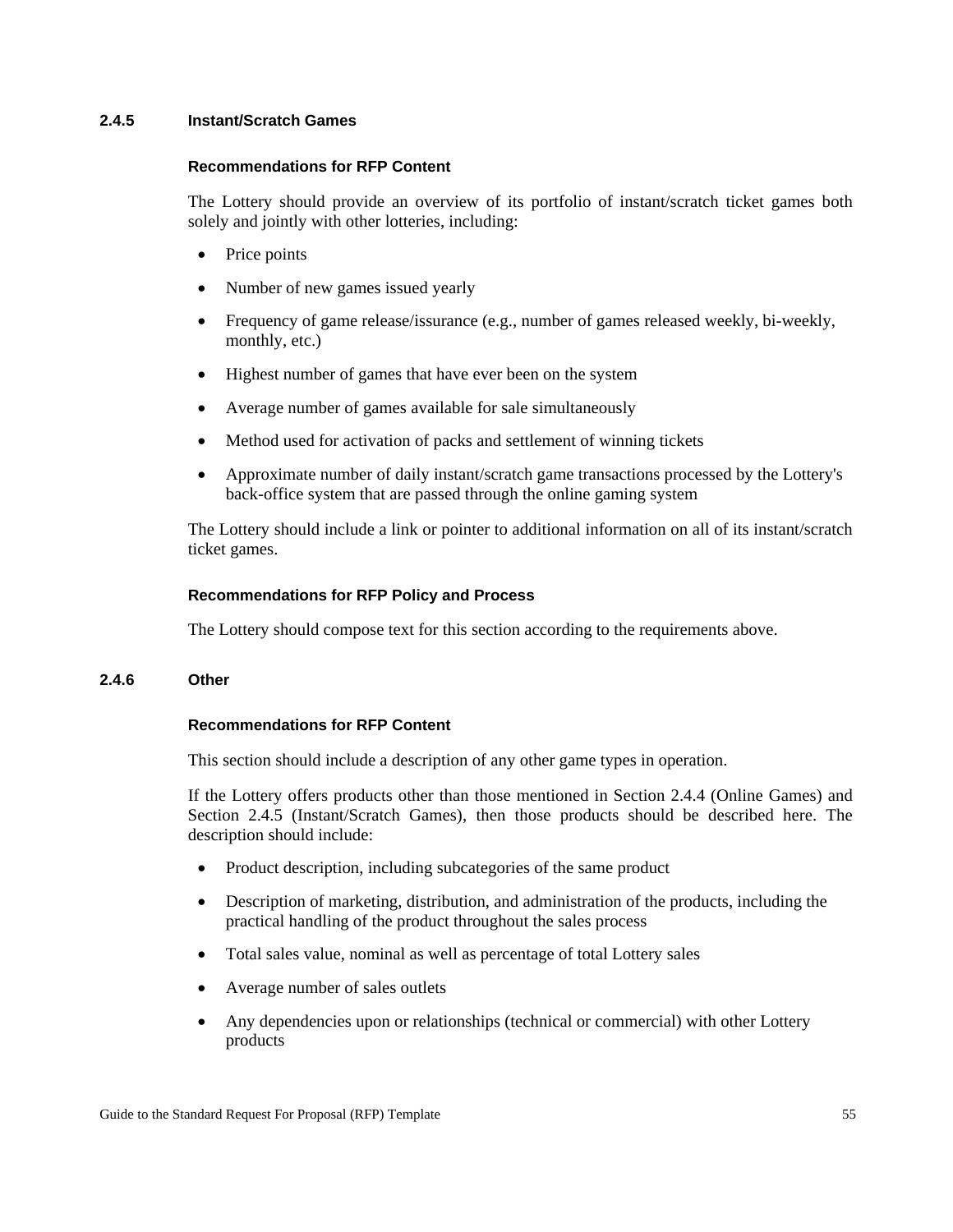The Lottery should compose text for this section according to the requirements above.

### **2.4.7 Lottery Sales/Financial Results**

### **Recommendations for RFP Content**

The Lottery should provide an overview of previous, current, and projected revenues and sales broken out by product line(s).

The Lottery may provide a rationale for any increase or decrease in revenue over time.

The Lottery should include:

- A link to the Lottery's annual report
- A link or pointer (if submitted as an appendix) to the Lottery's most recent financial statement

### **Recommendations for RFP Policy and Process**

The Lottery should compose text for this section according to the requirements above.

# **2.5 New Games and Concepts**

## **Recommendations for RFP Content**

The Lottery should specify any new games or game concepts that are currently being explored and considered.

### **Recommendations for RFP Policy and Process**

The Lottery should compose text for this section according to the requirements above.

# **2.6 Lottery Retailers**

### **Recommendations for RFP Content**

The Lottery should provide an overview of its retailer network, which should include:

- Number of lottery retailer agents
- Trade type (e.g., convenience store, grocery, liquor)
- Percentage of total ticket sales for which each channel is responsible
- Terminal types currently in use by the Lottery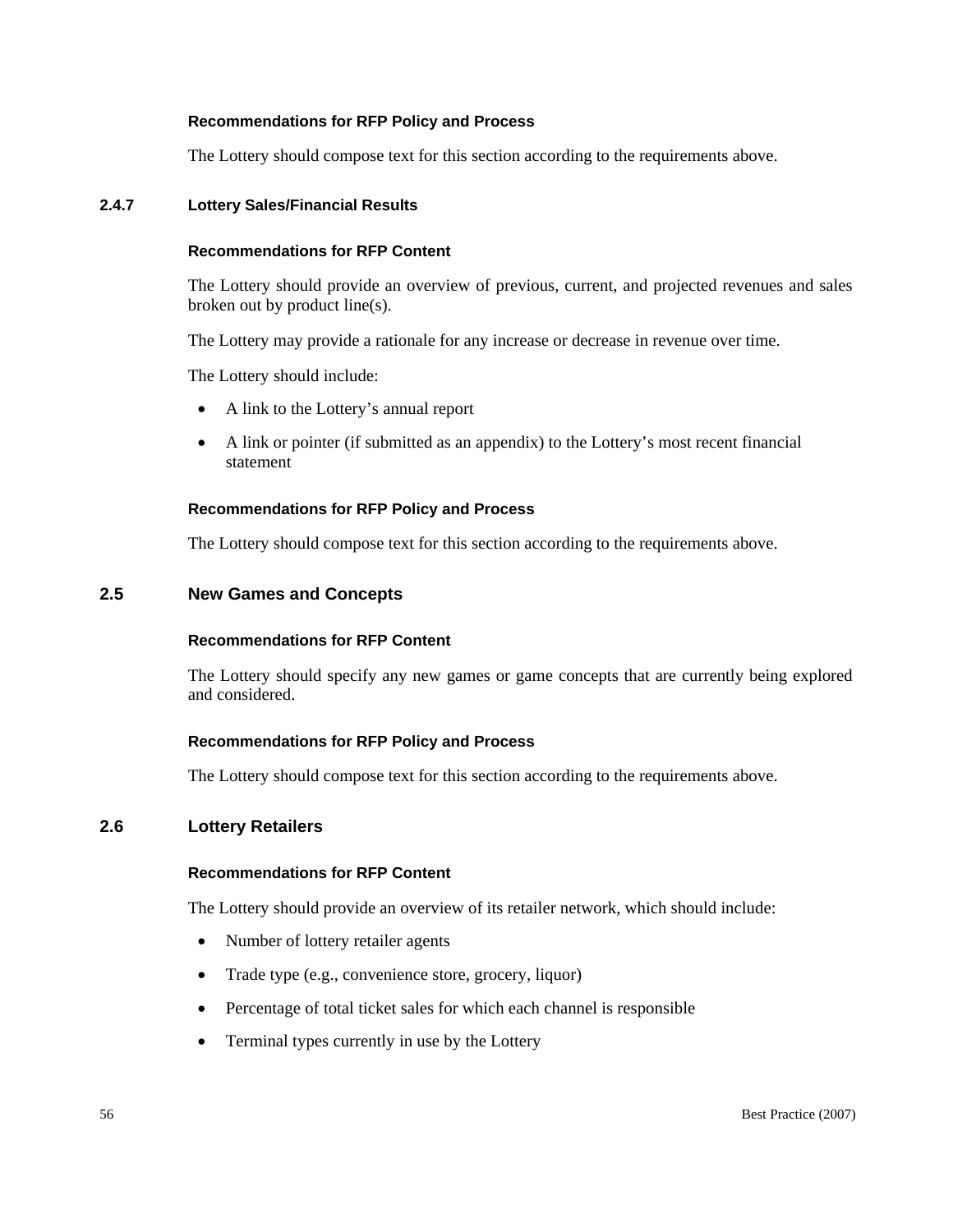- Telecommunications types in use by the Lottery
- Number of terminals in the field:
	- Number of terminal type XX
	- Number of terminal type YY

The Lottery should provide this information as an appendix to the RFP.

# **Recommendations for RFP Policy and Process**

The Lottery should compose text for this section according to the requirements above.

# **2.6.1 Other Distribution Channels**

### **Recommendations for RFP Content**

In this section, the Lottery should provide an overview of all distribution channels it may be using, other than those mentioned in Section 2.5 (Lottery Retailers), in particular specifying:

- All types of channels used
- Status of each channel; i.e., development/pilot/testing, full production status, or similar
- Number of outlets or pieces of equipment or similar, per channel, as applicable
- Percentage of total sales for which each channel is responsible

The Lottery should also describe its intentions for the future development of each channel; e.g., which will be developed or expanded upon, which will be discontinued, etc.

# **Recommendations for RFP Policy and Process**

The Lottery should compose text for this section according to the requirements above.

# **2.7 Lottery Back-Office System**

### **Recommendations for RFP Content**

The Lottery should describe its current back-office architecture and functionality related to requirements identified in the RFP.

The Lottery should indicate:

- Which vendor is responsible for supplying and maintaining current software and hardware
- Which portion of the system the Lottery development staff is responsible for maintaining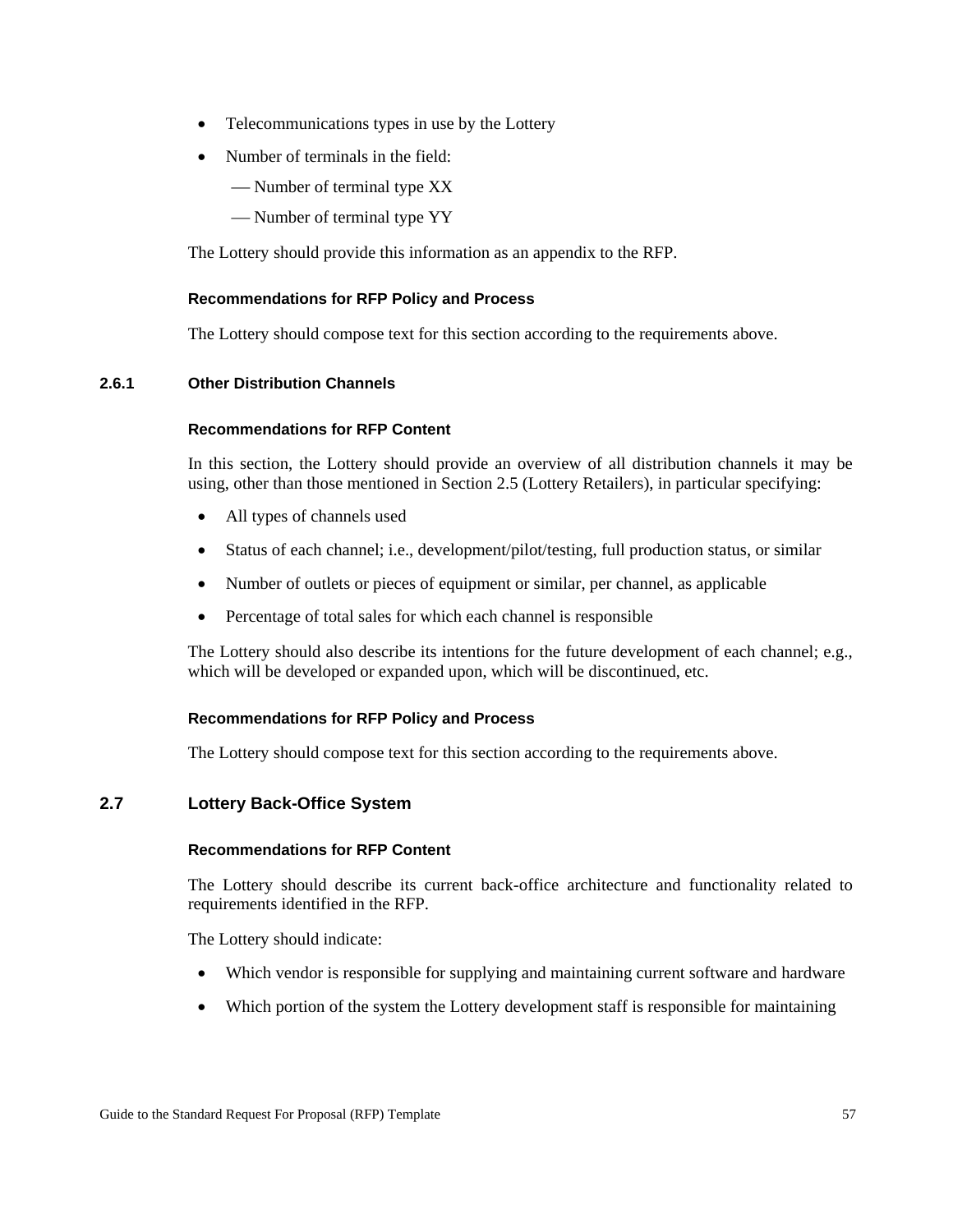The Lottery should compose text for this section according to the requirements above.

# **2.8 Lottery Internal Control System (ICS)**

### **Recommendations for RFP Content**

The Lottery should describe its current Internal Control System (ICS) related to requirements identified in the RFP.

The Lottery should indicate:

- Which vendor is responsible for supplying and maintaining current software and hardware
- Which portion of the system the Lottery development staff is responsible for maintaining

### **Recommendations for RFP Policy and Process**

The Lottery should compose text for this section according to the requirements above.

# **2.9 Lottery Operations**

#### **Recommendations for RFP Content**

The Lottery should generally describe the activities of its organization related to requirements identified in the RFP.

The Lottery should include:

- Block diagrams of the Lottery's current environment
- The name of the current vendor(s) and which parts of the system they are responsible for
- The communications channels between back-office and online systems
- The type of information stored on the back-office system and by what means and how frequently that information is transferred to the vendor systems and/or to Lottery retailer web sites
- Who is responsible and what method is used for retailer billing
- Who is responsible and what method is used for payment

#### **Recommendations for RFP Policy and Process**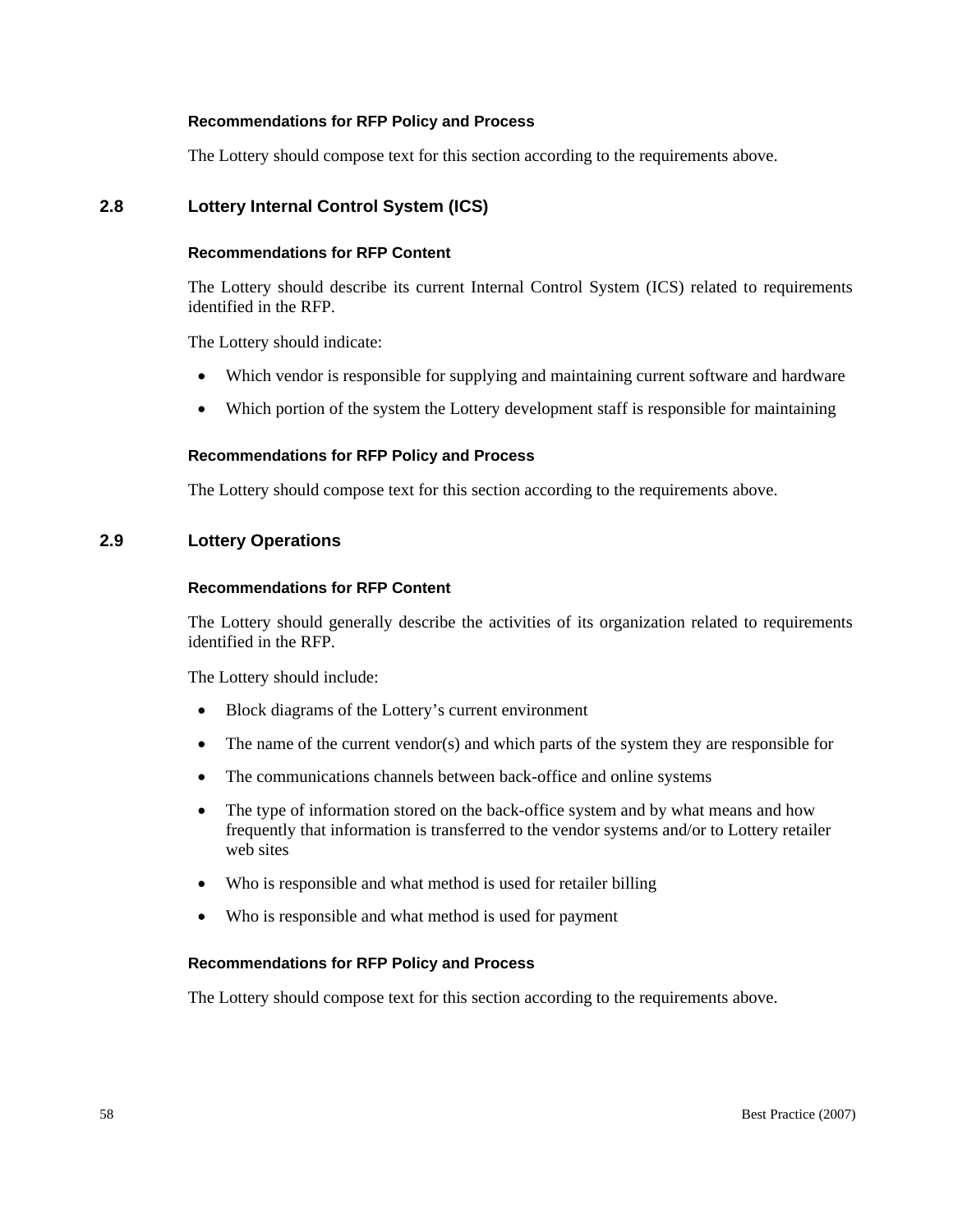# **2.10 Online Communications Network**

### **Recommendations for RFP Content**

The Lottery should:

- Describe the network communications technologies employed in its current online retailer sales network
- Name the current communications vendor and the current monthly cost for the communications
- Indicate how many (if any) dial-up connections are also deployed and the current monthly cost for those lines
- Provide the current layout of the telecommunications network with the Lottery's current vendor as Appendix F to the RFP

### **Recommendations for RFP Policy and Process**

The Lottery should compose text for this section according to the requirements above.

# **2.11 Jurisdictional Game Groups**

### **Recommendations for RFP Content**

The Lottery should:

- Identify jurisdictional game groups (e.g., MUSL, Megamillions, Tri-state Lotto) of which it is a member
- Provide sources for jurisdictional game group rules, regulations, and operating requirements either via links or included as Appendices for Bidder use in preparing compliant responses to the RFP

# **Recommendations for RFP Policy and Process**

The Lottery should compose text for this section according to the requirements above.

# **2.12 Marketing**

### **Recommendations for RFP Content**

The Lottery should provide a general overview of its current and future marketing strategies for promoting its products to existing and potential Lottery players.

The Lottery may provide additional marketing information – such as coupon programs – to assist potential bidders in understanding the requirements for successful product development, delivery, and marketing within the issuing jurisdiction.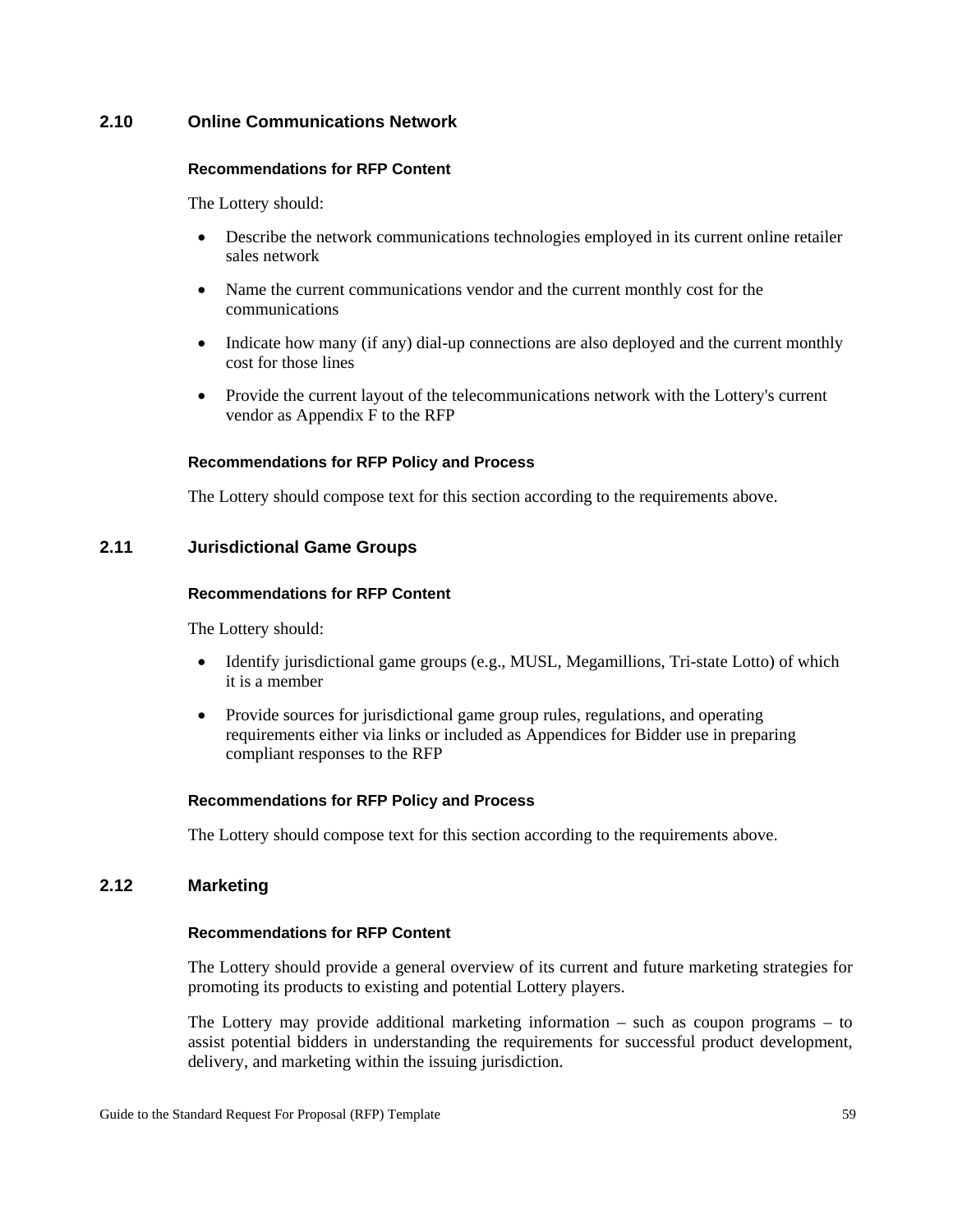The Lottery should include information on types of promotions that are currently run, as well as future promotions that are planned or being considered.

The Lottery should provide an approximate number of outside events – e.g., fairs – when the Contractor has to establish communications or provide support staff.

The Lottery should specify how many coupons/entries/teasers are produced via a terminal.

### **Recommendations for RFP Policy and Process**

The Lottery should compose text for this section according to the requirements above.

# **2.13 Responsible Gaming**

### **Recommendations for RFP Content**

In this section, the Lottery should describe its requirements for the Bidder to make responsible gaming an integral part of their daily operations, including activities involving employees, patrons, retailers and other stakeholders. Such requirements should include the encouragement of research initiatives and striving to achieve an appropriate balance between revenue, entertainment, and customer and shareholder expectations.

### **Recommendations for RFP Policy and Process**

The Lottery should compose text for this section according to the requirements above.

# **2.14 Lottery Certification**

### **Recommendations for RFP Content**

The Lottery should indicate certifications they have received, particularly with respect to conformance with Technical Standards or Best Practices.

### **Jurisdictional Variance**

In some jurisdictions the following Sample Text may be appropriate to address the content requirements listed above and may be included in the RFP if applicable.

### **Jurisdictional Sample Text**

The <*variable: lottery*> has been certified through the following NSI Certification Programs:

- NSI: Quality Assurance in Acceptance Testing
- NSI: Quality Assurance in Product Requirements
- NSI: XML Retailer Accounting Reports in the Lottery Industry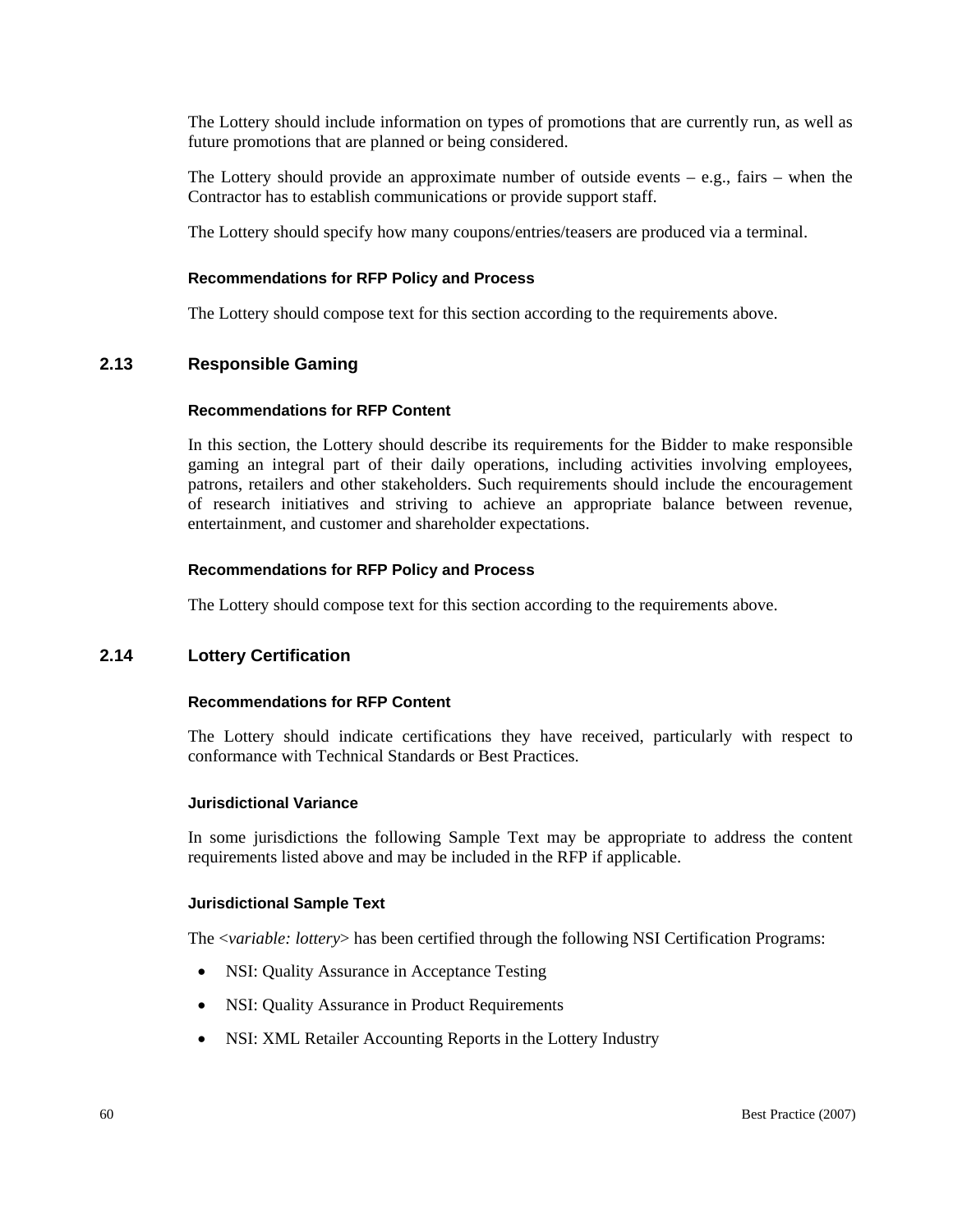- NSI: Lottery Procurement Practices
- NSI: Bar Code Technology

# **Jurisdictional Sample Text**

The <*variable: lottery*> has been certified according to the WLA Security Control Standard.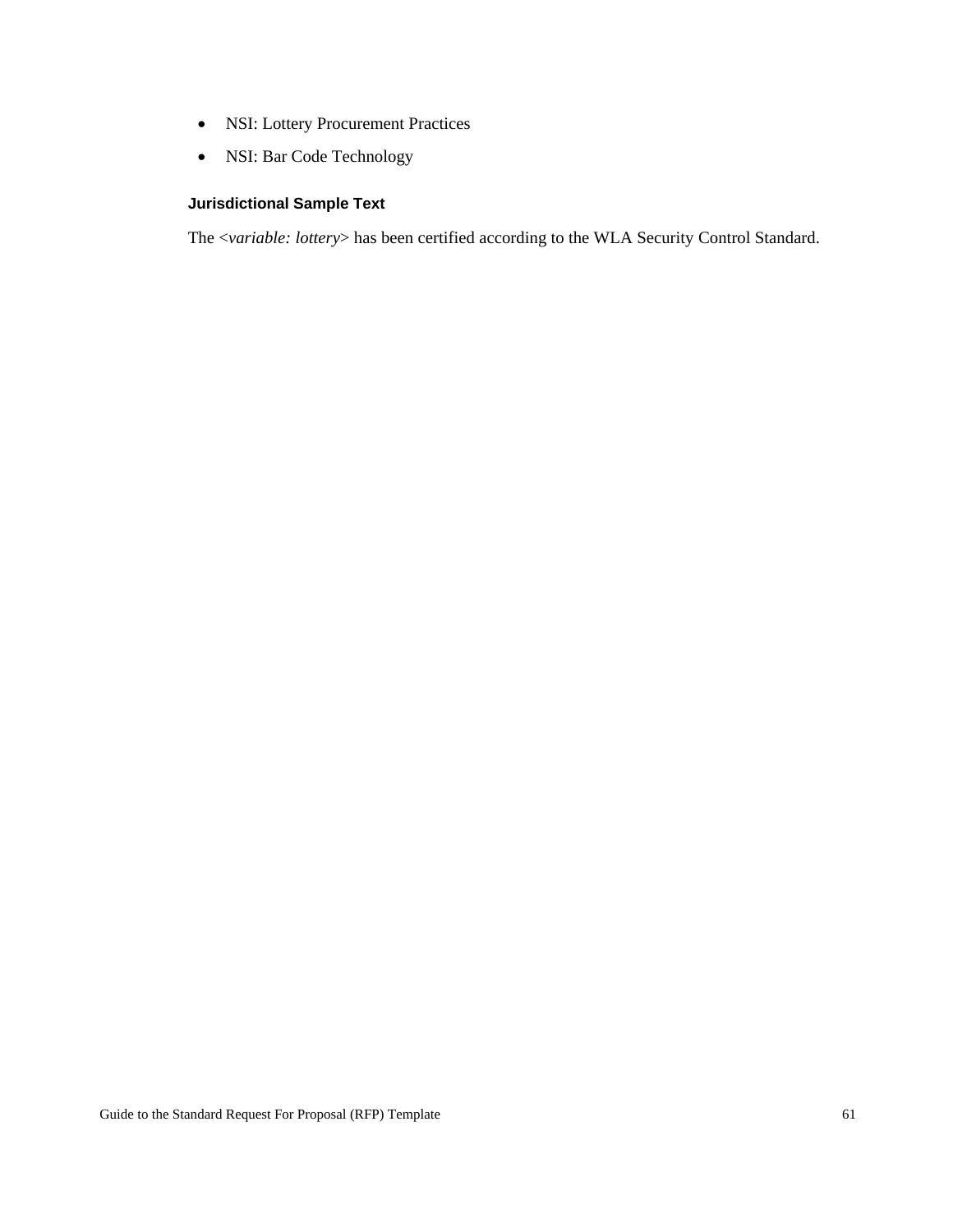# **3 Terms and Conditions**

Laws and procurement guidelines vary from jurisdiction to jurisdiction, and each Lottery's requirements may differ significantly. Therefore, the following should be considered best practices to be followed where possible, but it is understood that each Lottery, or at its option its Legal Counsel, will need to determine the terms and conditions that best apply to its Contract with the Successful Bidder.

By submitting a Proposal, the Bidder certifies that it agrees to be bound by the terms and conditions contained in the RFP, except as noted in exceptions that are attached to that certification. The Lottery reserves the right to evaluate any exceptions as to their satisfaction of the Lottery's requirements.

# **3.1 Introduction**

### **Recommendations for RFP Content**

This section should:

- Describe what Chapter 3 will cover and include the general policy as it relates to the application of the terms and conditions found in Chapter 3 and the Contract
- Indicate that the terms and conditions that apply to the procurement process will become part of the Contract executed pursuant to the RFP

# **Recommendations for RFP Policy and Process**

The Lottery should use the Standard Text from the SRT for this section.

# **3.2 Scope of the Contract**

#### **Recommendations for RFP Content**

- Describe the scope of the Contract in general terms
- Describe the products and/or services covered by the Contract resulting from this procurement
- Indicate that the Bidder must provide goods or services as described in the RFP and the Bidder's Proposal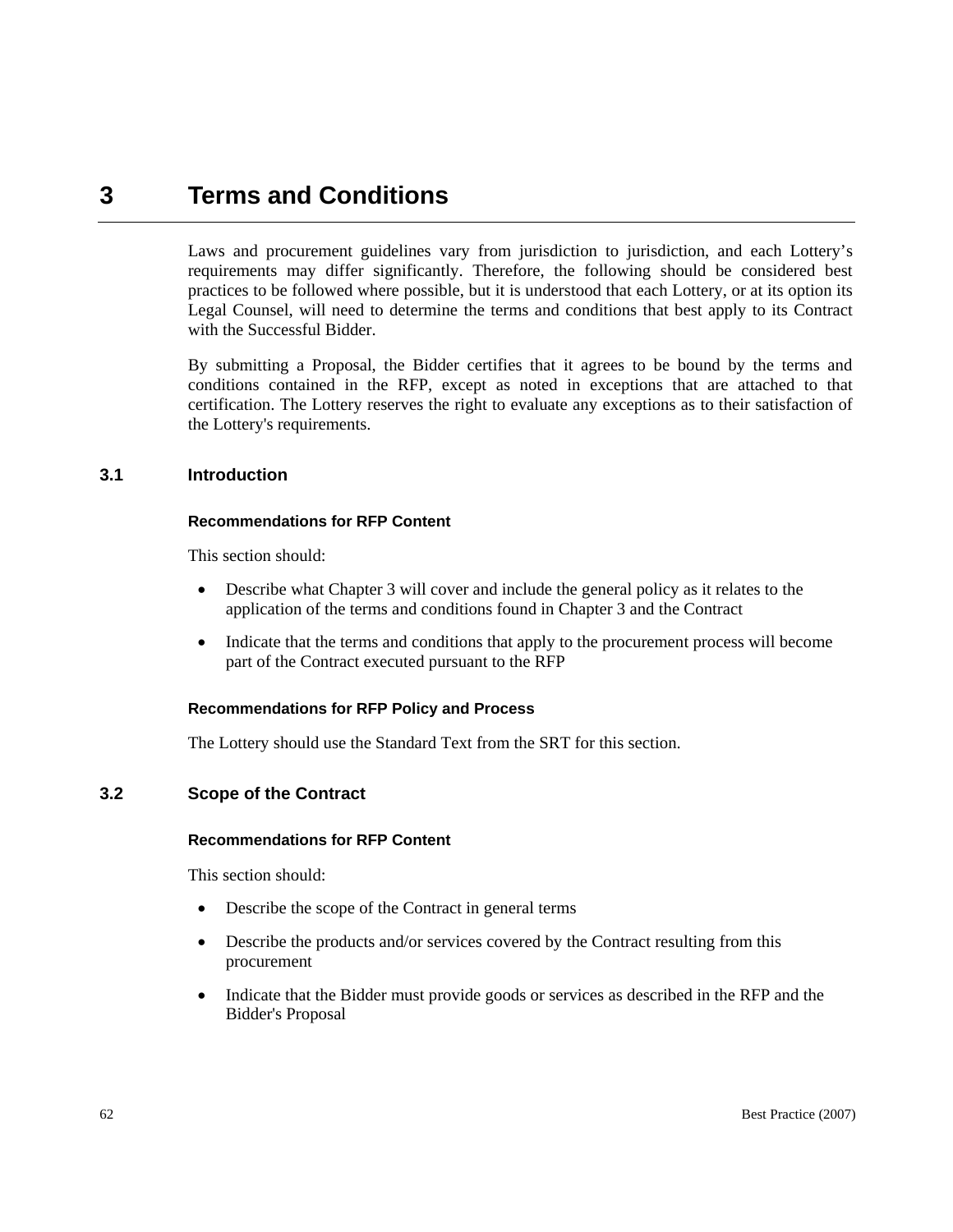The Lottery should compose text for this section according to the requirements above.

# **3.3 Elements of the Contract**

#### **Recommendations for RFP Content**

This section should specify:

- The major components to be included in the Contract between the Lottery and the Successful Bidder
- The policy for conflicting language in any of the components of the Contract

#### **Recommendations for RFP Policy and Process**

The Lottery should use the Standard Text from the SRT for this section.

#### **Jurisdictional Variances**

In some jurisdictions this section may also specify:

• Further general terms on adherence to and breach of the Contract

The following Sample Text may be appropriate to address the jurisdictional variances listed above and may be included in the RFP if applicable.

#### **Jurisdictional Sample Text**

The failure of the Lottery or the Contractor to insist upon strict adherence to any provision in the Contract will not be considered a waiver or deprive the party of the right thereafter to insist upon strict adherence to that provision, or any other provision, of the Contract.

Any breach or default by a party will not be waived or released other than in writing and signed by the other party and approved by the Lottery Executive.

# **3.4 Governing Law**

#### **Recommendations for RFP Content**

This section should define the legal jurisdictions and court venues applicable to the RFP and any Contract awarded, including which governing laws and documents affect the RFP and the Proposal.

#### **Recommendations for RFP Policy and Process**

The Lottery should use the Standard Text from the SRT for this section.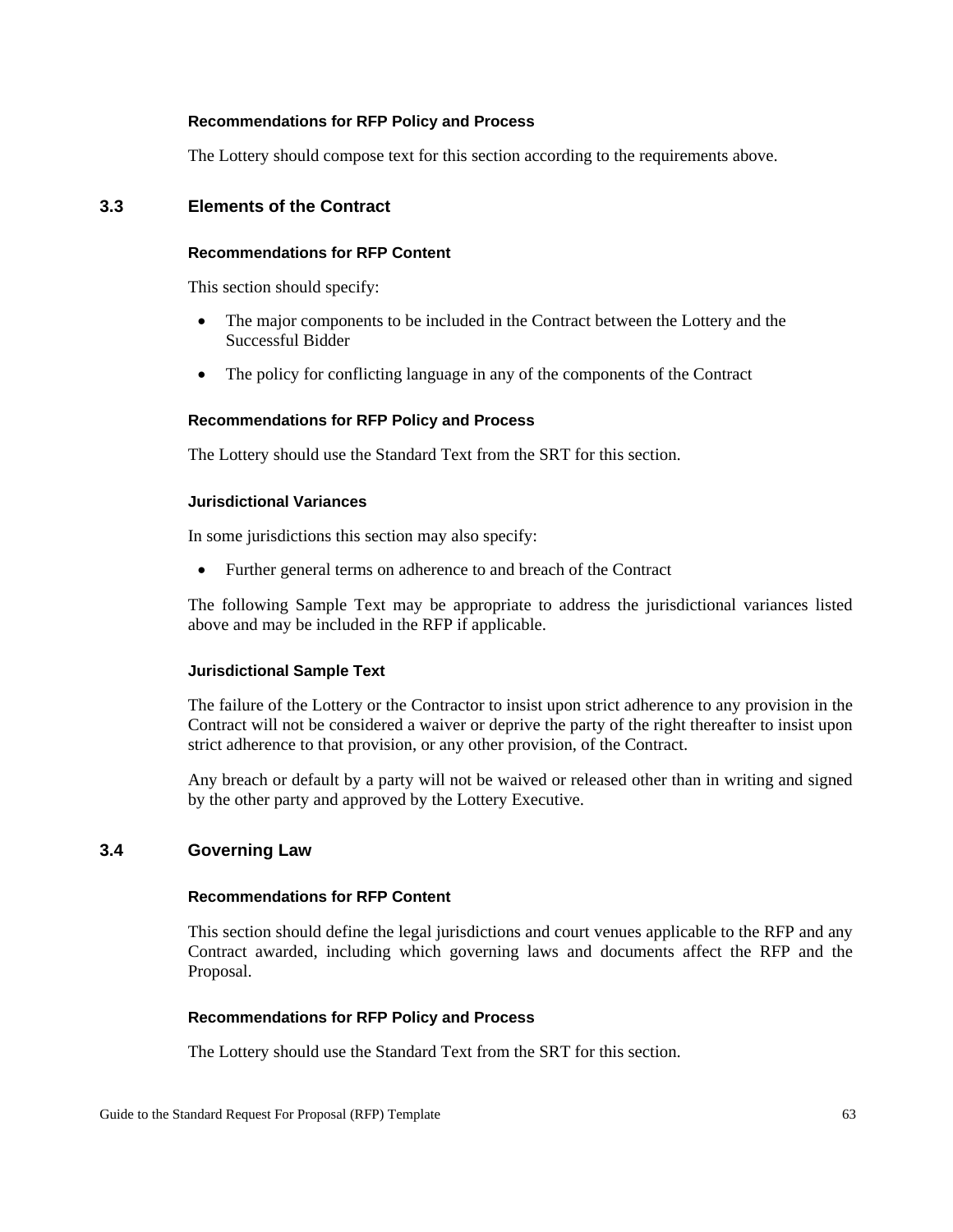#### **Additional Best Practice Guidelines**

The Lottery may indicate where and how the governing laws and applicable documents can be accessed by the Bidders.

# **3.5 Term of the Contract**

#### **Recommendations for RFP Content**

This section should provide:

- An expected effective date for the Contract
- A duration (Term) of the Contract, including extensions, if applicable
- A date for exercising extensions to the Contract, if applicable
- A description of the terms of any options to extend

### **Recommendations for RFP Policy and Process**

The Lottery should use the Standard Text from the SRT for this section.

### **Jurisdictional Variances**

In some countries the agreement between the Lottery and the Bidder will involve a "license" grant in addition to, or instead of, a typical "contract" procurement. Depending on the terms and conditions defined in Chapter 3 (Terms and Conditions) of the RFP, the Lottery may use the alternative, equivalent term "License", which should be defined in Section 1.4 (Glossary of Terms) as such.

# **3.5.1 Emergency Extension**

#### **Recommendations for RFP Content**

This section should include any rights the Lottery has to reactivate or further extend the initial Contract, or any renewal thereof, at the rates and upon the terms and conditions then in effect on thirty (30) days' notice for a number (to be specified by the Lottery) of thirty (30)-day periods if a different contractor is chosen for a subsequent Contract, and the changeover to the new contractor's system does not occur by the time of the expiration of the original Contract or subsequent extension(s).

This section should also include limits with respect to:

- Scope of the extension
- Exercising these rights
- Obligations of the Lottery or the contractor(s) involved in providing the extension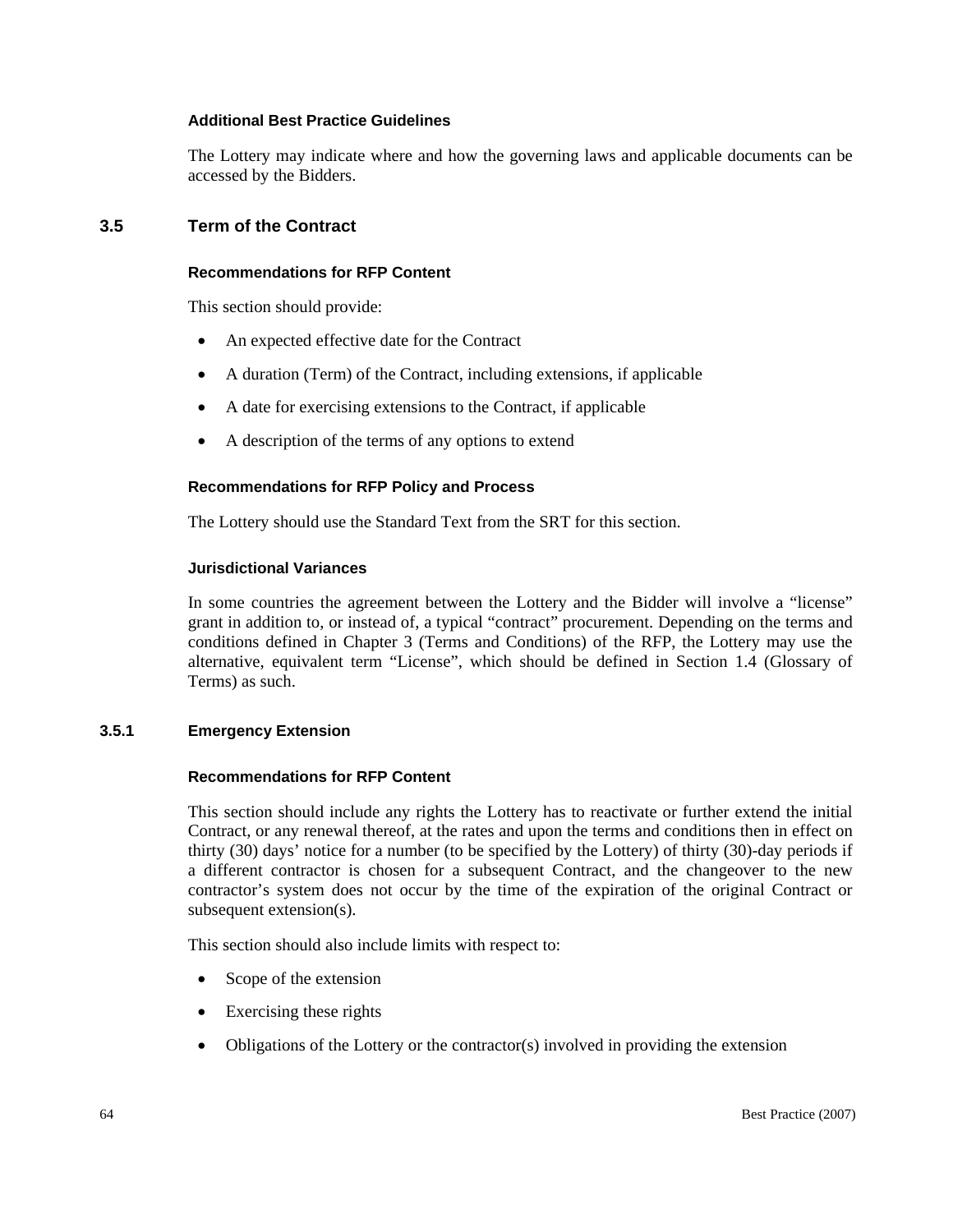The Lottery should use the Standard Text from the SRT for this section.

### **3.6 Termination of the Contract/License**

### **Recommendations for RFP Content**

The Lottery should include a statement in this section indicating that the Lottery may terminate the Contract prior to the expiration date in accordance with the provisions of this section of the RFP.

#### **Recommendations for RFP Policy and Process**

The Lottery should use the Standard Text from the SRT for this section.

#### **3.6.1 Termination for Default**

#### **Recommendations for RFP Content**

This section should:

- Define what "default" means
- Define the criteria for termination by the Lottery for all reasons other than for cause (see Section 3.6.2) or for the Lottery's convenience (see Section 3.6.3).
- Describe the mechanism by which termination under this subsection may be effectuated

#### **Recommendations for RFP Policy and Process**

The Lottery should use the Standard Text from the SRT for this section.

#### **Jurisdictional Variances**

In some jurisdictions this section may also specify:

• The consequences if the Contract is terminated for default

The following Sample Text may be appropriate to address the jurisdictional variances listed above and may be included in the RFP if applicable.

#### **Jurisdictional Sample Text**

If the Contract is terminated for default, the Contractor will be required to transfer title and deliver to the Lottery any completed products that the Contractor has specifically produced or acquired for the terminated portion of the Contract. Upon direction of the Lottery, the Contractor must also protect and preserve property in its possession in which the Lottery has an interest.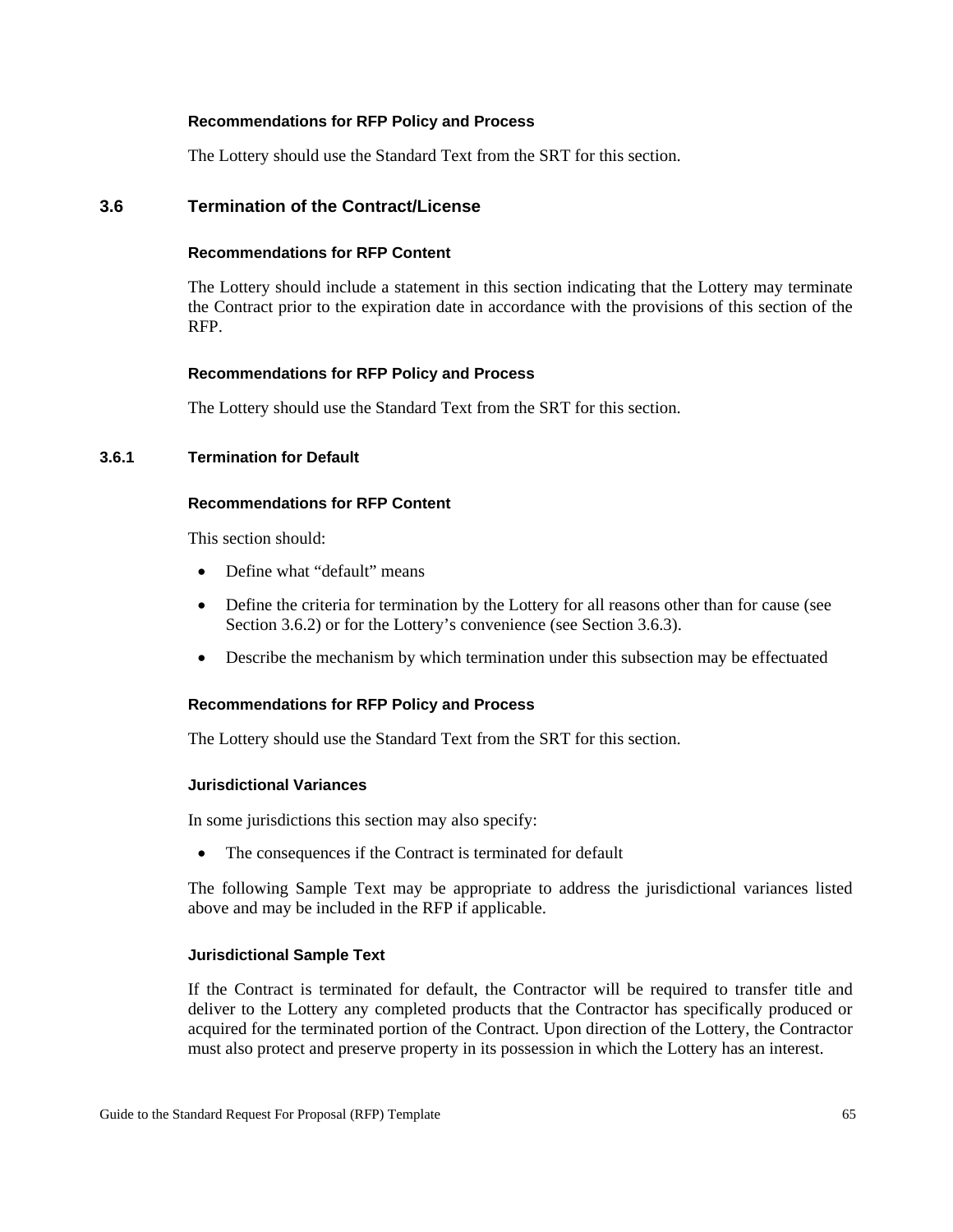The Lottery will pay the Contractor an agreed price for all completed products delivered and accepted and for the protection and preservation of the property. Failure to agree on the amount will be a dispute under the Disputes clause of the Contract; see Section 3.21 (Disputes Under the Contract).

If, after termination under this subsection, it is determined that the Contractor was not in default, or that the default was excusable, the rights and obligations of the parties must be the same as if the termination had been ordered for the convenience of the Lottery.

### **3.6.2 Termination for Cause**

#### **Recommendations for RFP Content**

This section should include all possible criteria related to fraud or error, which are to be considered cause for termination.

#### **Recommendations for RFP Policy and Process**

The Lottery should use the Standard Text from the SRT for this section.

#### **Jurisdictional Variances**

In some jurisdictions this section may also specify:

• The Lottery's policy concerning participation in lottery games and claiming prizes

The following Sample Text may be appropriate to address the jurisdictional variances listed above and may be included in the RFP if applicable.

#### **Jurisdictional Sample Text**

The Lottery will immediately terminate any Contract issued as a result of this RFP by providing written notice to the Contractor if any officer, employee, or agent of the Contractor purchases a ticket or attempts to claim a prize in any Lottery game.

#### **3.6.3 Termination for Convenience**

#### **Recommendations for RFP Content**

- Define the criteria for termination by the Lottery other than for the Bidder's default (see Section 3.6.1) or cause (see Section 3.6.2)
- Describe the mechanism by which such termination may be effectuated
- Describe the consequences of termination other than for default (see Section 3.6.1) or cause (see Section 3.6.2)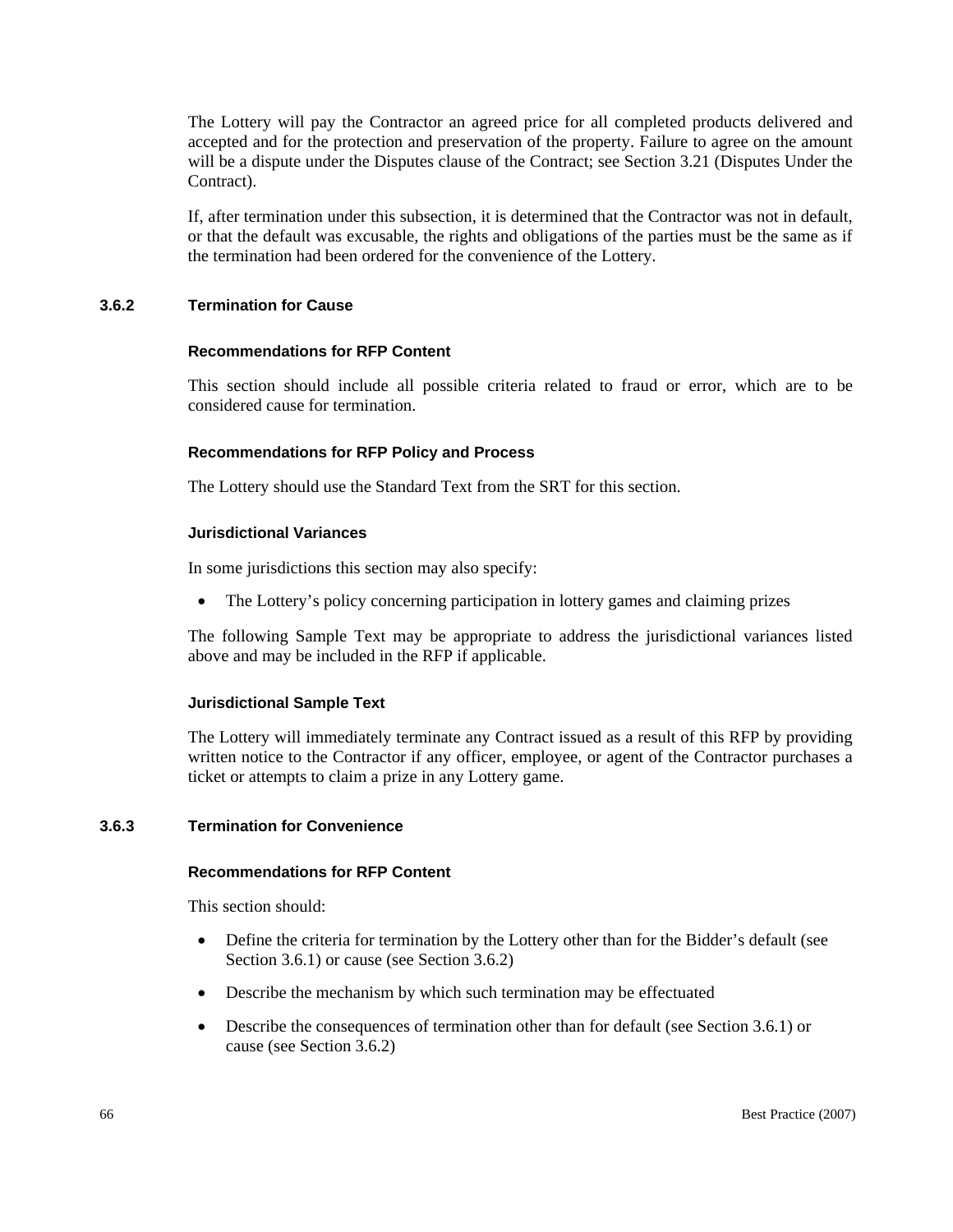- Specify the extent of termination and the effective date
- Define the required number of days' notice before termination

The Lottery should compose text for this section according to the requirements above.

### **Jurisdictional Variances**

In some jurisdictions the following Sample Text may be appropriate to address the content requirements listed above and may be included in the RFP if applicable.

### **Jurisdictional Sample Text**

The Lottery may, for any of the following reasons, terminate the Contract or any portion(s) thereof entered into as a result of this RFP upon giving the Contractor not less than <*variable: number* alays' written notice, without prejudice to any rights and cause of action the Lottery may have against the Contractor, specifying the extent of termination and the effective date:

- 1. The Lottery no longer needs certain or all of the products and/or services specified in the Contract.
- 2. The Lottery determines that an activity or operation supported by the Contract is no longer lawful for reasons including court decision, legislative action, administrative decision, or advice of counsel.
- 3. The Lottery determines that a termination is in the Lottery's interest.

After receipt of a Notice of Termination under this subsection, the Contractor must stop work as specified in the Notice, terminate all subcontracts to the extent that they relate to the work terminated, and complete performance of the work not terminated.

The Contractor will be entitled to compensation from the Lottery for:

- 1. The Contractor's costs incurred in performing the Contract or terminated portion thereof prior to the effective date of termination (less the proceeds received by the Contractor from sales of products supplied in performing the terminated portion of the Contract)
- 2. A reasonable profit on such costs
- 3. The Contractor's costs incurred following receipt of Notice of Termination in settling and paying claims arising from terminated subcontracts or portions thereof that are properly chargeable to the terminated portion of the Contract

The compensation payable to the Contractor must not include the costs of unfinished work, work-in-progress, or raw materials acquired unnecessarily in advance, in excess of the Lottery's delivery requirements, or initiated after the Contractor's receipt of Notice of Termination. Failure to agree on the amount of compensation due as a result of a termination under this subsection will be a dispute under the Disputes clause of the Contract.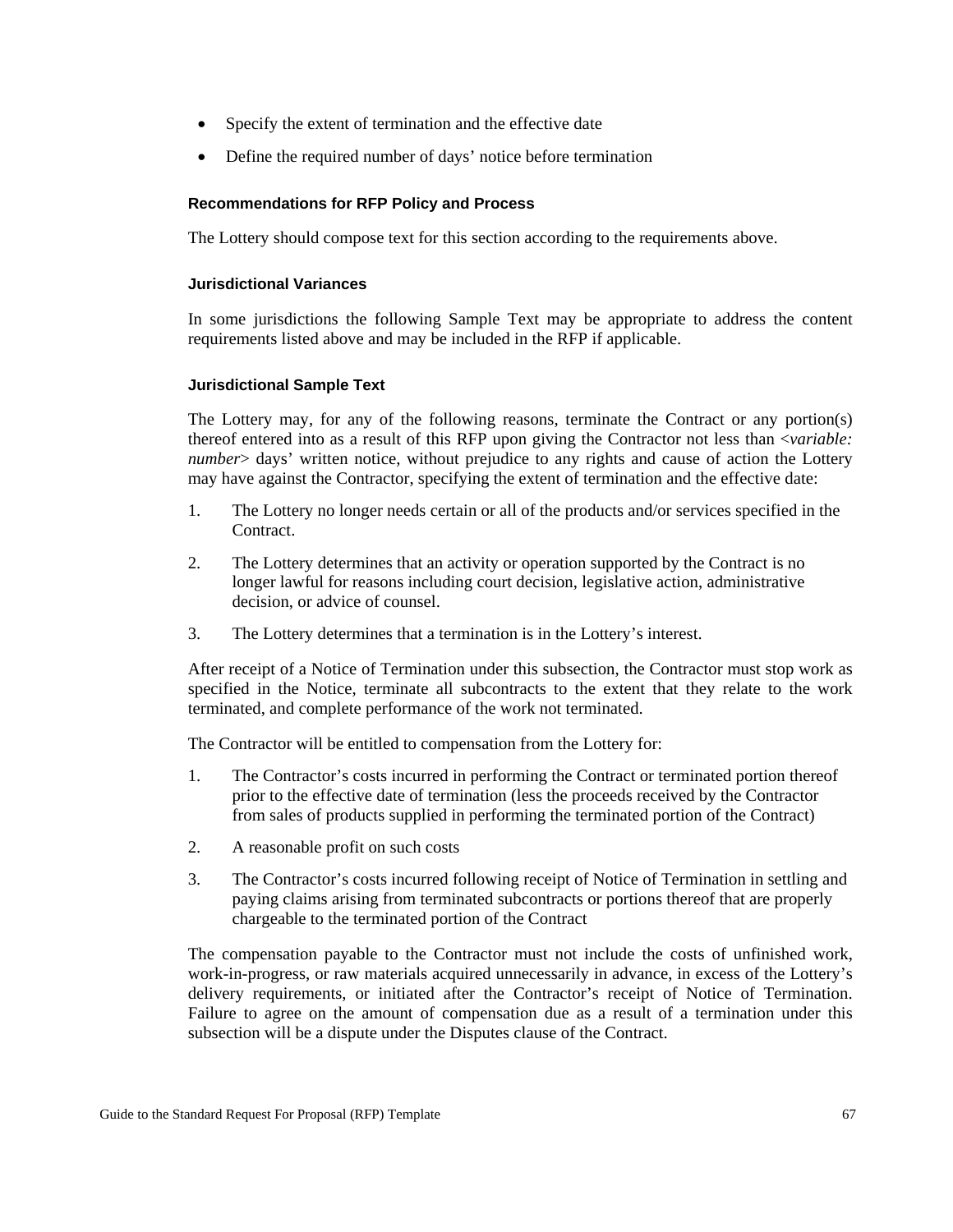# **3.7 End of Contract Conversion**

#### **Recommendations for RFP Content**

This section should define the arrangements for a new contract award prior to the completion of an existing Contract, including:

- The cooperation required from the Bidder in the conversion process
- The terms for providing continuity of service during conversion
- The disposal of pre-existing equipment

#### **Recommendations for RFP Policy and Process**

The Lottery should compose text for this section according to the requirements above.

#### **Additional Best Practice Guidelines**

When composing text, the Lottery should ensure that it is suitable for Bidder acceptance rather than inviting responses.

#### **Jurisdictional Variances**

The following Sample Text addresses the content requirements above. In some jurisdictions and for certain types of conversions it may be included in the RFP if applicable.

#### **Jurisdictional Sample Text**

Approximately one (1) year prior to the expiration date of the Contract, it is contemplated that the Lottery may award a new Contract for the same products and/or services. The parties must understand and agree that the Lottery may utilize the last 180 days of the Contract for conversion.

The Contractor must cooperate fully and in good faith in such conversion, which may or may not involve other contractors. Cooperation may include, but is not limited to, sharing of liability files, instant ticket book inventory files, retailer authority files, and cross-validation of winning tickets.

The continuity of services to the Lottery customers is of utmost importance to the Lottery, especially during a conversion period from one contractor to another. The Contractor must accommodate validation of winning online tickets that have been sold prior to the conversion, either by reading the ticket/bar code or by accepting manual entry of the "old" winning ticket's serial number. The Contractor must also convert the instant ticket validation files to permit validation by bar code read (and manual entry). The goal, both during conversion and after, is to minimize confusion and effort for the players and retailers. Therefore, the Contractor must provide a description of the ticket's serial numbers including codes, encryption and decryption information, or an adequate, convenient method, tool, or source code object to allow the new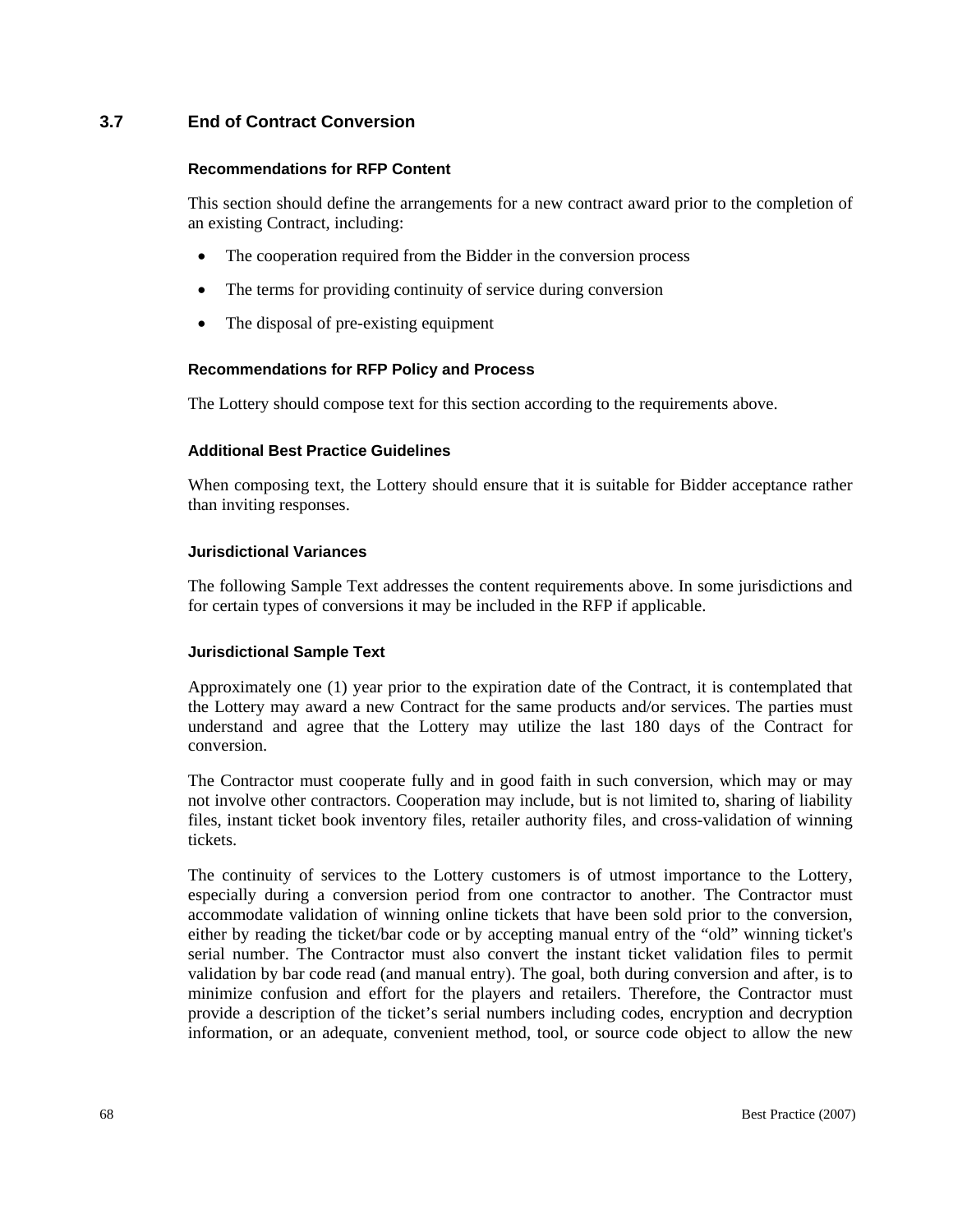contractor proper continuation. Failure to comply with this requirement may result in disqualification.

Further, the Contractor must remove all equipment and materials relating solely to the Contractor's gaming system from each retailer location and from Lottery property within seven (7) days after conversion. Equipment and materials not so removed by the Contractor must be considered abandoned and should be disposed of at the Lottery's discretion at the Contractor's expense.

### **3.8 Severability**

#### **Recommendations for RFP Content**

This section should include the terms related to considering separate provisions of the Contract as severable from all other provisions of the Contract.

### **Recommendations for RFP Policy and Process**

The Lottery should use the Standard Text from the SRT for this section.

### **3.9 Prime Contractor Responsibilities**

#### **Recommendations for RFP Content**

- Define the role of the Bidder as prime contractor if any work is to be subcontracted
- Indicate who (e.g., the Bidder) will be responsible for activities performed under the Contract, regardless of whether they are performed by the Bidder or the subcontractor
- Define the relationship between the Lottery and the prime contractor
- Specify who (e.g., the Bidder) is to be the sole point of contact with regard to contractual matters, including payment of any or all charges under the Contract
- Indicate who (e.g., the Bidder) is responsible for the subcontractors' performance, compliance with the terms and conditions of the Contract, and compliance with the requirements of any and all applicable laws
- Indicate who (e.g., the Bidder) is responsible for informing the subcontractor of any and all contractual and other obligations arising from the Contract with the Lottery and being relevant for the subcontractor's duties
- Indicate whether the Bidder must provide a listing of all subcontractors the Bidder proposes to use that are directly related to his obligations under the Contract
- Indicate whether the Lottery shall have the right to communicate with the subcontractor in all matters related to the performance of the Contract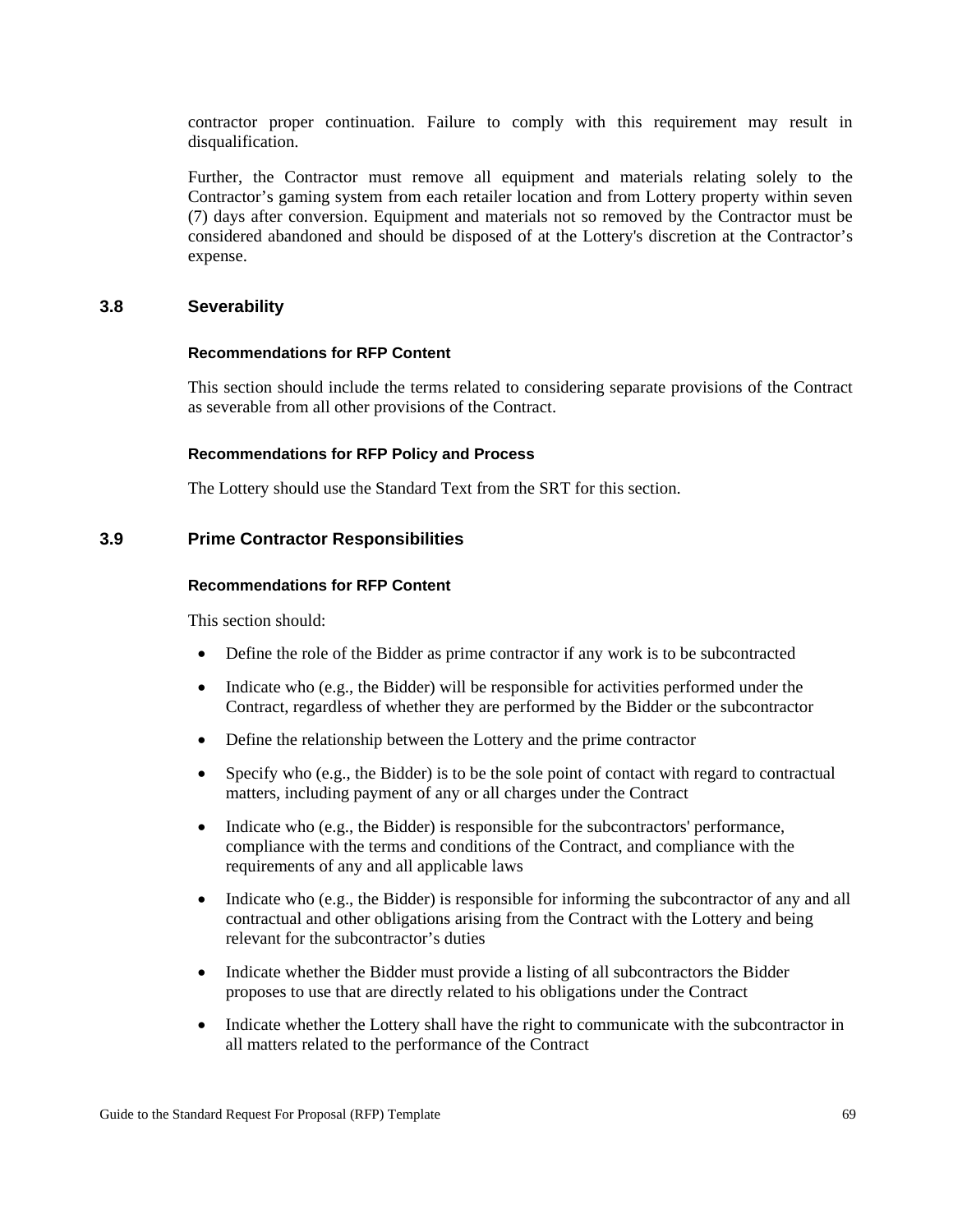The Lottery should use the Standard Text from the SRT for this section.

### **3.10 Subcontractor Approval**

#### **Recommendations for RFP Content**

This section should:

- Define the criteria by which the Lottery approves or declines the appointment of subcontractors by the main contractor
- Define the obligation of the Bidder to appoint alternates to any subcontractors not approved by the Lottery

#### **Recommendations for RFP Policy and Process**

The Lottery should use the Standard Text from the SRT for this section.

# **3.11 Assignment**

#### **Recommendations for RFP Content**

This section should define any constraints on the Bidder's assignment of the Contract or Contract payments to subcontractors or other parties.

#### **Recommendations for RFP Policy and Process**

The Lottery should use the Standard Text from the SRT for this section.

# **3.12 Background Investigations during the Contract Term**

### **Recommendations for RFP Content**

- Include a definition of the Lottery's rights to investigate personnel associated with the Bidder and the Bidder's obligations to cooperate with such investigations
- Describe the consequences that may occur in the event that such investigations indicate that an unacceptable person is employed by the Bidder
- Indicate whether a Bidder should provide a list of key personnel whom the Bidder proposes to assign managerial or delivery responsibility as related to the Contract, and if so what other information should be provided on each listed key personnel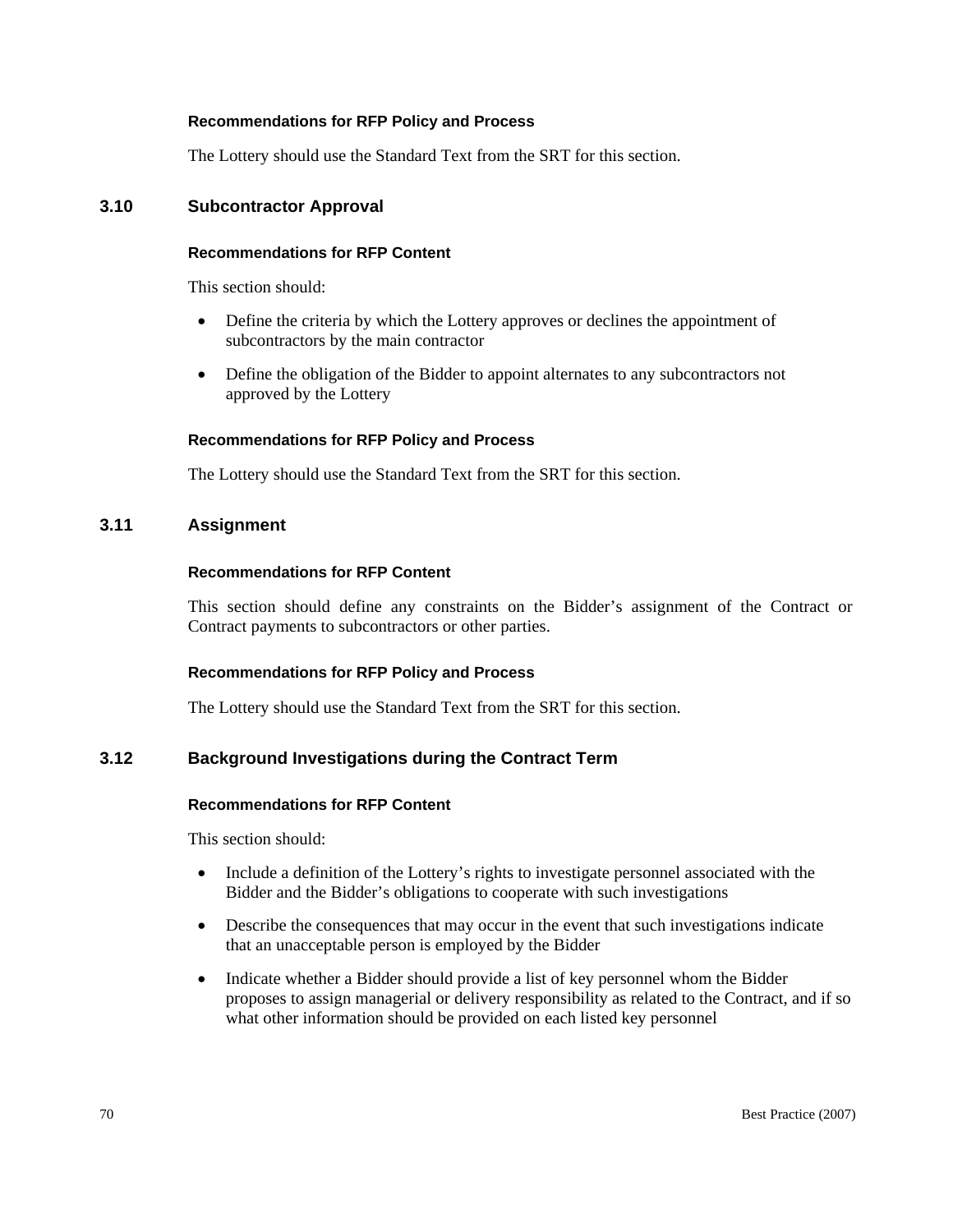• Indicate whether an organizational diagram describing the entire project team directly involved in the fulfillment of the Bidder's responsibilities related to the Contract should be provided

#### **Recommendations for RFP Policy and Process**

The Lottery should compose text for this section according to the requirements above.

#### **Jurisdictional Variances**

In some jurisdictions the following Sample Text may be appropriate to address the content requirements listed above and may be included in the RFP if applicable.

#### **Jurisdictional Sample Text**

The Lottery may initiate appropriate investigations into the backgrounds of any officers, principals, investors, owners, subcontractors, subsidiaries, parent companies, employees, or any other associates of the Contractor. Such background investigations may include fingerprint identification by the jurisdictional Division of Criminal Investigation, the Federal Bureau of Investigation, or the appropriate equivalent.

By signing a Contract, the Contractor consents to cooperate with such investigations, and to instruct its employees to cooperate. The Lottery may terminate the Contract or require the Contractor to remove an employee from the Lottery project based upon adverse results of background investigations.

The ability to conduct such investigations is a continuing right of the Lottery throughout the Term of the Contract.

# **3.13 Lottery Approval of Staffing/Subcontractors**

#### **Recommendations for RFP Content**

- Define the rights of the Lottery to disapprove any member of the Bidder's staff or staff of the Bidder's subcontractors at any time the Contract is in force
- Define the obligations of the Bidder and the Lottery not to engage or allow the engagement of unfit or unqualified persons or persons not skilled in the tasks assigned to them
- Define the obligations of the Bidder and the Lottery to employ sufficient personnel for carrying out work to full completion in the manner and time prescribed by the Contract
- Define the responsibility of the Bidder to the Lottery for the acts and omissions of the Bidder's employees while performing the services under the Contract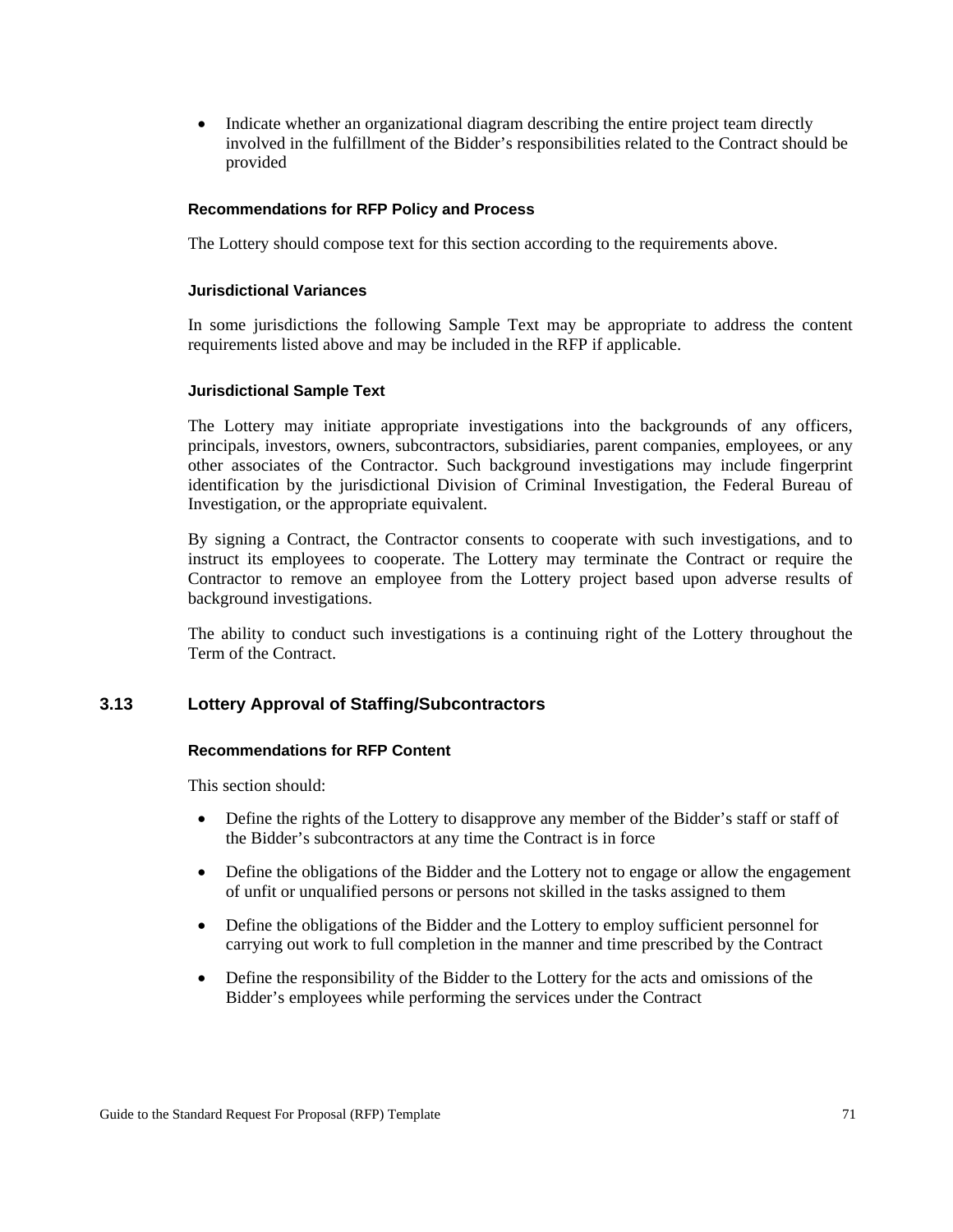The Lottery should use the Standard Text from the SRT for this section.

### **3.14 Covenant Against Contingent Fees**

### **Recommendations for RFP Content**

This section should:

- Define the Lottery's rights to recover the cost of commission provided to non-*bona fide* agencies and to terminate the Contract
- Include the requirement of the Bidder to warrant that no such commission has been paid or will be paid

#### **Recommendations for RFP Policy and Process**

The Lottery should use the Standard Text from the SRT for this section.

### **3.15 Accounting Records**

#### **Recommendations for RFP Content**

This section should:

- Define the records that must be kept by the Bidder
- Define the Lottery's required rights to access such records
- Include the retention period for the records

#### **Recommendations for RFP Policy and Process**

The Lottery should compose text for this section according to the requirements above.

#### **Jurisdictional Variances**

In some jurisdictions the following Sample Text may be appropriate to address the content requirements listed above and may be included in the RFP if applicable.

#### **Jurisdictional Sample Text**

The Contractor must maintain its books, records, and all other evidence pertaining to the Contract in accordance with generally accepted accounting principles (GAAP) and such other procedures specified by the Lottery. These records must be available to the Lottery, its internal auditors, or external auditors (and other designees) at all times during the Contract period and any extension thereof, and for three (3) full years from the expiration date and/or final payment on the Contract or extension thereof, whichever is later.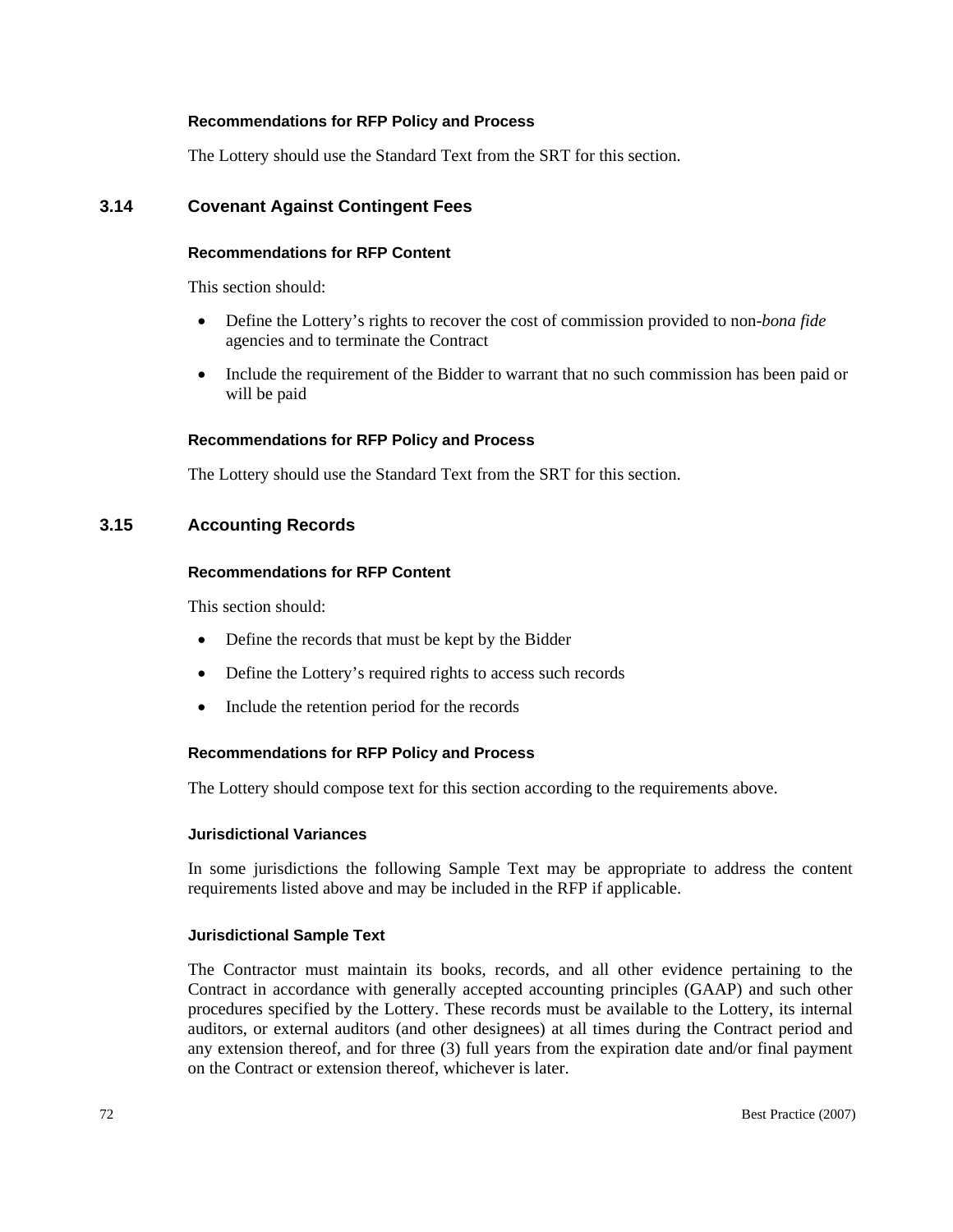# **3.16 Right to Audit**

#### **Recommendations for RFP Content**

This section should:

- Define the Lottery's right to audit the Bidder's accounts and business operations
- Describe the criteria used for such audits
- Outline the consequences of an audit indicating non-compliance with the terms of the **Contract**

#### **Recommendations for RFP Policy and Process**

The Lottery should use the Standard Text from the SRT for this section.

# **3.17 Audit Requirements**

### **Recommendations for RFP Content**

This section should:

- Define any additional auditing constraints and requirements for particular types of audit and the standards employed
- State who bears the cost of such audits

#### **Recommendations for RFP Policy and Process**

The Lottery should compose text for this section according to the requirements above.

#### **Jurisdictional Variances**

In some jurisdictions the following guidelines may be appropriate to address the content requirements listed above and may be utilized when constructing the RFP text for this section.

#### **Jurisdictional Guidelines**

Under the Contract, the Bidder may be required to meet specific auditing obligations:

- 1. The Bidder may be required to have a complete financial audit conducted annually, at its own expense. The audit must follow generally accepted auditing standards. A copy of the Bidder's certified financial statements must be provided to the Lottery annually.
- 2. The Bidder may be required to provide the Lottery with Securities and Exchange Commission (SEC) 10-K reports (or the appropriate non-US equivalent) as they are issued, together with any other reports required pursuant to Section 13 of the Securities and Exchange Act of 1934, as amended.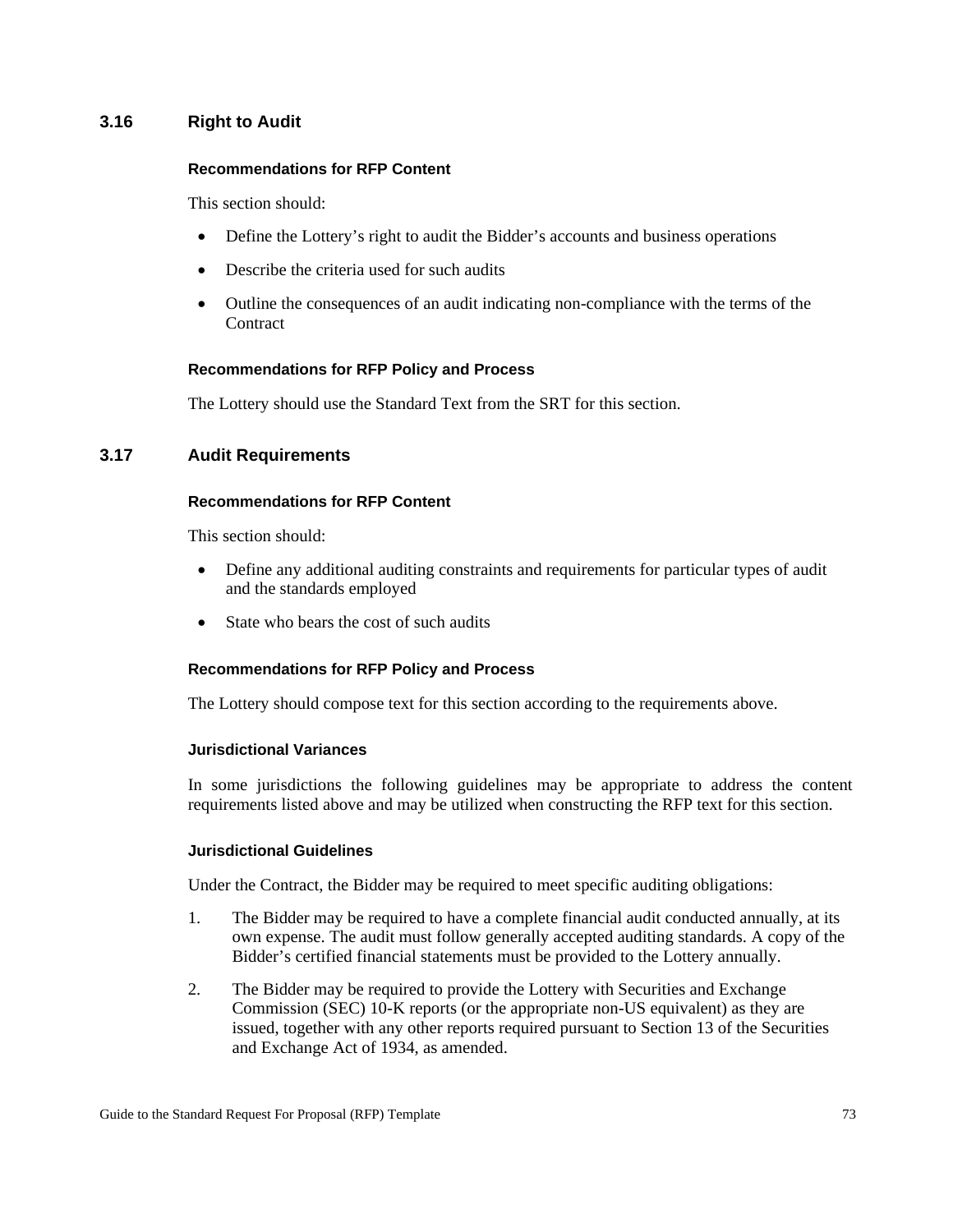3. A third-party audit of the Successful Bidder's operations, internal controls, and related activities may be required by the Lottery. Either the Lottery or Successful Bidder will bear the cost of the audit. For this audit, the Lottery and the Auditor of the jurisdiction will select the firm(s) to perform the work. All financial aspects must be conducted pursuant to auditing standards as issued by the American Institute of Certified Public Accountants (or appropriate non-US equivalent). The Lottery may designate the period to be covered by the audit. The Lottery may require the first audit to be conducted within ninety (90) days of production operations of the system.

# **3.18 Non-Exclusive Rights**

#### **Recommendations for RFP Content**

If applicable, the Lottery should specify that there is nothing in this RFP and the subsequent Contract that shall grant or be interpreted as either party granting any exclusive rights to the other party unless explicitly stated.

#### **Recommendations for RFP Policy and Process**

The Lottery should use the Standard Text from the SRT for this section.

# **3.19 Right of Use/USUFRUCT**

USUFRUCT is the legal right to use and derive profit from property that belongs to another party, as long as the property is not damaged or altered in any way.

### **Recommendations for RFP Content**

This section should:

- Define the Lottery's right of use of equipment, software, and documentation in the event that the Bidder cannot meet its contractual obligation
- Define any constraints on the Lottery's right of use
- Define the Lottery's obligation to the Bidder for confidentiality and surrender when the right of use ceases

#### **Recommendations for RFP Policy and Process**

The Lottery should use the Standard Text from the SRT for this section.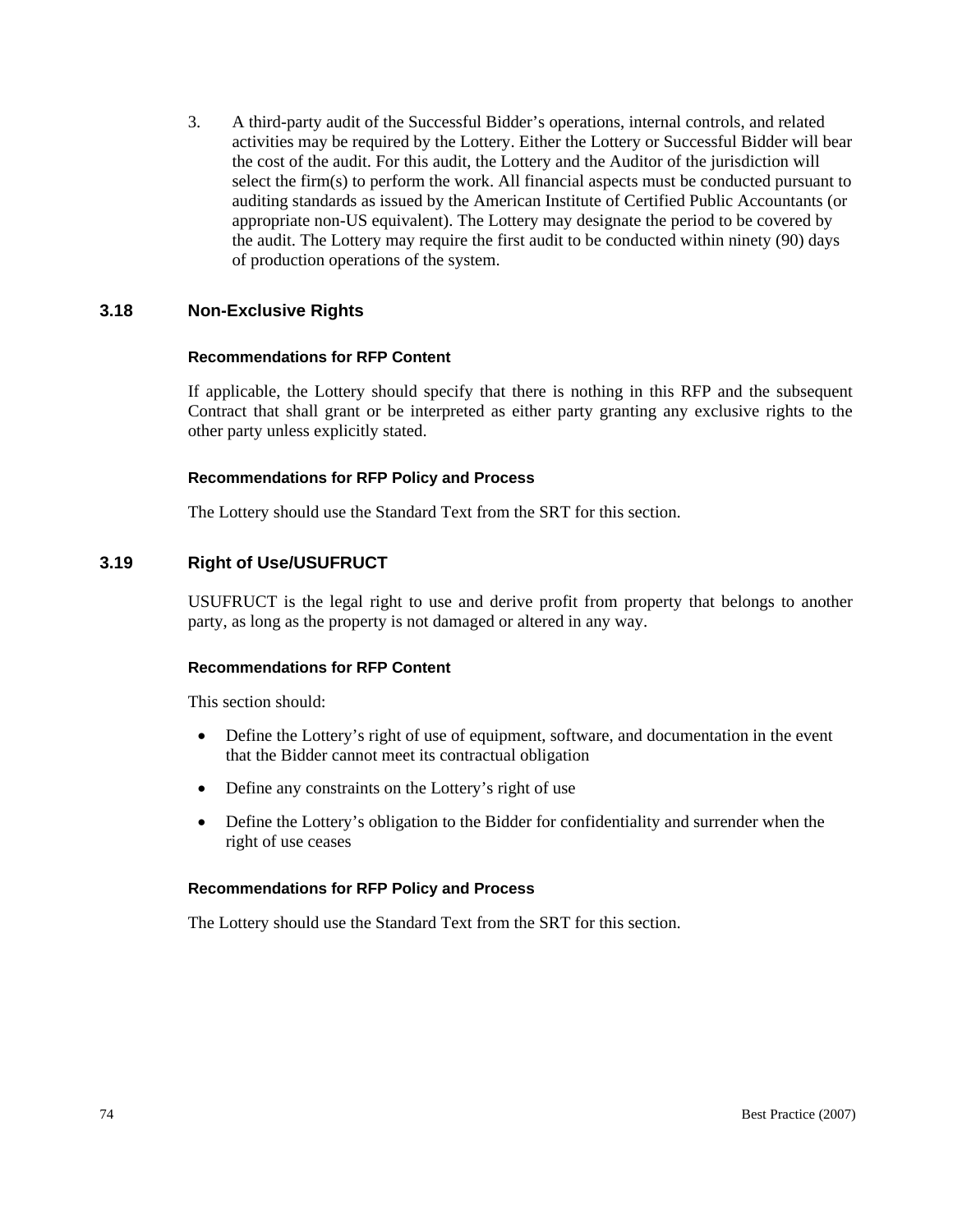# **3.20 Bidder Ethics and Integrity**

#### **Recommendations for RFP Content**

This section should:

- Define the Lottery's requirements for the Bidder's Code of Ethics with respect to all employees, independent vendors, and subcontractors
- Indicate the possible consequences should the Bidder violate the ethical standards defined in this section

### **Recommendations for RFP Policy and Process**

The Lottery should use the Standard Text from the SRT for this section.

# **3.21 Disputes Under the Contract**

# **Recommendations for RFP Content**

This section should:

- Define the agreed procedures for the resolution of disputes and the Bidder's right of appeal
- Define the Bidder's obligations under the Contract pending the resolution of a dispute or appeal

#### **Recommendations for RFP Policy and Process**

The Lottery should use the Standard Text from the SRT for this section.

#### **Jurisdictional Variances**

In North America, depending upon the law of the State, one of the following Sample Text statements may be appropriate in the <*variable: refer to SRT Guide*> field of the SRT:

"… commence formal proceedings *under the Administrative Procedures Act* to resolve the Dispute, provided, however, that the complaining party …"

OR:

"… commence formal proceedings in *a court of competent jurisdictio*n to resolve the Dispute, provided, however, that the complaining party …"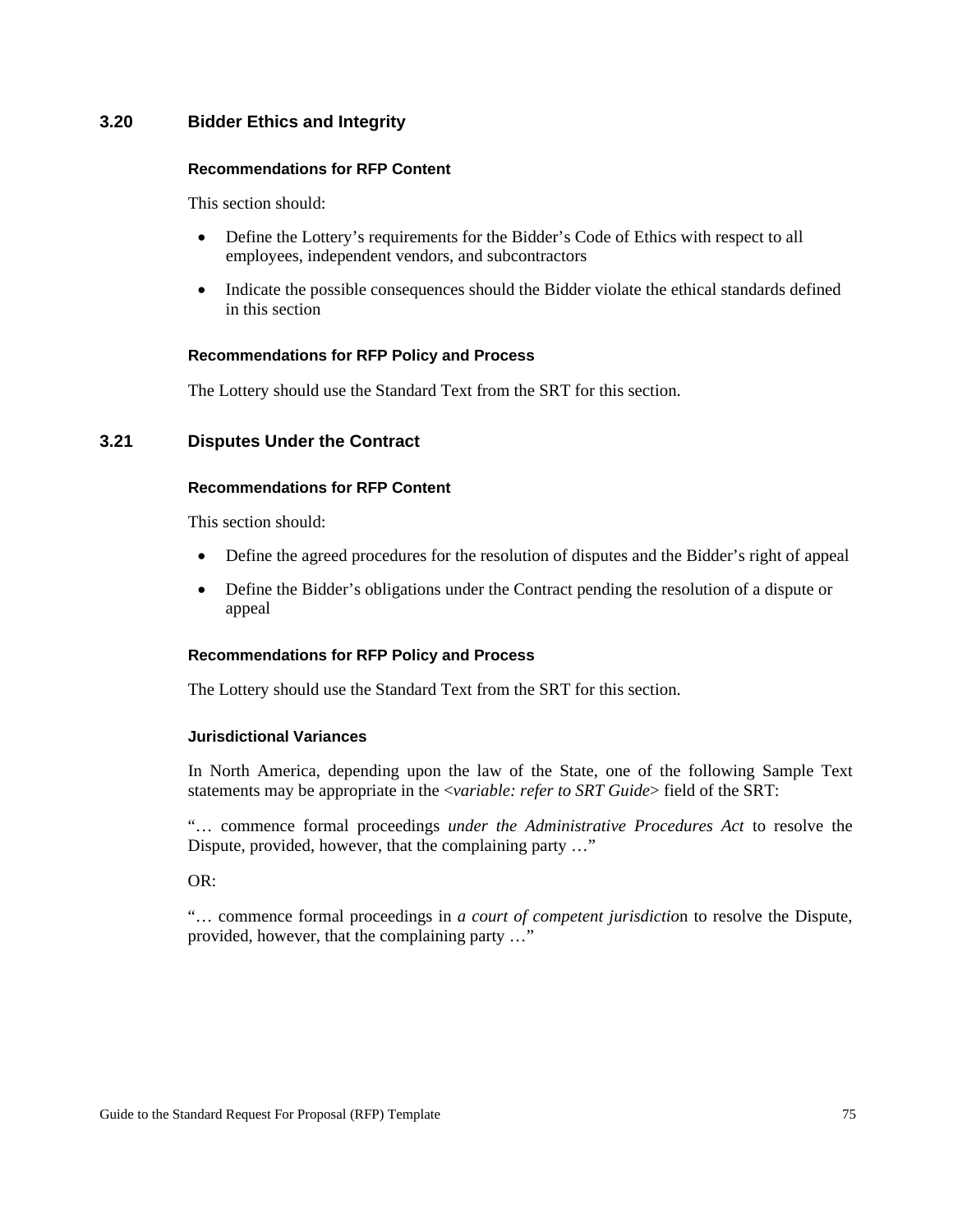# **3.22 Cooperation of the Parties**

#### **Recommendations for RFP Content**

This section should:

- Define the requirements for the Lottery and Bidder to cooperate in the fulfillment of the **Contract**
- Define the Bidder's obligations to cooperate with third-party Bidders and the extent of, and criteria that may apply to, compensation of the Bidders for such cooperation

### **Recommendations for RFP Policy and Process**

The Lottery should use the Standard Text from the SRT for this section.

### **Additional Best Practice Guidelines**

Contractors are advised to also refer to the requirements in Section 3.40.8 (Attachment of Third-Party Systems, Terminals, or Products).

# **3.23 Equipment and Software Corrections, Changes, Upgrades, and Expansion**

#### **Recommendations for RFP Content**

This section should:

- Clearly identify which equipment and software corrections, changes, upgrades, and expansion are specifically required under the scope of the RFP and the agreement ensuing from it
- Indicate that any changes, upgrades, or expansion beyond the scope of the RFP are subject to negotiation and approval by both parties, or subject to a separate agreement

# **Recommendations for RFP Policy and Process**

The Lottery should compose text for this section according to the requirements above.

#### **3.23.1 Services within Original Scope**

#### **Recommendations for RFP Content**

This section should indicate what the Bidder's services must include in terms of:

• Fixes to software and equipment defects, such as software enhancements and new gaming features, software changes for promotions, new games from the Bidder's library, and changes to reports and administrative features as are explicitly related to the scope of work in the RFP and which are identified by the Bidder as part of its Proposal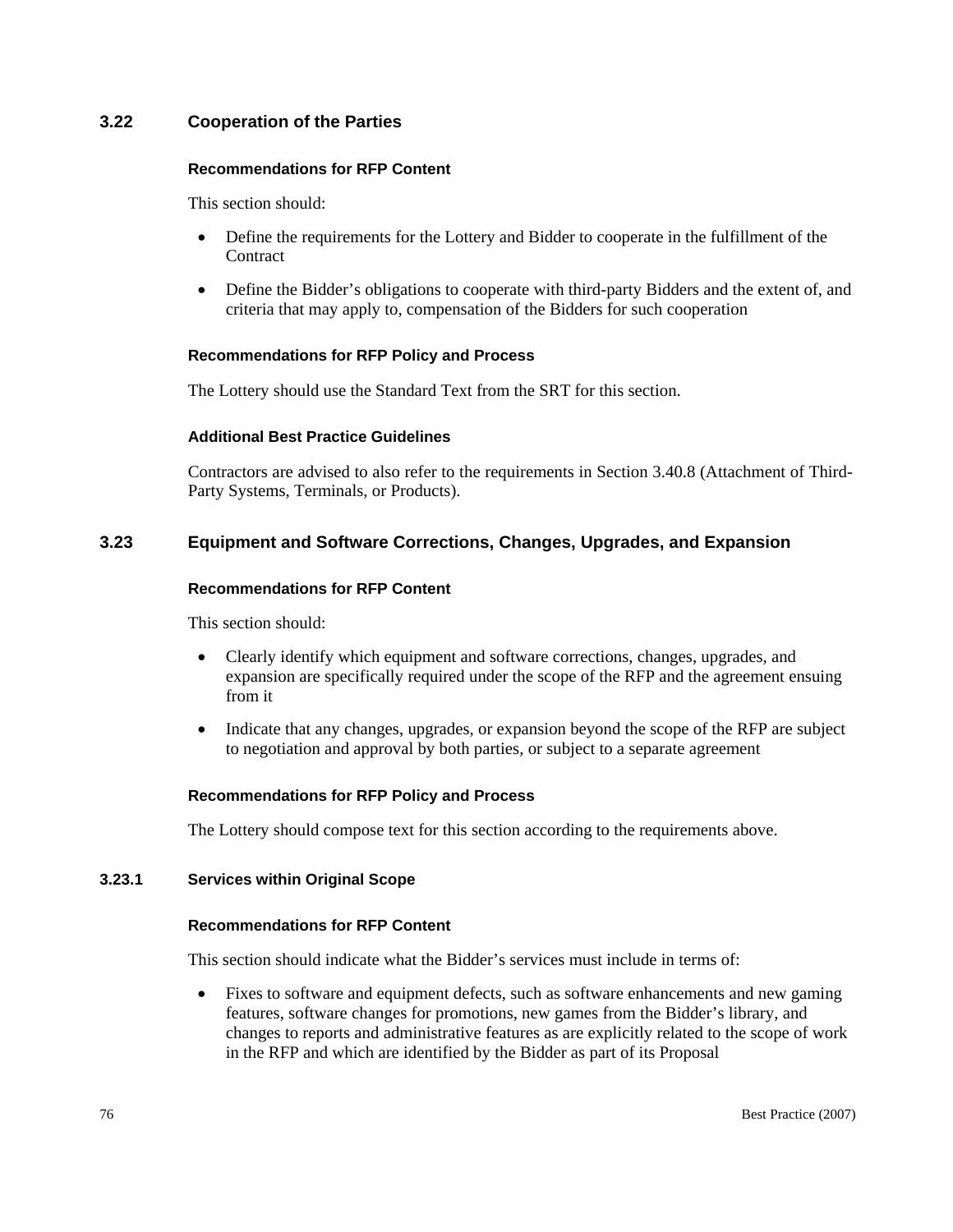- Software maintenance including supported releases for any third-party products incorporated
- Accommodating any additional play volumes associated with the Lottery terminals of the initial installation or expansion under this paragraph

The Lottery should compose text for this section according to the requirements above.

### **3.23.2 Deliverables and Services Not Originally Defined**

#### **Recommendations for RFP Content**

This section should include terms and conditions for:

- Changes and enhancements that exceed the RFP
- Contractually specified requirements that are not otherwise accommodated by the above or by the pricing method in the RFP; these include, but are not limited to, categorically different service obligations and new technology enhancements.
- Whether pricing should be indicated in the Proposal or the subject of a separate agreement

#### **Recommendations for RFP Policy and Process**

The Lottery should compose text for this section according to the requirements above.

#### **Jurisdictional Variances**

In some jurisdictions the following Sample Text may be appropriate to address the content requirements listed above and may be included in the RFP if applicable.

#### **Jurisdictional Sample Text**

Changes and enhancements that exceed RFP and contractually specified requirements (and which are not otherwise accommodated for in this section or by the pricing method in the RFP) will have the terms and price negotiated and approved by both parties, or be subject to a separate agreement.

### **3.24 Management of Software and Documentation**

### **Recommendations for RFP Content**

This section should describe the requirements of the Lottery regarding the handling of software source programs, program object code, operations manuals, service manuals, written procedures, and any such other materials necessary for the Lottery to operate the system.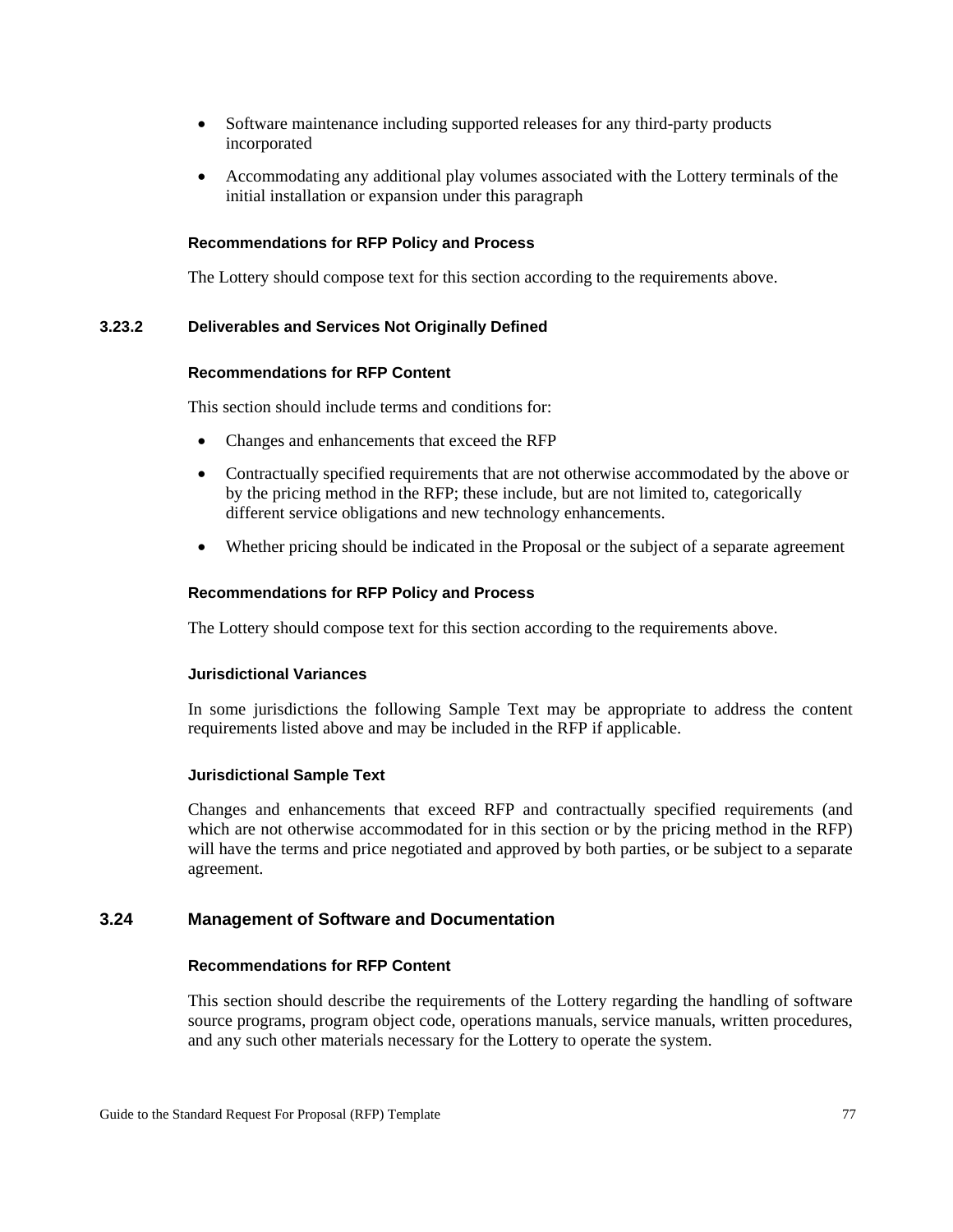These requirements should address in particular:

- If the information should be deposited with an escrow agent
- If this information is to be handed over and in what form
- How changes to this information are handled and in which timeframes
- Who will incur the costs for the initial delivery and ongoing updates

### **Recommendations for RFP Policy and Process**

The Lottery should compose text for this section according to the requirements above.

# **3.25 Liquidated Damages Provisions**

#### **Recommendations for RFP Content**

This section should define the Lottery's right to liquidated damages, if applicable, and the extent of these damages in various situations.

This section may include, but is not limited to:

- An agreement between the parties that the liquidated damages specified in this section are reasonable and will remain reasonable for as long as the Contract is in force
- A statement that the Lottery will convene an annual review by the Lottery and Bidder for the purpose of negotiating an adjustment of the liquidated sum for individual performance failures
- A statement that liquidated damages should not be assessed under multiple provisions relating to a single incident
- Who will determine the appropriate assessment of liquidated damages and how the Bidder will be notified
- How the money owed for liquidated damages will be paid and in what timeframe
- A statement that the Contract may contain provisions for (some or all of) the following type of liquidated damages (the Lottery may add, delete, or modify conditions):
	- 1. Late conversion/installation of gaming system
	- 2. Failed acceptance testing
	- 3. Central system downtime
	- 4. Central system degraded performance
	- 5. Terminal downtime
	- 6. Terminal provisioning
	- 7. Terminal preventive maintenance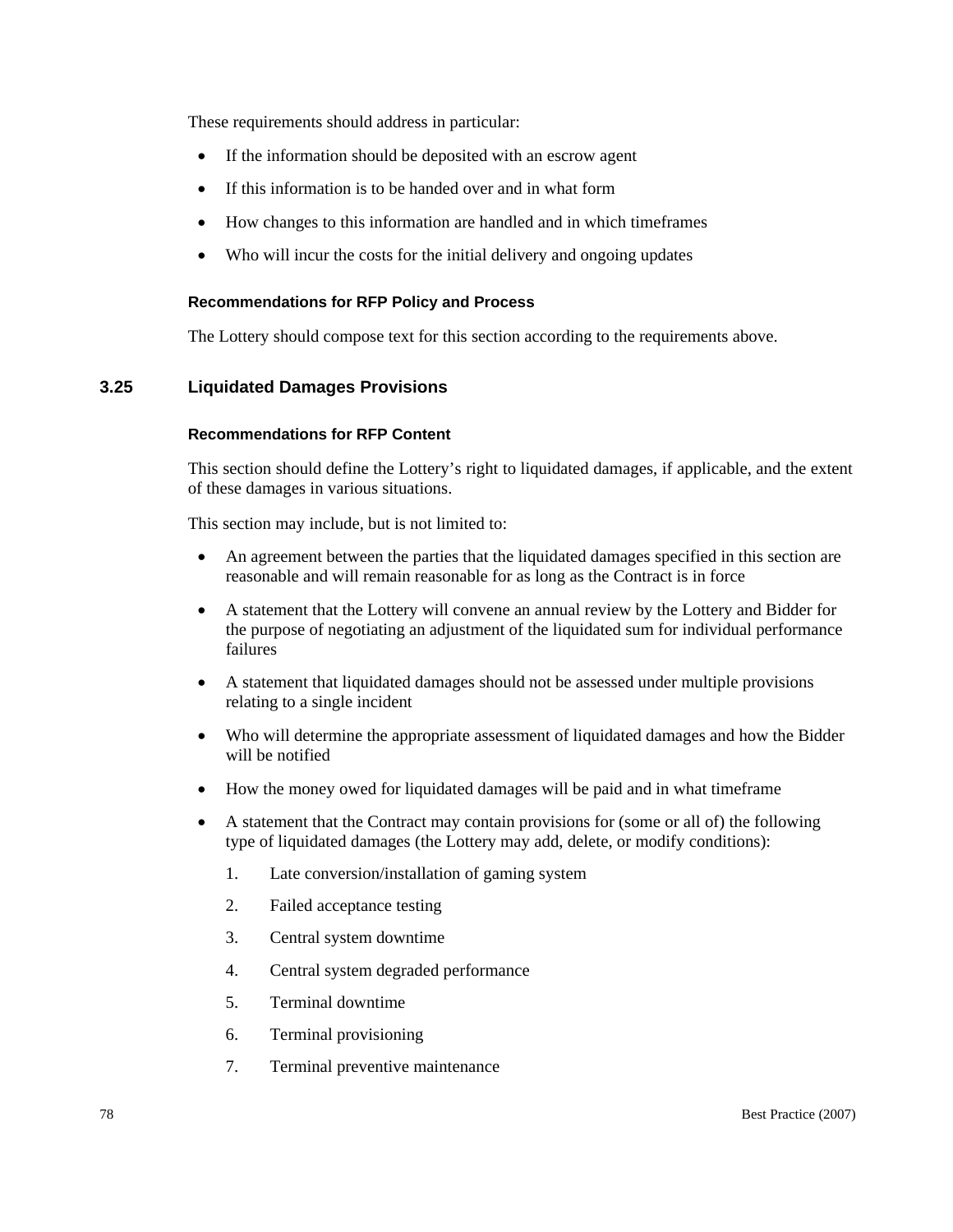- 8. Terminal/retailer supply shortage
- 9. Delayed monitor repair
- 10. Delay in the start of a new game
- 11. Delay of modification of online game(s)
- 12. Insufficient Contractor resources
- 13. Failure to provide enhancements
- 14. Security violations
- 15. Unauthorized access
- 16. Failure to report incidents
- 17. Failure to deliver log files
- 18. Lack of timely software additions or modifications
- 19. Unauthorized software additions or modifications
- 20. Lack of timely and accurate reports
- 21. Lack of timely and accurate files

The Lottery should compose text for this section according to the requirements above.

#### **Jurisdictional Variances**

In some jurisdictions the following Sample Text may be appropriate to address the content requirements listed above and may be included in the RFP if applicable.

#### **Jurisdictional Sample Text**

The Lottery and the Contractor agree that it will be extremely impractical and difficult to determine actual damages that the Lottery may sustain in the event that the Contractor fails to perform its responsibilities under the Contract. The products and/or services to be provided under the Contract are not readily available on the open market; any breach by the Contractor may delay and disrupt the Lottery's operations and may lead to damages. Therefore, the parties agree that the liquidated damages as specified below are reasonable and will remain reasonable as long as the Contract is in force.

The Lottery may also consider whether it wants to convene an annual review by the Lottery and Contractor for the purpose of negotiating an adjustment of the liquidated sum for individual performance failures.

Liquidated damages must not be measured in terms of potential lost revenue or potential lost net profit to the Lottery, unless and to the extent that the Lottery determines, or alternatively, that a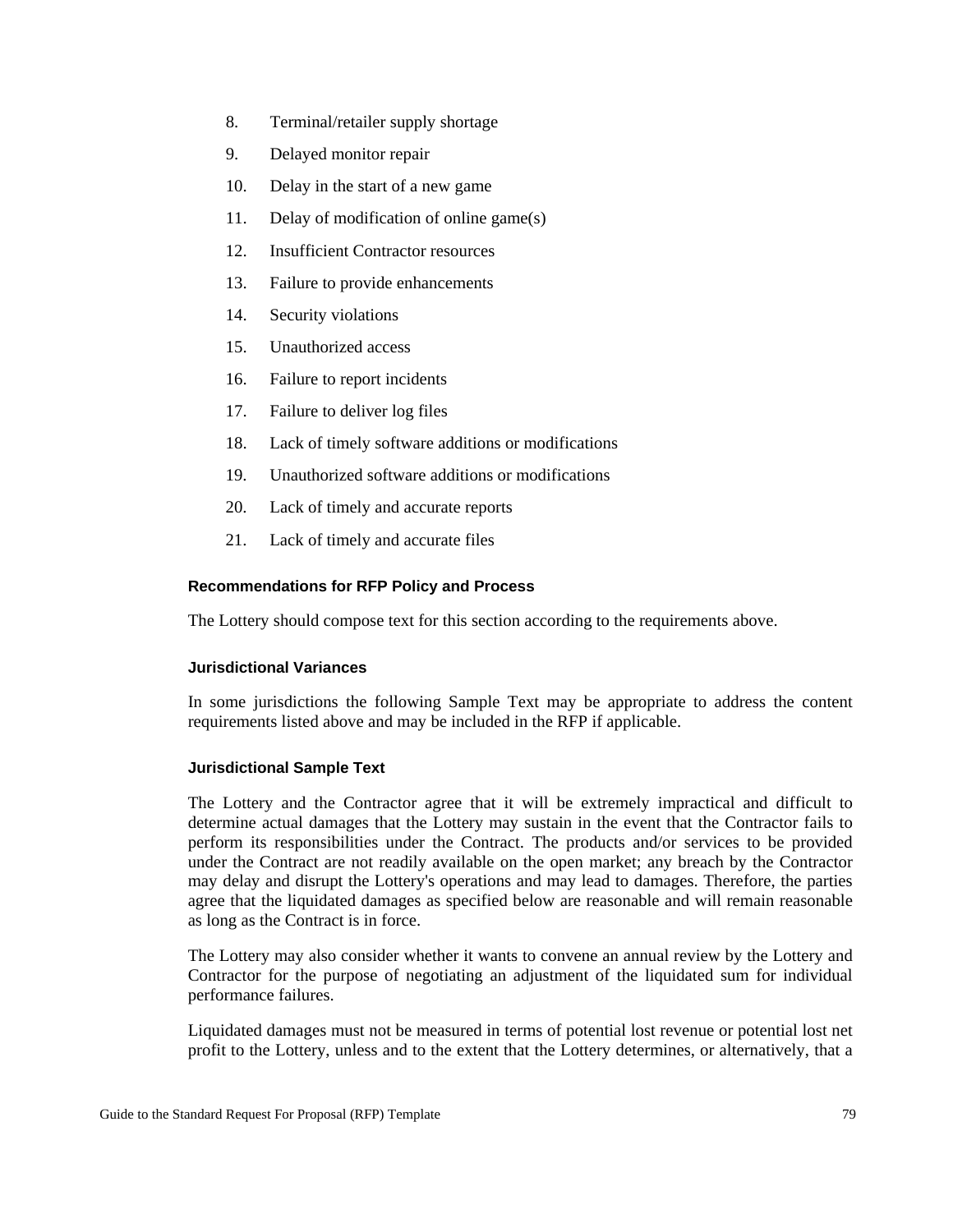court of competent jurisdiction determines, that actual loss can be measured precisely and that the written liquidated damages provision is unreasonable and/or unenforceable as a matter of law.

Assessment of liquidated damages must be in addition to, and not in lieu of, such other, nonmonetary remedies as may be available to the Lottery. Except and to the extent expressly provided herein, the Lottery must be entitled to recover liquidated damages under each section applicable to any given incident. Smaller damages that are a consequence of a larger problem may, at the Lottery's discretion, be subsumed into the larger penalty.

The Lottery, at its sole discretion, may determine appropriate assessment of liquidated damages. The Lottery must notify the Contractor of the assessment in writing.

All assessed liquidated damages must be deducted from any moneys owed to the Contractor by the Lottery. In the event that the amount due to the Contractor is not sufficient to satisfy the amount of the liquidated damages, the Contractor must pay the balance to the Lottery within thirty (30) calendar days of written notification. If the amount due is not paid in full, the balance will be deducted from subsequent payments to the Contractor. The Lottery, at its sole discretion, may obtain payment of assessed liquidated damages through one (1) or more claims upon the Performance Security.

# **3.26 Ownership of Materials and Intellectual Property**

### **Recommendations for RFP Content**

This section should define the parties' rights of ownership with regard to intellectual property requested or specified by the Lottery in the RFP and developed during performance of the Contract. Any license should be limited to the use of the material by the Lottery on the system provided under the Contract, and should exclude anything that is proprietary to the Contractor.

This section may indicate:

- Those areas that comprise the Intellectual Property Rights, which may include but are not limited to the non-exhaustive following list: all rights, title, and interest constituting copyrights, trademarks, trade secrets, patents, or any other proprietary rights arising out of or embodied in the materials and processes that are covered by the Intellectual Property Rights
- The materials and processes, to which the Intellectual Property Rights apply, which may include but are not limited to the following non-exhaustive list: all inventions, ideas, concepts, discoveries, designs, computer software (including source code, object code, and any other software in various stages of development), improvements and techniques, creative works and original works of authorship, specifications, databases, processes, compositions of matter, drawings, notes, documents, transactions and reports, and information
- A statement that all Lottery materials are to be considered a "work made for hire" under copyright law and who would own the copyrights and Intellectual Property Rights therein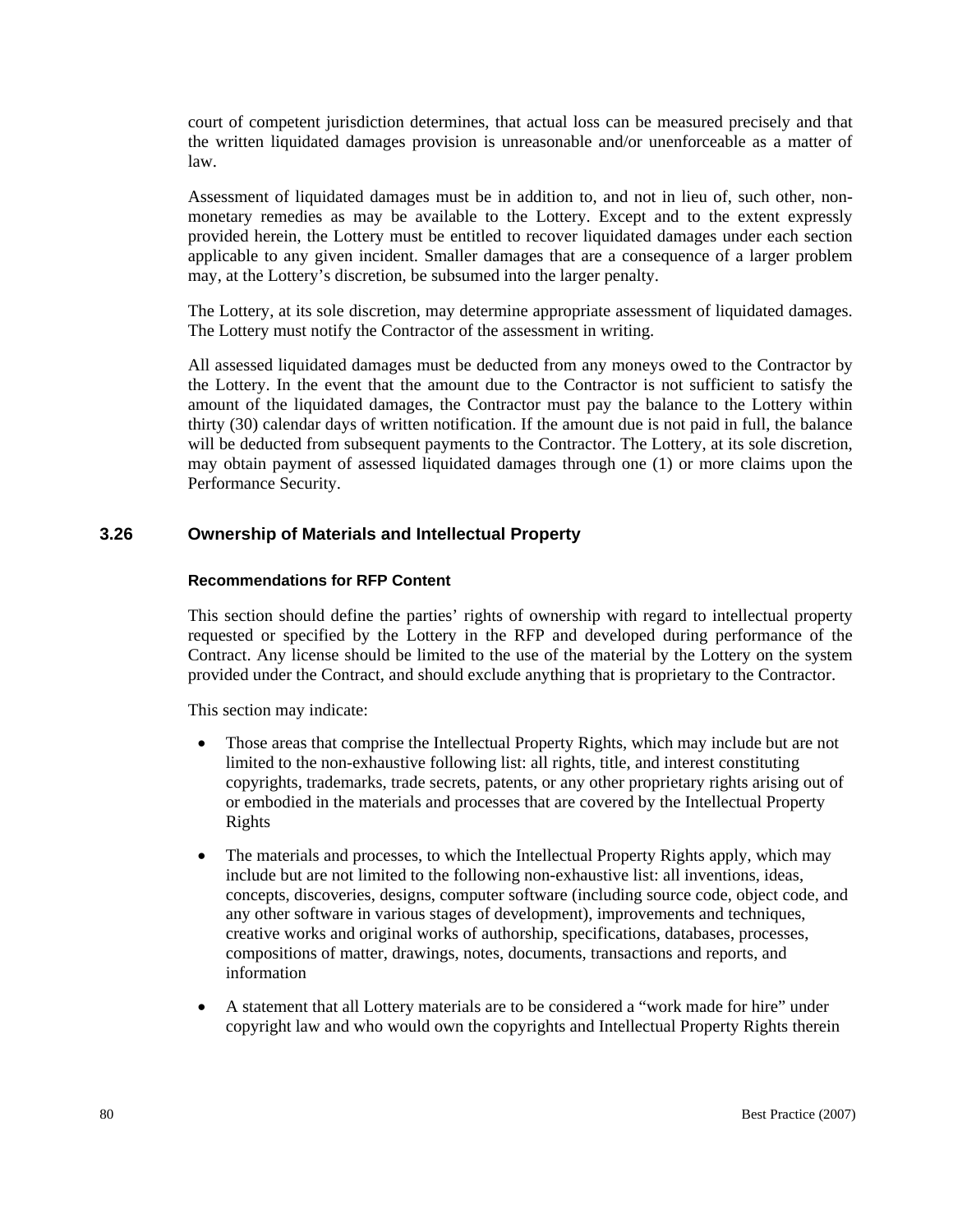- When and what the Bidder is to do with all copies of the Lottery materials that are in possession of the Bidder
- Ownership rights of all data, documentary material, and operating reports originated from Lottery transactions and reports prepared for the Lottery pursuant to any Contract resulting from this RFP; this may include, but is not limited to, any specification documentation or other project-related material produced or gathered after contract award and before the Contract is signed
- Who and for what period of time (for example, during the Term of the Contract or any extension thereof) the owner (for example, the Bidder) will retain ownership of the terminals, systems, system documentation, and software
- A statement that at the end of the Contract period, a Lottery may request buy-out terms from the Bidder permitting the Lottery to assume ownership of the terminals and systems, and receive a right to use and maintain the software and documentation
- A statement that at the end of the Contract period, if any items or materials remain in the Bidder's possession, any Lottery identification must be removed

The Lottery should compose text for this section according to the requirements above.

#### **Jurisdictional Variances**

In some jurisdictions the following Sample Text may be appropriate to address the content requirements listed above and may be included in the RFP if applicable.

#### **Jurisdictional Sample Text**

All materials and processes (including without limitation any work performed prior to the effective date of the Contract) have been specially ordered and commissioned by the Lottery ("Lottery Materials"). Accordingly, subject only to the Contractor's rights in the contractor materials described in the Contractor's Proposal ("Contractor Materials"), all right, title, and interest constituting copyrights, trademarks, trade secrets, patents, or any other proprietary rights arising out of or embodied in the materials and processes, including but not limited to all inventions, ideas, concepts, discoveries, designs, computer software (including source code, object code, and any other software in various stages of development), improvements and techniques, creative works and original works of authorship, specifications, databases, processes, compositions of matter, drawings, notes, documents, and information (all of the foregoing hereafter collectively referred to as Intellectual Property Rights), will be owned by the Lottery. Without limiting the generality of the foregoing, and subject only to the limitations above, the Contractor agrees that all Lottery Materials are a "work made for hire" under US copyright law, with all copyrights therein owned by the Contractor, provided that the Contractor agrees to grant to the Lottery a perpetual, non-exclusive, non-transferable license for its use of the materials.. Any documentation in any medium, including but not limited to magnetically or optically encoded media, and Lottery Materials or processes or any Intellectual Property Rights therein, will be owned by the Contractor.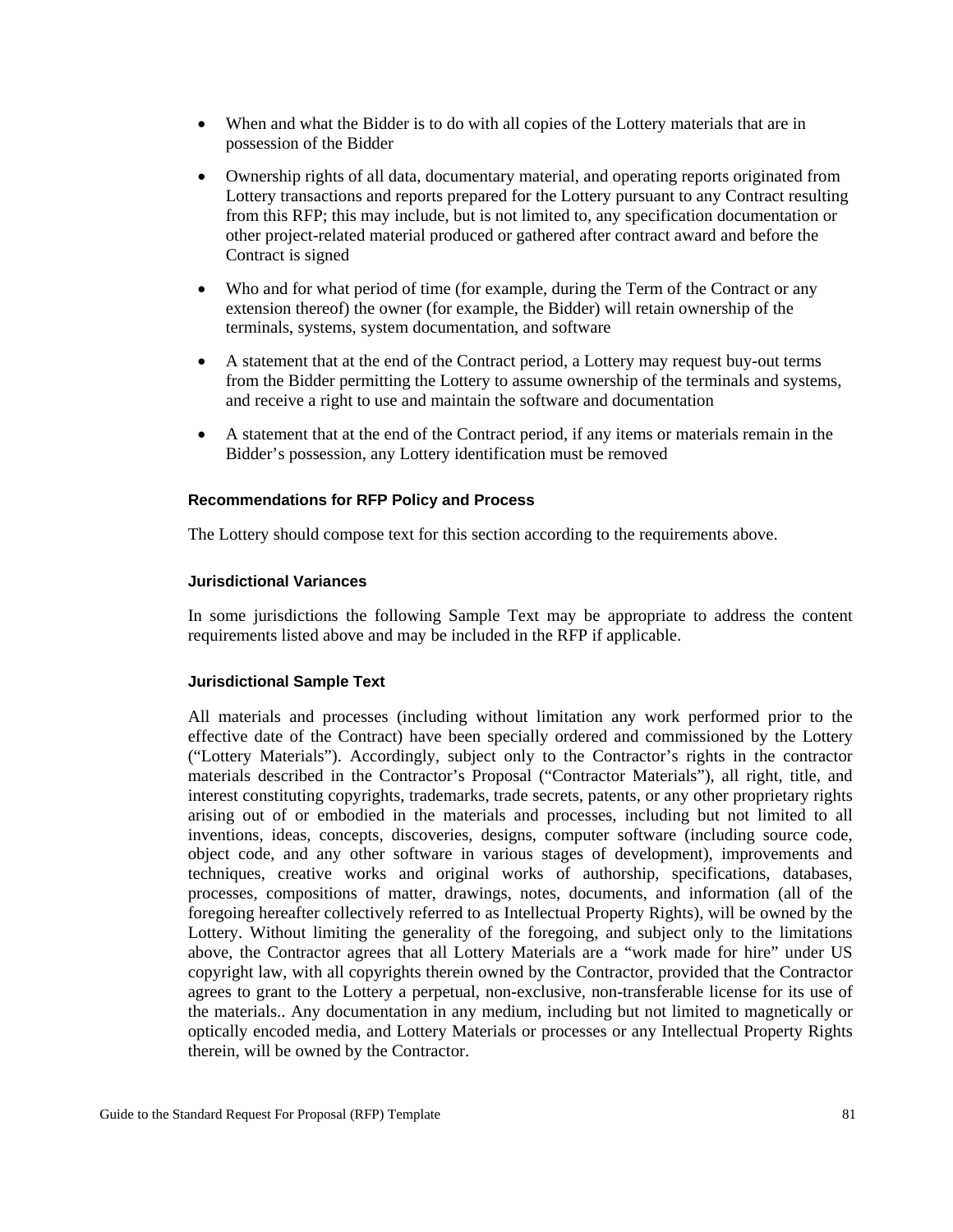Ownership of all data, documentary material, and operating reports originated from Lottery transactions and reports prepared for the Lottery pursuant to any Contract resulting from this RFP shall belong to the Lottery. This includes in particular any specification documentation or other project-related material produced or gathered after Contract Award and before the Contract is signed.

During the Term of the Contract or any extension thereof, the Contractor will retain ownership of the terminals, systems, system documentation, and software. In any case, at the close of the Contract or any extension thereof, at the Lottery's sole discretion, the Lottery may request buyout terms from the Contractor permitting the Lottery to assume ownership of the terminals and systems, and receive a right to use and maintain the software and documentation. If at the end of the Contract any items or materials remain in the Contractor's possession, any Lottery identification must be removed.

# **3.27 Title to, and Use of, Third-Party and Bidder Intellectual Property Rights**

#### **Recommendations for RFP Content**

This section should:

• Define the Lottery's requirements for ownership and licensing of Intellectual Property Rights including that of third parties to the Contract; see Section 3.26 (Ownership of Materials and Intellectual Property) of the RFP

This section may indicate:

- That if the Bidder utilizes or relies upon the Intellectual Property Rights of a third party in fulfilling its obligations under the Contract, the Bidder should provide the Lottery with whatever assurance the Lottery deems necessary that the use of such third party's Intellectual Property Rights is permissible
- The terms and conditions that the Lottery and the Bidder agree upon with respect to all Intellectual Property Rights associated with any product and/or service provided by (or developed by) the Bidder under the Contract
- That the Bidder must agree to grant a license to the Lottery to make use of any such Intellectual Property Rights retained by the Bidder, and for how long and for what purposes those licenses are granted

#### **Recommendations for RFP Policy and Process**

The Lottery should use the Standard Text from the SRT for this section.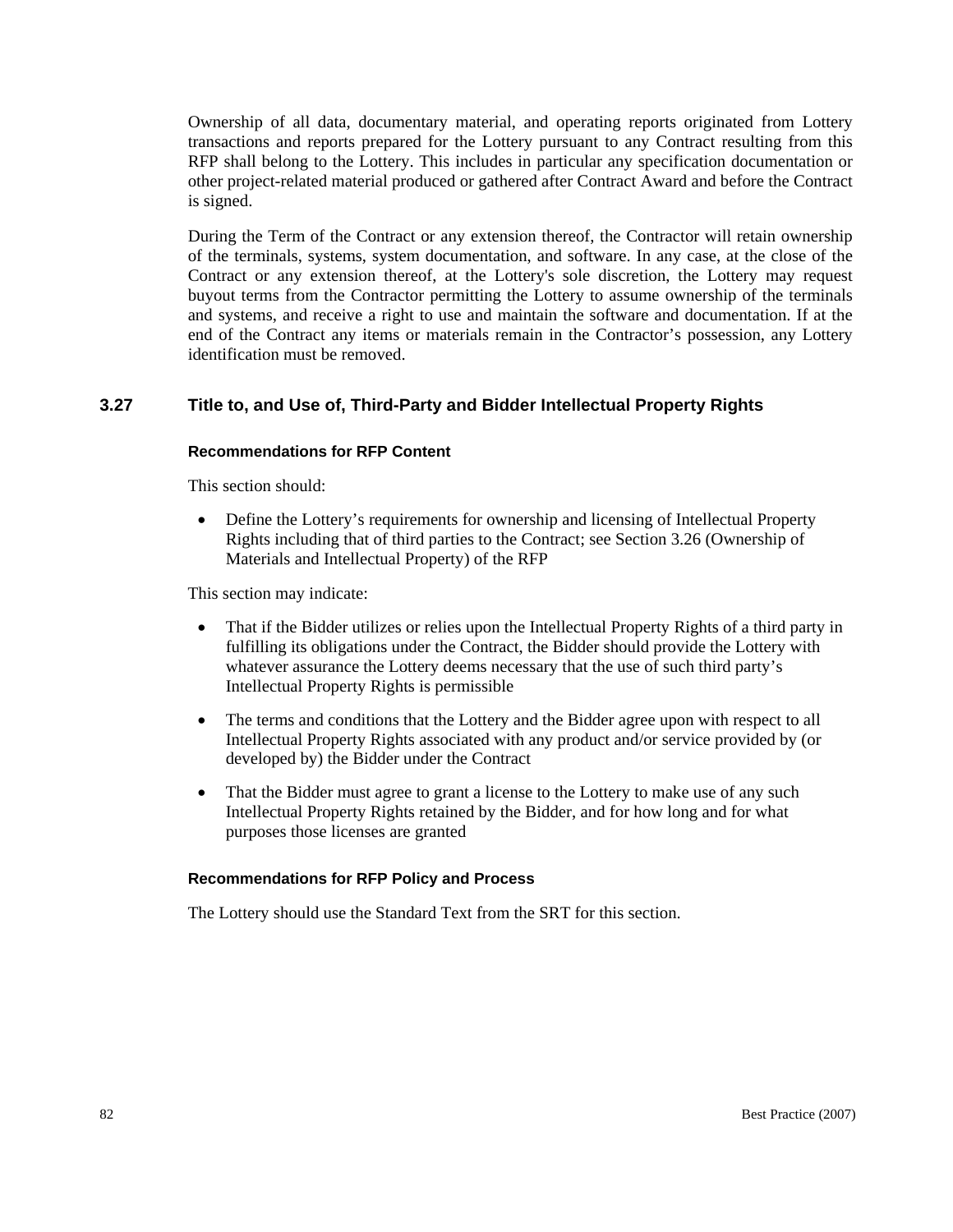# **3.28 Patents, Copyrights, Trademarks, and Trade Secrets**

### **Recommendations for RFP Content**

This section should:

- Define the measures that the Bidder should take to avoid any infringement, during all phases of development and by all employees or subcontractors who are participating in product development
- Define the requirements to rectify infringement of Intellectual Property Rights by the Bidder or the Lottery
- Define the specific obligations and options available to the Bidder to rectify infringement

# **Recommendations for RFP Policy and Process**

The Lottery should use the Standard Text from the SRT for this section.

# **3.29 Intellectual Property Indemnification**

### **Recommendations for RFP Content**

This section should:

- Define the requirements for cross-indemnification for infringement of Intellectual Property Rights by the Bidder or the Lottery
- Define the requirements for rectification by the Bidder
- Define who should bear the cost of rectification

# **Recommendations for RFP Policy and Process**

The Lottery should use the Standard Text from the SRT for this section.

# **3.30 Indemnification**

# **Recommendations for RFP Content**

- Define the requirements for general indemnification by the Bidder to defend any legal action taken against the Lottery or its offices and employees in connection with the Contract, which is not due to the Lottery's negligence
- Address conflict of interest with respect to the legal defense provided by the Bidder
- Specify whether the term of the indemnification will continue after termination of the **Contract**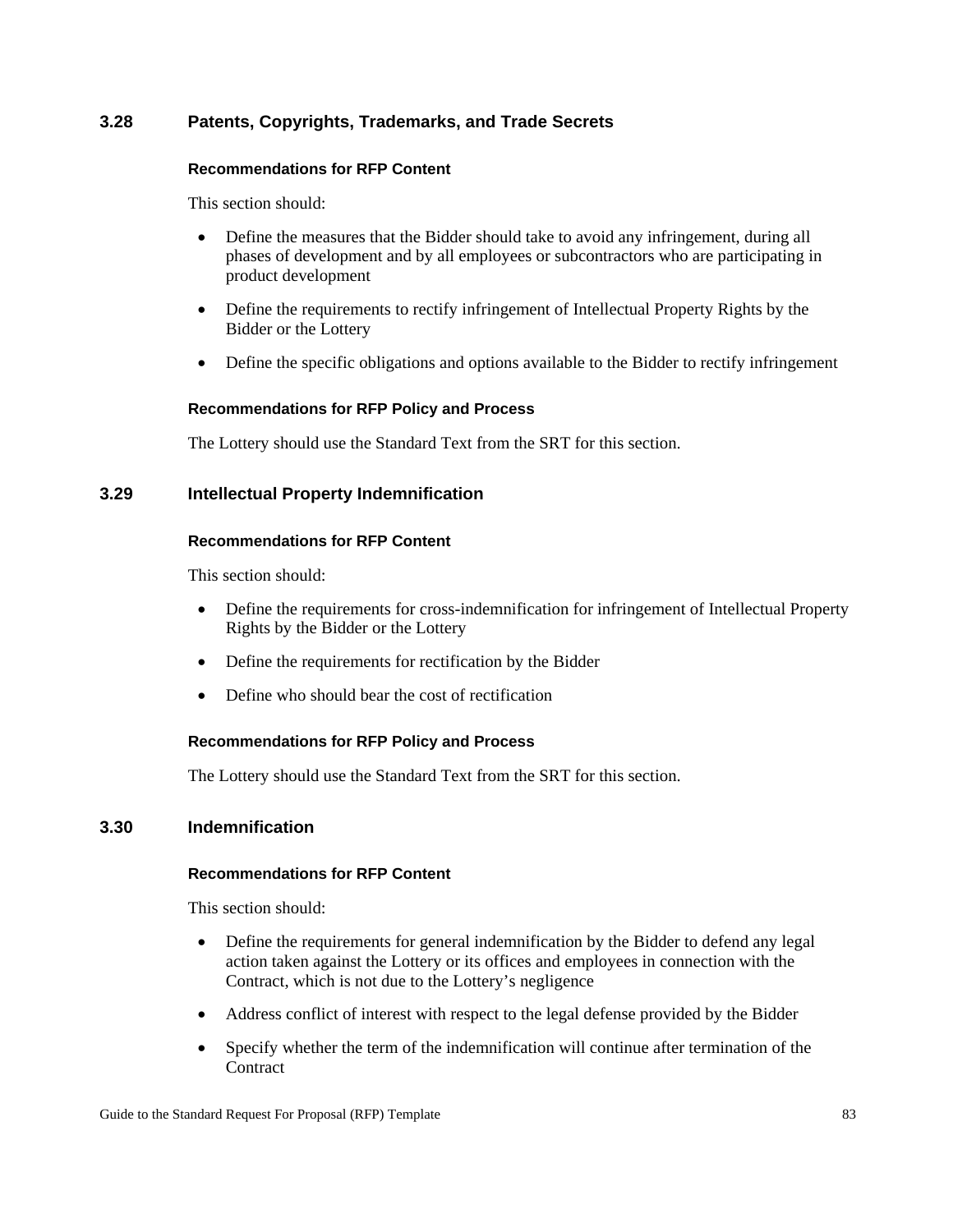The Lottery should use the Standard Text from the SRT for this section.

### **3.31 Confidential Information**

# **Recommendations for RFP Content**

This section should:

- Define the confidentiality requirements and obligations on both the Lottery and the Bidder, including how confidential information is identified, held secure, and eventually returned
- Define the requirements for mutual notification of a breach of confidentiality

#### **Recommendations for RFP Policy and Process**

The Lottery should compose text for this section according to the requirements above.

#### **Additional Best Practice Guidelines**

The Lottery is advised to consider the requirements in Section 1.18 (Public Records and Request for Confidentiality) of the RFP.

#### **Jurisdictional Variances**

Information that is classified as "CONFIDENTIAL" may vary between jurisdictions.

In some jurisdictions the following Sample Text may be appropriate to address the content requirements listed above and may be included in the RFP if applicable.

#### **Jurisdictional Sample Text**

All confidential information provided must be clearly marked as "CONFIDENTIAL" by the party providing the information at the time of disclosure to the other party. The Contractor must limit such identification to information it reasonably believes is entitled to confidential treatment pursuant to the public records provisions of jurisdictional law. Each party must hold the confidential information of the other in strictest confidence and, except as previously authorized in writing by the other party: (i) must use the confidential information only in furtherance of the Contract; (ii) must only copy confidential information to the minimum extent necessary to perform the necessary tasks relating to the confidential information; and (iii) must not disclose the confidential information to any person or entity except those employees of the party to whom the information has been disclosed who have a need to know the confidential information for purposes contemplated by the Contract.

The parties' obligations under this provision do not apply to information which: is publicly available or in the public domain when provided; is or becomes publicly available or public domain information through no fault of the recipient of the information subsequent to the time it was provided; is rightfully communicated to the recipient of the information by another party; is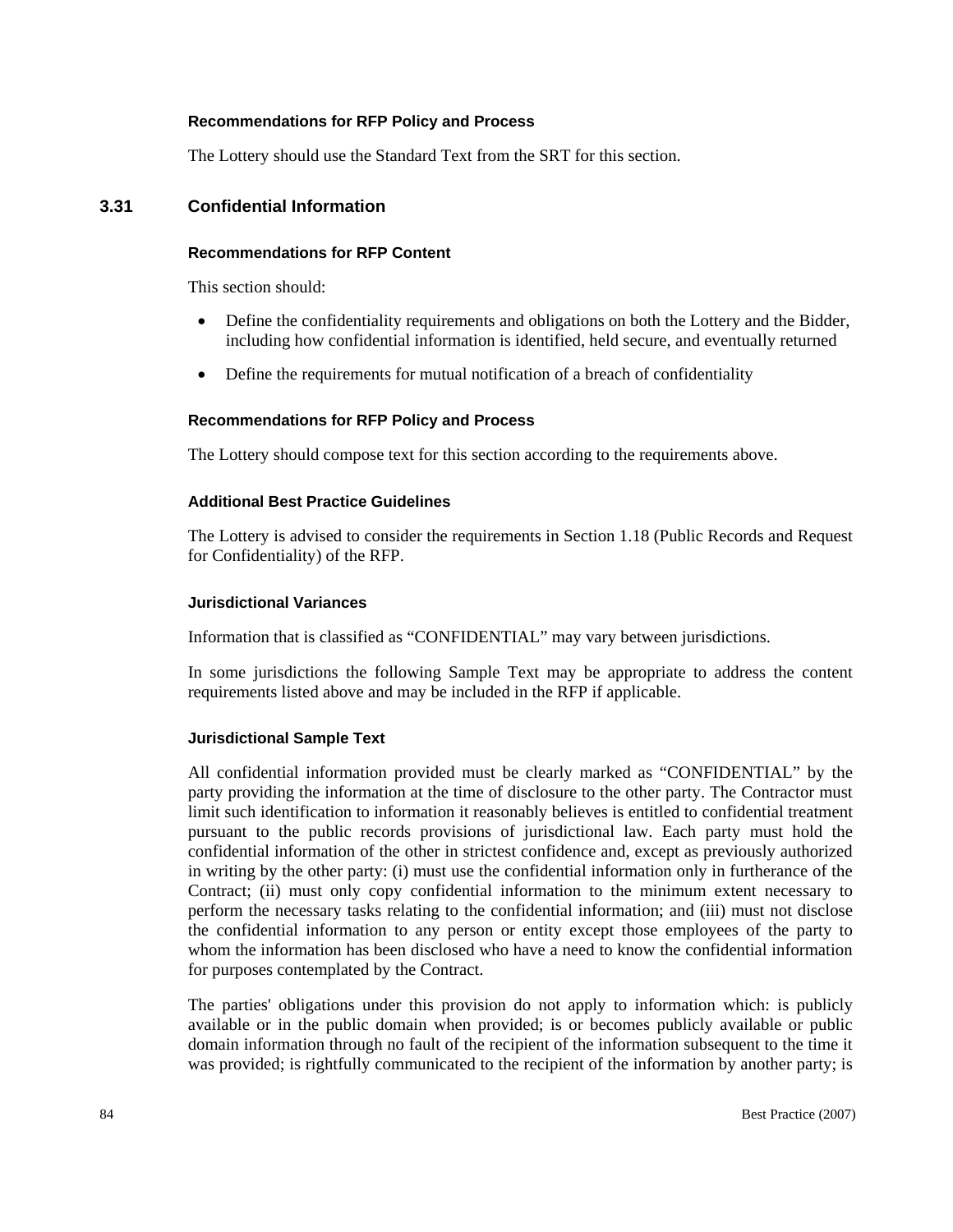independently developed by the recipient; or is disclosed pursuant to jurisdictional law or the order of a court or government authority. The parties' obligations under this provision must survive the conclusion of the Contract and are perpetual.

The Contractor's employees and agents may have access to private or confidential data maintained by the Lottery to the extent necessary to carry out its responsibilities under the Contract. The Contractor must designate one individual who must remain the responsible authority in charge of all data collected, used, or disseminated by the Contractor in connection with the performance of the Contract. The Contractor must accept responsibility for providing adequate supervision and training to its agents and employees to ensure compliance with the terms of this Contract. The private or confidential data must remain the property of the Lottery at all times.

No private or confidential data collected, maintained, or used in the course of performance of the Contract must be disseminated except as authorized by statute, either during the period of the Contract or thereafter. Any data supplied to the Contractor by the Lottery must be considered the property of the Lottery.

The Contractor agrees to return any and all data furnished by the Lottery promptly at the request of the Lottery in whatever form the Contractor maintains it. Upon the termination or completion of the Contract, the Contractor must not use any of such data or any material derived from the data for any purpose. Otherwise, upon the request of the Lottery, the Contractor will destroy the data and make it unreadable.

The Contractor must indemnify the Lottery for a violation of this section. The Contractor must notify the Lottery prior to the destruction of these materials and must provide the Lottery with the opportunity to confirm the proper destruction of these materials.

The Contractor must be responsible for the proper custody and care of any Lottery-owned personal tangible property furnished for the Contractor's use in connection with the performance of the Contract, and the Contractor will reimburse the Lottery for such property's loss or damage caused by the Contractor, normal wear-and-tear excepted.

In the event that the Contractor receives a request for information supplied to it by the Lottery, the Contractor must immediately notify the Lottery of the request by telephone and fax. The Contractor will not release the information subject to the request without the Lottery's permission or pursuant to a court order.

The Contractor, its officers, employees, agents, representatives, and subcontractors must not disclose to any other person or entity any information pertaining to the Lottery's methods, systems, programs, procedures, or operations at any time without prior written approval of the Lottery, except as may be necessary in its performance of the Contract.

The Lottery, its officers, employees, agents, representatives, and contractors – to the extent permitted by jurisdictional law – must not disclose to any other person or entity any confidential, secret, or proprietary information or know-how concerning the equipment, programming, software, trademarks, trade, or commercial secrets of the Contractor or its subcontractors, at any time without the express prior written approval of the Contractor, except as may be necessary in its performance of this Contract.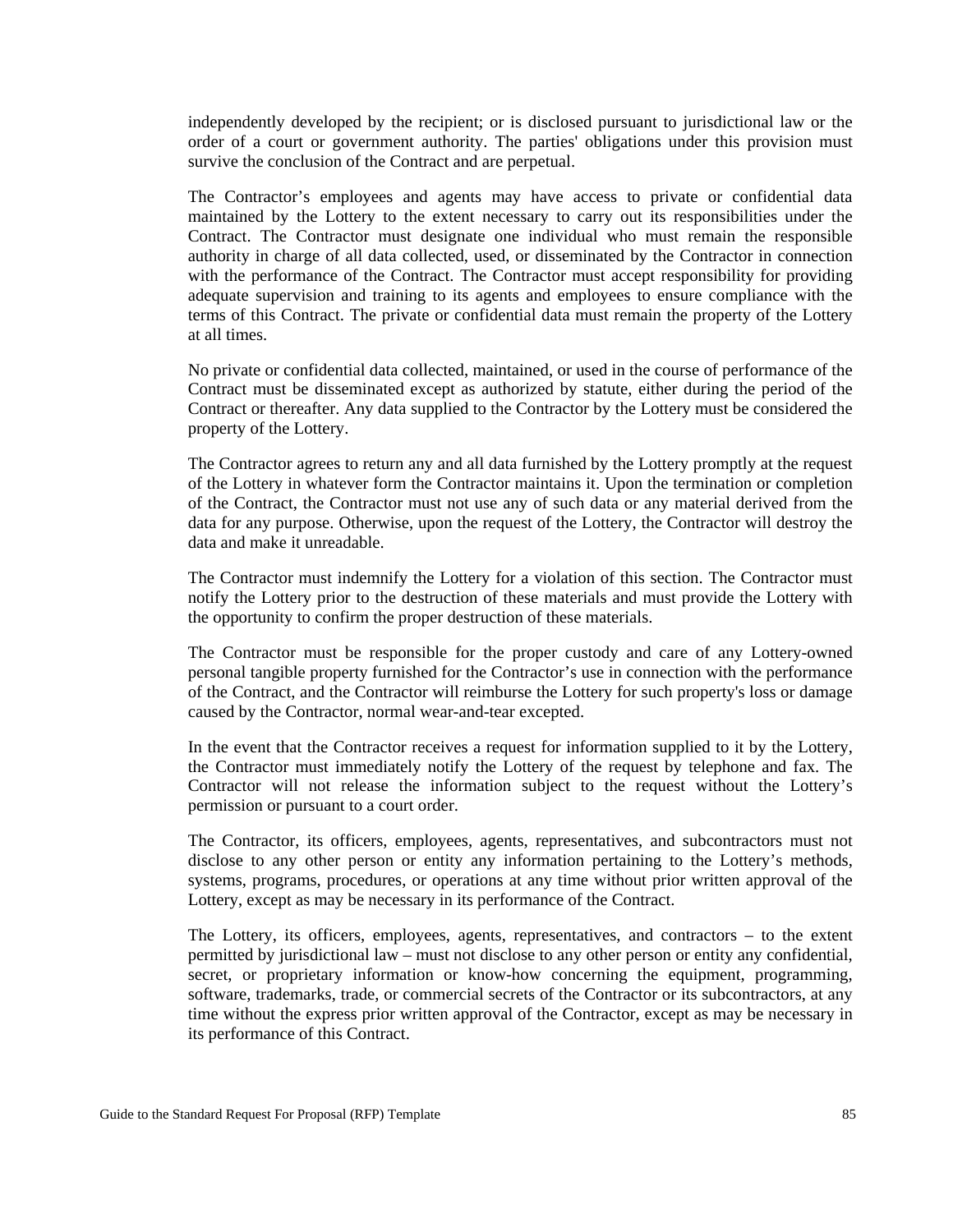In the event that any demand, claim, action, or proceeding of any nature whatsoever is made, asserted, or instituted that has as its purpose or object, or may have as its consequence, the disclosure to any person of any of the information referred to herein, each party must immediately: notify the other party thereof; upon request, join and support the other party should the other party seek any stay, injunction, restraining order, protective order, declaratory judgment, or any other form of interim or permanent relief, order, or judgment whose object is to avoid, prevent, delay, or limit the disclosure of such information; and must not disclose such information unless, until, and only to the extent required to do so, by the final order of a judicial, legislative, executive, or administrative authority having actual jurisdiction thereof.

# **3.32 Taxes, Fees, and Assessments**

### **Recommendations for RFP Content**

This section should:

- Define the Lottery's requirements of the Bidder with respect to taxes and fees
- State the Lottery's obligations in this respect

### **Recommendations for RFP Policy and Process**

The Lottery should compose text for this section according to the requirements above.

#### **Jurisdictional Variances**

In some jurisdictions the following Sample Text may be appropriate to address the content requirements listed above and may be included in the RFP if applicable.

#### **Jurisdictional Sample Text**

The Contractor must pay all taxes, fees, and assessments upon the system, however designated, levied, or based. The jurisdiction in which the Lottery operates is exempt from jurisdictional and local sales and use taxes on the services provided pursuant to this Contract.

# **3.33 Advertising**

#### **Recommendations for RFP Content**

This section should define the rights, if any, that the Bidder has to use the Lottery's logo on marketing collateral.

#### **Recommendations for RFP Policy and Process**

The Lottery should use the Standard Text from the SRT for this section.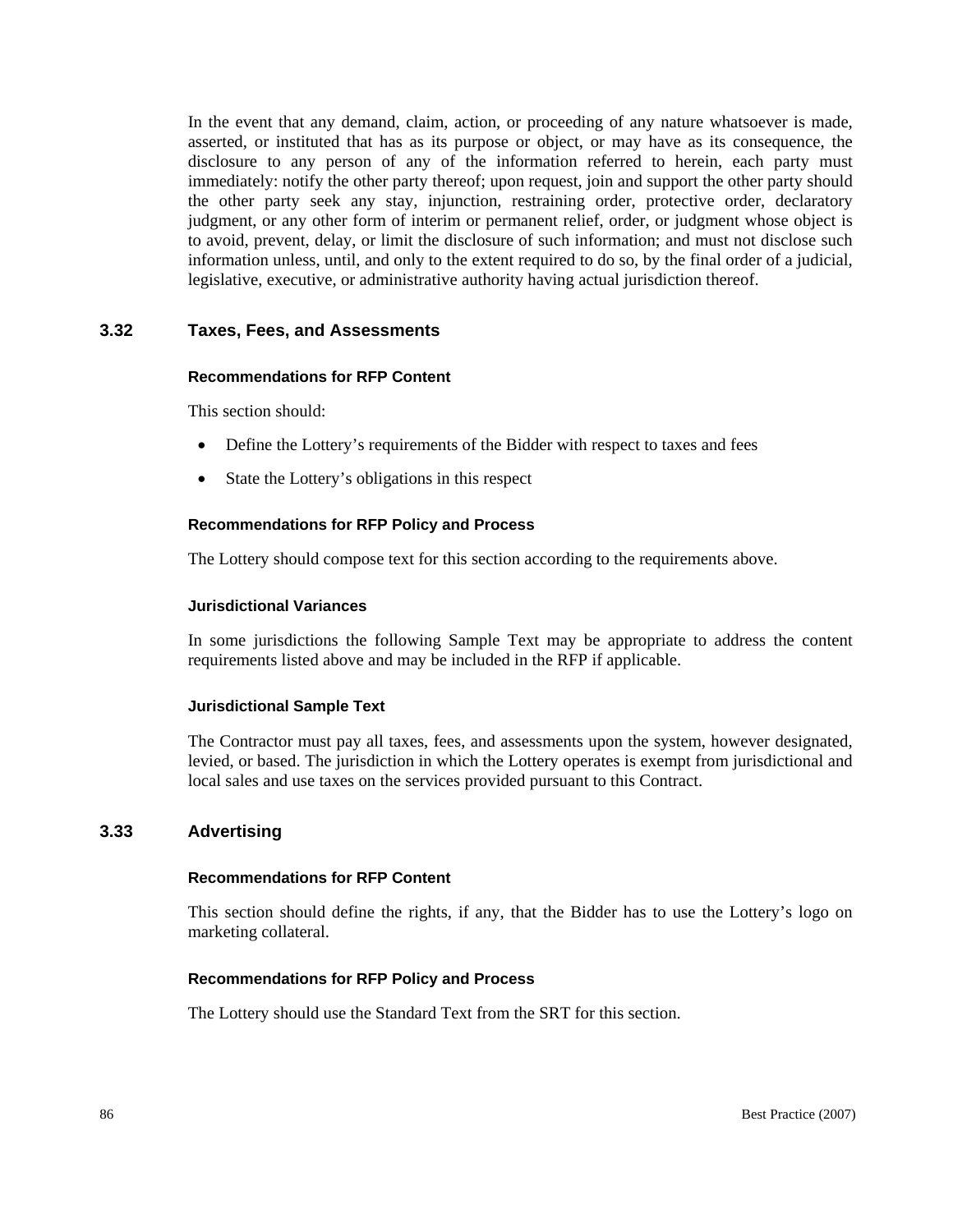# **3.34 Force Majeure/Delay of Performance**

#### **Recommendations for RFP Content**

This section should define:

- *Force majeure*
- The liabilities and obligations of both the Lottery and the Bidder in the event of *force majeure*

#### **Recommendations for RFP Policy and Process**

The Lottery should use the Standard Text from the SRT for this section.

### **3.35 Warranties**

#### **Recommendations for RFP Content**

This section should define warranties that the Bidder must offer to the Lottery that should include, but are not limited to, the following:

- Adherence to jurisdictional and federal law
- Quality of design, development, and deliverables
- Support and maintenance

#### **Recommendations for RFP Policy and Process**

The Lottery should compose text for this section according to the requirements above.

#### **Jurisdictional Variances**

In some jurisdictions the following Sample Text may be appropriate to address the content requirements listed above and may be included in the RFP if applicable.

#### **Jurisdictional Sample Text**

The Contractor is fully authorized and prepared to enter into and fully perform the terms and conditions of the Contract.

The Contractor has secured or will have secured all necessary rights, clearances, and/or licenses with respect to all material and elements embodied in or used in connection with the performance of the Contract and any extension periods.

Any manufacturer or product warranties must extend to any components of the product supplied during the Contract and any extension periods.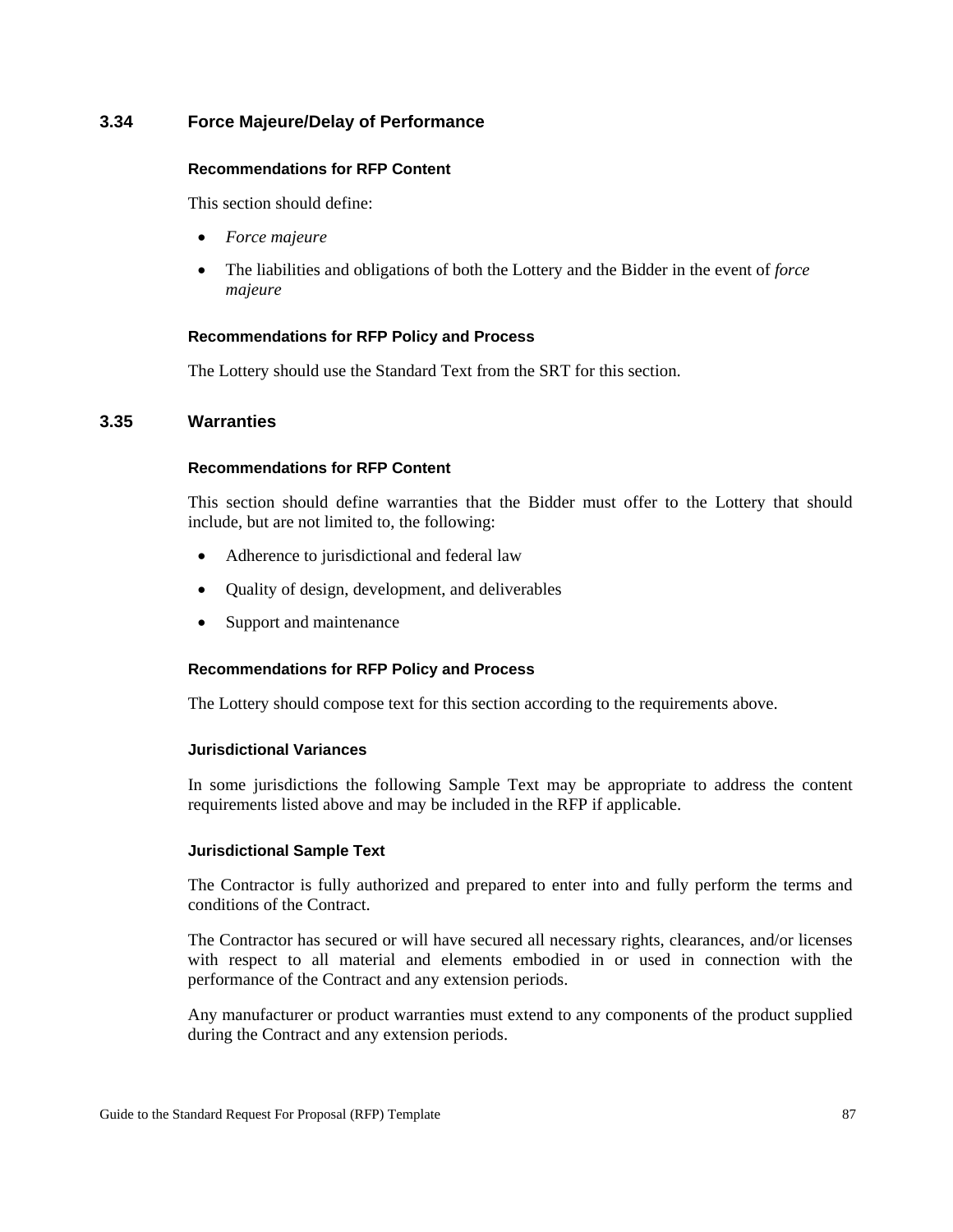The product must in all respects meet or exceed all of the Lottery's requirements set forth in the RFP, including, but not limited to, the Lottery's functional, technical, and maintenance requirements, and must be suitable for the duration of the Contract and any extension periods.

The Contractor will comply with all jurisdictional laws, ordinances, rules, and regulations applicable to its activities and obligations under the Contract.

The Contractor has not granted previously and will not grant any rights in the product or any components of the product that are inconsistent with the rights granted to the Lottery herein.

The product (including all components thereof), Contractor's performance hereunder, and the use by the Lottery of the product as contemplated in the Contract, do not and will not, to the best of the Contractor's knowledge, infringe any copyright.

All services provided by the Contractor pursuant to the Contract will be performed in a prompt, competent manner by properly trained individuals in accordance with the highest standards of the Contractor's industry.

The Contractor will, at all times during the Term of the Contract and any extensions thereof, be qualified and professionally competent, and will procure and maintain, at its expense, all licenses, permits, and governmental approvals, if any, necessary to the performance of its obligations under the Contract.

The processing of date and date-related data pursuant to the Contract must be fault-free. This includes, but is not limited to, calculating, comparing, and sequencing by all hardware, software, and firmware products delivered under the Contract, individually and in combination, upon installation. Fault-free includes the manipulation of this data with dates prior to, through, and beyond <*variable: date*>, and must be transparent to the Lottery.

The Contractor has and if necessary will provide to the Lottery good and clear title to the product (including all components thereof), free and clear of any liens, encumbrances, or security interests.

No software program, process, composition, writing, equipment, appliance or device, or any trademark, service mark, logo, idea, or any other work or invention of any nature or any other tangible or intangible property whatsoever developed, provided or used by the Contractor (other than that provided or used by the Lottery or another Contractor at the Lottery's request) in connection with its performance under the Contract, infringes or will infringe any patent, copyright, trademark, logo, and/or other service mark of any other person, or entity, or is or will be a trade secret of any other person. The Contractor warrants and represents that it has appropriate products and controls in place to ensure against such infringement in the acquisition, operation, or maintenance of the product. Upon request, the Contractor must provide the Lottery with documentation indicating a third party's written approval and license for the Contractor to use and sublicense the third party's copyright, patent, trademark, or trade secret.

The Contractor must maintain the minimum staffing levels set forth in its plan submitted in response to the RFP.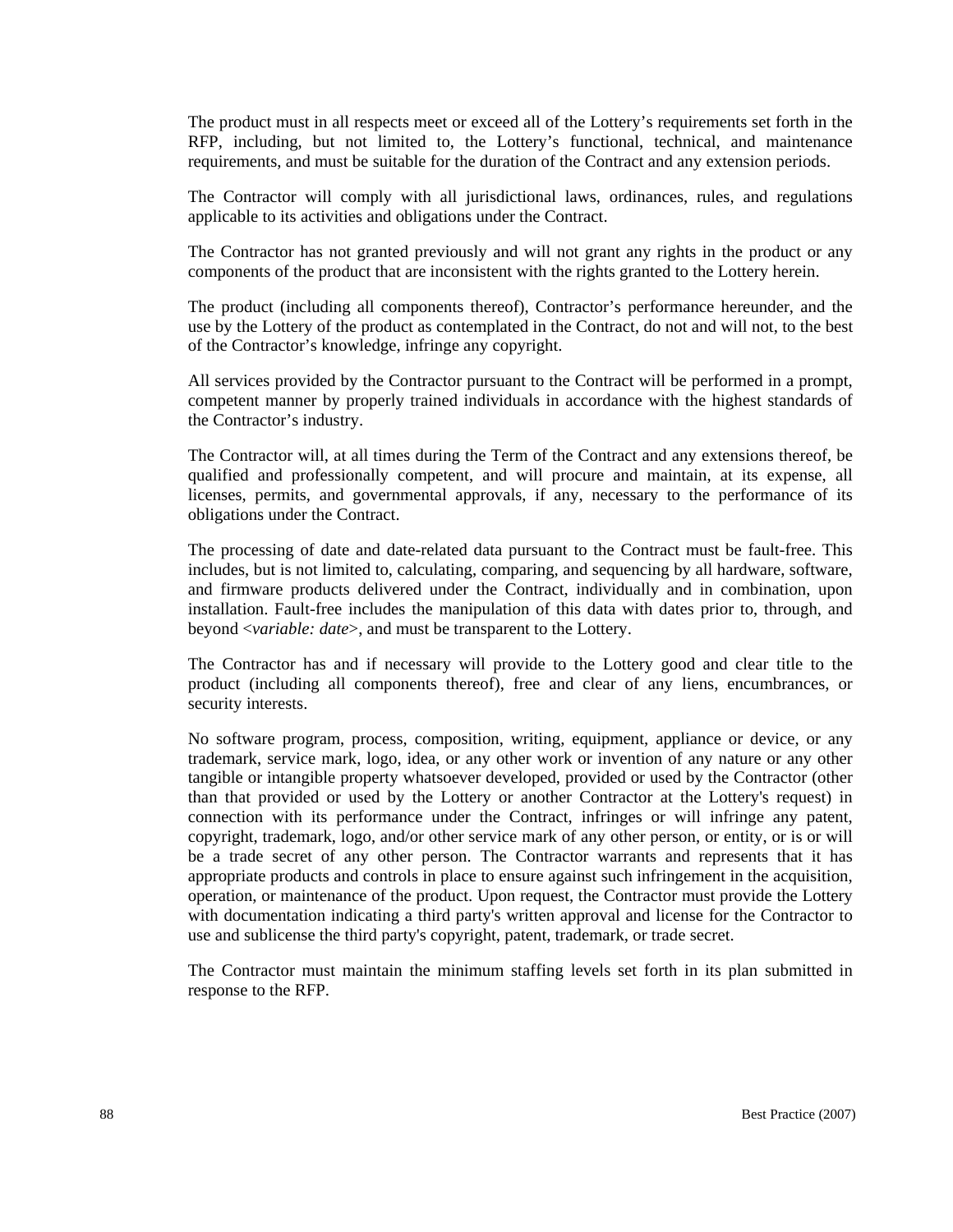#### **3.36 Insurance**

#### **Recommendations for RFP Content**

This section should define any Lottery requirements of the Bidder with respect to insurance during the Term of the Contract, including, but not limited to:

- Scope
- Any limitations on who may be the insurer
- Renewal
- **Cancellation**
- Insurance certification
- Whether the Lottery is co-insured
- Coverage
- **Excess**
- Who is liable for the cost

#### **Recommendations for RFP Policy and Process**

The Lottery should compose text for this section according to the requirements above.

### **Jurisdictional Variances**

The Lottery may find it useful to contact the lottery trade associations – such as the WLA or NASPL – for recommendations on what insurance schemes are in place at a particular time for the lottery industry. Available schemes may assist the Lottery in drafting their insurance requirements to coincide with such standard insurance coverage for lotteries.

In some jurisdictions the following Sample Text may be appropriate to address the content requirements listed above and may be included in the RFP if applicable.

#### **Jurisdictional Sample Text**

The Contractor must maintain in effect, with insurance companies or financial institutions duly licensed, admitted and authorized to transact business in the jurisdiction of the Lottery and which are financially rated "A" or better by a rating agency nationally recognized in the jurisdiction of the Lottery, at its own expense, insurance covering its work of the type and in amounts as reasonably required by the Lottery.

The Contractor's insurance must, among other things, insure against any loss or damage resulting from or related to the Contractor's performance of this Contract.

All such insurance policies must remain in full force and effect for the entire life of the Contract.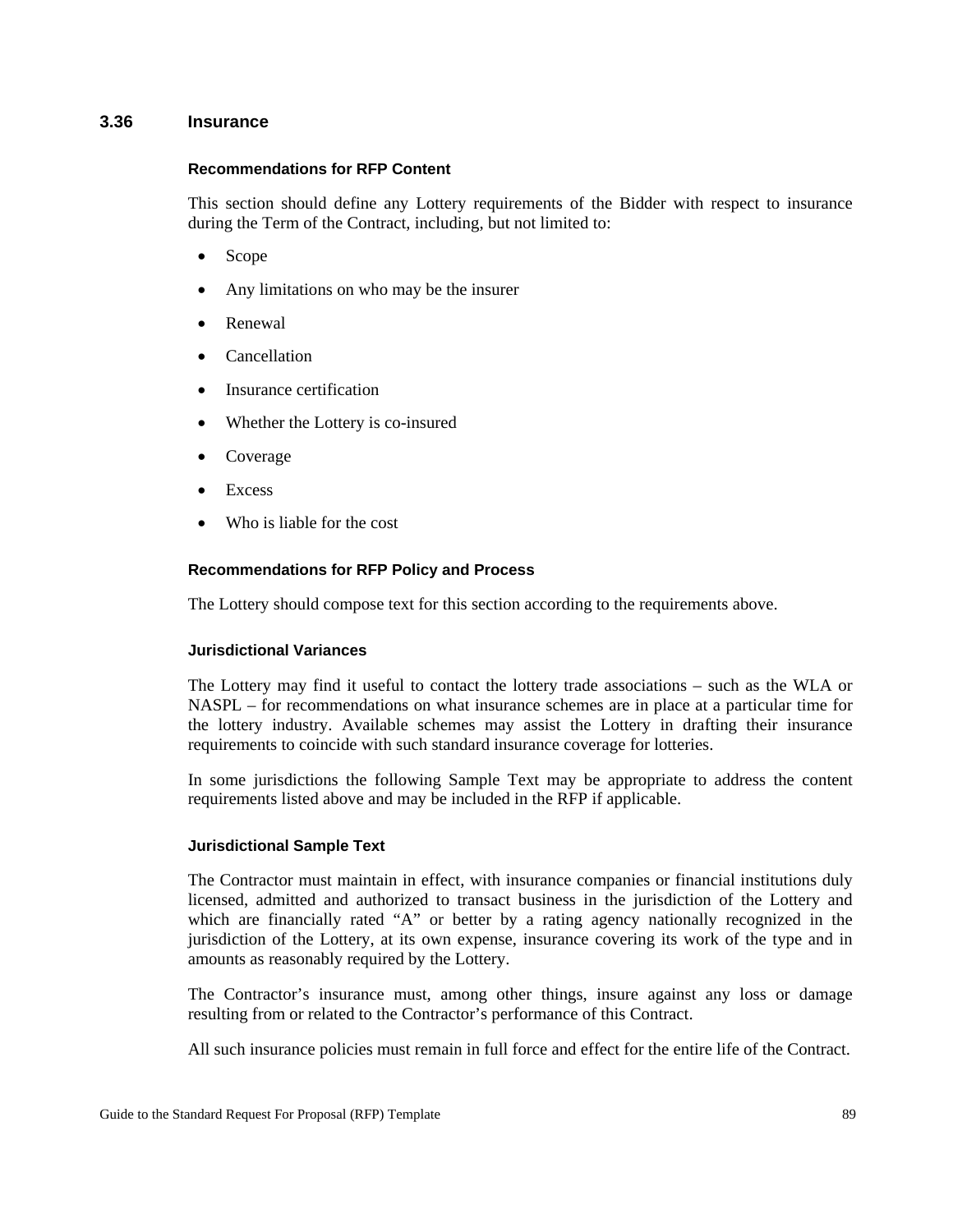All required insurance coverage must be put into effect as of the effective date of the Contract and must remain in effect through the Term of the Contract.

The Lottery must receive at least thirty (30) days' advance written notice of cancellation, termination, or failure to renew any insurance policy or coverage required by this section.

The Lottery must be named as an additional insured on all required insurance coverage.

The Contractor must submit certificates of insurance for each of the required coverages within ten (10) days after the date hereof and evidence of any renewed bonds or insurance policies within five (5) days prior to the expiration of the then existing policies.

The Contractor must maintain the following coverage during the Term of the Contract:

- Insurance on all of the Contractor's equipment used in operating the gaming system in the amount of actual replacement cost thereof. Said policy shall include an All Risk Property Floater to insure personal property, including equipment and mobile items against fire, collision, flood, acts of God, and other causes.
- Comprehensive General Liability and Property Damage Insurance with limits of not less than <*variable: amount*> for any one person and <*variable: amount*> for any one occurrence for personal injury, and <*variable: amount*> for any one occurrence for property damage.
- Errors and Omissions Insurance with limits of not less than <*variable: amount*>. Such insurance shall be continued for at least one (1) year after the expiration of the Contract. Errors and Omissions Insurance shall indemnify the Contractor and the Lottery for any loss which may be incurred due to system downtime, any error or omission during the period of time that Retailer Terminals are expected to be operational, machine error, or any error or omission caused by the Contractor, its officers, employees, subcontractor, or assigns, regardless of negligence.
- Insurance covering all automotive equipment used in the jurisdiction in operation of the gaming system with an Automobile Bodily Injury Insurance limit of <*variable: amount*> for each person and <*variable: amount*> for each accident, and Property Damage Liability Insurance with a limit of not less than <*variable: amount*> for each accident. Employees of the Contractor must be insured according to jurisdictional law and must be covered to the full extent under worker's compensation.
- Crime Insurance with limits of not less than <*variable: amount*>.
- Business Interruption Insurance with limits of not less than <*variable: amount*>.
- Automotive Insurance with limits of not less than <*variable: amount*>.

The Lottery must provide a reference or URL for all necessary documentation and application forms applicable to the RFP.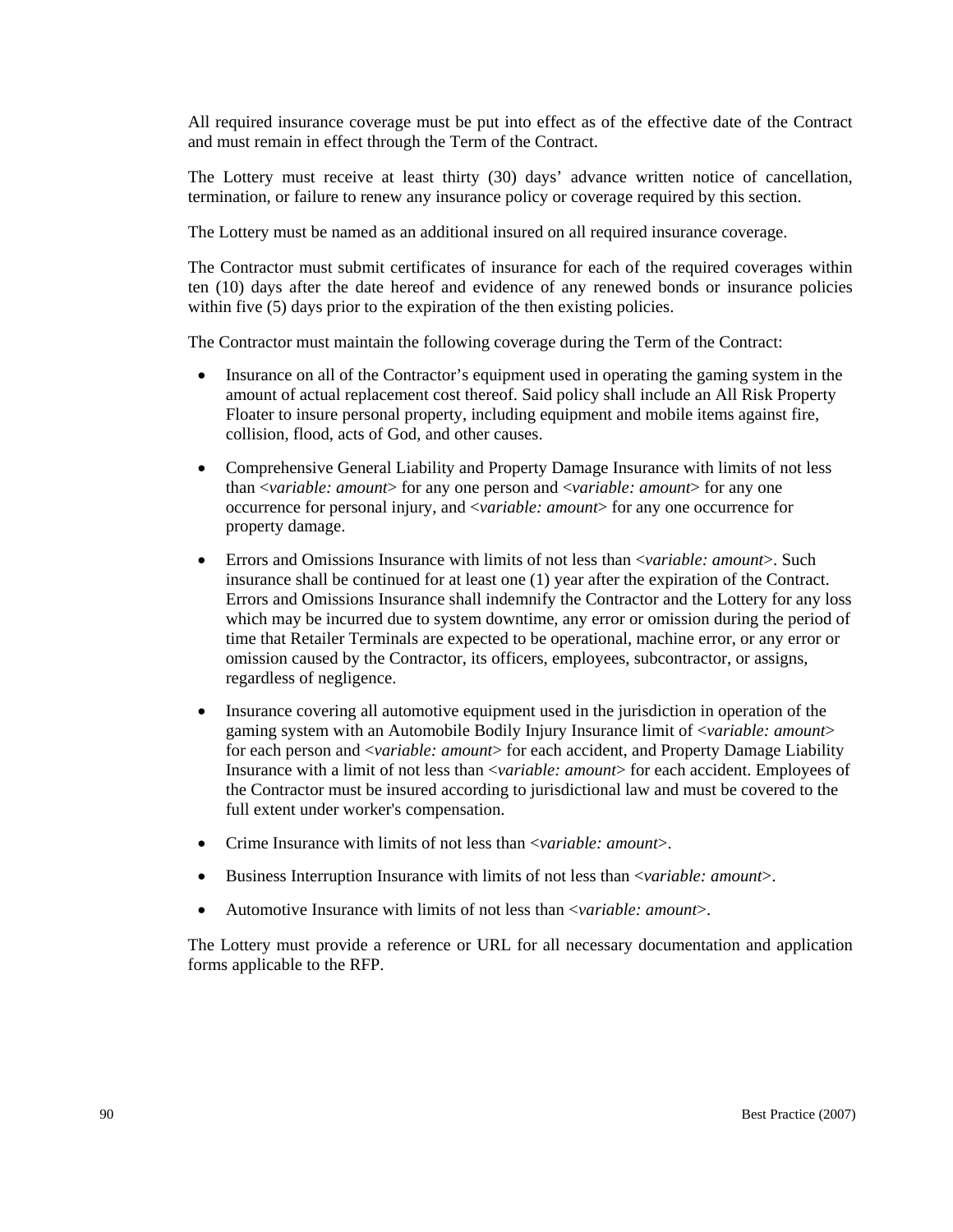# **3.37 Compensation Procedures and Mechanisms for Use During the Contract**

#### **Recommendations for RFP Content**

This section should define the procedures and mechanisms by which the Bidder is compensated during the Term of the Contract.

### **Recommendations for RFP Policy and Process**

The Lottery should compose text for this section according to the requirements above.

### **Jurisdictional Variances**

In some jurisdictions the following Sample Text may be appropriate to address the content requirements listed above and may be included in the RFP if applicable.

### **Jurisdictional Sample Text**

The Contractor will be compensated using a weekly settlement process. The submitted invoices must be confirmed by the Lottery based on management and accounting reports. Confirmed invoices should be paid within thirty (30) days of receipt.

The Lottery should state its financial year. Payments to the Contractor from the Lottery in any given fiscal year are contingent upon enactment of appropriation legislation.

# **3.38 Notice**

#### **Recommendations for RFP Content**

This section should define the form and process of notification between the Lottery and the Bidder.

This section may indicate that:

- All notices and communications must be in writing and must be effective when received by the addressee.
- Until notified otherwise, notices and communications concerning a contract award must be addressed to a contact/address specified by the Lottery.

# **Recommendations for RFP Policy and Process**

The Lottery should use the Standard Text from the SRT for this section.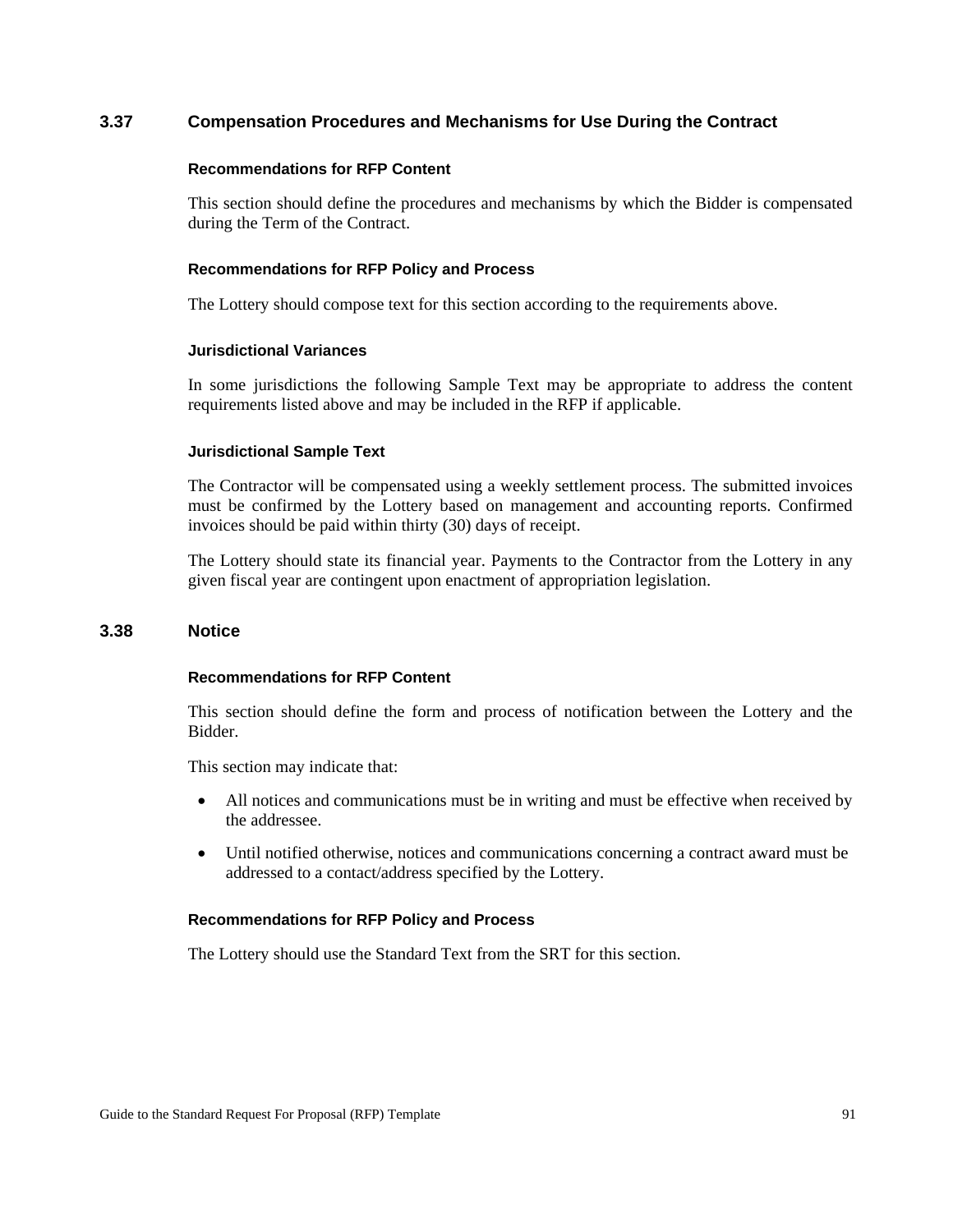# **3.39 Acceptance Testing**

#### **Recommendations for RFP Content**

This section should:

- Define the Lottery's right to conduct a series of acceptance tests to determine the passing or failing of the Bidder's installation according to the specifications of the RFP
- Describe the consequences of passing or failing the acceptance tests and the obligations of the Bidder to meet all the requirements of the tests
- Indicate that the Bidder must work with the Lottery to meet the best practice requirements defined in the NSI QA Acceptance Testing Best Practice

### **Recommendations for RFP Policy and Process**

The Lottery should compose text for this section according to the requirements above.

#### **Jurisdictional Variances**

In some jurisdictions the following Sample Text may be appropriate to address the content requirements above and may be included in the RFP if applicable.

#### **Jurisdictional Sample Text**

The Lottery will conduct a series of acceptance tests to fully determine the passing or failing of the Contractor's installation in accordance with the specifications of this RFP and the Contractor's Proposal.

Failure of the Contractor to pass these tests may result in the Contractor having to make corrections, delay conversion, pay liquidated damages, or the Lottery may draw up to the full amount of the Performance Bond.

The system will be tested for each and every requirement in this RFP and for performance as stipulated in the Contractor's Proposal.

The Contractor's assistance in arranging tests will be necessary.

The Lottery, at its sole discretion, will determine whether performance against the acceptance tests is adequate, and whether conversion can proceed as scheduled.

Passing an acceptance test in no way removes the obligation for the Contractor to meet and to continue to meet all requirements of the RFP and the Contract.

The Contractor must work with the Lottery in the Lottery's attempts to implement the NSI: Quality Assurance Acceptance Testing Best Practice.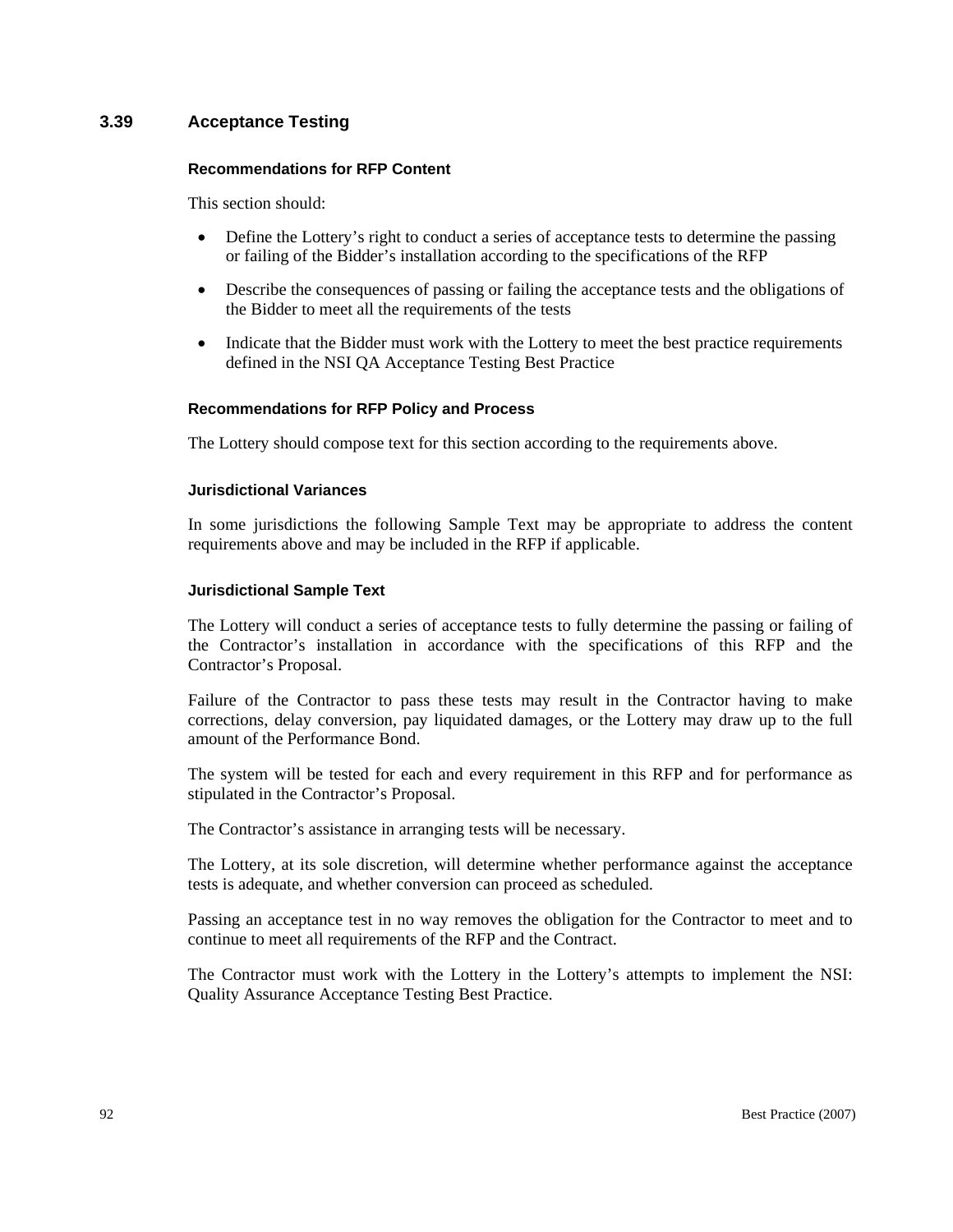### **3.40 Additional Sections Based on Jurisdictional Requirements**

The previous section represents the last section in this chapter that has a corresponding section in the SRT. All subsequent sections represent areas that have known requirements for certain jurisdictions, and are included here with suggested text and compliance boxes that may be included in the RFP by those jurisdictions where the requirements apply. If any of these additional sections are added, they must be added in a way that preserves the existing outline numbering scheme of the SRT as specified in Part 1, Section 4.2.1.1 (Best Practice Requirements).

### **3.40.1 Ticket Purchase and Prize Payment Restrictions**

#### **Recommendations for RFP Content**

This section should:

- Define any constraints on the purchase of Lottery tickets by and the award of prizes to the Bidder's employees and their relatives
- Define the Bidder's obligation to monitor the same and to cooperate with the Lottery's restrictions

#### **Recommendations for RFP Policy and Process**

The Lottery should compose text for this section according to the requirements above.

### **Jurisdictional Variances**

In some jurisdictions the following Sample Text may be appropriate to address the content requirements above and may be included in the RFP if applicable.

#### **Jurisdictional Sample Text**

The Contractor's employees who are assigned to provide direct service to any Lottery facility and members of their immediate family are ineligible to purchase Lottery game tickets and must not receive any Lottery prizes. Immediate family is defined as a person's spouse, children, brothers or sisters, or parents, who reside within the same household of the person. The Contractor must ensure that this requirement is made known to each affected individual.

The Contractor must supply a list of employees and their Social Security Numbers within thirty (30) days of Contract Award and maintain and update this list as needed.

The Contractor agrees to take all steps necessary to ensure the enforcement of this provision for the duration of the Contract.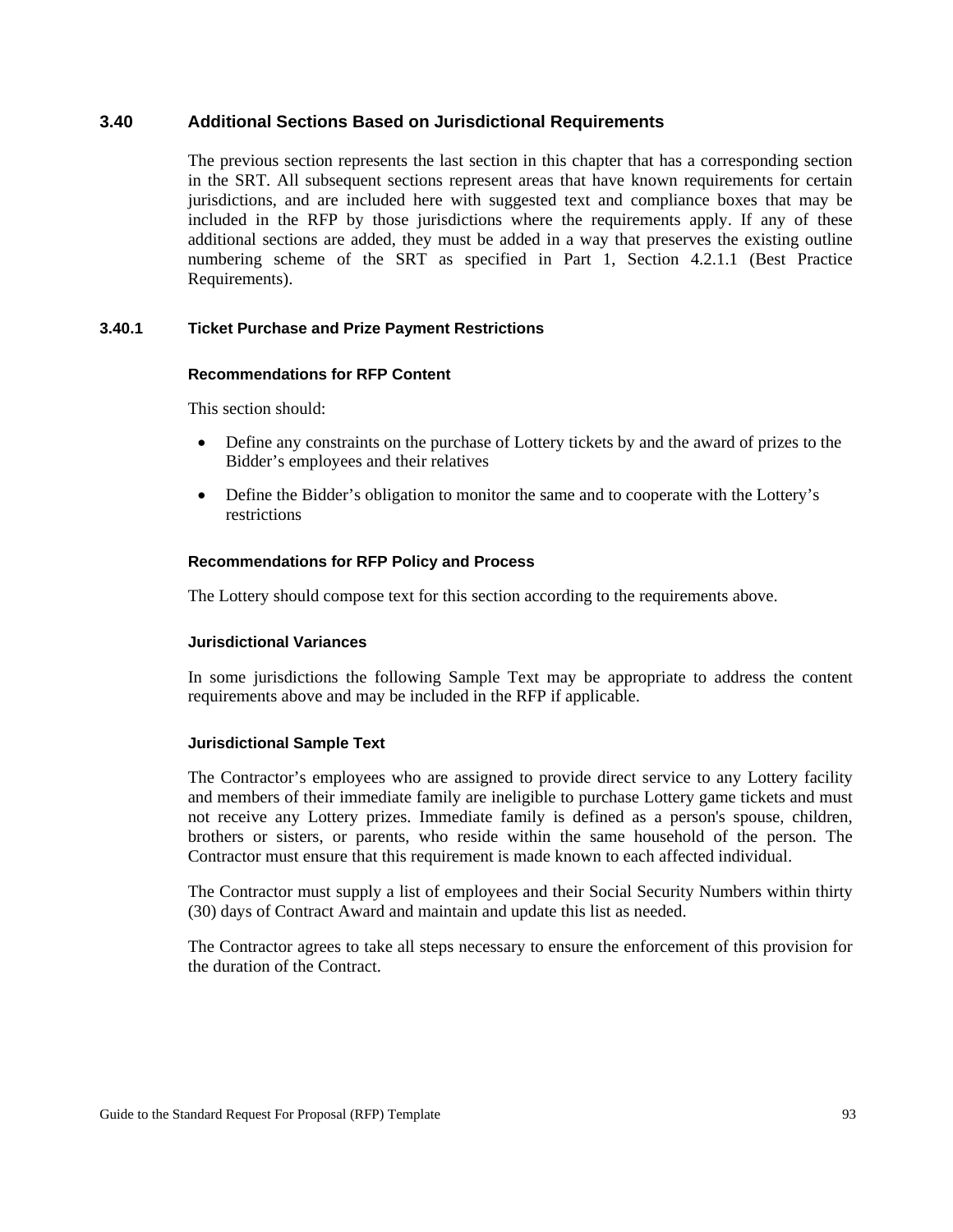### **3.40.2 Escrow of Source Code and Documentation**

#### **Recommendations for RFP Content**

In protection of the Lottery's ability to operate the system in case of the Bidder's inability to fulfill his contractual obligations, this section should:

- Define the rights of the Lottery with respect to Bidder's source code and documentation relevant to the system to be placed in escrow or to update the materials in escrow
- Define the time limit for a Bidder to respond to a request for escrow deposit or update
- Define what must be delivered by the Bidder to the Lottery in order to allow the Lottery to build, install, and operate the system
- Define who will be responsible for the costs of putting material in escrow, including the Bidder's effort to prepare any such materials
- Define who must approve the escrow arrangement and indicate that the approval must not be unreasonably withheld

#### **Recommendations for RFP Policy and Process**

The Lottery should compose text for this section according to the requirements above.

#### **Jurisdictional Variances**

In some jurisdictions the following Sample Text may be appropriate to address the content requirements above and may be included in the RFP if applicable.

#### **Jurisdictional Sample Text**

In protection of the Lottery's ability to operate the system in case of the Contractor's inability to fulfill his contractual obligations, the Lottery has the right to request any and all Contractor source code and any and all documentation relevant to the system to be placed in escrow.

Upon the Lottery's request for escrow deposit or update, the Contractor shall within thirty (30) working days deliver a complete listing of the software source programs, source codes, make files, installation and operations manuals, service manuals and written procedures, with program object codes for all software and any such other materials necessary for the Lottery to build, install, and operate the system, excluding third-party software. This includes all software executed on the equipment pertaining to the final contract. These materials would allow the Lottery to continue operations in the event the selected Contractor becomes unable to perform. Upon the Lottery's acceptance of the content of the escrow material, the Contractor shall deposit the material with the designated escrow agency within 30 working days.

Upon the specific request of the Lottery to update the material in escrow, as changes are implemented, not only will the changes be added to the escrow account, but the following will be added to the escrow account as well: documentation including source code procedural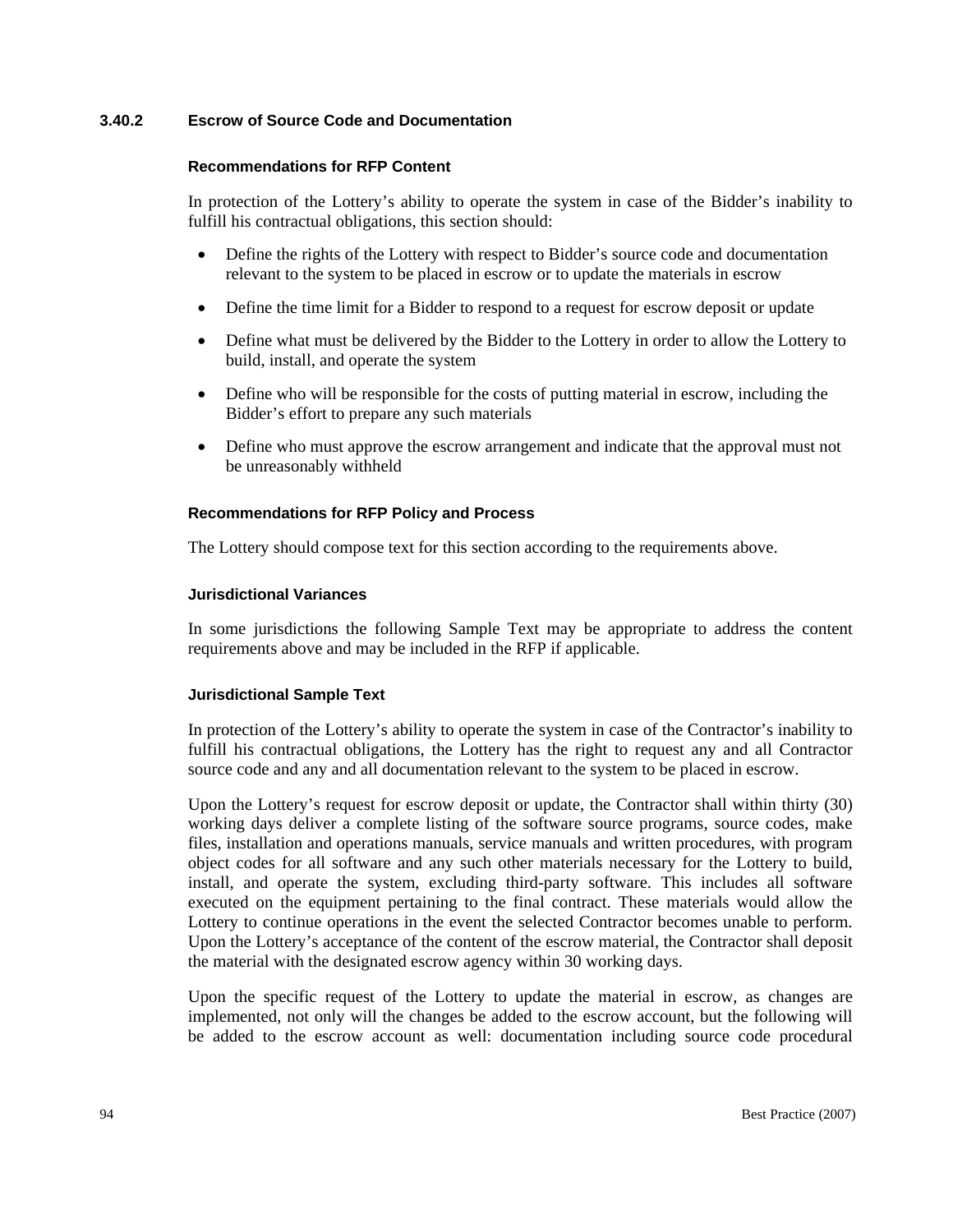changes; the reason(s) for the changes; identification of the personnel instituting the changes; the authorization for the changes; and the date of the changes.

All cost for putting material in escrow shall be at the Lottery's expense, including the Contractor's effort to prepare any such materials. [The parties have agreed a fixed charge of <*variable: currency & amount*> as remuneration from the Lottery to the Contractor for the Contractor's efforts on each such occasion.]

The escrow arrangement is subject to approval by the Lottery, where such approval shall not be unreasonably withheld. The cost of the escrow account will be the Lottery's obligation.

#### **3.40.3 Release of Material in Escrow**

#### **Recommendations for RFP Content**

This section should define the terms of release for material held in escrow.

#### **Recommendations for RFP Policy and Process**

The Lottery should compose text for this section according to the requirements above.

#### **3.40.4 Security Program under the Contract**

#### **Recommendations for RFP Content**

This section should:

- Define the Lottery's requirements of the Bidder for virtual and physical security
- Define the Lottery's right of audit and review of their implementation

#### **Recommendations for RFP Policy and Process**

The Lottery should compose text for this section according to the requirements above.

#### **Jurisdictional Variances**

In some jurisdictions the following Sample Text may be appropriate to address the content requirements above and may be included in the RFP if applicable.

#### **Jurisdictional Sample Text**

Prior to operations under the Contract, the Contractor must establish a physical and software security program for the entire system, subject to the prior written approval of the Lottery. This program may be updated, reviewed, and approved annually by the Lottery.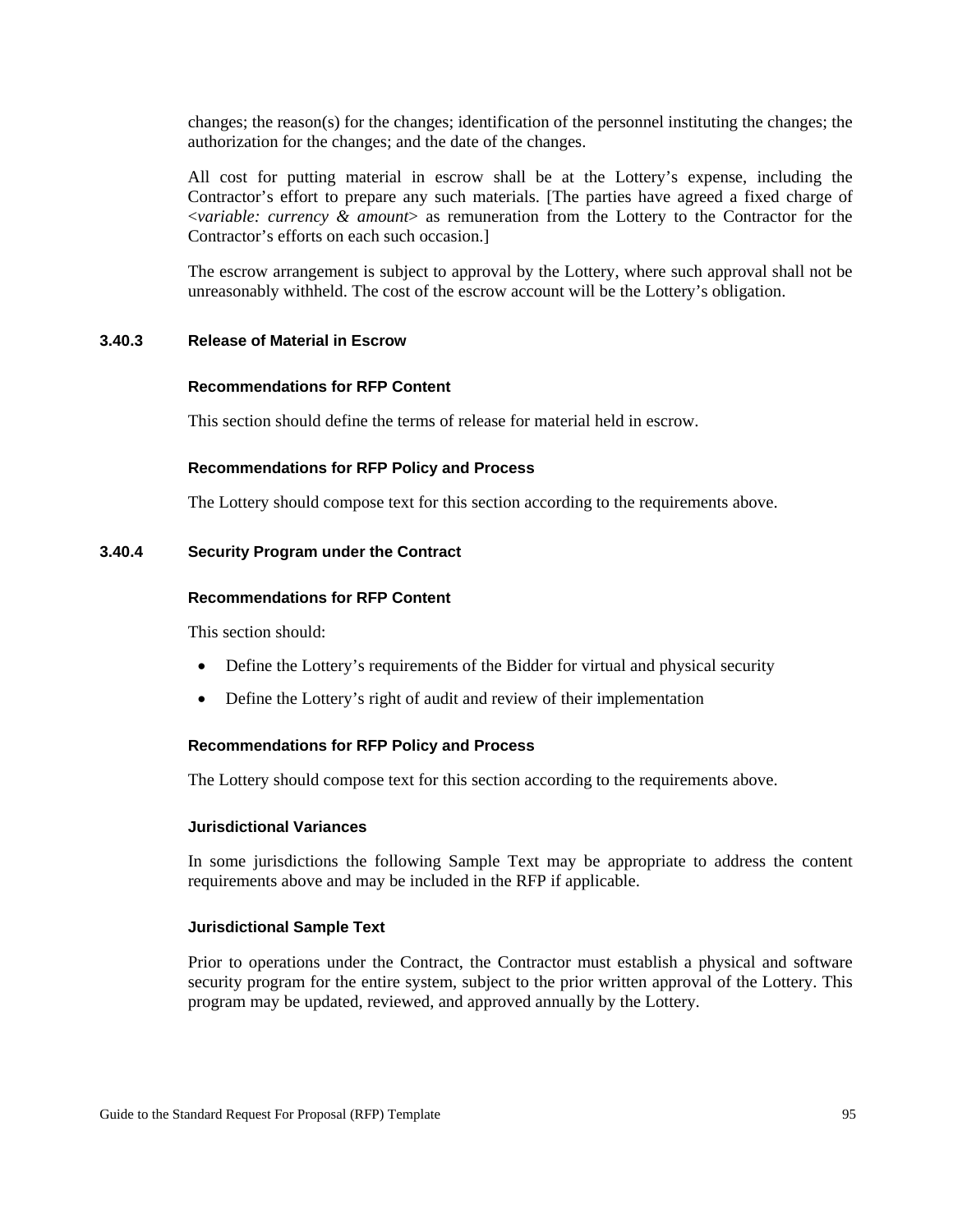### **3.40.5 Bidder Employment Practices**

#### **Recommendations for RFP Content**

This section should:

- Reference any jurisdictional and federal laws related to the Bidder's equal employment opportunity hiring and non-discriminatory employment practices
- Define the consequences of the Bidder's failure to comply with the requirements

#### **Recommendations for RFP Policy and Process**

The Lottery should compose text for this section according to the requirements above.

#### **Jurisdictional Variances**

In some jurisdictions the following Sample Text may be appropriate to address the content requirements above and may be included in the RFP if applicable.

#### **Jurisdictional Sample Text**

Any firm awarded a Contract pursuant to this RFP agrees that it will comply with all provisions and current executive orders on Equal Employment Opportunity issued by the Governor of the jurisdiction in which the Lottery operates, together with all other applicable jurisdictional laws, rules, and regulations.

In the event that the Contractor fails to comply with these requirements, the Lottery reserves the right to <*variable: consequences of non-compliance*>.

#### **3.40.6 Diversity in Contracting**

#### **Recommendations for RFP Content**

This section should describe the Lottery's position, policy, and any jurisdictional mandates designed to promote economic opportunity and diversity in contracting (e.g., consideration for and contracting with Minority Business Enterprises).

Since lottery jurisdictions may have a wide range of requirements in this area, lottery-specific rules and regulations related to diversity in contracting should be communicated here and any required forms for submission along with the RFP should be specified here.

Further, this section should identify any diversity in contracting laws or government initiatives related to the subcontracting activities of the Bidder and define the consequences of the Bidder's failure to comply with the requirement.

#### **Recommendations for RFP Policy and Process**

The Lottery should compose text for this section according to the requirements above.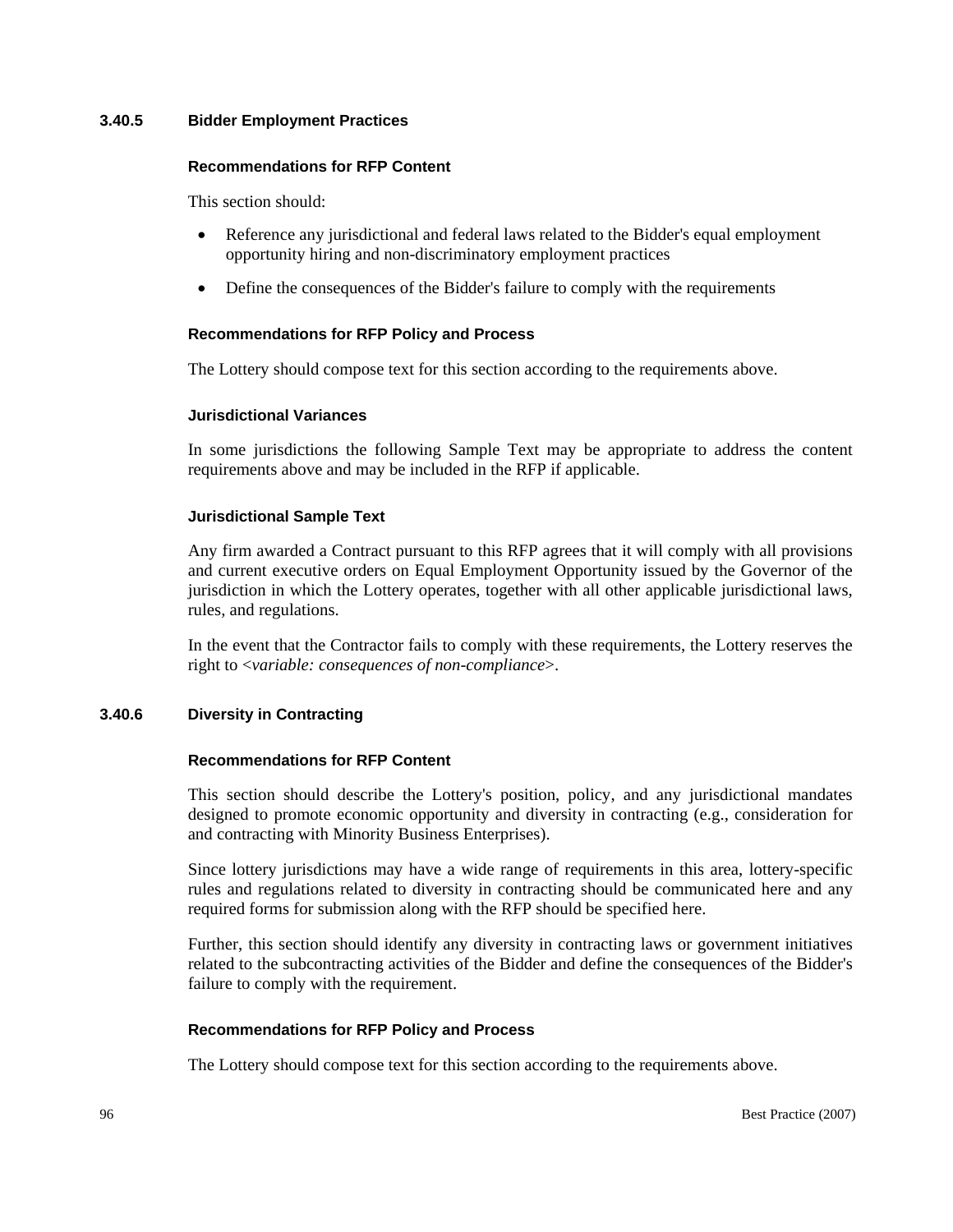## **Jurisdictional Variances**

In some jurisdictions the following Sample Text may be appropriate to address the content requirements above and may be included in the RFP if applicable.

#### **Jurisdictional Sample Text**

In addition to the equal employment requirements outlined in Section 3.40.5 (Bidder Employment Practices), Contractors are advised to refer to the requirements in Section 1.41.2 (Affirmative Action).

During the performance of this Contract, the Contractor and its subcontractor(s) must not unlawfully discriminate, harass, or allow harassment against any employee or applicant for employment because of race, religion, color, national origin, ancestry, physical disability (including HIV and AIDS), mental disability, medical condition (cancer), marital status, age (over 40), sexual orientation, or sex. The Contractor and its subcontractor(s) must ensure that the evaluation and treatment of their employees and applicants for employment are free of such discrimination and harassment. The Contractor and its subcontractors must comply with provisions of jurisdictional law as follows: <*variable: provide citations*>. Violation of provisions in this section may represent grounds to terminate the Contract for breach, and any loss of revenue sustained by the Lottery by reason thereof must be borne and paid for by the Contractor.

The Contractor must include the non-discrimination and compliance provisions of this section in all subcontracts for performance of work under the Contract. The Contractor and its subcontractor(s) must give written notice of their obligations under this section to labor organizations with which they have a collective bargaining or other contract. The Contractor and its subcontractor(s) will permit access to their records of employment, employment advertisement, application forms, and other pertinent data and records, by any agent designated by the Lottery to investigate and to ascertain compliance with the non-discrimination section of the Contract.

## **3.40.7 Fidelity Bond**

#### **Recommendations for RFP Content**

This section should:

- Define any Lottery requirements of the Bidder with respect to obtaining and maintaining a Fidelity Bond
- Include the amount of such a Bond

#### **Recommendations for RFP Policy and Process**

The Lottery should compose text for this section according to the requirements above.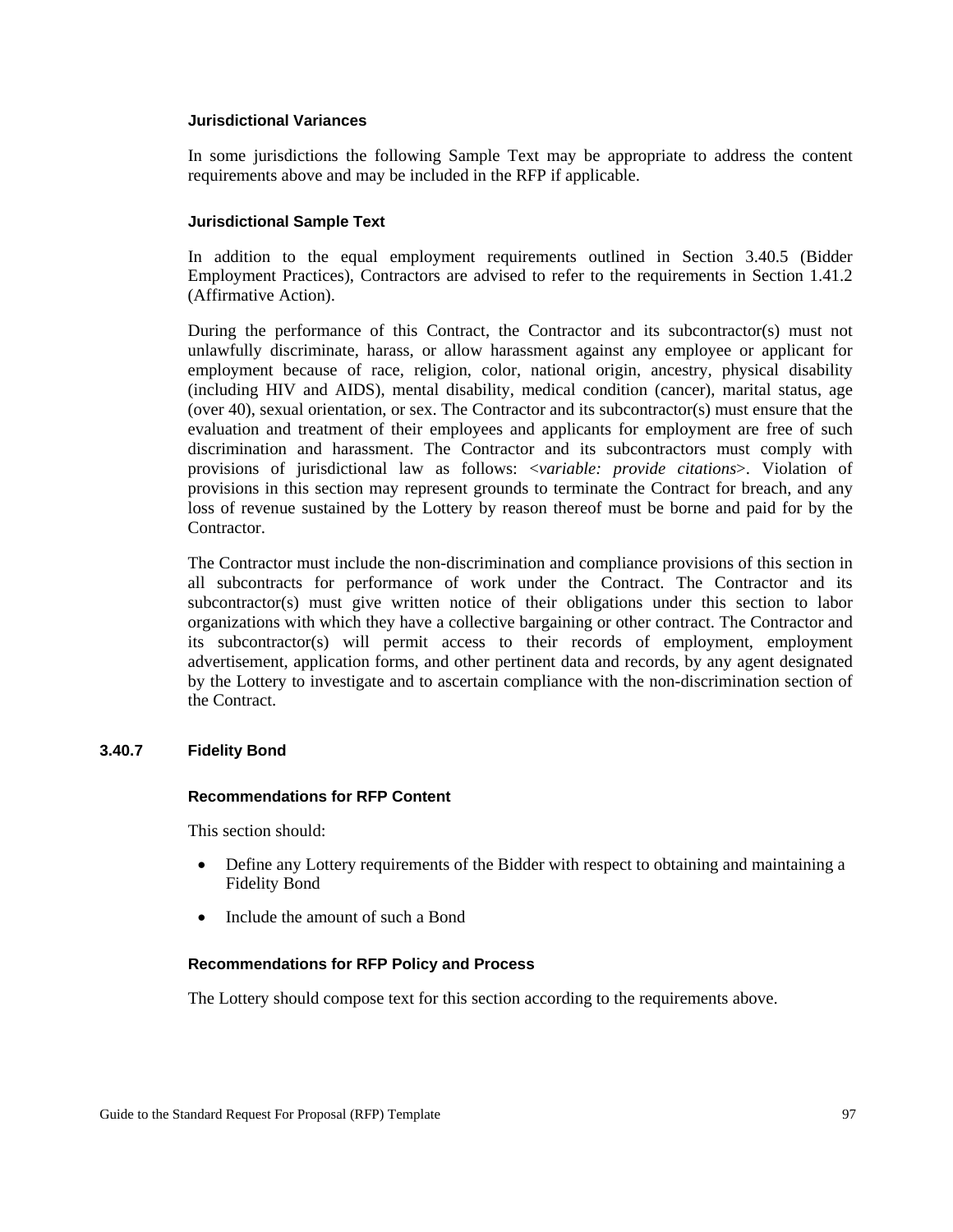## **Jurisdictional Variances**

In some jurisdictions the following Sample Text may be appropriate to address the content requirements above and may be included in the RFP if applicable.

#### **Jurisdictional Sample Text**

Prior to execution of the Contract, the Contractor will be required to obtain a Fidelity Bond in the amount of <*variable: amount*> covering any loss to the jurisdiction due to any fraudulent or dishonest act on the part of the Contractor's officers, employees, agents, or subcontractors.

#### **3.40.8 Attachment of Third-Party Systems, Terminals, or Products**

#### **Recommendations for RFP Content**

This section should:

- Define the Lottery's rights with respect to attachment or integration to the system of thirdparty systems to the Bidder's system, which could include, but are not limited to, terminals, terminal peripherals, software, products, or systems other than those required by the RFP
- Define the Lottery's rights to make available the Bidder's proprietary interface definitions
- State any restrictions to such rights acceptable to the Lottery
- Define the requirements of the Bidder for cooperation
- Define the criteria for and extent of any compensation to the Bidder
- Define the course of action in terms of negotiating remuneration, should the Bidder be designated as responsible for the integration or maintenance of the attached or integrated components

## **Recommendations for RFP Policy and Process**

The Lottery should compose text for this section according to the requirements above.

#### **Jurisdictional Variances**

In some jurisdictions the following Sample Text may be appropriate to address the content requirements above and may be included in the RFP if applicable.

#### **Jurisdictional Sample Text**

The Lottery reserves the right to attach to the system or otherwise install: terminals, terminal peripherals, software, products, or systems other than those required by this RFP.

The Contractor must supply to the Lottery specifications to permit other products to carry out all functions and capabilities desired by the Lottery among the functions and capabilities of the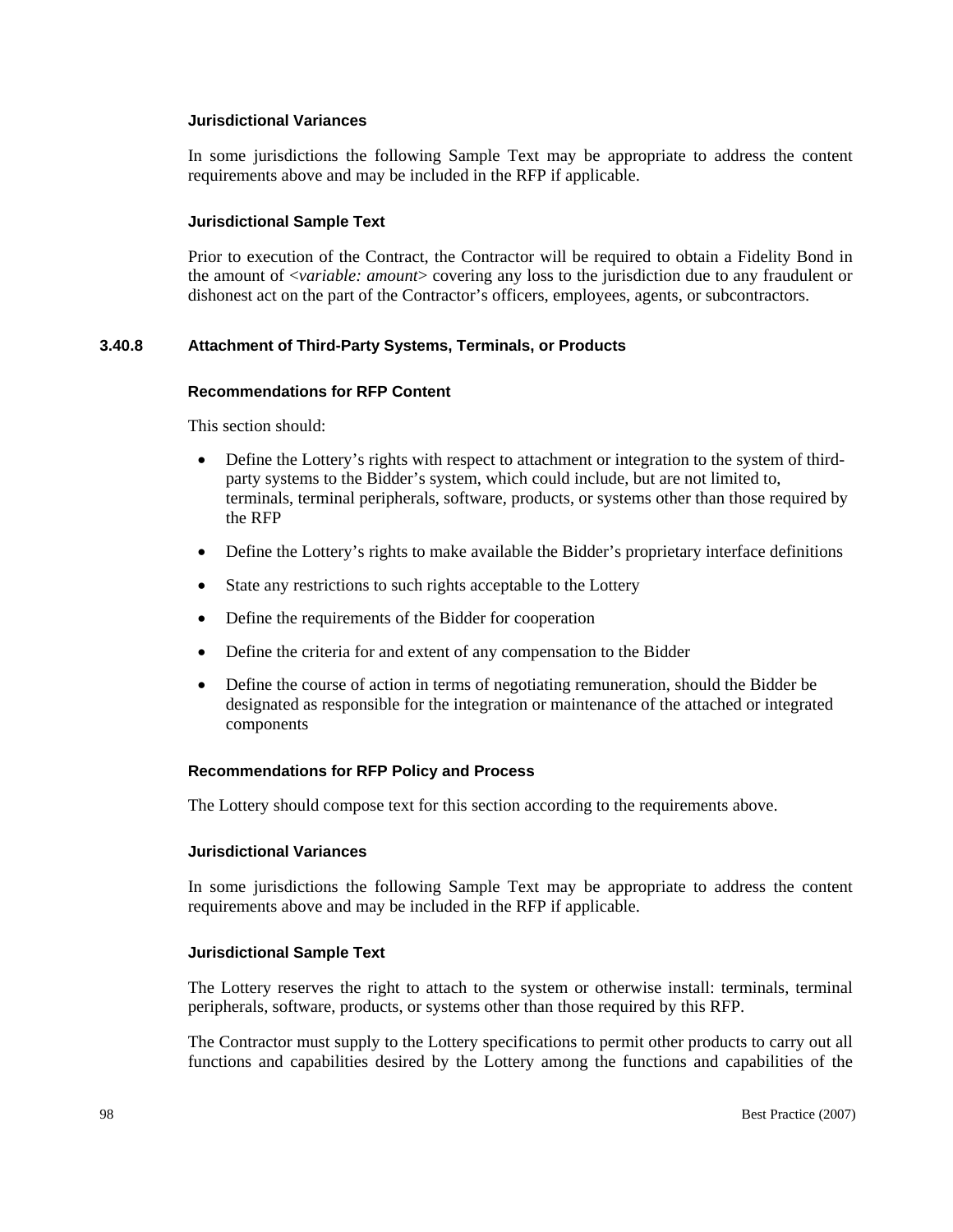Contractor's products required by the Contract. The Contractor must provide such information and data as may be required by the Lottery to conduct future procurements for additional products, including providing facilities and support as requested by the Lottery to allow other Contractors to integrate or install and test products during the Proposal Evaluation process. The Lottery will monitor progress to ensure full cooperation.

The Contractor's interests in its own intellectual property must be protected by appropriate confidentiality agreements. Should the Lottery propose to add terminals, products, systems, or services not supplied by the Contractor for this RFP, but for which the Contractor would gain responsibility, appropriate remuneration of the Contractor would be negotiated.

Contractors are advised to also refer to the requirements in Section 3.22 (Cooperation of the Parties).

#### **3.40.9 Performance Bond**

#### **Recommendations for RFP Content**

This section should:

- Define any Lottery requirements of the Bidder with respect to obtaining and maintaining a Performance Bond
- Include the amount of such a Bond
- Include any limitations on who may issue such a Bond

#### **Recommendations for RFP Policy and Process**

The Lottery should compose text for this section according to the requirements above.

#### **Jurisdictional Variances**

In some jurisdictions the following Sample Text may be appropriate to address the content requirements above and may be included in the RFP if applicable.

#### **Jurisdictional Sample Text**

Within fifteen (15) business days of signing the Contract, the Contractor will be required to obtain a Performance Bond in the amount of <*variable: amount*> for the first year of the Contract.

The Performance Bond may be drawn upon by the Lottery if the Contractor defaults in the performance of the Contract.

The amount of the Performance Bond for the second and subsequent years of the full operations of the online system must be the sum of <*variable: amount*> and the total of all liquidated damages assessed to the Contractor during the preceding <*variable: number of months*> of operation under the Contract.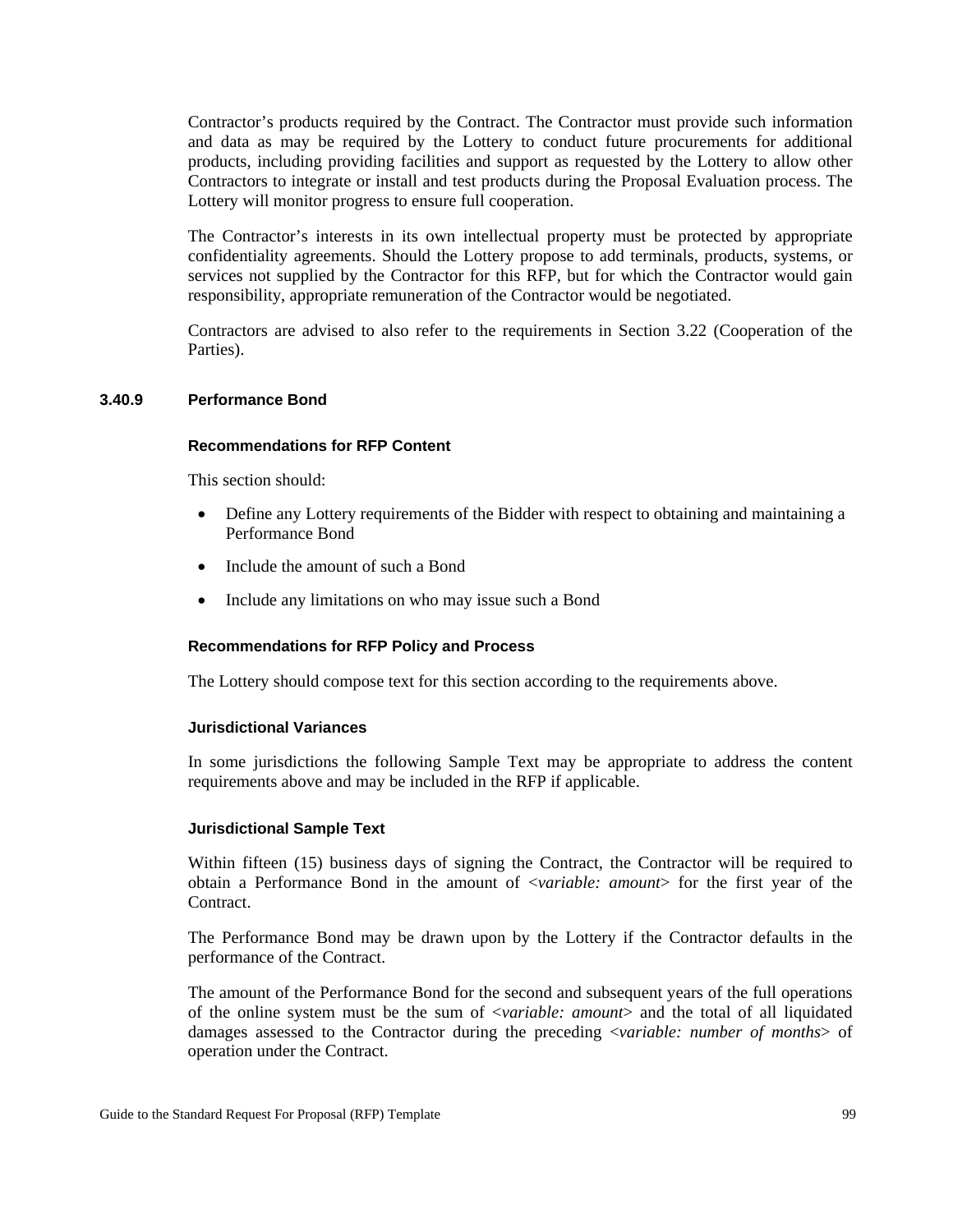The Performance Bond will remain in effect for thirty (30) days after the Term of the Contract and any exercised extensions.

The Performance Bond will be assessed on any liquidated damage payments due to the Lottery, which have not been received within thirty (30) calendar days after written notice of their being incurred has been given to the Contractor.

A Performance Bond may be in the form of a policy or certificate issued by a reputable surety company.

A certified check or cashier's check made payable to the Lottery may be accepted in lieu of the surety company issued policy/certificate. A Letter of Credit will not be acceptable.

## **3.40.10 Bidder Agreement to Abide by RFP Terms**

#### **Recommendations for RFP Content**

This section should include the requirements for the Bidder to provide an overarching claim that the Bidder understands the RFP requirements and agrees to abide by those requirements.

## **Recommendations for RFP Policy and Process**

The Lottery should compose text for this section according to the requirements above.

#### **Jurisdictional Variances**

Some jurisdictions require certification that applies to certain provisions regarding the Bidder's business, understanding, and abiding by the requirements of the RFP, the Bidder's Price Proposal, restricting competition, and securing the Contract.

This section may include a reference to a proforma to be used for this purpose; see Appendix J.

In some jurisdictions, the signing of a Bidder Agreement to Abide Form of the type referenced in Appendix J may be required to be in the presence of a witness; e.g., a notary public.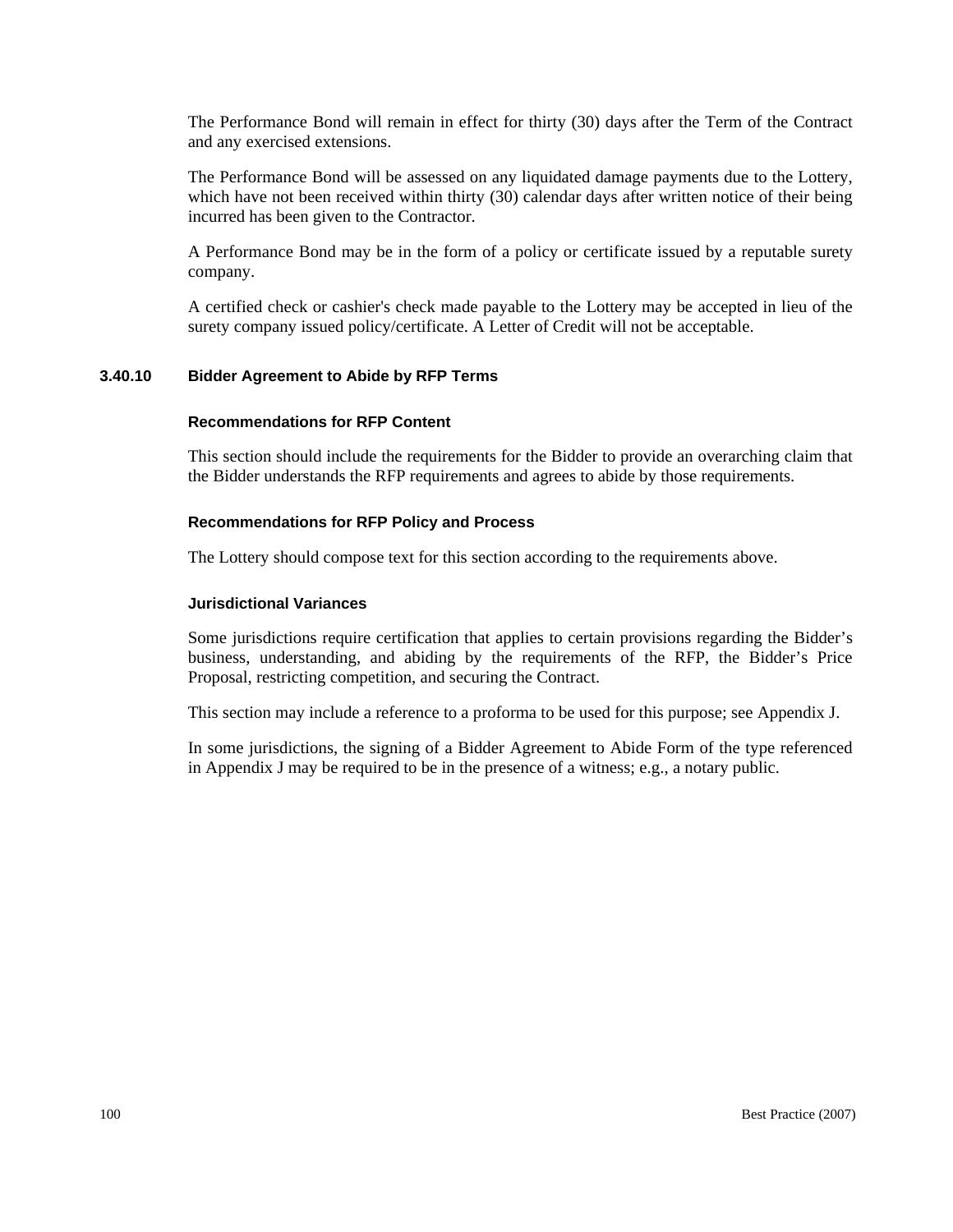## **4 Bidder Corporate Information**

This chapter provides guidelines for the Bidder Corporate Information to be provided as part of the Proposal submitted in response to the RFP.

## **4.1 Introduction**

#### **Recommendations for RFP Content**

This section should include the policy and process requirements for the Bidder in submitting their corporate information.

#### **Recommendations for RFP Policy and Process**

The Lottery should use the Standard Text from the SRT for this section.

## **4.1.1 Corporate Background Overview**

## **Recommendations for RFP Content**

This section should include general corporate background information including names of other organizations that may be involved with the corporation during the course of the Contract, such as consulting firms, law firms, and audit firms, along with their contact and location information.

## **Recommendations for RFP Policy and Process**

The Lottery should use the Standard Text from the SRT for this section.

## **4.1.2 Applicable Experience**

#### **Recommendations for RFP Content**

This section should define the policy and requirements for the Bidder to provide an account of their current and historical experience with respect to lottery-related technology or services and their proposed systems.

## **Recommendations for RFP Policy and Process**

The Lottery should use the Standard Text from the SRT for this section.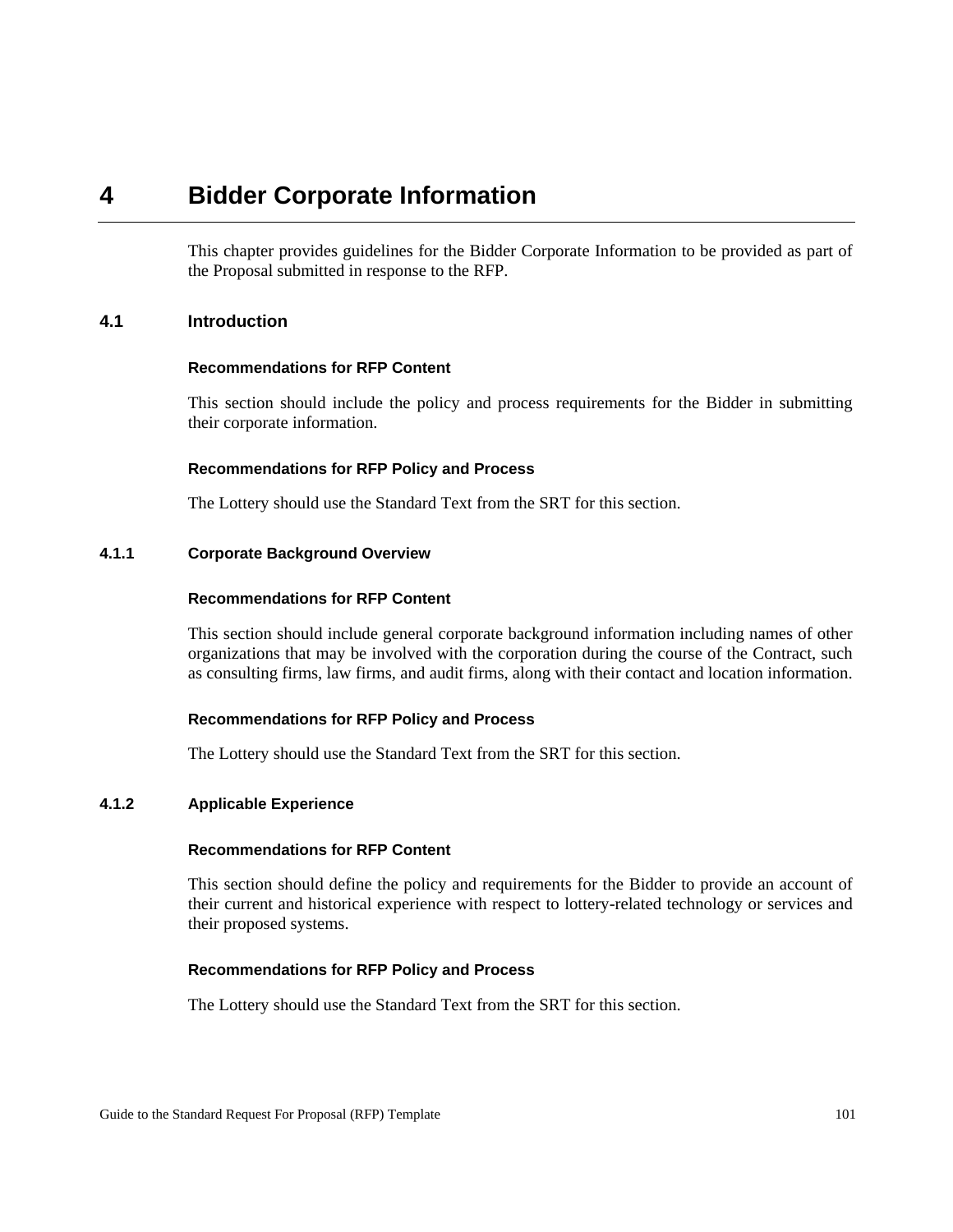In describing current and historical experience, the Bidder's information must be provided for the time period specified (typically, a five (5)-year period) and must be all-inclusive for such time period.

## **Additional Best Practice Guidelines**

The Lottery may add additional requirements or requests for information, such as global presence/experience, memberships, quality plans, etc.

## **4.1.3 Contract Performance**

#### **Recommendations for RFP Content**

This section should include the policy and procedure for the Bidder to provide a record of their previous performance.

## **Recommendations for RFP Policy and Process**

The Lottery should use the Standard Text from the SRT for this section.

## **Additional Best Practice Guidelines**

Each Lottery must, depending on its specific size and other business, complete the standard text with the minimum accumulated value of the various "penalties" paid by the Contractor. The minimum value is intended to act as a filter to avoid excessive reporting of insignificant events, but where repeated smaller penalties will be added up. It is recommended to consider the minimum accumulated value to be relatively low, in the 10's of thousands of USD/EUR equivalent, rather than 100's. This is due to the fact that higher penalties are very rare, while smaller penalties/compensations are common and thus may better indicate the quality of the Contractor's daily operations.

## **4.1.4 Capability to Provide Proposed Equipment and Technical Infrastructure**

## **Recommendations for RFP Content**

This section should include the requirement for the Bidder to assure the Lottery of its capability to provide the proposed technical hardware and equipment.

## **Recommendations for RFP Policy and Process**

The Lottery should use the Standard Text from the SRT for this section.

## **Jurisdictional Variances**

In some jurisdictions the following Sample Text may be appropriate and may be included in the RFP if applicable.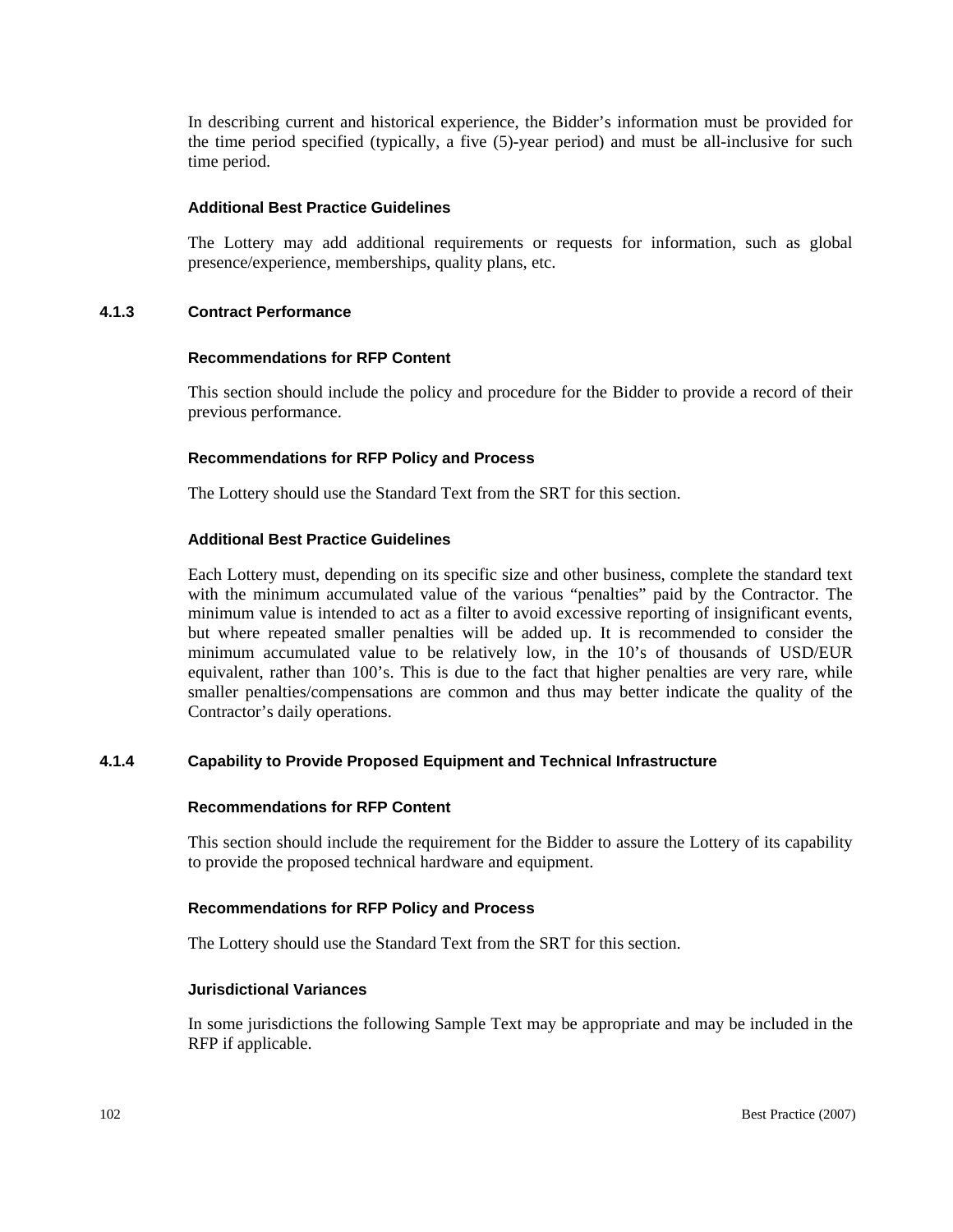## **Jurisdictional Sample Text**

It is not required that every software and hardware item in the proposed configuration already be operational in some lottery setting; however, the Lottery does not intend to acquire configuration items which are at the specifications or concept stage only, early in development, or announced but not ready for delivery.

#### **4.1.5 Software Development and Support Capabilities**

In this section, the term "software and systems support" may need to be substituted by another word describing the desired software and/or services sought.

#### **Recommendations for RFP Content**

This section should include the policy and procedure for the Bidder to indicate their corporate capability to deliver the requested product(s).

## **Recommendations for RFP Policy and Process**

The Lottery should use the Standard Text from the SRT for this section.

#### **4.1.6 Research and Development Program**

#### **Recommendations for RFP Content**

This section should include the requirement for the Bidder to present their research and development program.

## **Recommendations for RFP Policy and Process**

The Lottery should use the Standard Text from the SRT for this section.

#### **Example**

When a Bidder is describing their resources, capability, capacity, and plans for maintaining a research and development effort in specific areas of interest, this might include: gaming concept design/development, retailer terminal design, telecommunications, data mining, and central systems infrastructure, etc.

## **4.2 Bidder Certification Requirements**

## **Recommendations for RFP Content**

This section should define the Lottery's requirements for Bidders to comply with any industry sector, jurisdictional, or national standard or best practice, including any NASPL Standards Initiative (NSI), World Lottery Assocation (WLA), and Multi-State Lottery Association (MUSL) standards, best practices, or certification programs that may be appropriate. The Lottery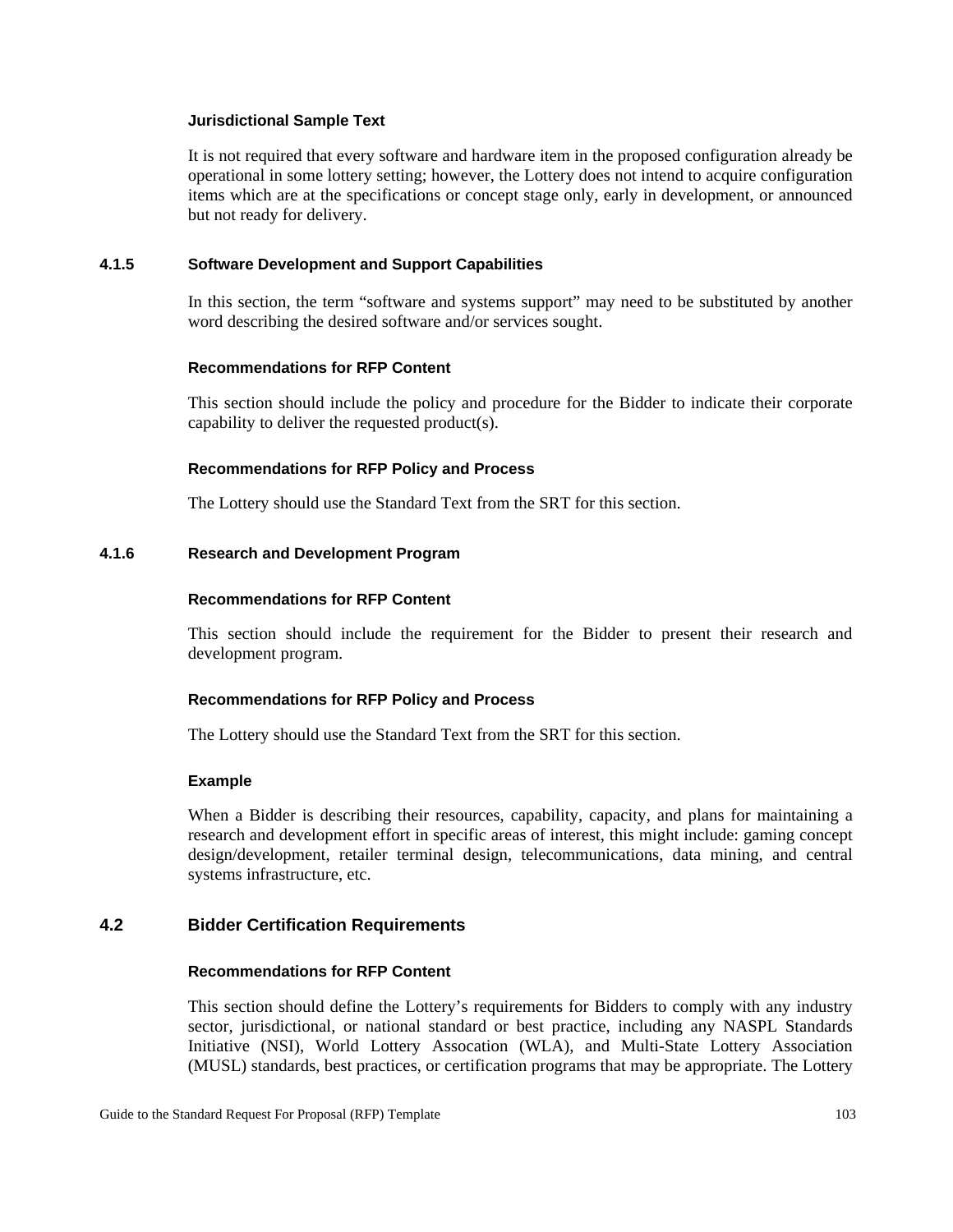must be specific in their requirements; i.e., version and date of certification program against which compliance is required.

This section should require submission of proof of Certification as part of the Bidder's Proposal.

## **Recommendations for RFP Policy and Process**

The Lottery should use the Standard Text from the SRT for this section.

## **Jurisdictional Variances**

In some jurisdictions the following Sample Text may be appropriate to address the variables in the SRT and may be included in the RFP if applicable.

## **Jurisdictional Sample Text**

The Bidder must provide proof of certification in the following area(s):

- NSI: Quality Assurance Requirements Definition
- NSI: Quality Assurance Product Development

In addition, the Bidder must provide proof of certification for those areas listed below, if applicable to the technology or services being requested in this RFP:

- NSI Bar Code Technology (For Instant Tickets)
- NSI XML Retail Accounting Reports for the Lottery Industry

If the Bidder's technology solution or best practice is not already certified, the Bidder must obtain the relevant certifications prior to installation of the applicable technology at the Lottery.

## **4.3 Financial Data**

## **Recommendations for RFP Content**

This section should provide the policy for what information the Bidder must supply to the Lottery, so that the Lottery can use that information to evaluate the Bidder's financial responsibility and stability for performance of the Contract.

## **Recommendations for RFP Policy and Process**

The Lottery should use the Standard Text from the SRT for this section.

## **Additional Best Practice Guidelines**

The Lottery may require additional information necessary to determine the financial integrity and responsibility of the Bidder.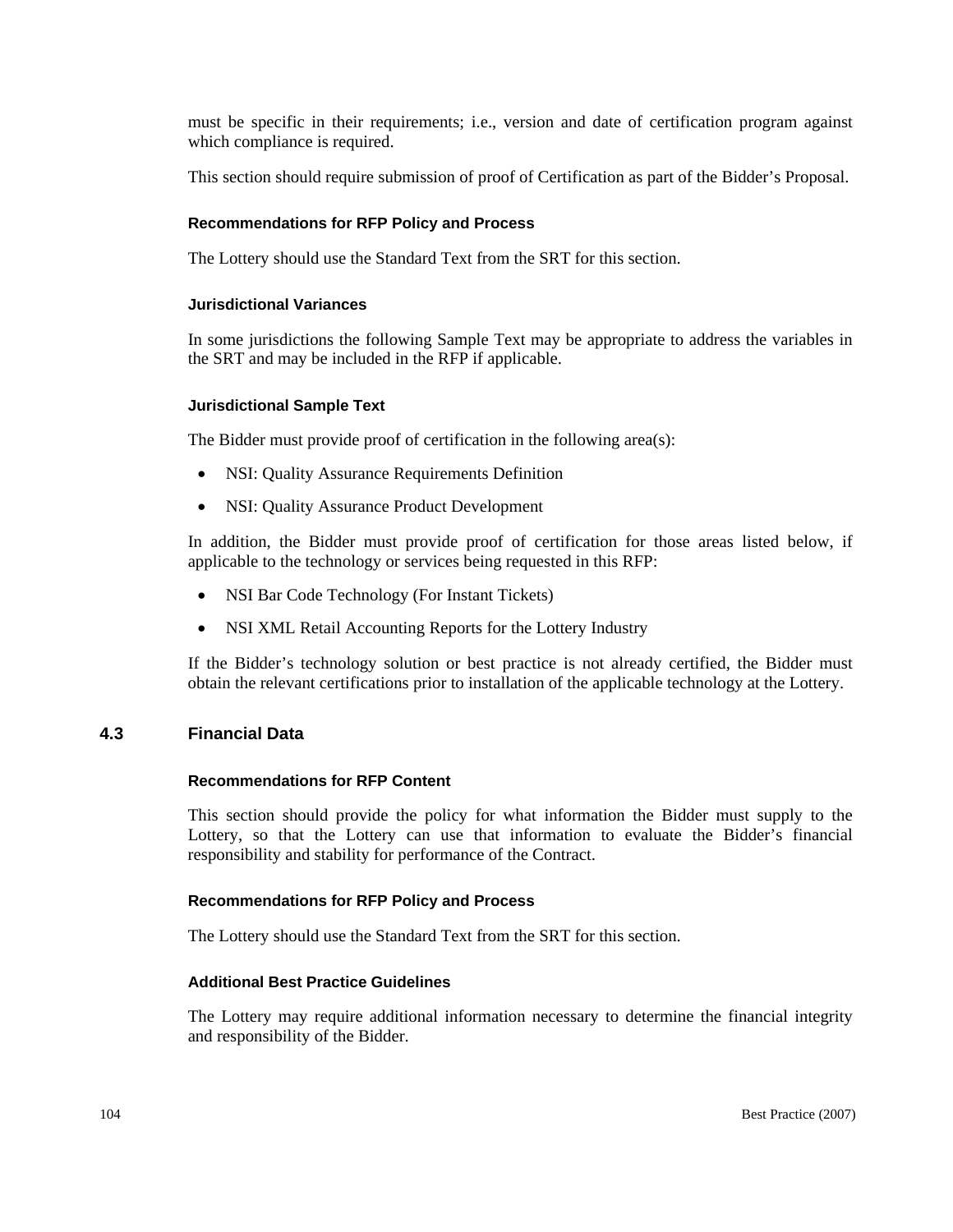## **4.3.1 Parent Corporation Resources and Subsidiaries**

#### **Recommendations for RFP Content**

This section should define the Lottery's requirements for submission of financial information by parent corporations and subsidiaries.

## **Recommendations for RFP Policy and Process**

The Lottery should use the Standard Text from the SRT for this section.

## **4.3.2 External Funding**

#### **Recommendations for RFP Content**

This section should define the Lottery's requirements for submission of financial information by third-party vehicles and/or instruments.

## **Recommendations for RFP Policy and Process**

The Lottery should use the Standard Text from the SRT for this section.

## **4.3.3 Bank Ratings and References**

## **Recommendations for RFP Content**

This section should define the Lottery's requirements for submission of a bank reference.

## **Recommendations for RFP Policy and Process**

The Lottery should use the Standard Text from the SRT for this section.

## **4.4 Disclosure of Litigation and Business Relationships**

This section provides the policy with respect to disclosure of pending litigation and other litigation and business relationships relevant to the RFP.

## **Recommendations for RFP Content**

This section should include:

- The process and policy for the Bidder to disclose information which may be pertinent to their ability to deliver a product and/or service, particularly information about pending or threatened litigation, regulatory proceedings, etc.
- The process and policy for disclosing information about criminal offences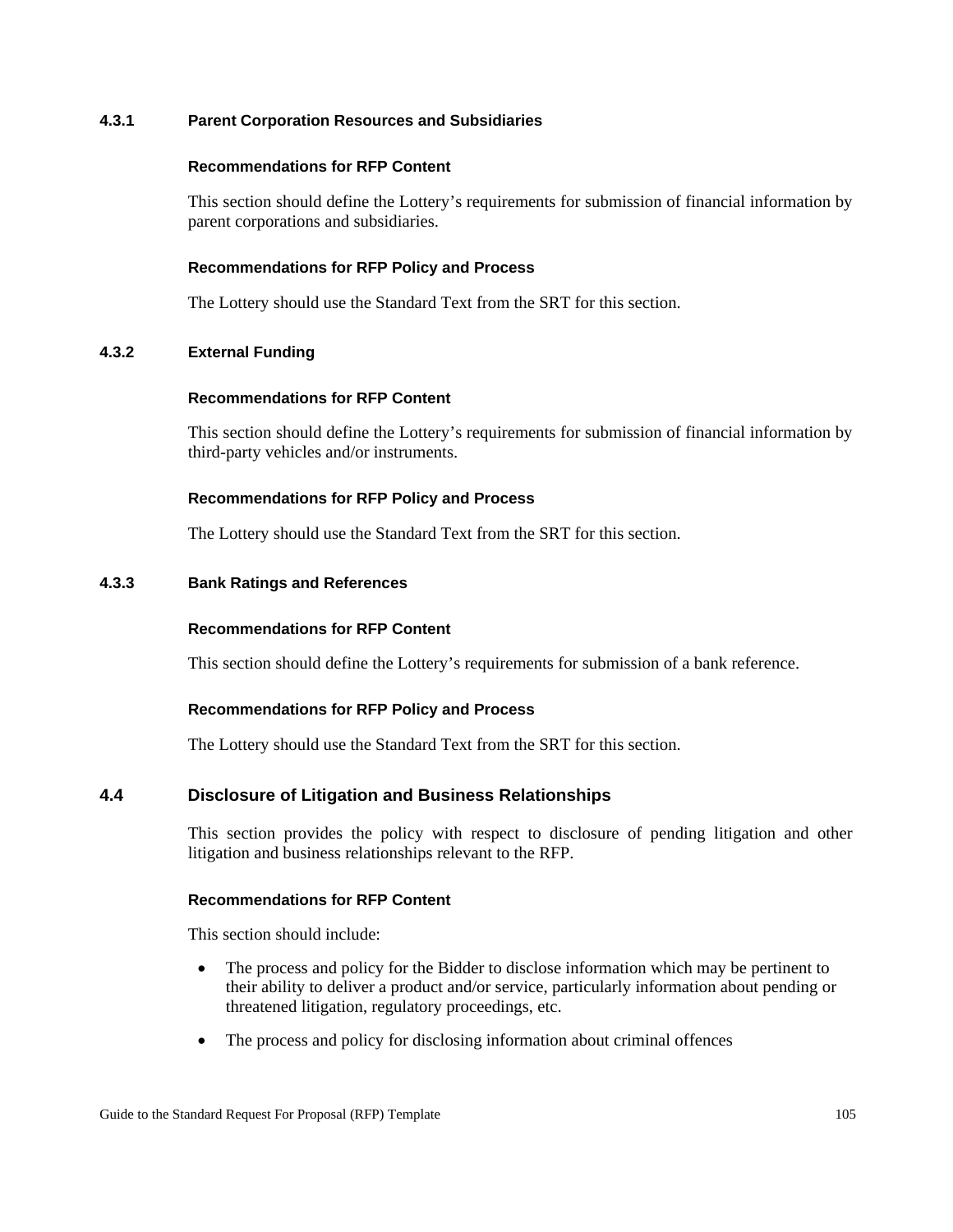- The process and policy for disclosing information about relevant business relationships
- The consequence of not disclosing information according to the policy

## **Recommendations for RFP Policy and Process**

The Lottery should use the Standard Text from the SRT for this section.

## **4.5 Subcontractors**

## **Recommendations for RFP Content**

This section should provide the policy with respect to subcontractors.

## **Recommendations for RFP Policy and Process**

The Lottery should use the Standard Text from the SRT for this section.

## **4.6 Conflict of Interest**

## **Recommendations for RFP Content**

This section should provide the Lottery's policy with respect to conflict of interest.

## **Recommendations for RFP Policy and Process**

The Lottery should use the Standard Text from the SRT for this section.

## **Additional Best Practice Guidelines**

The Lottery may also require that the Bidder deliver, at the Bidder's expense, a description in a form satisfactory to the Lottery of work-around plans, including any means that the Bidder will use to overcome the conflict of interest.

## **4.7 Additional Sections Based on Jurisdictional Requirements**

The previous section represents the last section in this chapter that has a corresponding section in the SRT. All subsequent sections represent areas that are known requirements for certain jurisdictions, and are included here with suggested text and compliance boxes that may be included in the RFP by those jurisdictions where the requirements apply. If any of these additional sections are added, they must be added in a way that preserves the existing outline numbering scheme of the SRT as specified in Part 1, Section 4.2.1.1 (Best Practice Requirements).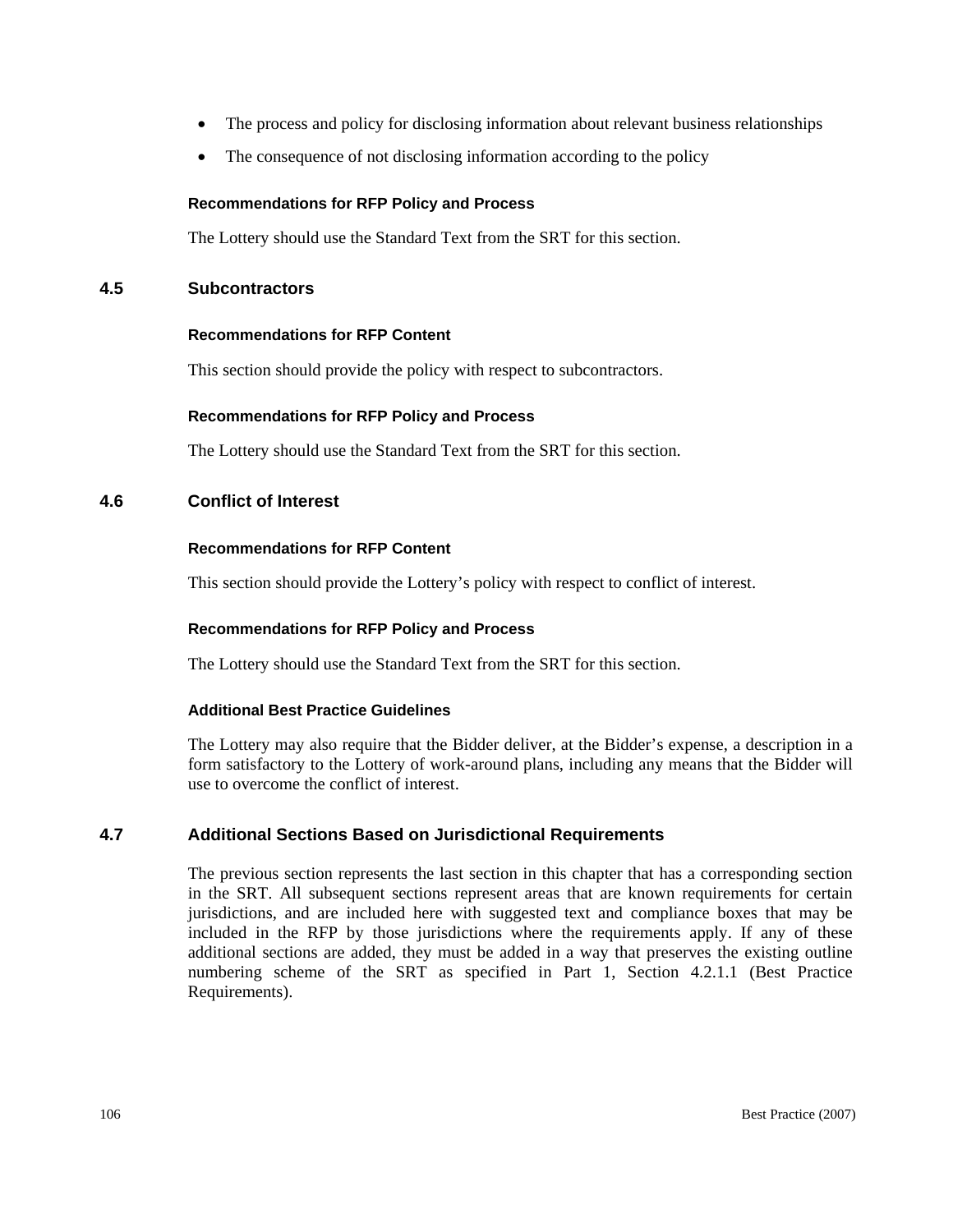## **4.7.1 Bidder Employment Practices**

In accordance with lottery policy and jurisdictional law, the Lottery may be required to specify requirements for equal employment opportunity hiring and non-discriminatory employment practices.

## **Recommendations for RFP Content**

If the Lottery is required or chooses to specify requirements for equal employment opportunity hiring and non-discriminatory employment practices, this section must:

- Identify what those requirements are
- State whether the requirements are optional, desirable, or mandatory for the Bidders

## **Recommendations for RFP Policy and Process**

The Lottery should compose text for this section according to the requirements above.

## **Jurisdictional Variances**

Lotteries are advised to refer to Section 3.40.5 (Bidder Employment Practices) and Section 3.40.6 (Diversity in Contracting) for guidance on how to describe any jurisdictional laws, policies, or practices governing equal opportunity hiring and non-discriminatory employment practices.

## **4.7.2 Diversity in Contracting**

In accordance with lottery policy and jurisdictional law, the Lottery may be required to solicit Bidder commitments for diversity in contracting.

Lotteries are advised to refer to Section 3.40.6 (Diversity in Contracting) for guidance on how to describe any jurisdictional laws, policies, or practices governing diversity in contracting. If only the Successful Bidder will be required to submit plans for diversity in contracting, that can be noted in Section 3.40.6.

## **Recommendations for RFP Content**

If the Lottery is required or chooses to solicit Bidder commitments for diversity in contracting, this section must:

- Identify what those requirements are
- State whether the requirements are optional, desirable, or mandatory for the Bidders

## **Recommendations for RFP Policy and Process**

The Lottery should compose text for this section according to the requirements above.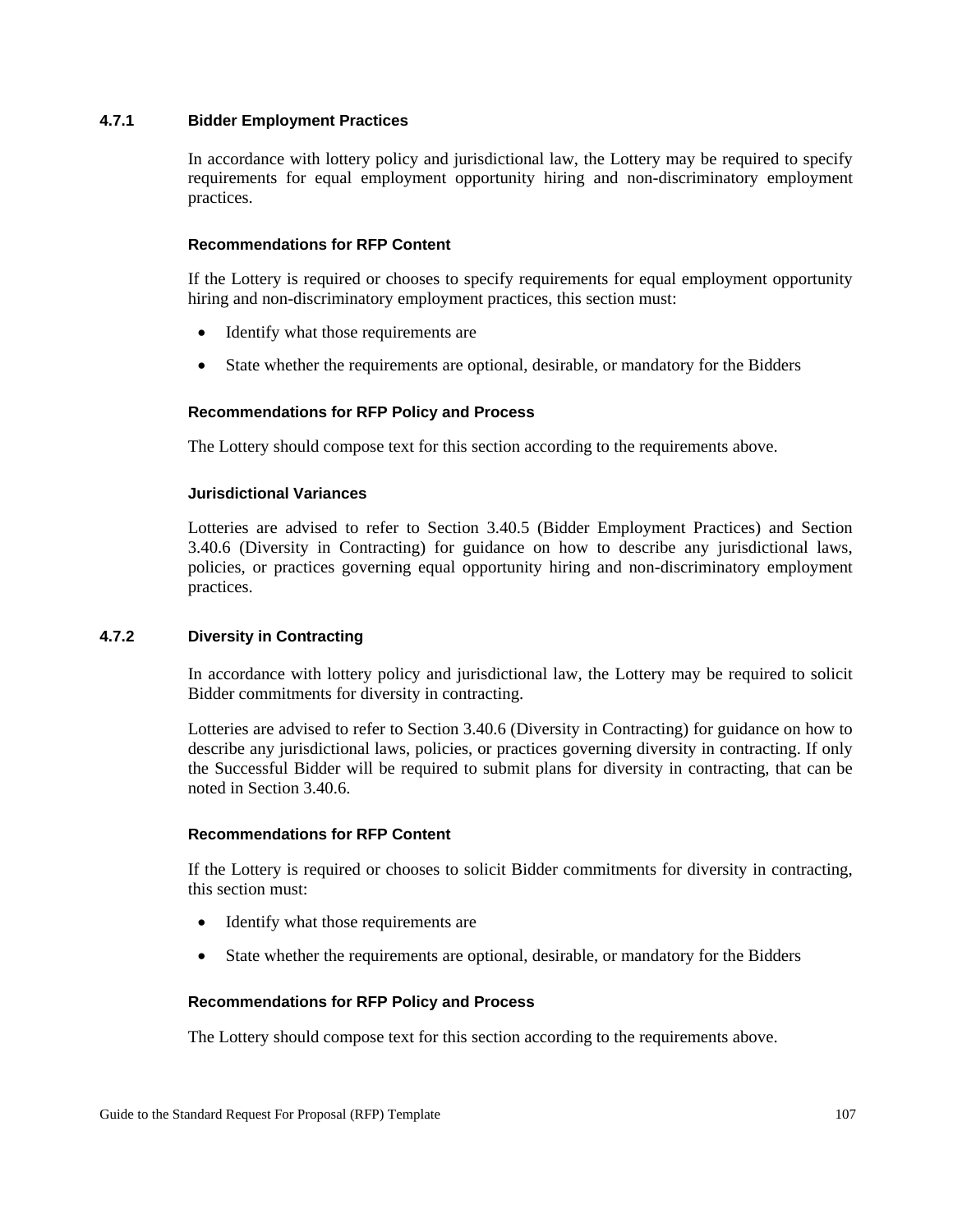## **5 Pricing**

This chapter provides guidelines for the Pricing section of the RFP, which defines a program of compensation that rewards the Successful Bidder for proposing creative solutions that best meet the Lottery's objectives and requirements.

## **5.1 Introduction**

This section describes the key elements of the Lottery's policy on pricing.

#### **Recommendations for RFP Content**

This section should contain the Lottery's policy on pricing.

## **Recommendations for RFP Policy and Process**

The Lottery should use the Standard Text from the SRT for this section.

The proposed pricing must cover or include a system, equipment, products, or services that at a minimum meet all of the terms and conditions, technical specifications, and other requirements of the RFP.

## **5.2 Price Proposal Requirements**

## **Recommendations for RFP Content**

This section should state the high-level requirements of the Bidder's Price Proposal.

## **Recommendations for RFP Policy and Process**

The Lottery should use the Standard Text from the SRT for this section.

## **5.2.1 Pricing Format**

## **Recommendations for RFP Content**

This section should contain or refer to the specific requirements (format, etc.) for providing pricing.

The Lottery must specify the required pricing format in Appendix H to the RFP.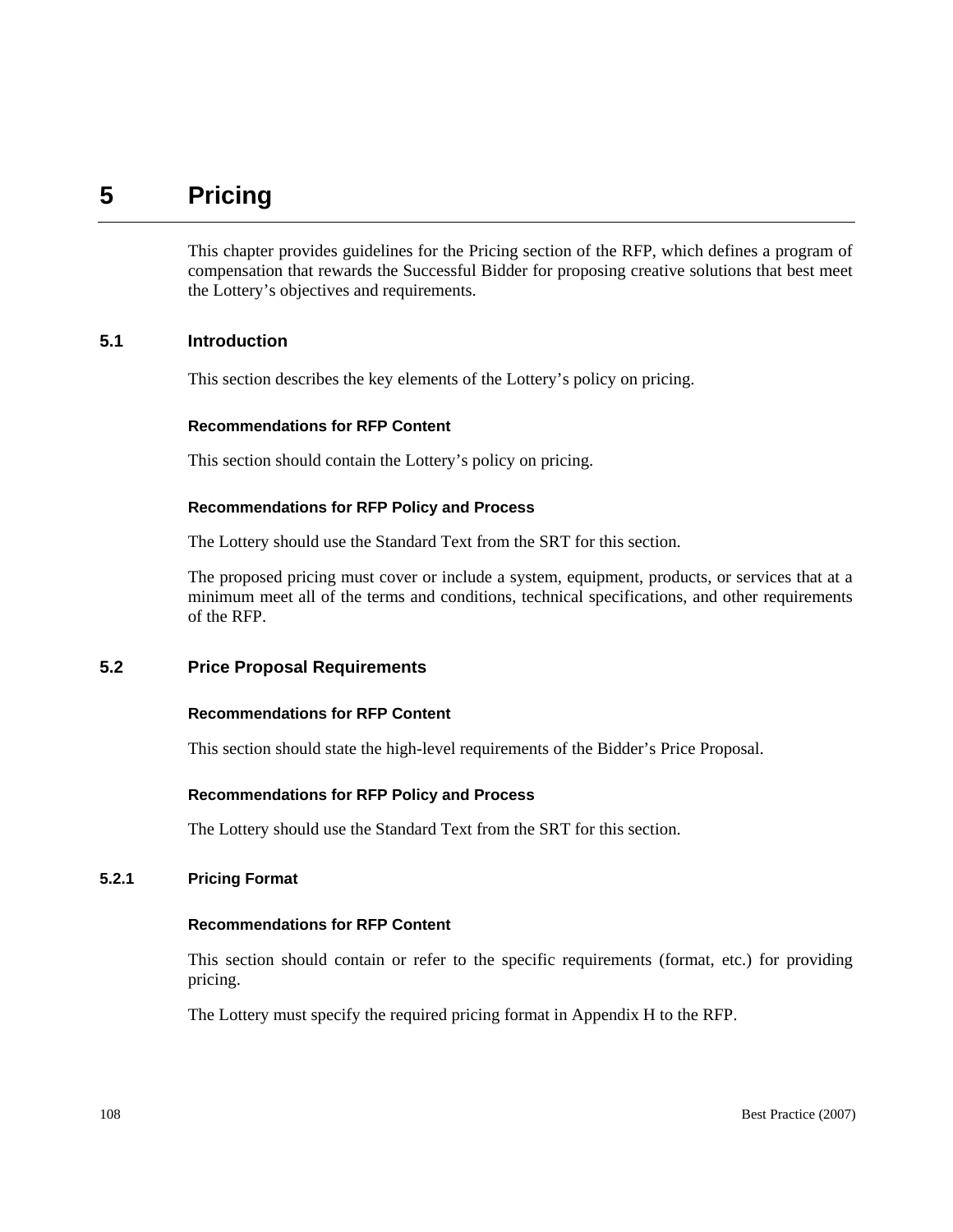## **Recommendations for RFP Policy and Process**

The Lottery should use the Standard Text from the SRT for this section.

## **Additional Best Practice Guidelines**

Examples of pricing formats are included in Section 7.4.2.3 (Phase 3: Price Proposal Evaluation) of the RFP Process Best Practice document.

The Lottery may request the Bidder to present price quotations as a Percentage of Sales Rate, a Monthly Fixed Fee, or any other pricing structures identified by the Lottery.

If a Percentage of Sales Rate is used, the pricing may be quoted as a single percentage of sales for both online and instant products or, if the Lottery desires, broken out as separate price quotes for each product.

If a Percentage of Sales Rate pricing model is used:

- The Lottery should provide an assumption of the currency amount of online sales (and the currency amount of Instant/Scratch Games sales, if applicable and desired) based on sales data of a specified fiscal year.
- Compensation should not be paid for cancelled or returned tickets.
- Compensation may be paid for free tickets.
- The Lottery should specify whether its estimate includes or excludes the provision of free tickets.

## **5.2.2 Base Price**

## **Recommendations for RFP Content**

This section should state the Lottery's requirements for the Bidder's base price.

The Lottery must specify in Appendix H to the RFP the format for how Bidders are to present the base price in their Proposals.

## **Recommendations for RFP Policy and Process**

The Lottery should use the Standard Text from the SRT for this section.

## **Jurisdictional Variance**

In some jurisdictions the following Sample Text may be appropriate to address the content requirements listed above and may be included in the RFP if applicable.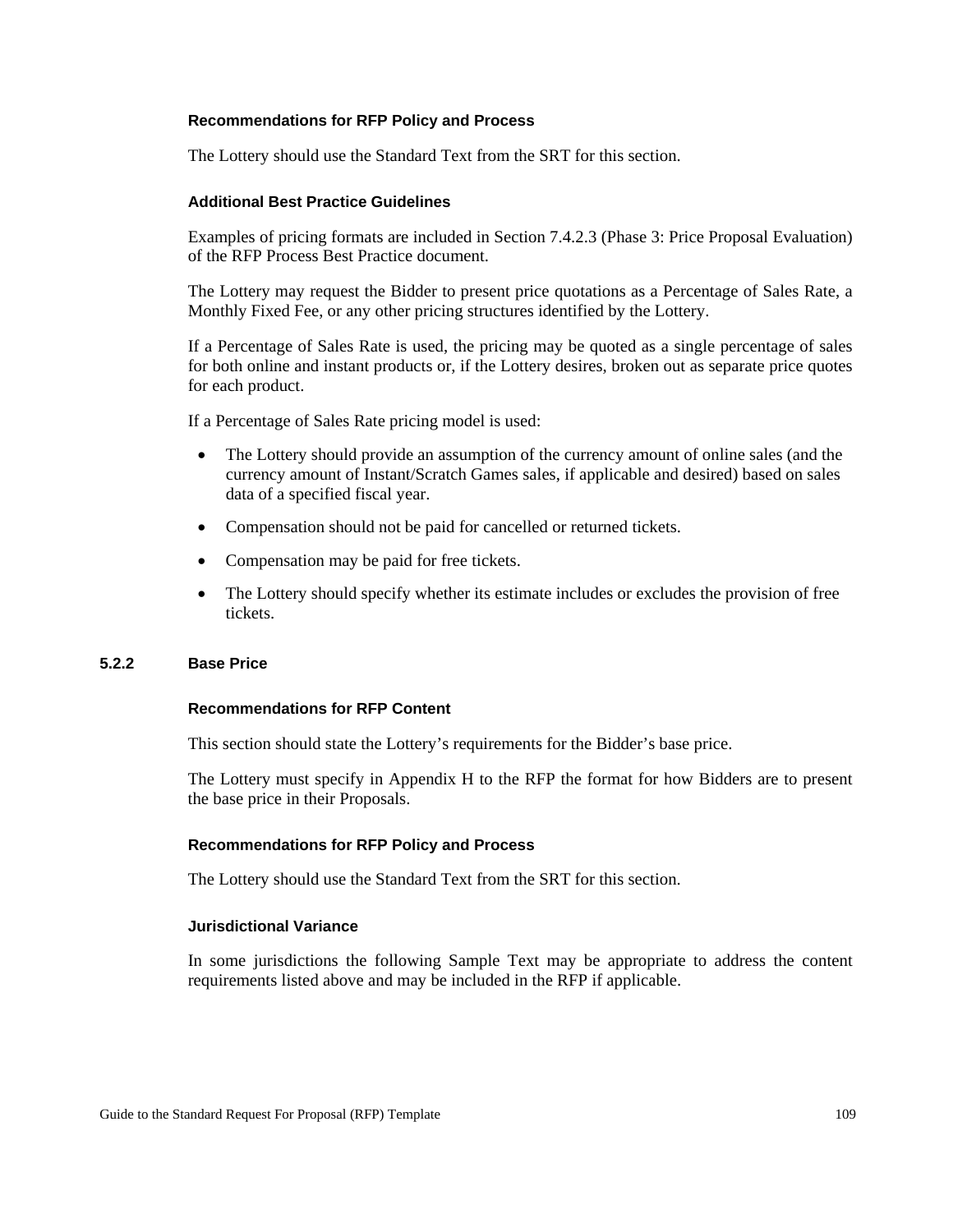## **Jurisdictional Sample Text**

If all the services, updates, changes, or other elements included in Section 3.23.1 (Services within Original Scope) are defined as within the scope of the Contract, they must be included in the Bidder's base price.

## **5.3 Pricing of Options**

In addition to minimum requirements, the RFP can incorporate one or more of the following option types: Specified, Invited, and Offered. Option definitions and applications are explained in Section 1.1 (Terminology) of the RFP, and in Chapter 7 (Proposal Evaluation) of the RFP Process Best Practice document.

## **Recommendations for RFP Content**

This section should:

- Define the format for the submission of pricing for options
- Include the statement that unless identified as priced at an additional cost, options will be considered to be included as part of the base price
- State whether pricing of options applies to the initial Contract period only, or also applies to extensions

## **Recommendations for RFP Policy and Process**

The Lottery should use the Standard Text from the SRT for this section.

## **5.3.1 Specified Options**

## **Recommendations for RFP Content**

This section should contain the policy for presenting Specified Options in the Price Proposal.

## **Recommendations for RFP Policy and Process**

The Lottery should use the Standard Text from the SRT for this section.

## **5.3.2 Invited Options**

## **Recommendations for RFP Content**

This section should contain the policy for presenting Invited Options in the Price Proposal.

The Lottery should supply the Bidders with sufficient information to enable them to provide prices for Invited Options. Among other information, the Lottery should specify: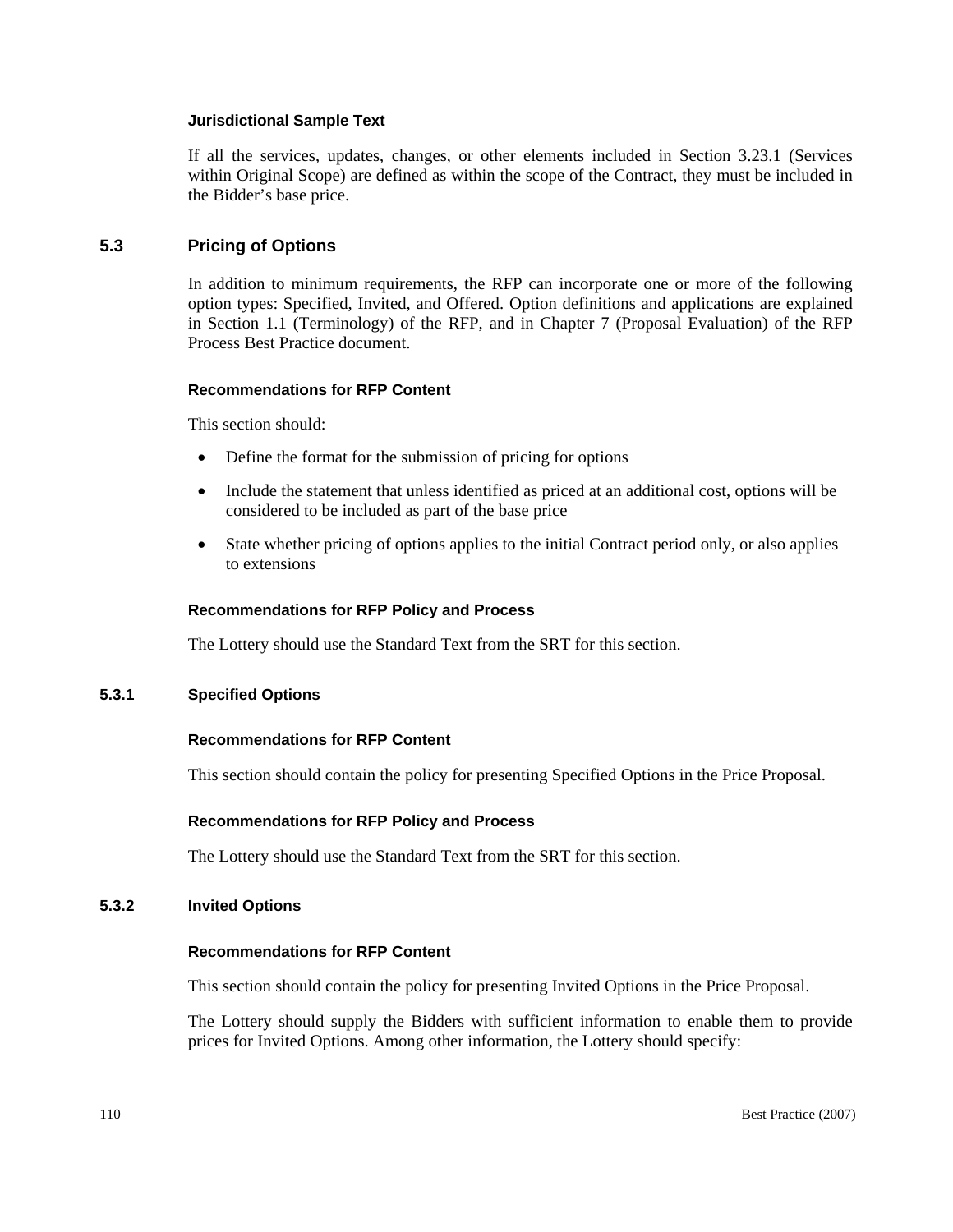- Expected quantities of the optional items
- Estimated time of deployment/procurement
- Their required performance and other requirements

## **Recommendations for RFP Policy and Process**

The Lottery should use the Standard Text from the SRT for this section.

## **Additional Best Practice Guidelines**

The Lottery may also request prices for other specified items/features.

Invited and Offered Options may be considered as part of the Proposal Evaluation process; see Chapter 7 (Proposal Evaluation) of the RFP Process Best Practice document.

## **5.3.3 Offered Options**

## **Recommendations for RFP Content**

This section should contain the policy for presenting Offered Options in the Price Proposal.

## **Recommendations for RFP Policy and Process**

The Lottery should use the Standard Text from the SRT for this section.

## **Additional Best Practice Guidelines**

The RFP must state the Lottery's policy on the use of to-be-determined (TBD) pricing for Offered Options.

Invited and Offered Options may be considered as part of the Proposal Evaluation process; see Chapter 7 (Proposal Evaluation) of the RFP Process Best Practice document.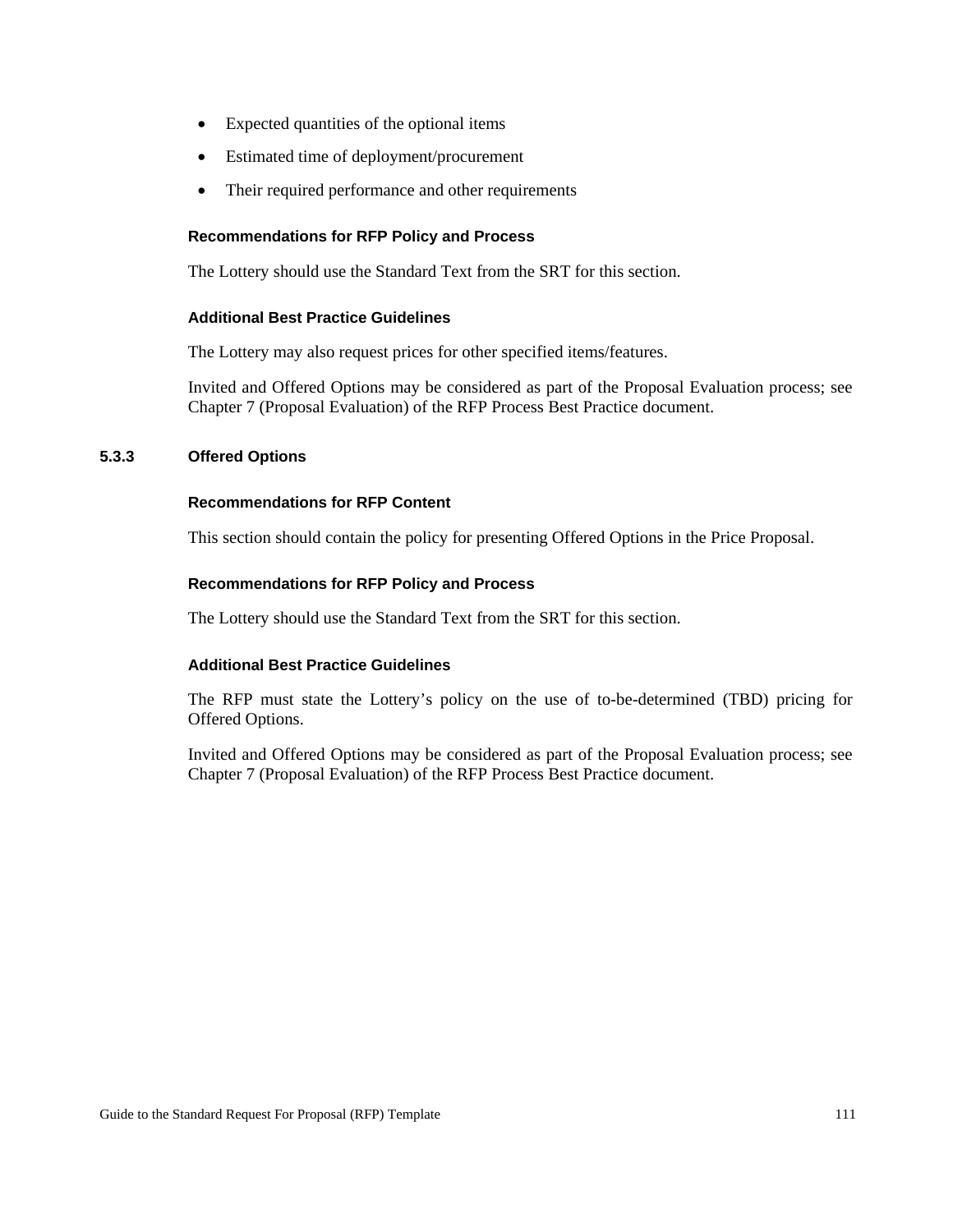## **6 Proposal Evaluation**

This chapter provides guidelines for the Proposal Evaluation process that will be used to determine which Proposal provides the greatest overall benefits to the Lottery. The objective of the Proposal Evaluation process is to select the Bidder that can provide gaming system products and related services that best meet the needs of the Lottery as set forth in the RFP.

## **6.1 Introduction**

## **Recommendations for RFP Content**

This section should contain a general overview of the Lottery's Proposal Evaluation process.

## **Recommendations for RFP Policy and Process**

The Lottery should use the Standard Text from the SRT for this section.

## **6.2 Evaluation Committee**

## **Recommendations for RFP Content**

This section should include general information on the roles and responsibilities of the Evaluation Committee and a high-level sequence of events related to those roles.

## **Recommendations for RFP Policy and Process**

The Lottery should use the Standard Text from the SRT for this section.

The Lottery Executive should select the Evaluation Committee.

## **Additional Best Practice Guidelines**

The Lottery is advised to refer to the best practice requirements defined in Chapter 7 (Proposal Evaluation) of the RFP Process Best Practice document.

## **6.3 Information from Other Sources**

## **Recommendations for RFP Content**

This section should include the Lottery's policy on obtaining information about the Bidder and the Bidder's capabilities from outside sources.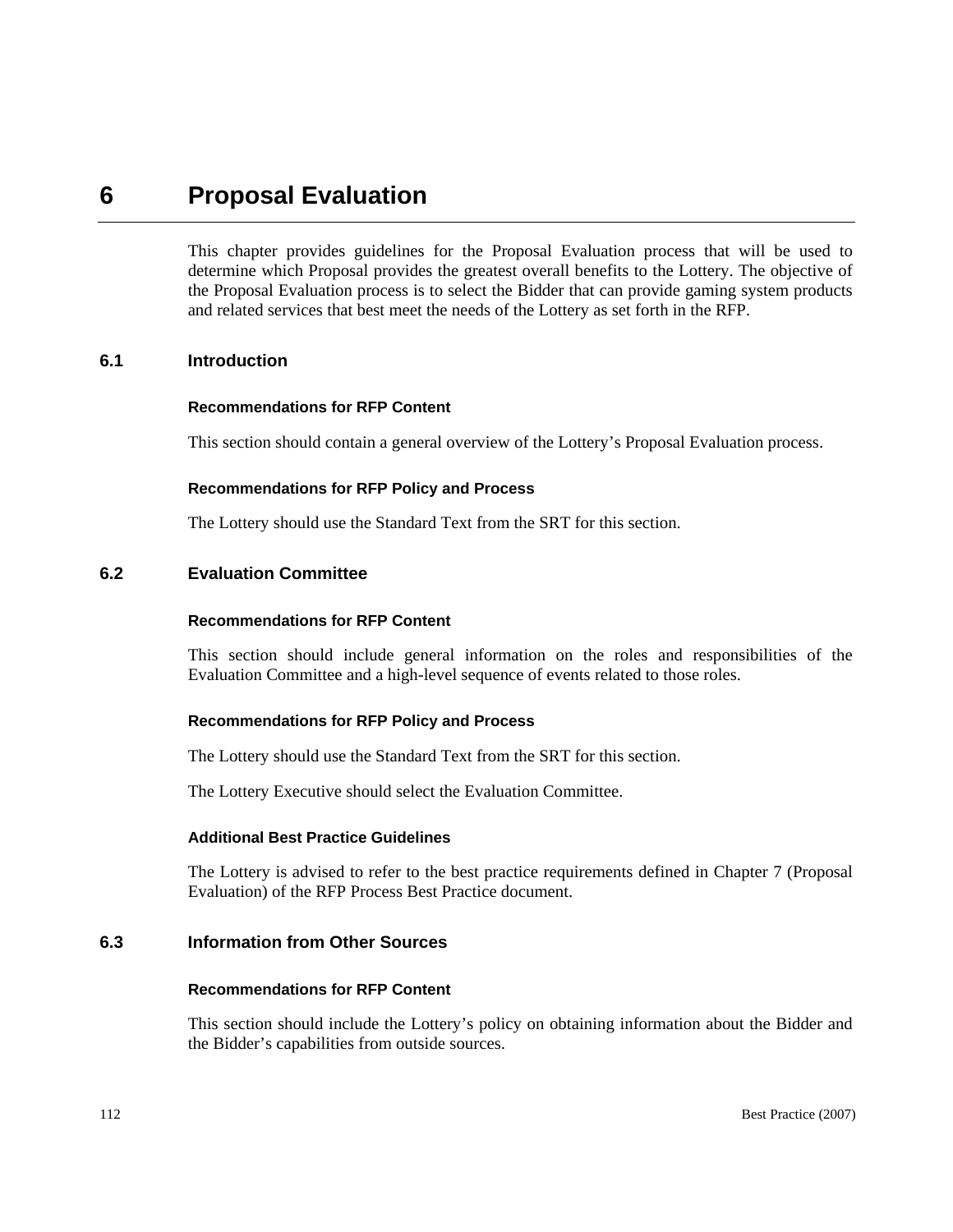## **Recommendations for RFP Policy and Process**

The Lottery should use the Standard Text from the SRT for this section.

## **6.4 Demonstrations and Site Visits**

## **Recommendations for RFP Content**

This section should include the policy for Demonstrations and Site Visits.

## **Recommendations for RFP Policy and Process**

The Lottery should use the Standard Text from the SRT for this section.

#### **Additional Best Practice Guidelines**

Lotteries and Bidders are advised to refer to the best practice requirements defined in Chapter 7 (Proposal Evaluation) of the RFP Process Best Practice document.

## **6.5 Evaluation Steps**

## **Recommendations for RFP Content**

This section should provide a high-level list of steps that must be carried out by the Lottery during the Proposal Evaluation process.

## **Recommendations for RFP Policy and Process**

The Lottery should use the Standard Text from the SRT for this section.

## **Jurisdictional Variances**

In some jurisdictions, Phase 2/Step1 (Pre-Qualitifcation and Evaluation of Bidder Capability) will additionally include background checks on the Bidders.

#### **Additional Best Practice Guidelines**

The Lottery is advised to refer to the best practice requirements defined in Chapter 7 (Proposal Evaluation) of the RFP Process Best Practice document.

The evaluation steps are as follows:

- Phase 1: Proposal Submission Requirements Review
- Phase 2: Technical Proposal Evaluation
	- -Step 1: Pre-Qualification and Evaluation of Bidder Capability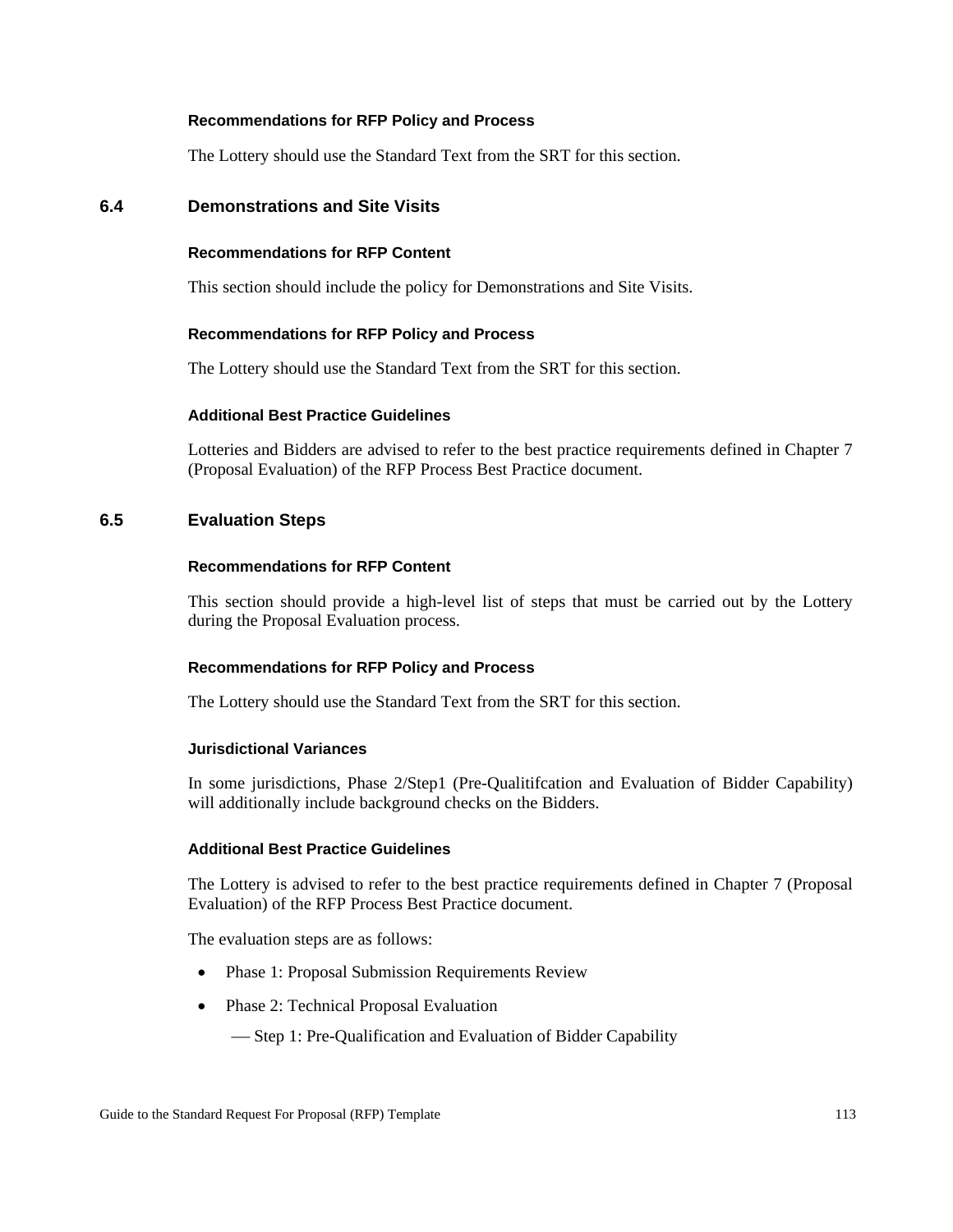- $\sim$  Step 2: Independent Review & Assignment of Individual Technical Evaluation by Technical Proposal Evaluation Team Members
- ← Step 3: Technical Proposal Evaluation Team Review & Assignment of Consolidated Technical Evaluation
- Step 4: Demonstrations
- Step 5: Site Visits
- Step 6: Technical Proposal Evaluation Team Review  $\&$  Assignment of Final Technical Evaluation (Confirmation/Modification of Consolidated Technical Evaluation)
- Phase 3: Price Proposal Evaluation
- Phase 4: Determine the Best Overall Proposal
- Phase 5: Final Decision on Contract Award Recommendation

## **6.6 Evaluation of Technical Proposals (or Evaluation Categories)**

#### **Recommendations for RFP Content**

This section must include a general description of the mechanism used for evaluating the Technical Proposals.

## **Recommendations for RFP Policy and Process**

The Lottery should use Standard Text for this section.

## **Additional Best Practice Guidelines**

The Lottery may use one of the evaluation methods described in Section 6.6.1 below.

The Lottery is advised to refer to the best practice requirements defined in Chapter 7 (Proposal Evaluation) of the RFP Process Best Practice document.

## **6.6.1 Possible Evaluation and Scoring Methods (Jurisdictional Variance)**

This section describes suggested evaluation and scoring methods for consideration in support of this Best Practice. No one method is required, but instead the Lottery should select the method that best achieves its business objectives.

**For the avoidance of doubt, this section contains no formal best practice requirements or recommendations, but instead provides a description of several practices that have been refined and used by the lotteries in evaluating and scoring Proposals. There are multiple effective components of different lottery practices in this area, and often a best practice involves a combination of several of those components. This section provides a repository for the various principles, methods, and guidelines in use by different lotteries.**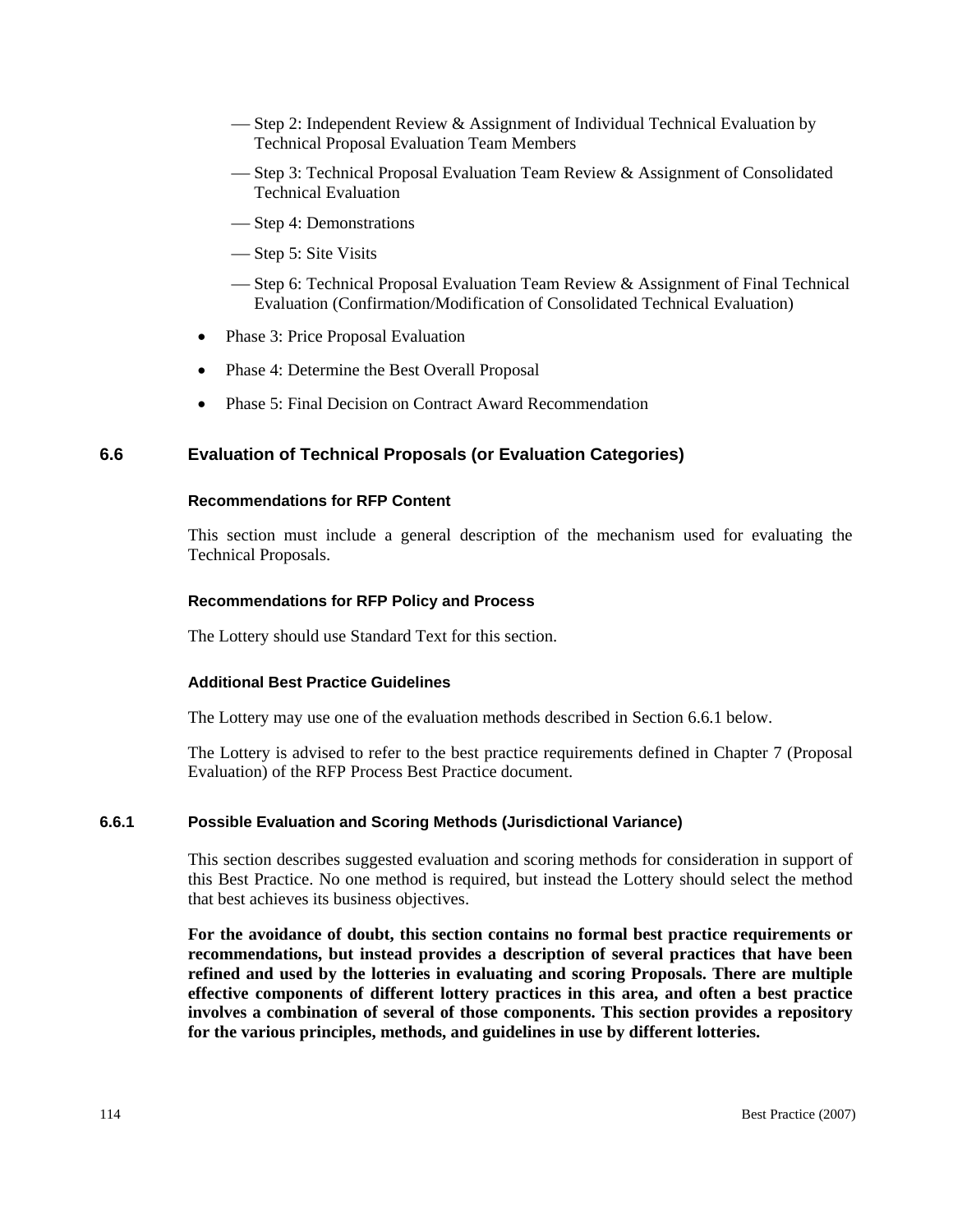The essence of Proposal Evaluation is combining a judgment about the technical properties of Bidder Proposals with the costs of the Proposals to establish an overall preference among the contenders. In this case, "technical" is usually broadly interpreted to mean all those factors that are non-price in nature, thus it incorporates Bidder corporate capability, project plans, marketing plans and revenue projections, and perhaps other elements, as well as the items that strictly represent technology. (If desired, these non-technology "technical" items can be treated separately in the evaluation.)

Whatever mechanism is chosen, it is good practice for the evaluators to "model" the scoring system when it is being designed and long before it is used to evaluate actual Proposals. It is also good practice to have the selected evaluation method determined and frozen before the release of the RFP.

## *6.6.1.1 Qualitative Statement Ranking System*

In a qualitative statement ranking system, the evaluator uses qualitative terms that have generally accepted meanings such as "not acceptable", "barely acceptable", "fully acceptable", "strong offering", and "outstanding offering" in regards to the response for each item that the RFP requests. These qualitative statements are used to draft a consensus statement of each Proposal's strengths and weaknesses. As a result, the evaluation committee can then determine whether the business objectives are met for each item of the RFP. Areas where each Proposal is fully acceptable are noted and then the comparison is for the different Bidders' strengths and weaknesses in relation to the Lottery's business objectives.

Another commonly used mechanism is PMIQ (for Plus, Minus, Interesting, and Question) in which evaluators identify aspects of the Proposal considered strong (P), weak or missing (M), needing discussion or documentation (I), and needing clarification from the other evaluators, consultants, or Bidders (Q). PMIQ entries are refined as the evaluation progresses. The list of Plus and Minus factors drives the final evaluation.

## *6.6.1.2 Weighted Scoring System*

For the weighted scoring system, the Lottery defines a set of criteria and points award scale that reflect the Lottery's business objectives.

The scoring mechanism produces a set of numerical scores that represent the Evaluation Committee's assessments of the relative merits of the Proposals. The scores will be used to develop a preference rating based on technical (non-price) factors.

Below is an example of a criteria weight table that could be included in the RFP. The Lottery should only include the elements that are applicable to the RFP. They may add additional applicable elements to the table.

| <b>Criteria</b>                | Weight |
|--------------------------------|--------|
| <b>Central Systems</b>         |        |
| Terminals                      |        |
| Communications                 |        |
| Software Application and Files |        |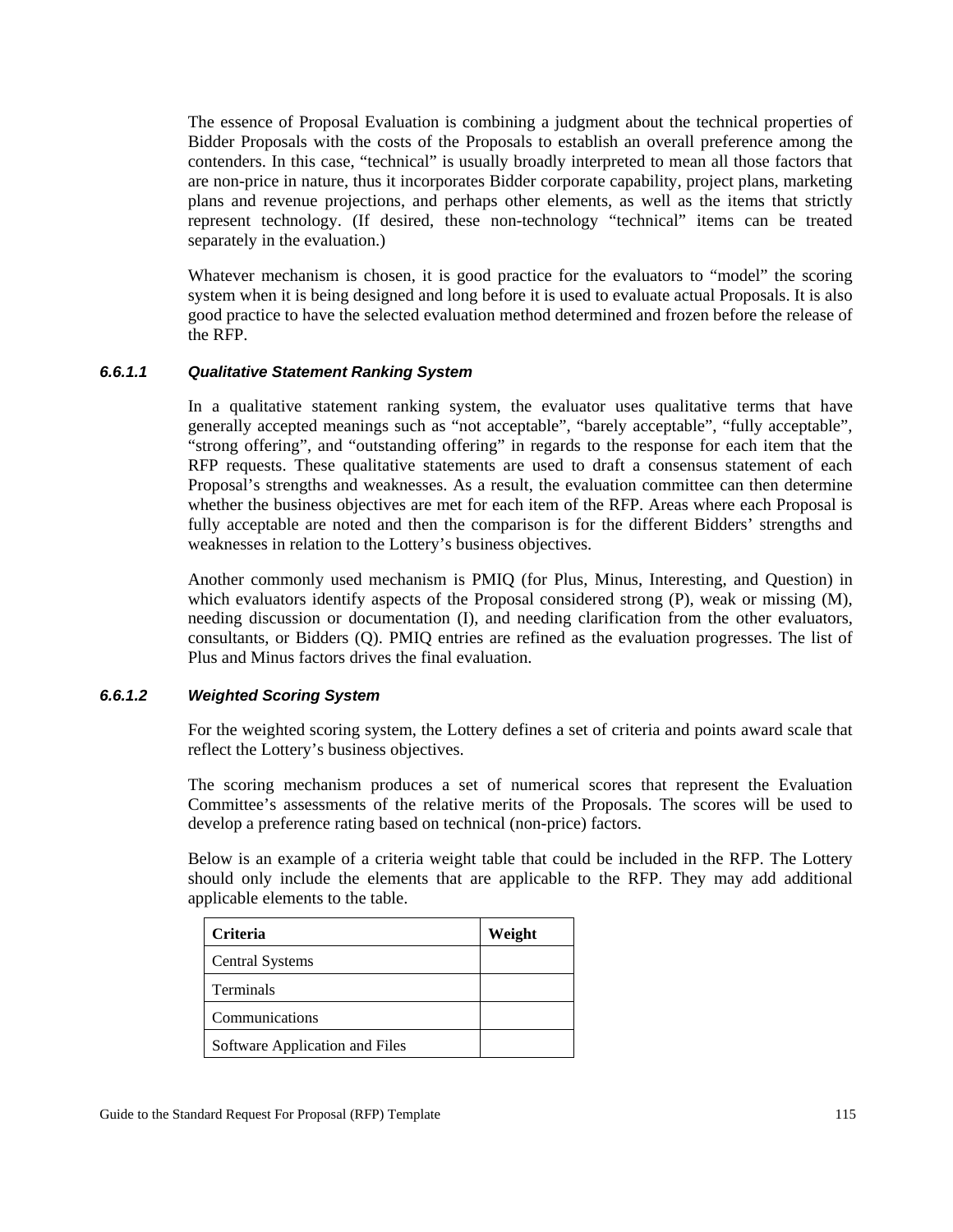| <b>Criteria</b>                      | Weight |
|--------------------------------------|--------|
| <b>Back-Office Management System</b> |        |
| Internal Control System              |        |
| Games and Marketing                  |        |
| <b>Facilities</b>                    |        |
| <b>Security Plan</b>                 |        |
| <b>Support Staffing and Services</b> |        |
| Implementation                       |        |
| Corporate Capability                 |        |
| <b>TOTAL AVAILABLE</b>               | 1 OC   |

Points are "earned" based on the Evaluation Committee's consensus judgment using the following fifty to one hundred percent (50-100%) award scale:

| <b>Percentage</b> | <b>Description</b>                                                                                                                                                                                                       |
|-------------------|--------------------------------------------------------------------------------------------------------------------------------------------------------------------------------------------------------------------------|
| 95-100            | The Bidder's Proposal was near perfect for this criterion and the<br>Evaluation Committee could not determine any significant limitations or<br>possible improvements.                                                   |
| 85-94             | The Bidder's Proposal was very good in this area, with no more than one<br>(1) significant limitation and otherwise only minor items noted.                                                                              |
| 75-84             | The Bidder's Proposal was good; however, the Evaluation Committee<br>could identify at least two (2) significant limitations or concerns, and<br>perhaps some minor items, regarding the system, solutions, or services. |
| 65-74             | The Bidder's Proposal was fair; however, there were several significant<br>flaws and concerns with the approach or capability.                                                                                           |
| 50-64             | The Bidder's Proposal was the minimum acceptable, with numerous<br>deficiencies.                                                                                                                                         |
| $0-49$            | The Bidder's Proposal had significant deficiencies and the response is<br>deemed unsatisfactory.                                                                                                                         |

Thus, for each of the criteria, the Bidder's Proposal will receive a score as a result of multiplying the points available by the award percentage. All scores are combined for the Proposal's total technical ranking.

Although the criteria may be scored using larger and smaller weights, the Bidder should understand that every mandatory requirement must be met regardless of the criterion's weight; and that a poor response to a lesser-weighted criterion may significantly impact the Bidder's Final Technical Evaluation as compared with other Bidders' ranking. Inadequate responses to mandatory requirements will result in rejection of the Proposal.

## *6.6.1.3 Price-Value Evaluation*

Price-value evaluations integrate technical scoring results of Proposals with numerical pricing scores to develop a combined score that represents the "price-value" of each qualified Proposal.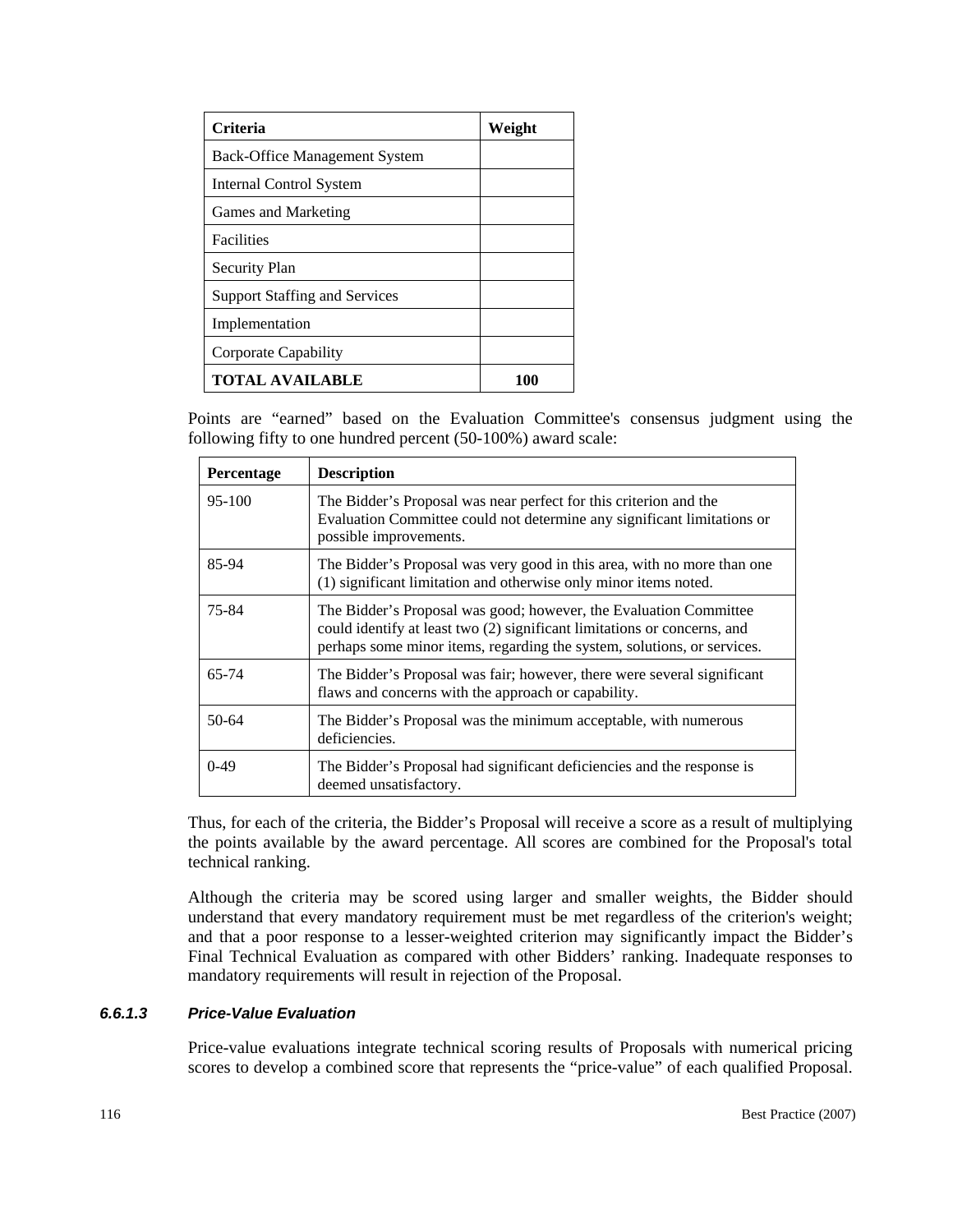When the Price Proposals are opened, the total dollar cost of each Proposal is calculated. In most price-value evaluation methods, the dollar cost of each Proposal is converted to a numerical score. Technical scores and the converted numerical value of the cost of each Price Proposal are then combined to formulate the score representing the price-value of each Proposal. In some evaluation methods, additional economic assessments may increase or decrease the combined technical and pricing scores of the Proposals. If the preferred Technical Proposal is the least costly after full evaluation, the outcome of the evaluation process is known (best and least costly). Proposals scoring lower in technical points may rise to become the apparent preferred Proposal due to favorably weighted pricing and/or economic scores.

## *6.6.1.4 Total Points Evaluation*

The total points evaluation is the most common among lotteries. In simplest form, each Proposal will "earn" a certain number of points for technical performance and for price, and these will be combined into a total points value representing the overall merit of the Proposal.

Total Points = Technical Points + Price Points

Proposals are then ranked by their total points values, indicating preference. In this form of evaluation a key aspect is to establish the points available ("weights") for technical and for price. On the technical side, the points may be aggregated from several contributory criteria (such as central system, retailer terminals, communications, implementation plans, etc.). An award mechanism is required to assign how many points are earned from such criteria. For example, a Proposal may earn 80% of 200 points (160 points) available for the central system. On the price side, a formula is used to convert the Contract pricing (either rate value or estimated contracted value) into points. The typical formula is:

## Price Points = Price Weight x (Lowest Bid/Bid)

where Bid is the bid being scored, and Lowest Bid is the lowest price acceptable bid. The Lowest Bid in this case earns all the price points available. Other formulas have been conceived for this price-to-points conversion but have been much less popularly used.

If the Lottery uses a Percentage of Sales Rate model, then based on each Bidder's pricing elements, as discussed in Chapter 5 (Pricing), the Evaluation Committee would then estimate a cost for the Term of the Contract, which will allow fair comparison of the Proposals.

If the Lottery is using a Total Points scoring mechanism, the Evaluation Committee should award up to a lottery-specified number of points for price.

If the scoring mechanism is based on a ratio of the Technical Proposal being evaluated *versus* the lowest cost acceptable Proposal, then:

• The formula for any particular Proposal being evaluated should be:

Price Points = Total Price Points Available x (Lowest Proposal Cost/Proposal Cost)

• The lowest cost acceptable Proposal should receive all of the available price points.

A Proposal twice as expensive as the lowest cost acceptable Proposal should earn half as many price points.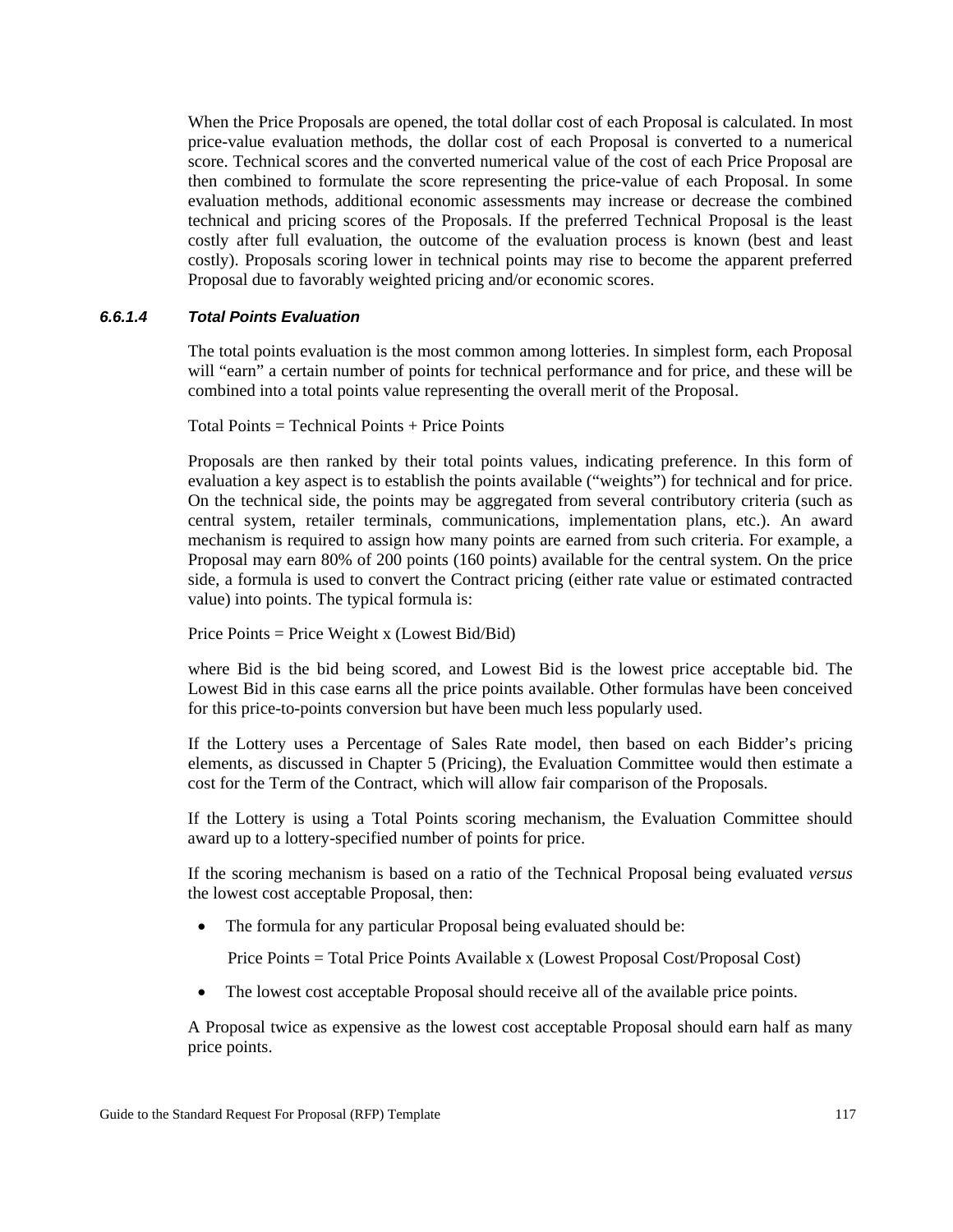## *6.6.1.5 Total Cost of Ownership Evaluation*

There is a price evaluation method used by government procurement authorities outside of lotteries, which may give lotteries an even fuller picture of best value than the total points evaluation. In this approach – called Total Cost of Ownership (TCO) – evaluation committees consider total cost of ownership instead of the simple price of acquisition. TCO or best value evaluations are now required by law in some state and federal procurements, particularly for technology procurements, and particularly in the US market. Lotteries are highly dependent on technology to operate, and require a more complete assessment of which supplier can provide the best value over the length of a Contract, in terms of TCO. The proposed price is usually only one element of the overall costs of selecting a Proposal.

TCO evaluation goes one step beyond total points evaluation by allowing lotteries to make actual adjustments to Bidder prices to reflect certain hidden costs due to offering differences.

Although a facilities management contract on a percentage of sales compensation basis may mitigate some of the risks associated with TCO, unplanned costs due to delays, downtime, additional personnel costs, and other hidden costs and risks are quantifiable costs that would typically be considered in best value evaluations. For example, hardware upgrades for internal systems, software development and integration costs for new features, higher failure rates, and the capability to supply new game content and distribution technologies are all important criteria affecting the TCO evaluation.

Under an evaluation that includes a TCO calculation, evaluations should include an analysis of the specific value attributes of each component of the proposed technology products and/or services as well as the potential for hidden or additional costs. Often this will mean differentiating the proposed technologies based on the business cost/value to the Lottery and its strategic plan for growth. This can also mean that prior to assigning the points in the price evaluation to the lowest price, a process is deployed to normalize prices based on TCO factors. For example, the lowest price may be adjusted due to certain costs and risks associated with utilizing a lower cost, but less reliable technology. Similarly, the high priced Proposal may receive a discount if certain savings or additional revenue can be reasonably associated with higher quality products and services as well as lower risk. After these adjustments are made, the price points available in the scoring formula are allocated against the normalized prices.

For example, a terminal with a lower MTBF rating would result in more downtime and potentially reduced sales of \$X per terminal per year, based on average sales in the jurisdiction. This number would be added to the price of the Proposal with the less durable terminal.

## *6.6.1.6 Value Index Evaluation*

The value index evaluation uses technical scoring to determine technical merit for each Proposal, and then divides the technical score by pricing. This division yields a "points per dollar" type of value assessment for each Proposal. The Proposal that earns the most points per dollars is ranked first.

Based on each Bidder's pricing elements, as discussed in Chapter 5 (Pricing), the Evaluation Committee would then estimate a cost for the Term of the Contract, which will allow fair comparison of the Proposals.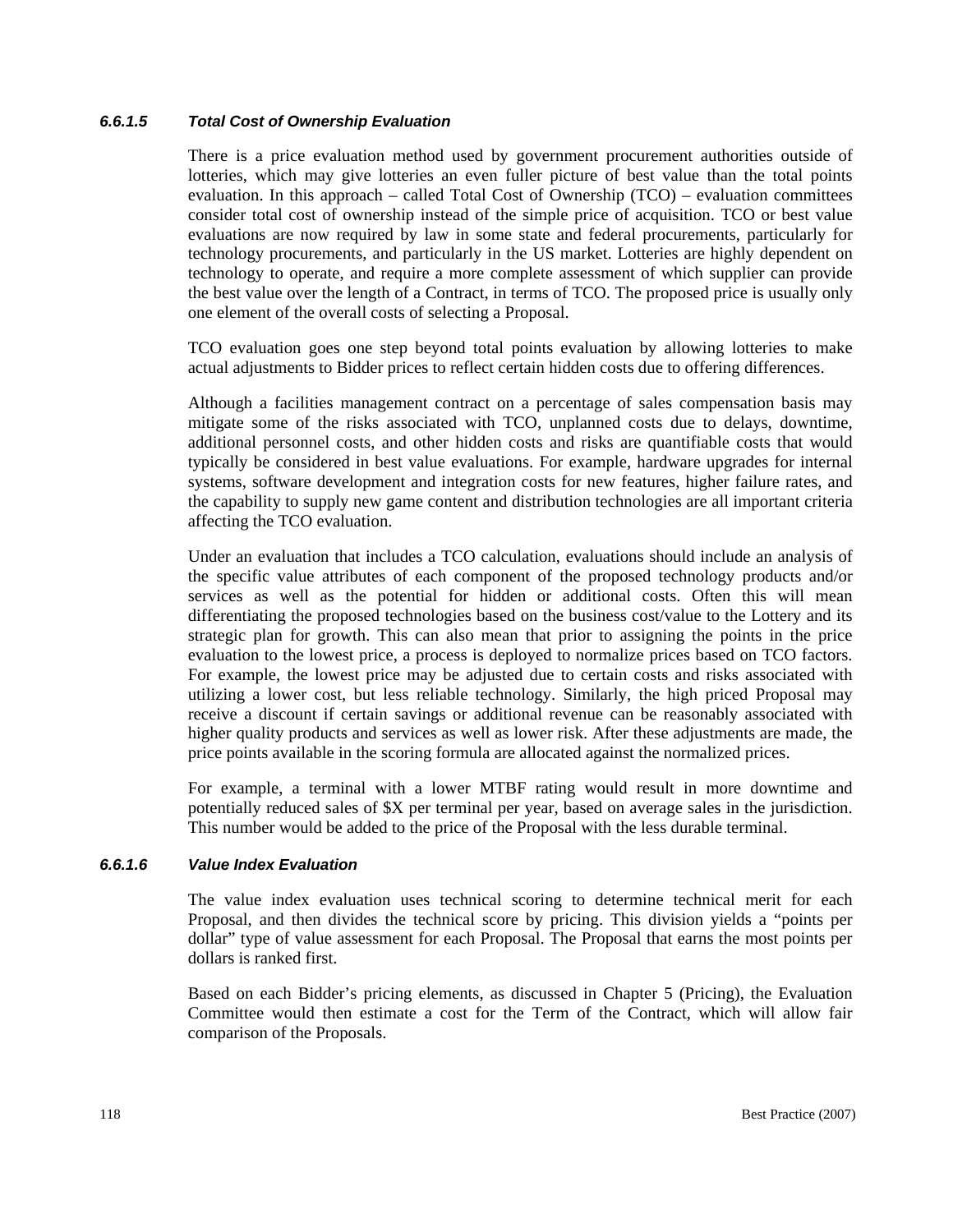## *6.6.1.7 Return on Investment (ROI) Evaluation*

A return on investment (ROI) evaluation is a straightforward financial analysis that measures the economic return of an investment. It is an evaluation tool that measures the value of the vendor offering and its effective use of generating net revenues *versus* the cost of the offering. An ROI analysis enables lottery evaluation committees to determine a vendor's capability to generate net profits under the contract agreement. By evaluating cost balanced with projected revenue (profits), the Lottery can measure, evaluate, and ultimately select the best vendor-delivered solution that provides the best financial value for the Lottery.

An ROI evaluation for the base system offering, and the options, will encourage vendors to compete on a value-add basis aligned with the Lottery's mission to generate profits *versus* a cost reduction basis, which ultimately restricts a Lottery's ability to invest in its growth capabilities. It is an evaluation method that encourages investment in new technologies and services that ultimately increase net profits generated by the Lottery.

The typical ROI formula is:

 $ROI =$  (Gain from investment – Cost of investment) Cost of investment

*Gain from investment:* The RFP should require vendors to clearly document the assumptions used as the basis for calculating the projected investment gain from the proposed product and/or service.

*Cost of investment:* The cost of the investment can be calculated as a percentage of sales or fixed fee, dependent on the purchase options available to the Lottery.

The Lottery may employ independent third-party consultants with expertise in financial analysis from other jurisdictional agencies to assist in the establishment of the price presentation requirements and the validation of the veracity of a vendor's ROI assumptions and metrics.

This method may also be used as an option to select projects on an ongoing basis and can be included as a pricing option in the contract for future development projects.

## *6.6.1.8 Price-Only Evaluation*

Price-only evaluations determine the lowest Price Proposal from among all Proposals that meet the minimum qualifications of an RFP. All Proposals that are determined to meet the minimum technical standards of the RFP are considered technically equal for purposes of determining the outcome of the Proposal Evaluation process. Price Proposals are opened after the technical qualification phase of the RFP process. The qualified Proposal that represents the lowest cost based only on pricing is determined to be the preferred Proposal. Preferred Proposals selected under price-only evaluations may not necessarily represent the best Technical Proposal or the Proposal with the lowest total costs for the Term of the Contract identified in the RFP.

## *6.6.1.9 Lowest Qualified Evaluation*

By some mechanism, such as technical points award, the evaluators determine which Proposals remain "acceptable" on a technical basis (for example, any Proposals that exceed 80% of the technical points available). Of those, the immediate winner is the Proposal that is least costly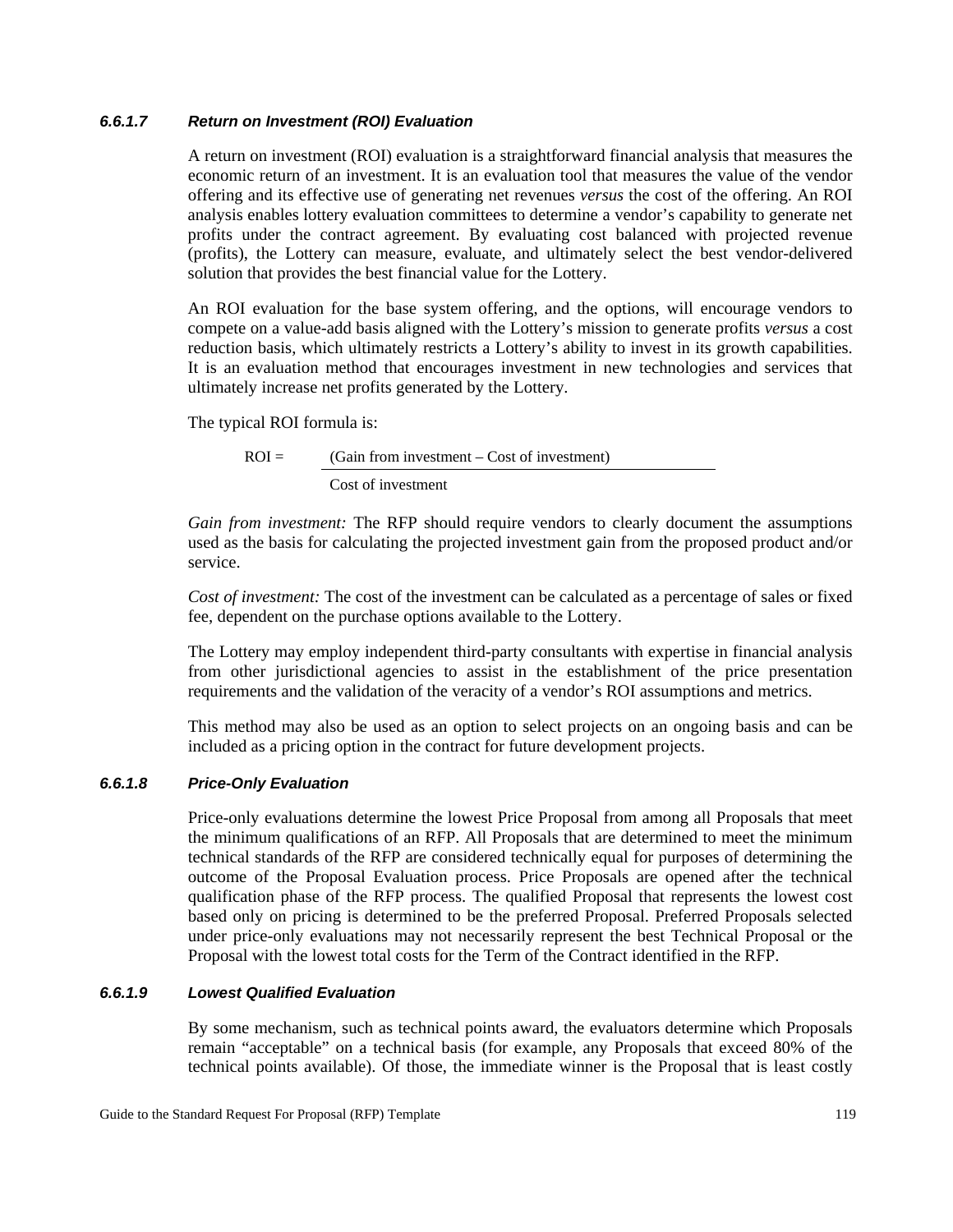when the Price Proposals are opened. This mechanism does not support optimizing value for price, and could risk leaving the Lottery with inflexible and possibly non-productive solutions, unless all possible developments over the Term of the Contract have been foreseen.

## *6.6.1.10 Present Value Analysis*

A present value analysis is used to determine which of the Bidder's price options along with support service (if relevant) is the best financial choice for the Lottery.

Whichever Proposal has the lowest percentage may over time be cheaper. If the pricing format permits the rate to vary over time, then Present Value Analysis may be relevant. If the pricing format allows options or additions during the lifetime of the Contract, then the Lottery needs to consider when they will be incorporated into the system. It is very different to add 1,000 terminals at the beginning of the Contract than to add them in the last year.

## *6.6.1.11 Evaluation Stages*

Lottery evaluations may be done in multiple stages, or can be designed to be accomplished in a single stage.

In typical two-stage evaluation, the evaluators review a Proposal and assign some judgment of merit to the Proposal. After various discussions, Proposal clarifications, and Site Visit/Demonstrations, the evaluations are revised by the evaluators to accommodate the new information. By the end of the process, the evaluators' evaluations must be combined and finalized. At this point, the Lottery has two options: to determine by consensus the final evaluation of the group, or to detail the changes in the evaluation, which creates a trail of evaluations for which a change rationale will be recorded.

In single-stage scoring, the evaluators individually record findings about each Proposal. These findings are discussed, revised, and combined as the Proposal Evaluation progresses into final findings representing each Proposal. Then the evaluators determine the appropriate evaluations for each Proposal based on the findings. Thus scores do not exist until the end of Proposal Evaluation under this approach.

## *6.6.1.12 Determination of Apparent Successful Bidder*

Once the technical evaluation and pricing evaluation have been accomplished, the Evaluation Committee combines the technical and pricing evaluations according to their model to determine the final evaluation for each Bidder. The Committee is then ready to proceed to the stage of identifying and recommending an apparent Successful Bidder.

## **6.7 Evaluation of Options**

## **6.7.1 Specified Options**

Specified Options are defined in Section 1.1 (Terminology) of the SRT.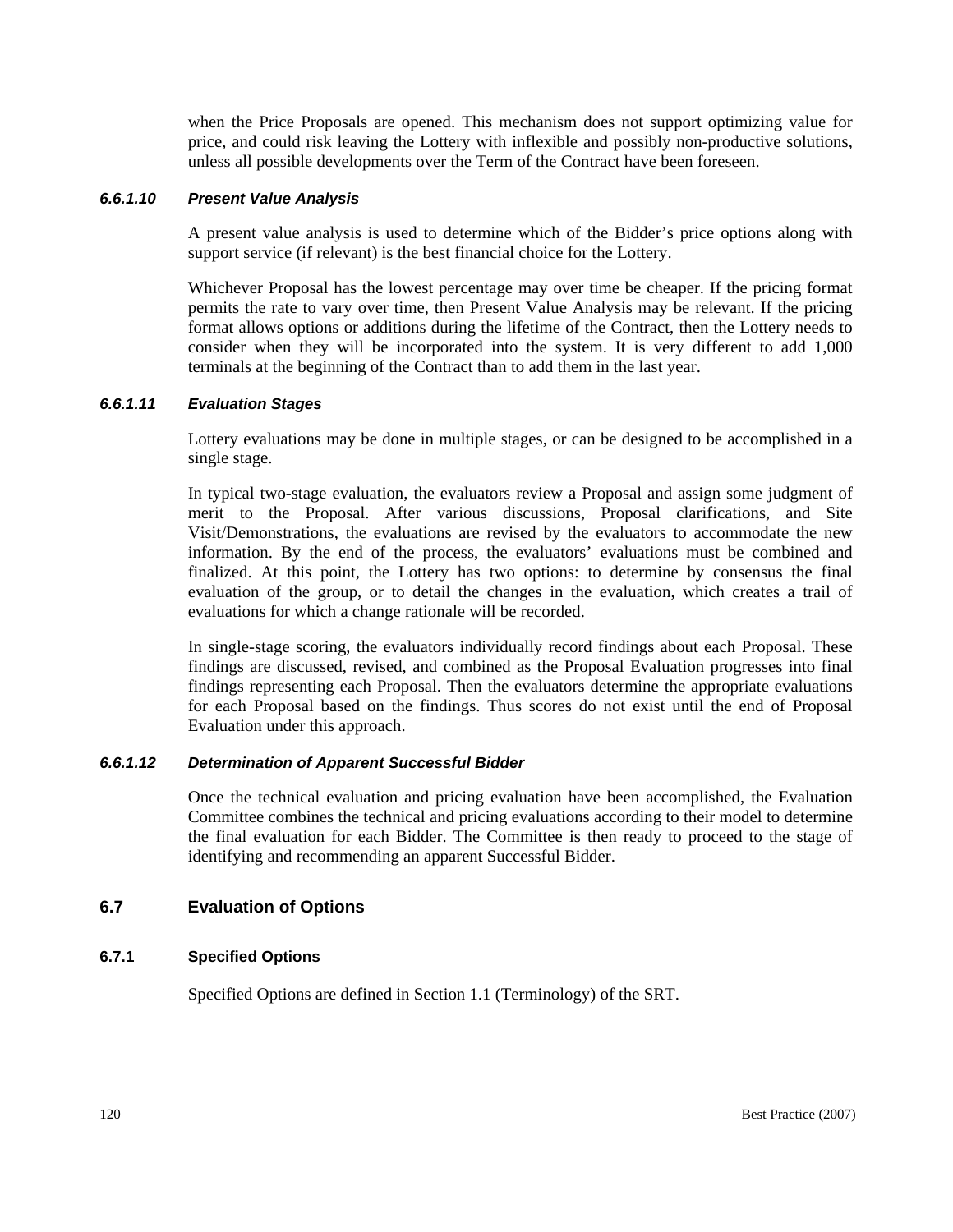## **Recommendations for RFP Content**

This section should specify the policy for scoring of Specified Options.

## **Recommendations for RFP Policy and Process**

Specified Options should be evaluated in the same manner as the base products and/or services and the evaluation should be part of the overall assessment of the Proposal.

The Lottery should use the Standard Text from the SRT for this section.

## **Additional Best Practice Guidelines**

The Lottery is advised to refer to the best practice requirements defined in Chapter 7 (Proposal Evaluation) of the RFP Process Best Practice document.

## **6.7.2 Invited Options**

Invited Options are defined in Section 1.1 (Terminology) of the SRT.

## **Recommendations for RFP Content**

This section should indicate the policy for scoring of Invited Options.

## **Recommendations for RFP Policy and Process**

Evaluation of Invited Options is used to determine whether the Lottery wishes to obtain such option(s), in the event that the Bidder in question becomes the Successful Bidder.

Invited Options should not be evaluated as part of the overall assessment of the Proposal. However, the Lottery may evaluate the Proposal more favorably in general if at least some Invited Options are available. There should be no negative evaluation of a Proposal that does not offer Invited Options.

Evaluation of Invited Options may constitute a potential deciding factor in Bidder selection in cases where the Proposal evaluation ranking is equivalent or close to equivalent.

The Lottery should use the Standard Text from the SRT for this section.

## **Additional Best Practice Guidelines**

The Lottery is advised to refer to the best practice requirements defined in Chapter 7 (Proposal Evaluation) of the RFP Process Best Practice document.

## **6.7.3 Offered Options**

Offered Options are defined in Section 1.1.1.1 (Marking of Additional Sections or Subsections) of the SRT.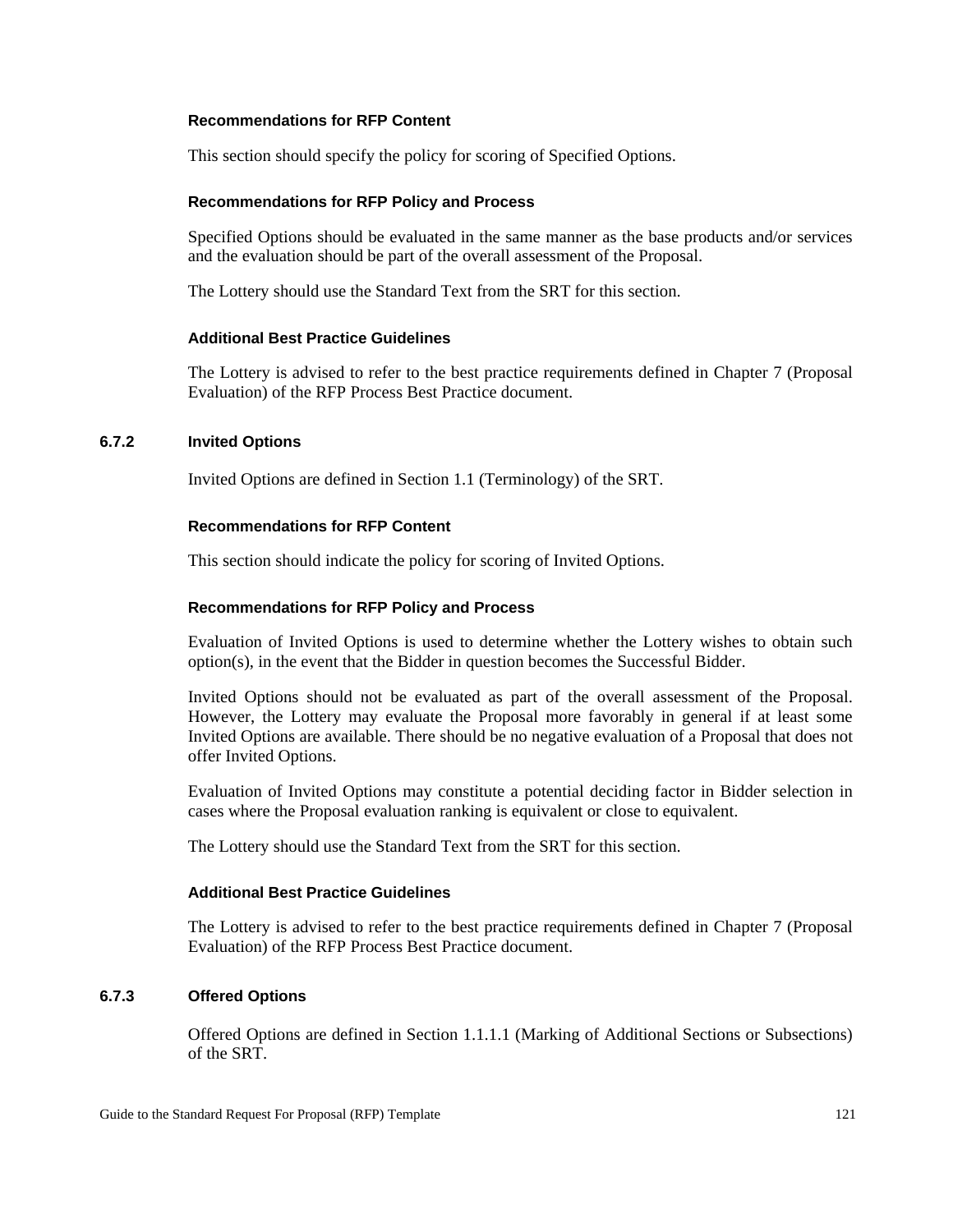## **Recommendations for RFP Content**

This section should indicate the policy for scoring of Offered Options.

## **Recommendations for RFP Policy and Process**

Offered Options should be evaluated and otherwise treated in the same way as Invited Options (see Section 6.7.2).

Evaluation of Offered Options is used to determine whether the Lottery wishes to obtain such option(s), in the event that the Bidder in question becomes the Successful Bidder.

Offered Options should not be evaluated as part of the overall assessment of the Proposal. However, the Lottery may evaluate the Proposal more favorably in general if at least some Offered Options are available. There should be no negative evaluation of a Proposal that does not offer Offered Options.

Evaluation of Offered Options may constitute a potential deciding factor in Bidder selection in cases where the Proposal evaluation ranking is equivalent or close to equivalent.

The Lottery should use the Standard Text from the SRT for this section.

## **Additional Best Practice Guidelines**

The Lottery is advised to refer to the best practice requirements defined in Chapter 7 (Proposal Evaluation) of the RFP Process Best Practice document.

## **6.8 Evaluation of Price Proposals**

## **Recommendations for RFP Content**

This section should indicate at a high-level the mechanism to be used for evaluating and scoring the Price Proposals.

## **Recommendations for RFP Policy and Process**

The Lottery should use the Standard Text from the SRT for this section.

## **Additional Best Practice Guidelines**

The Lottery may consider using one of the scoring methods outlined in Section 6.6.1 (Possible Evaluation and Scoring Methods) for evaluating and scoring Price Proposals.

## **Additional Best Practice Guidelines**

The Lottery is advised to refer to the best practice requirements defined in Chapter 7 (Proposal Evaluation) of the RFP Process Best Practice document.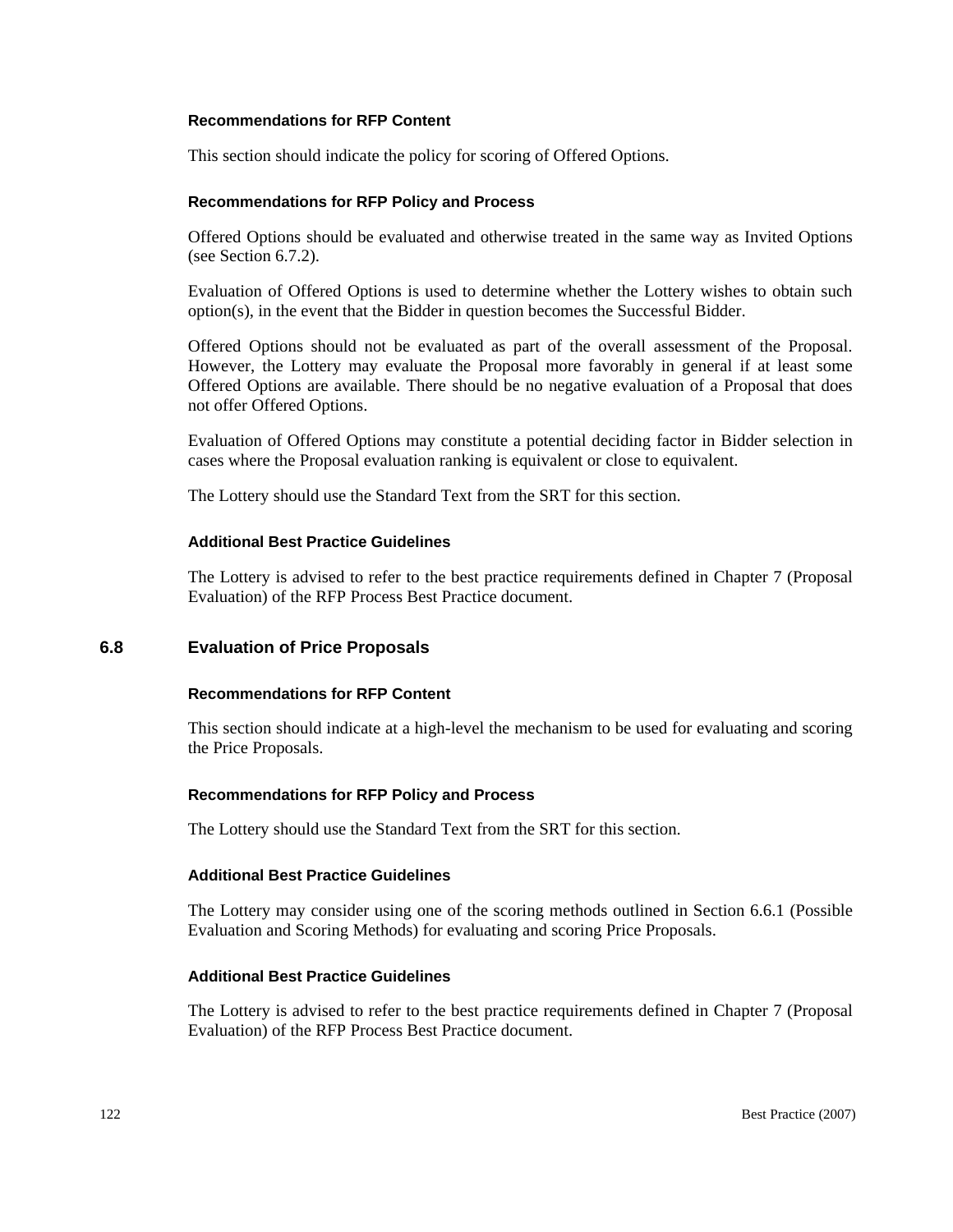## **6.9 Evaluation Committee Recommendation**

## **Recommendations for RFP Content**

This section must contain the policy and procedure for making the final recommendation.

## **Recommendations for RFP Policy and Process**

The Evaluation Committee will take into account the evaluation of the Technical Proposal and Price Proposal to determine the ranking of all eligible Proposals, including selecting the apparent overall preferred Proposal.

Upon completion of the evaluation, the Evaluation Committee will rank the Proposals regarding the apparent preference to provide the requested products and/or services to the Lottery.

## **Additional Best Practice Guidelines**

The Lottery is advised to refer to the best practice requirements defined in Chapter 7 (Proposal Evaluation) of the RFP Process Best Practice document.

## **6.10 Negotiation and Recommendation**

## **Recommendations for RFP Content**

This section should contain:

- The policy and procedures for finalizing the recommendation
- The policy and procedures for any negotiation that may take place with the Successful Bidder

## **Recommendations for RFP Policy and Process**

The Lottery should use the Standard Text from the SRT for this section.

Refer to Section 7.3.8 (Role of Negotiation Team) of the RFP Process Best Practice document for further description of negotiation.

## **Jurisdictional Variances**

In some jurisdictions, the Lottery may be required to negotiate a Contract with all Bidders in the competitive range approved by the Lottery Oversight Organization.

## **Additional Best Practice Guidelines**

The Lottery is advised to refer to the best practice requirements defined in Section 7.4.2.5 (Phase 5: Final Decision on Contract Award Recommendation) of the RFP Process Best Practice document.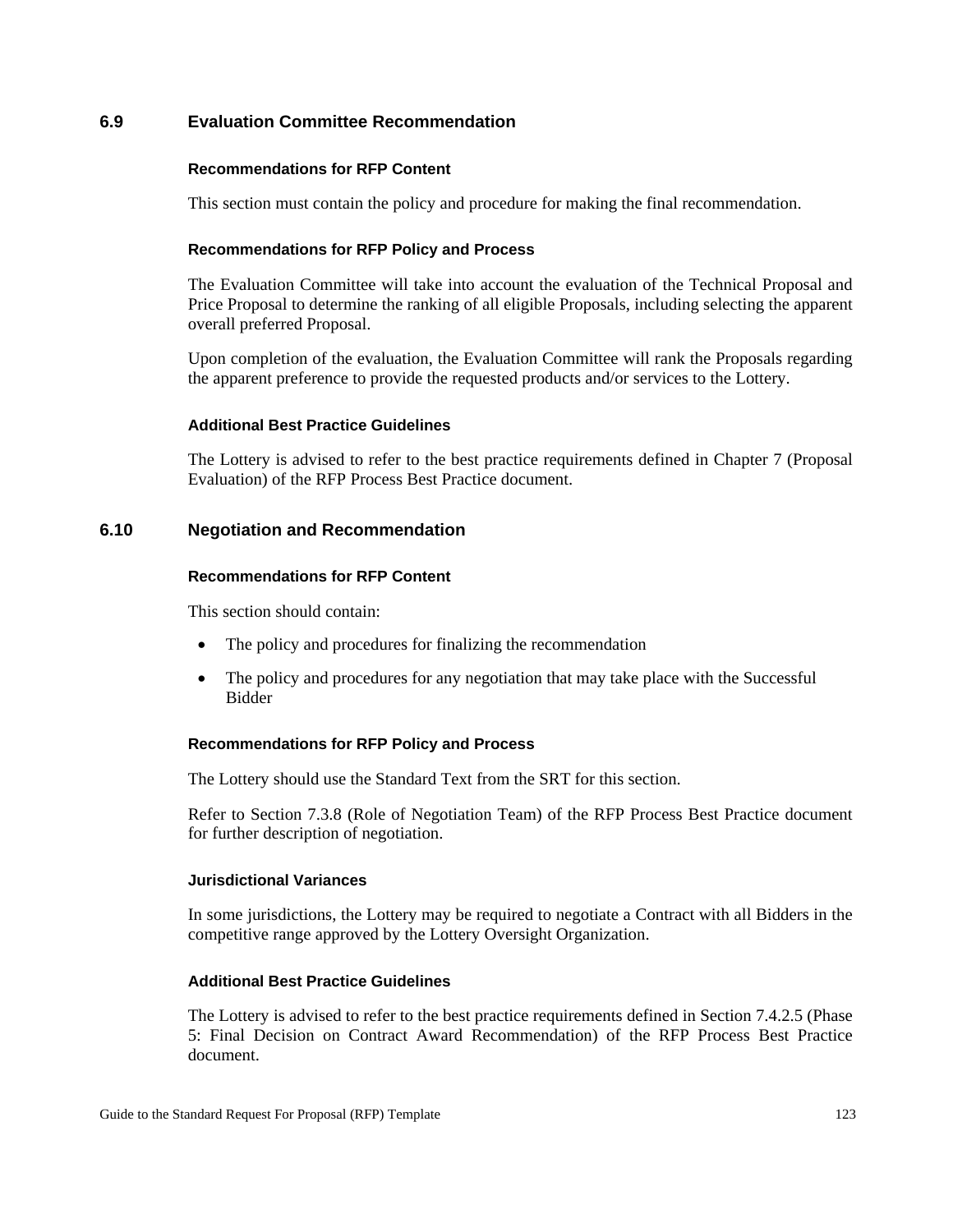## **A Technical Specifications**

This appendix describes the technical specifications the requesting Lottery requires of the proposed system to be submitted for consideration. As described in the RFP Process Best Practice document, Section 4.3.1 (Business Requirements Definition), the Lottery should clearly establish its business objectives and all functional requirements associated therewith. Unless the Lottery has explicit requirements on the exact technical solution to a functional requirement, it is strongly recommended for the Lottery to specify **what** functionality and performance it wishes to obtain, rather than **how** such functionality and performance shall be achieved. By specifying "what" but not "how", the Lottery leaves the field open for the most creative and cost-effective solutions to be proposed by the Bidders.

Functions, features, or capabilities specifically noted as being "desirable" are *not* required from the Bidder; however, the evaluation of the Technical Proposals may be more favorable if desirable functions, features, and capabilities are offered.

Each section below includes suggested categories. Please note that the suggested categories represent a possible maximum framework. The Lottery should revise them as appropriate. The template for this section is based on a supply/purchase-type RFP. The requirements for an operations or facility management-type RFP would look very different.

## **A.1 Summary-Level Responses**

## **A.1.1 Overview**

## **Recommendations for RFP Content**

This section should request an overview of the Bidder's proposed system.

#### **Recommendations for RFP Policy and Process**

The Lottery should use the Standard Text from the SRT for this section.

## **A.1.2 Flexibility of the System**

## **Recommendations for RFP Content**

This section should ask for clarification of the flexibility of the Bidder's proposed system.

#### **Recommendations for RFP Policy and Process**

The Lottery should use the Standard Text from the SRT for this section.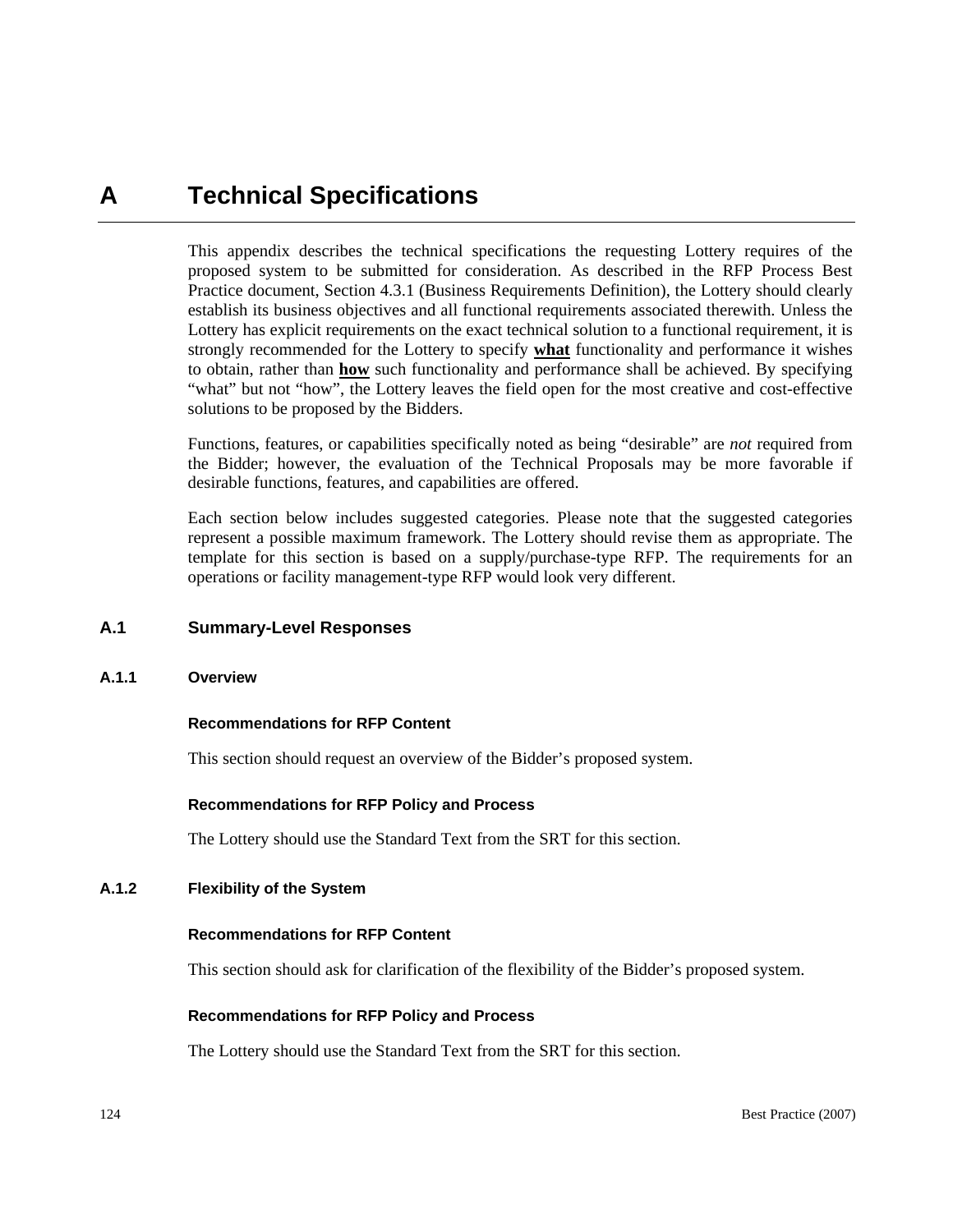## **A.1.3 Tested and Certified Equipment**

## **Recommendations for RFP Content**

This section should contain the policy for assuring that the Bidder's equipment has been or will have been inspected and approved for safety and compliance with regulations suitable for devices of the class proposed in the jurisdiction of the Lottery; e.g., those of the Federal Communications Commission (FCC).

## **Recommendations for RFP Policy and Process**

The Lottery should use the Standard Text from the SRT for this section.

#### **A.1.4 New and Unused Equipment**

## **Recommendations for RFP Content**

This section should contain the Lottery's policy with respect to new and unused equipment included in the Bidder's proposed system and any standards compliance applicable to such equipment required by the Lottery.

#### **Recommendations for RFP Policy and Process**

The Lottery should use the Standard Text from the SRT for this section.

## **Additional Best Practice Guidelines**

The Lottery should be clear on its expectations regarding new or used equipment. This could include, for example, the following type of clarification:

Unless the Lottery specifically provides for Bidders to propose used equipment, the Bidder's Proposal must be for new, unused equipment. If the Lottery does provide for Bidders to propose used equipment, the Proposal should specify what equipment and under what conditions.

## **A.1.5 Block Diagrams**

#### **Recommendations for RFP Content**

This section should request block diagrams and configuration tables for hardware and system software components of the Bidder's proposed system.

## **Recommendations for RFP Policy and Process**

The Lottery should use the Standard Text from the SRT for this section.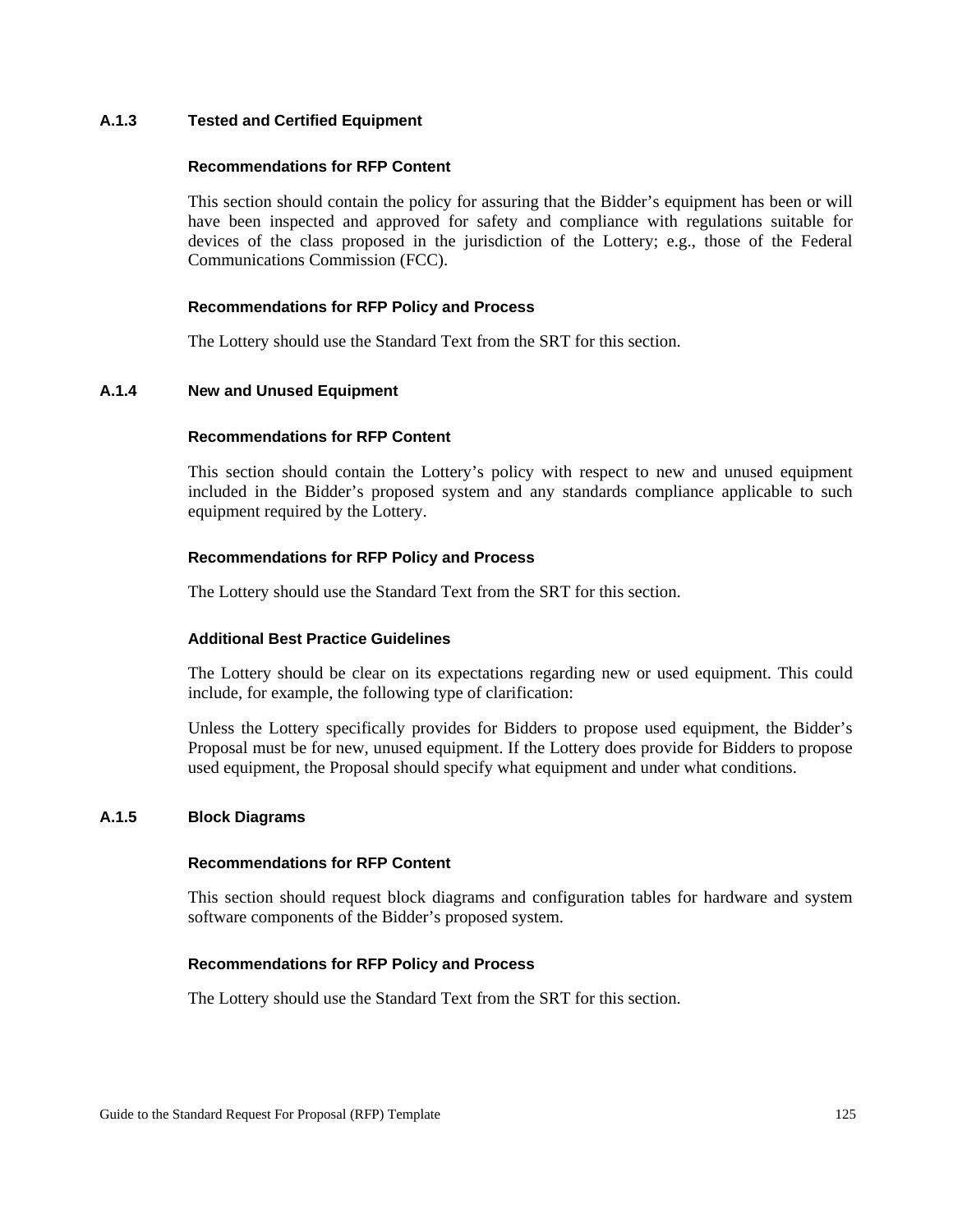## **A.1.6 System Hardware and System Software Upgrades**

#### **Recommendations for RFP Content**

This section should state the Lottery's policy with respect to hardware and software upgrades and maintenance of the Bidder's proposed system.

#### **Recommendations for RFP Policy and Process**

The Lottery should use the Standard Text from the SRT for this section.

## **A.2 Detailed Technical Responses**

#### **Recommendations for RFP Content**

All of the SRT sections and subsections under this heading (A.2.1 through A.2.9) should contain the Bidder's technical specifications for all of the technical components that are part of the Bidder's Technical Proposal.

The Lottery must complete the RFP Standard Compliance Box in all sections and subsections (A.2.1 through A.2.9) as applicable.

If a component is not applicable to the RFP being issued, the Lottery must indicate as such using the conventions defined in Section 1.1 (Terminology) of the SRT.

## **Recommendations for RFP Policy and Process**

If applicable, the Lottery should clearly define the requirements to be met by the Bidder's proposed system.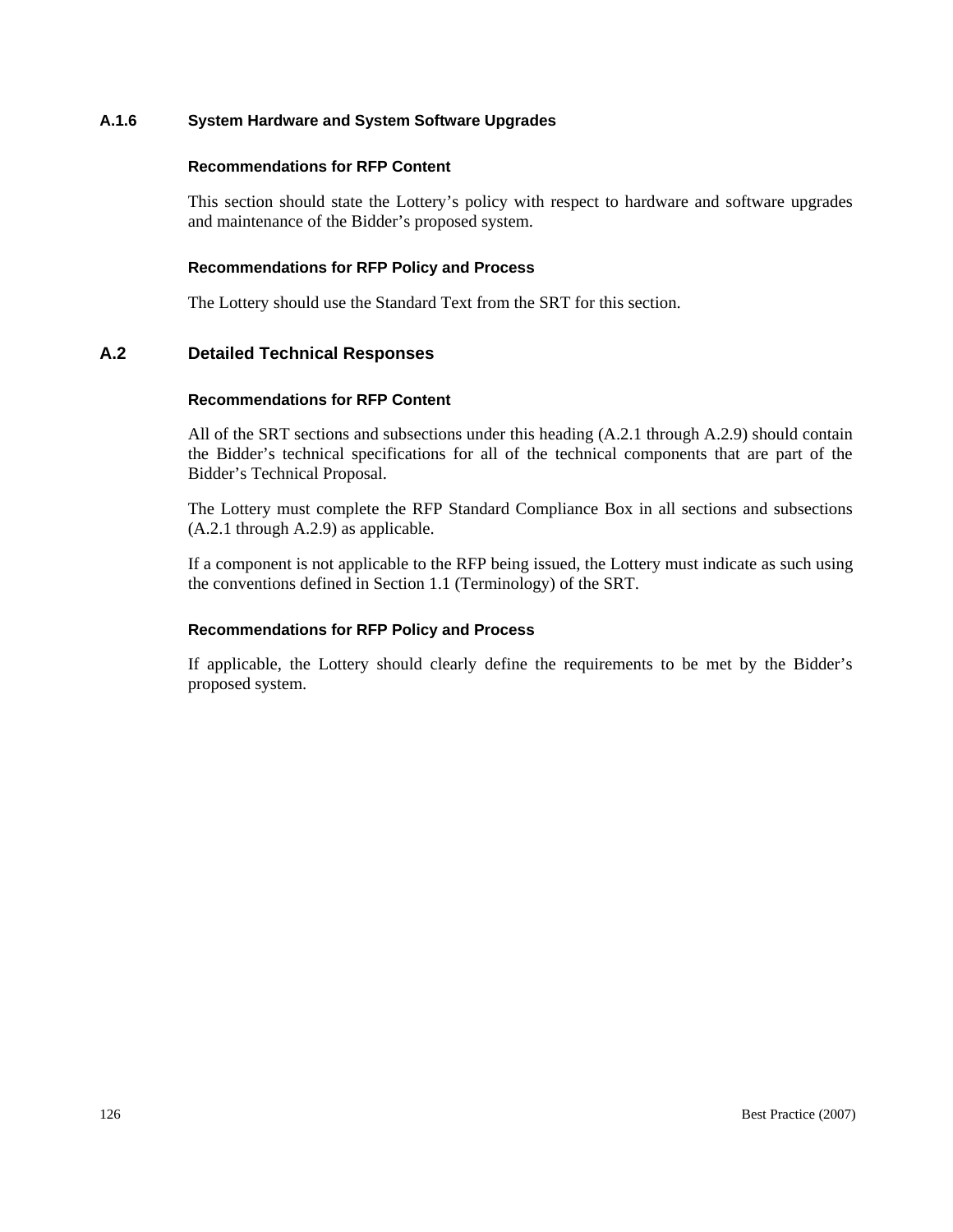# **B** Bidder Expression of Interest

## **Recommendations for RFP Content**

The Lottery may use this section to provide a Bidder Expression of Interest form; see Section 1.10 (Bidder Expression of Interest).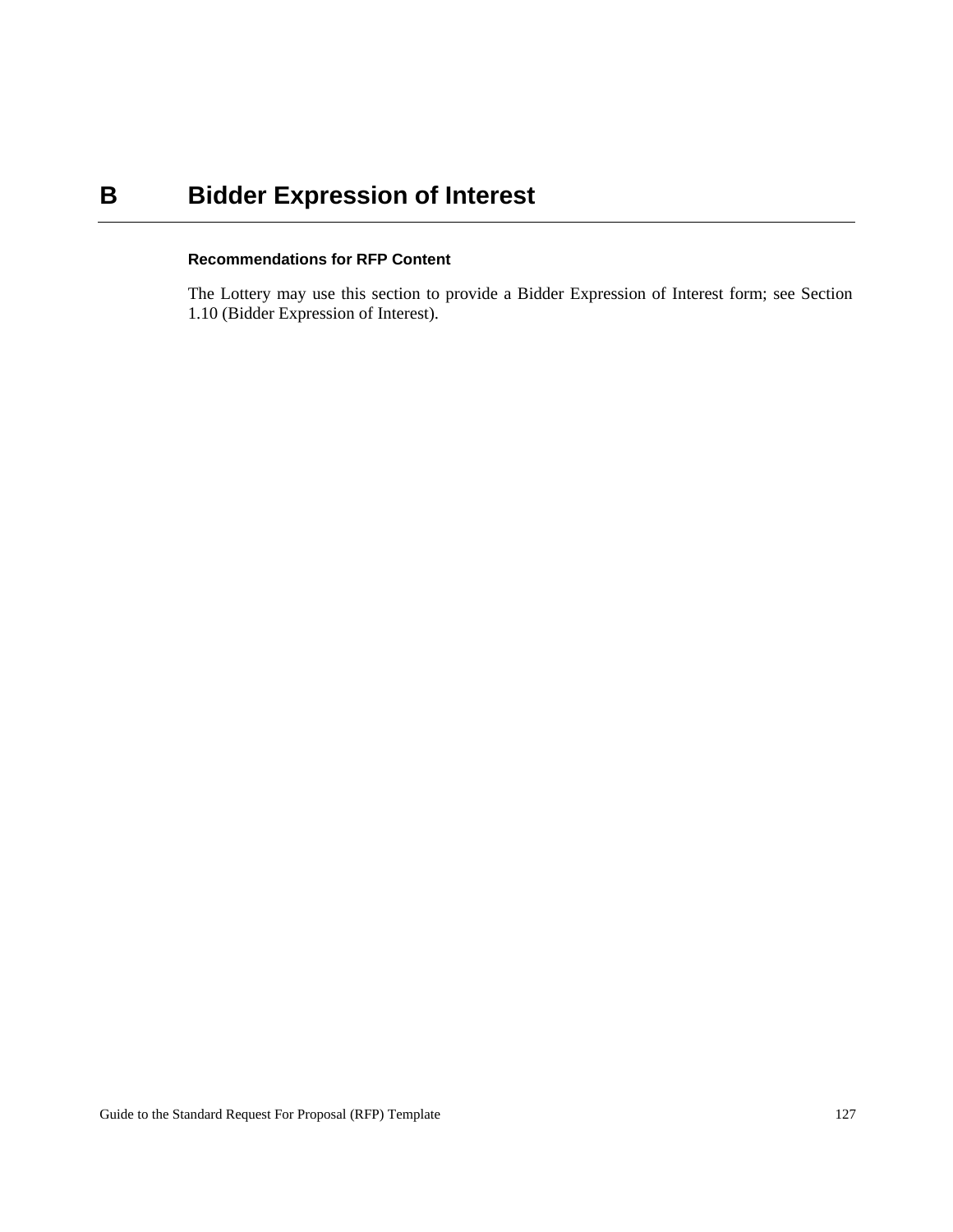# **C RFP Compliance Table**

## **Recommendations for RFP Content**

The Lottery must use this section to compile the RFP Compliance Table to be completed by the Bidder; see Section 1.14.5 (Compliance Table).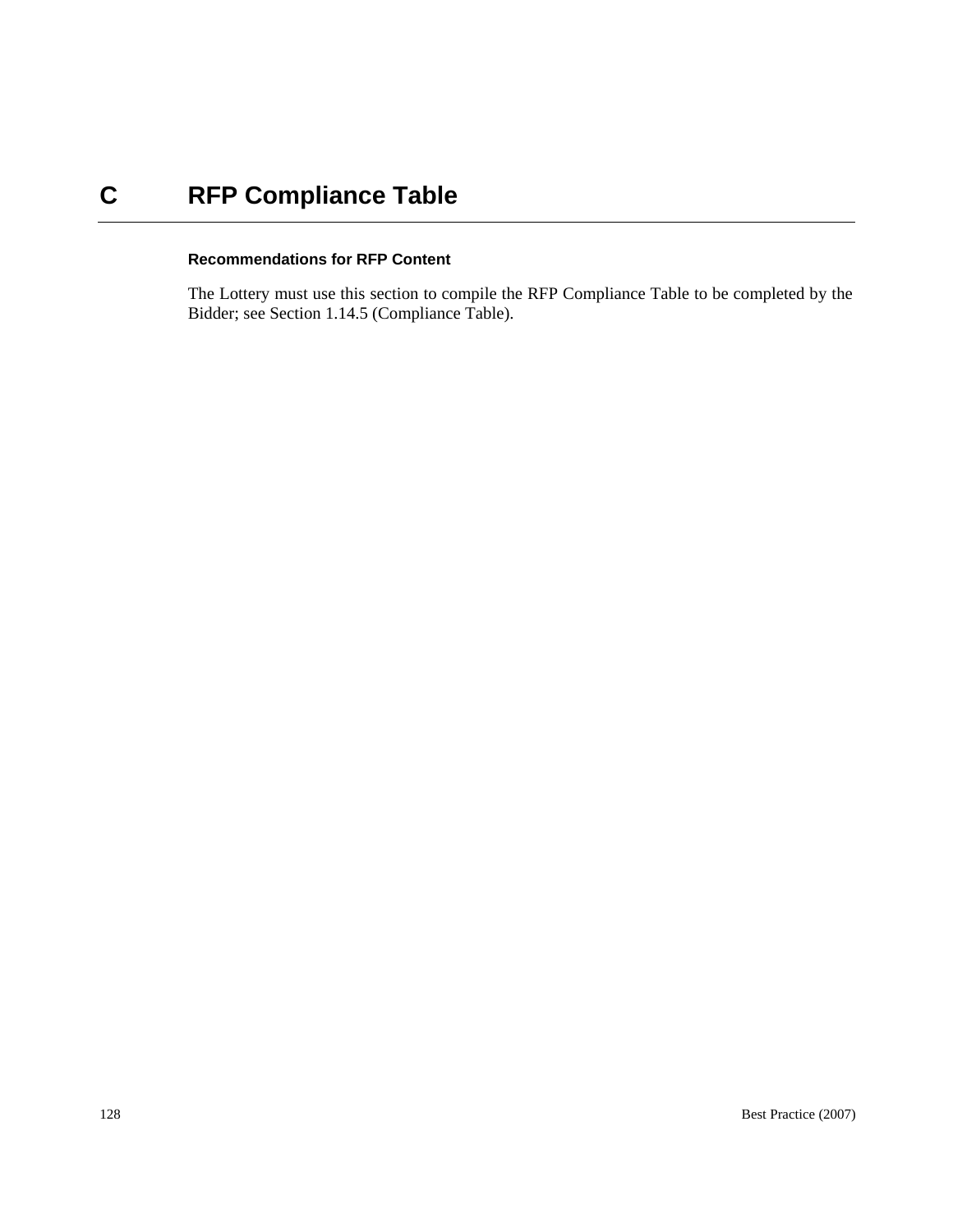# **D** Lottery Organization Chart

## **Recommendations for RFP Content**

The Lottery must use this section to provide an organization chart; see Section 2.2.1 (Lottery Organization).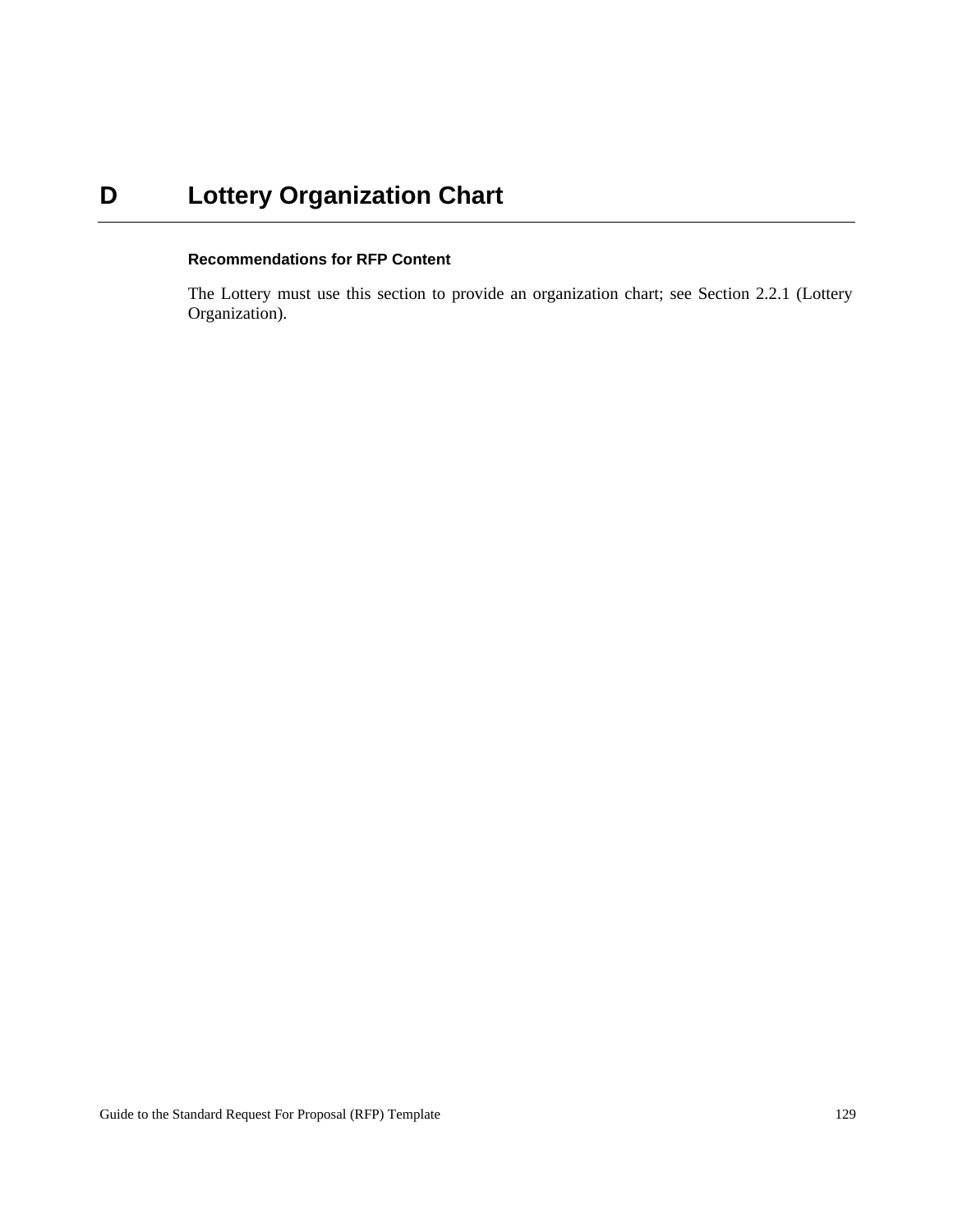# **E Lottery Financial Statement**

## **Recommendations for RFP Content**

The Lottery may use this section to provide its most recent financial statement; see Section 2.4.7 (Lottery Sales/Financial Results).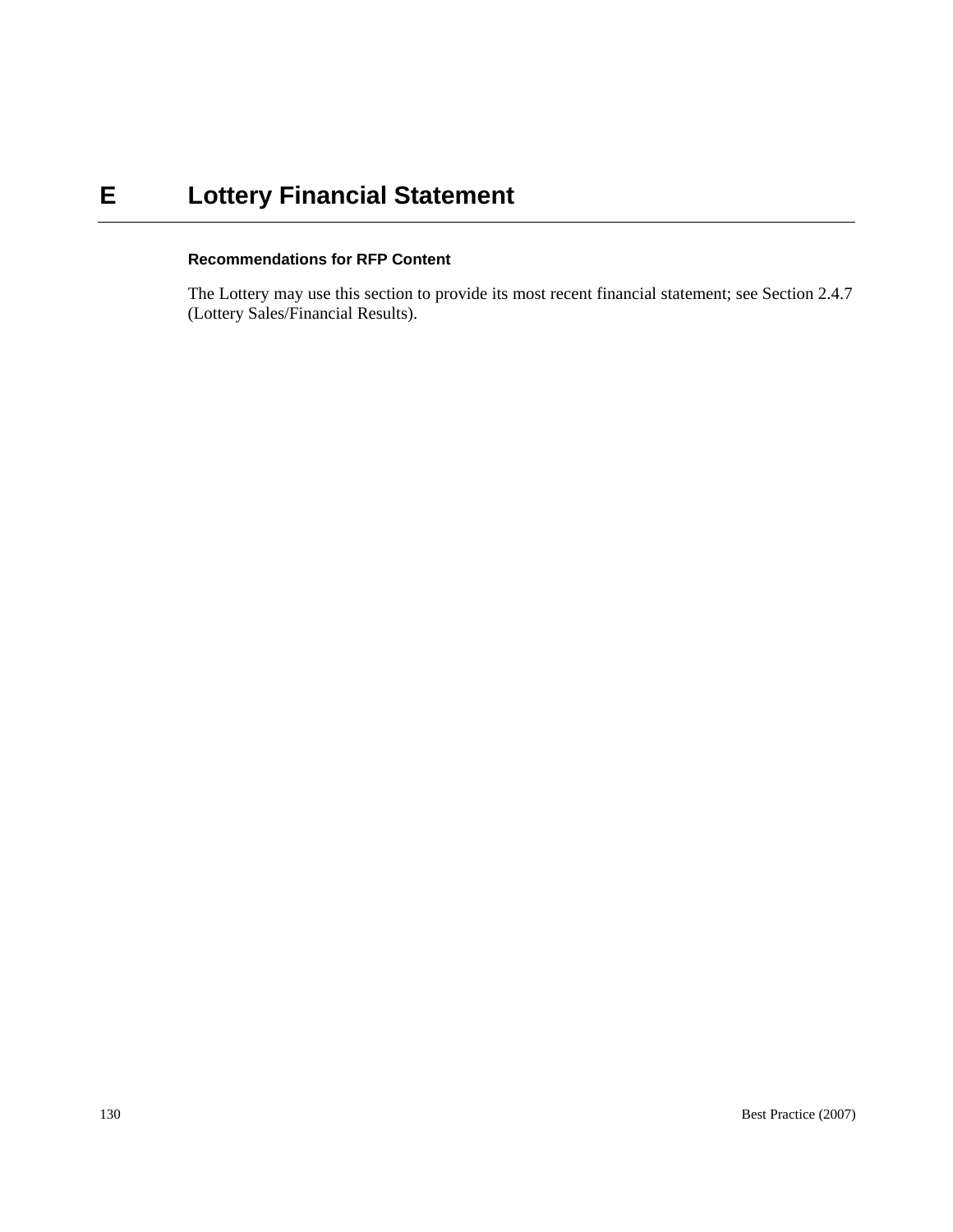## **F Telecommunications Network Architecture**

## **Recommendations for RFP Content**

The Lottery should use this section to provide the current layout of the telecommunications network with the Lottery's current vendor; see Section 2.10 (Online Communications Network).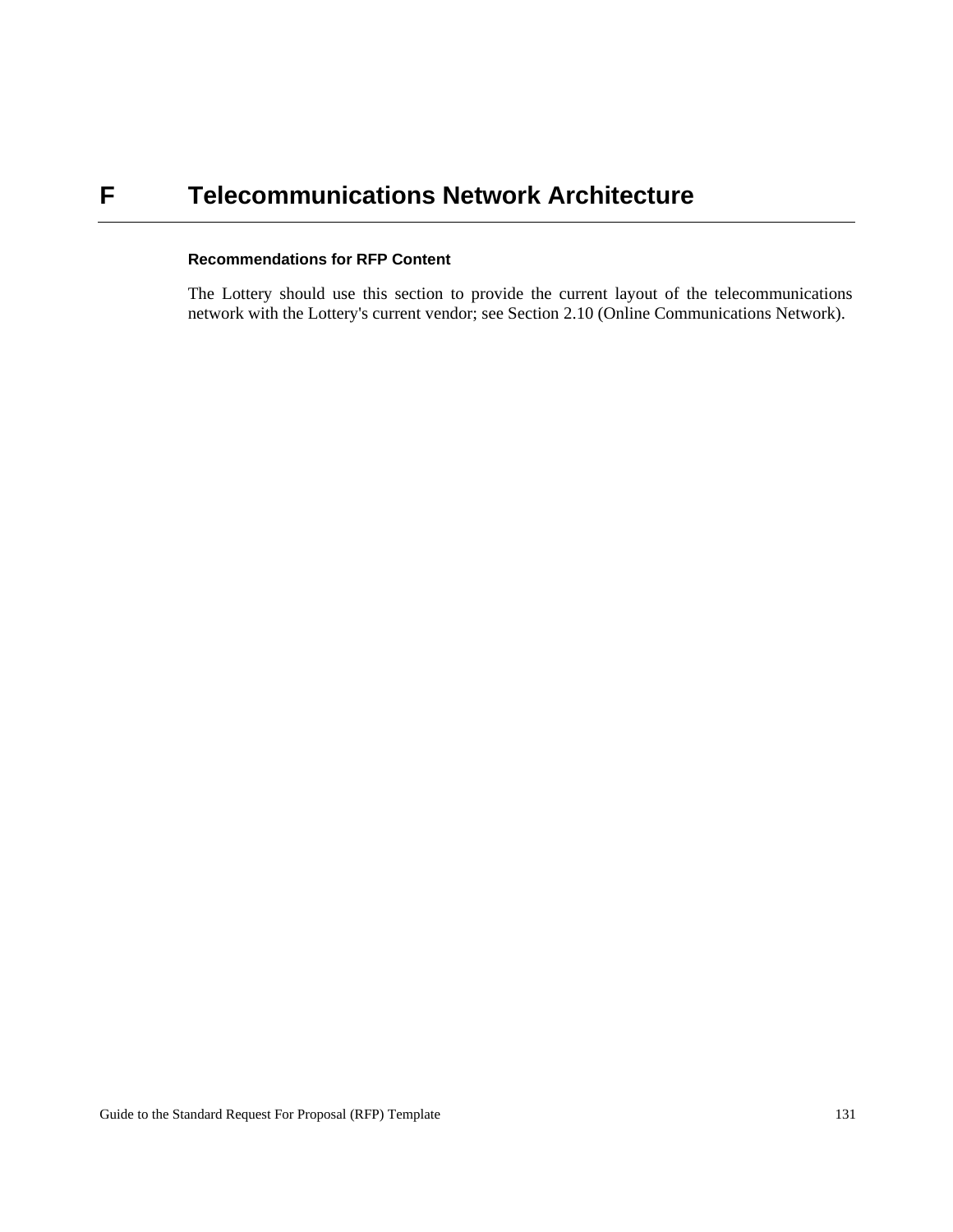# **G Code of Ethics**

## **Recommendations for RFP Content**

The Lottery should use this section to include the Lottery's Code of Ethics; see Section 2.2.3 (Lottery Ethics and Integrity).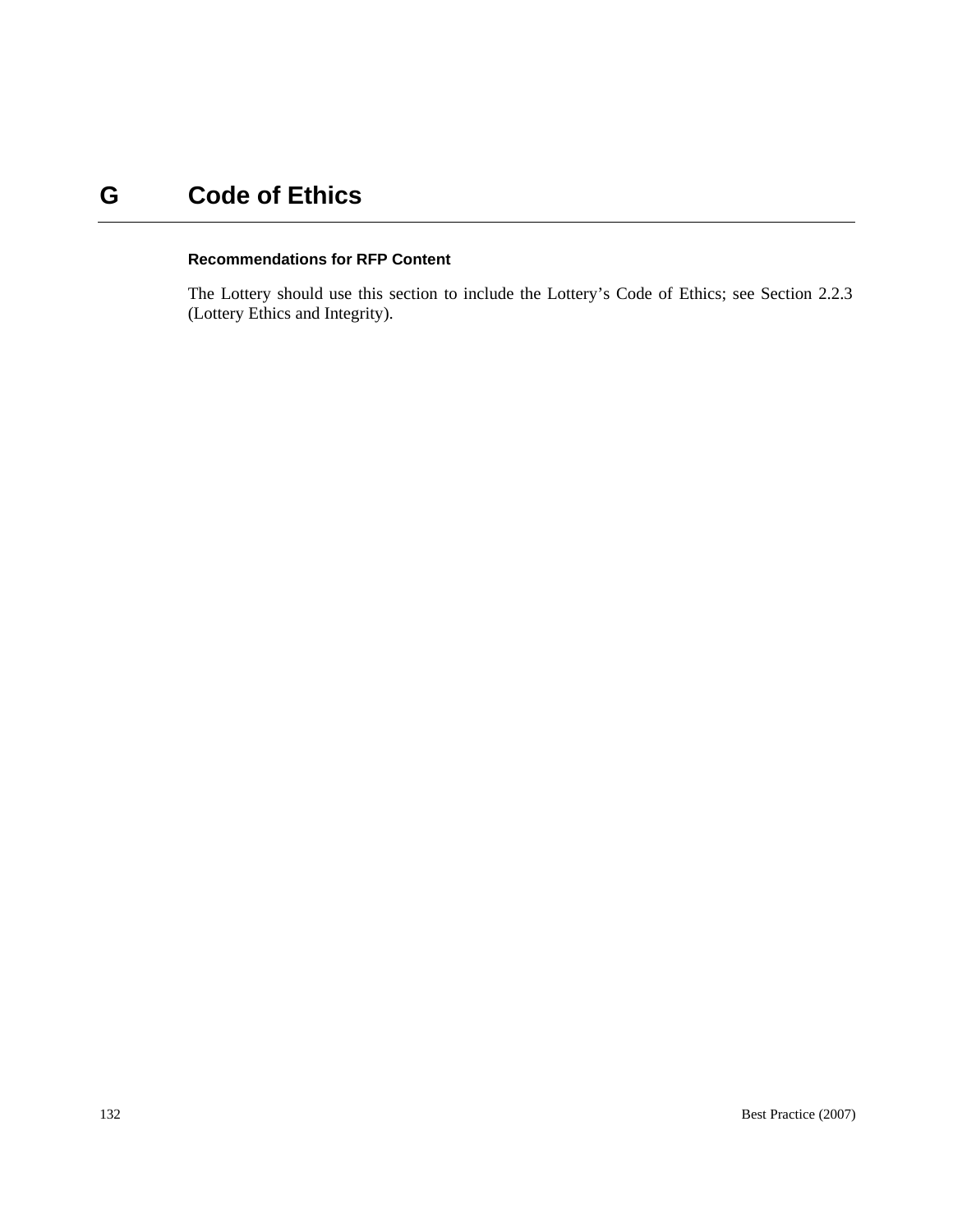# **H Pricing Format**

#### **Recommendations for RFP Content**

The Lottery must use this section to specify the required pricing format; see Section 5.2.1 (Pricing Format).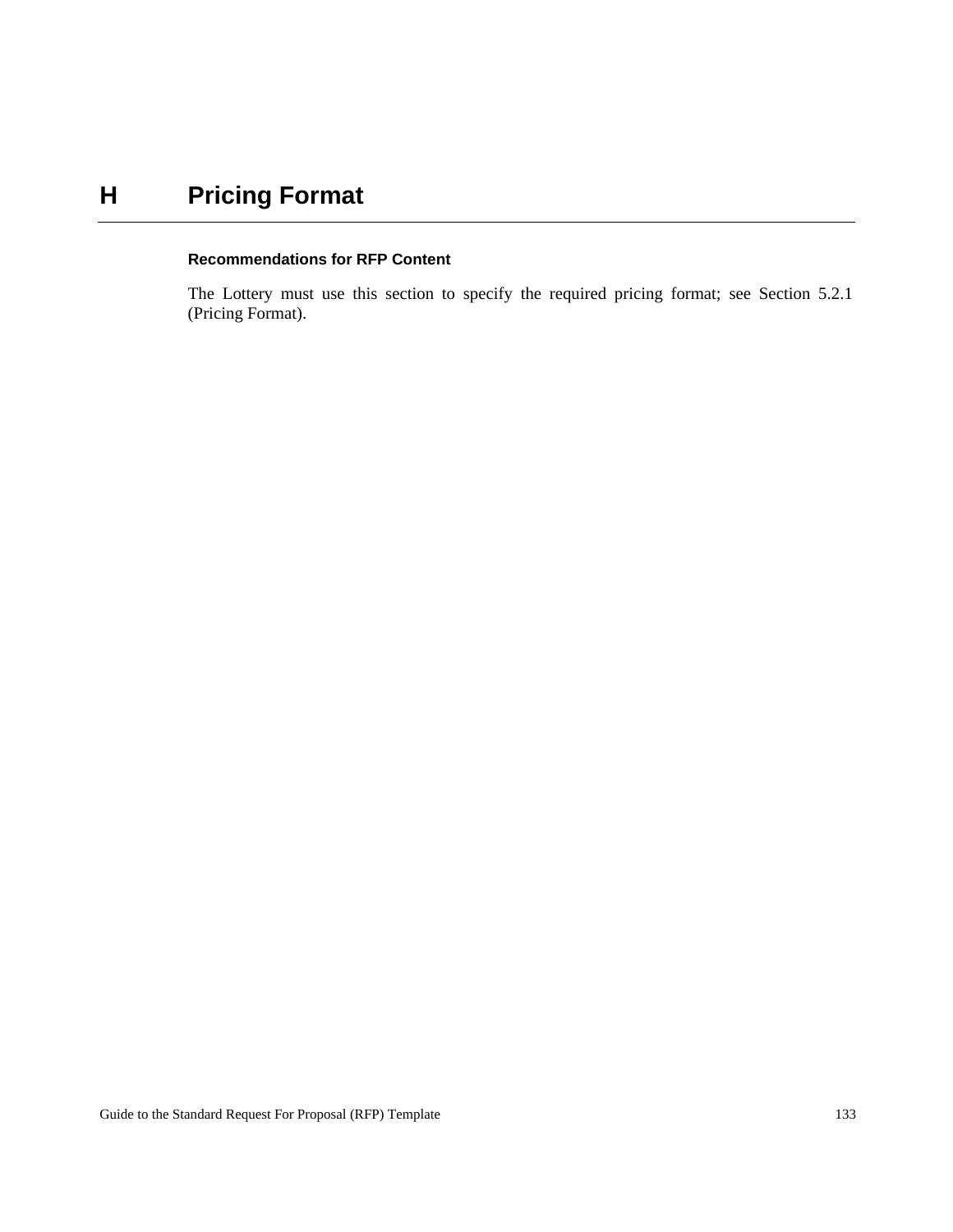## **I Additional Appendices**

The Lottery may add additional appendices to the RFP as appropriate. Examples include:

- Listing of Current Lottery Retailers
- Online Games Sales Information
- Current Gaming System
- Minimum Standards
- Non-Discrimination/Affirmative Action Information/Forms
- Sample Management and Administrative Reports
- Brochures of Current Games and Ticket Samples
- Bid Bond and Litigation Bond Forms
- Sample Contract
- Specification (system, hardware, software and other specifications e.g., retail counter measurements for terminals, etc. – in existence within the current organization as applicable)
- Other Required Forms (e.g., Bidder Personnel Staffing Form, Conflict of Interest and Disclosure Form, Business Entity Disclosure Form, etc.)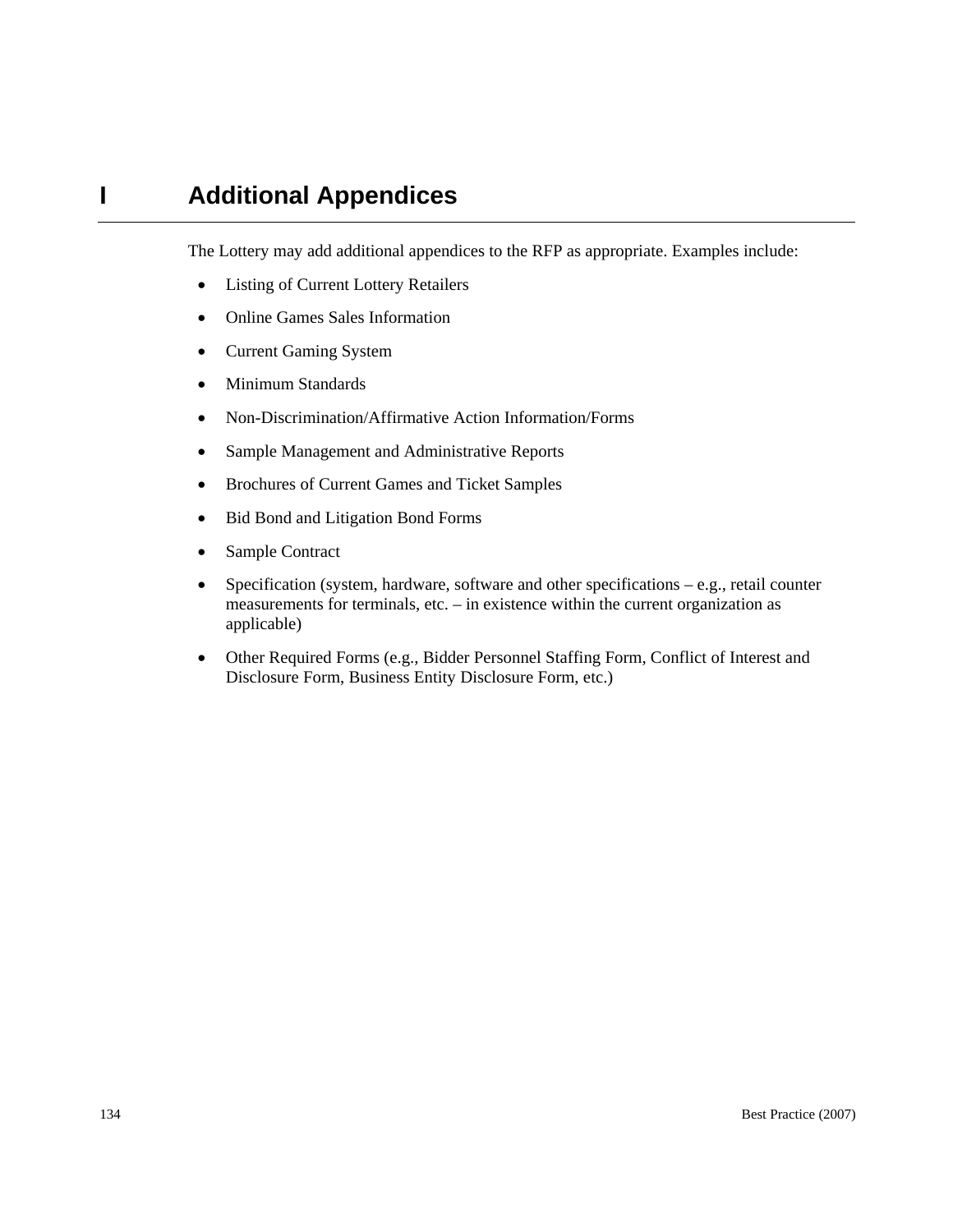### **J Additional Appendices (Jurisdictional Variance)**

This appendix contains all of the known forms that apply to jurisdicational variances. Some jurisdictions may require the submission of these forms by Bidders as part of their Proposal, in which case they should be included as additional appendices in the RFP.

### **Statement of Non-Collusion**

In some jurisdictions the following form/format may be appropriate to address non-collusion requirements – see Section 1.41.1 (Statement of Non-Collusion) – and may be included in the RFP as an additional appendix if applicable.

|                           | <b>STATEMENT OF NON-COLLUSION</b>                                                                                                                                                                                                                                                                         |
|---------------------------|-----------------------------------------------------------------------------------------------------------------------------------------------------------------------------------------------------------------------------------------------------------------------------------------------------------|
|                           | This is to certify that the undersigned Bidder has, neither directly nor indirectly, entered into any<br>agreement, participated in any collusion, or otherwise taken any action in restraint of free<br>competitive bidding in connection with this Proposal submitted this date to the <i>Lottery</i> . |
|                           |                                                                                                                                                                                                                                                                                                           |
| Authorized Representative |                                                                                                                                                                                                                                                                                                           |
| Signature                 |                                                                                                                                                                                                                                                                                                           |
| Title                     |                                                                                                                                                                                                                                                                                                           |
|                           | Subscribed and sworn before me this ______ day of ________, 200_.                                                                                                                                                                                                                                         |
|                           |                                                                                                                                                                                                                                                                                                           |
|                           |                                                                                                                                                                                                                                                                                                           |